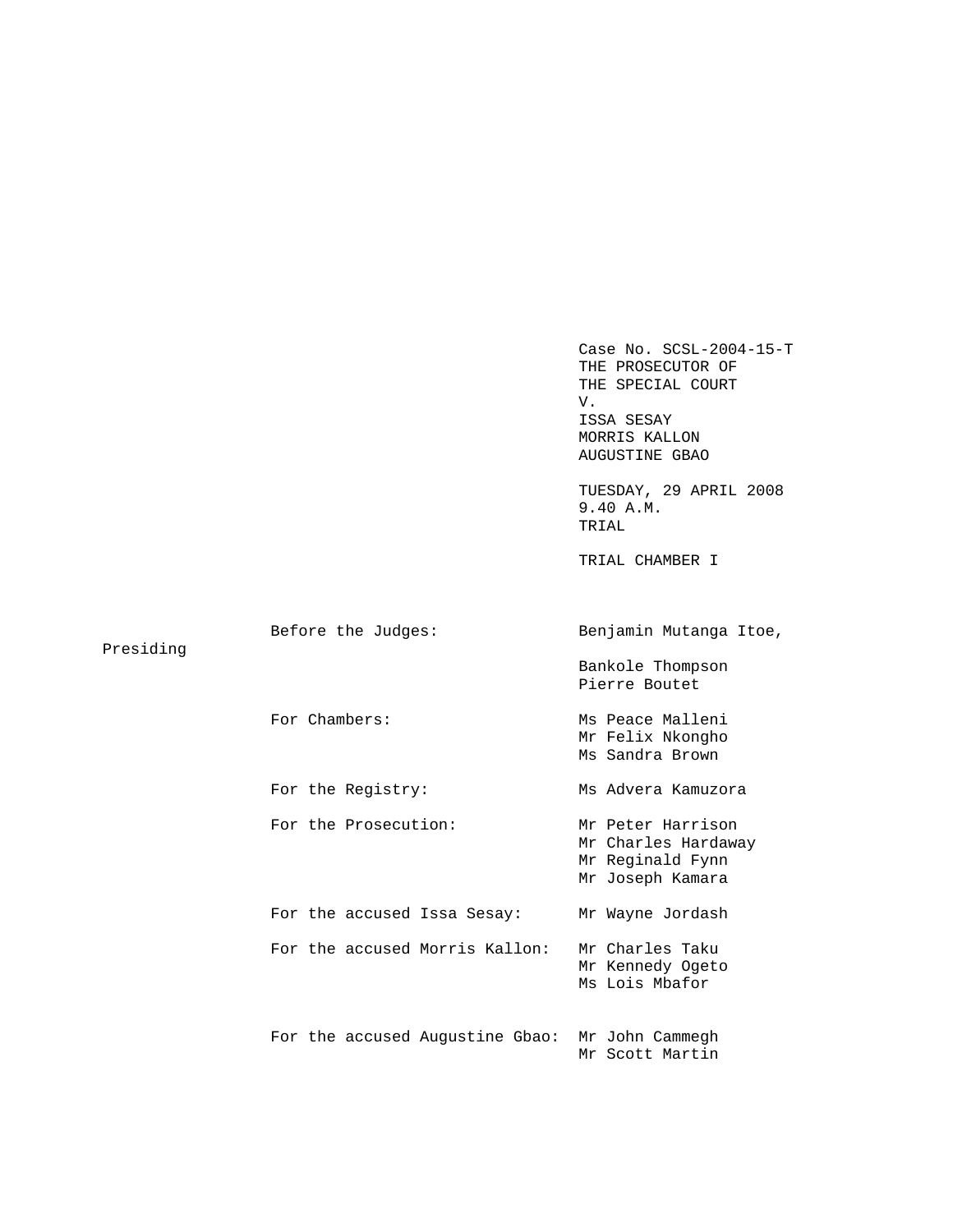|        | SESAY ET AL   |              |
|--------|---------------|--------------|
| Page 2 |               |              |
|        | 29 APRIL 2008 | OPEN SESSION |

|       |               | $\mathbf{1}$ | $[RUF29APR08A-BP]$                                          |
|-------|---------------|--------------|-------------------------------------------------------------|
|       |               | 2            | Monday, 29 April 2008                                       |
|       |               | 3            | [Open session]                                              |
|       |               | 4            | [The accused present]                                       |
|       | 09:46:05      | -5           | [Upon commencing at 9.40 a.m.]                              |
|       |               | 6            | [The witness entered Court]                                 |
|       |               | 7            | PRESIDING JUDGE: Learned counsel, good morning.<br>In       |
| him   |               | 8            | particular, good morning to Mr Kamara. I'm surprised to see |
|       |               | 9            | here. You're welcome to the proceedings, Mr Kamara.         |
|       | $09:53:48$ 10 |              | MR KAMARA:<br>Thank you.                                    |
| don't |               | 11           | PRESIDING JUDGE: You haven't introduced yourself. I         |
|       |               | 12           | think you need to, so we acknowledge your presence. You are |
|       |               | 13           | welcome.                                                    |
|       |               | 14           | MR KAMARA: I appreciate it, My Lord.                        |
|       | $09:54:04$ 15 |              | PRESIDING JUDGE: We would proceed with our -- with the      |
|       |               | 16           | next witness and, yes, this is --                           |
|       |               | 17           | MR OGETO: This is a new witness.                            |
| we    |               | 18           | PRESIDING JUDGE: Yes, a new witness. That's why I said      |
|       |               | 19           | should proceed with a new witness.                          |
|       | $09:54:35$ 20 |              | MR OGETO: Yes, My Lords. Perhaps he should be sworn.        |
|       |               | 21           | PRESIDING JUDGE: He has not been sworn in yet.              |
|       |               | 22           | MR OGETO:<br>No.                                            |
|       |               | 23           | That's why I was looking around, you<br>PRESIDING JUDGE:    |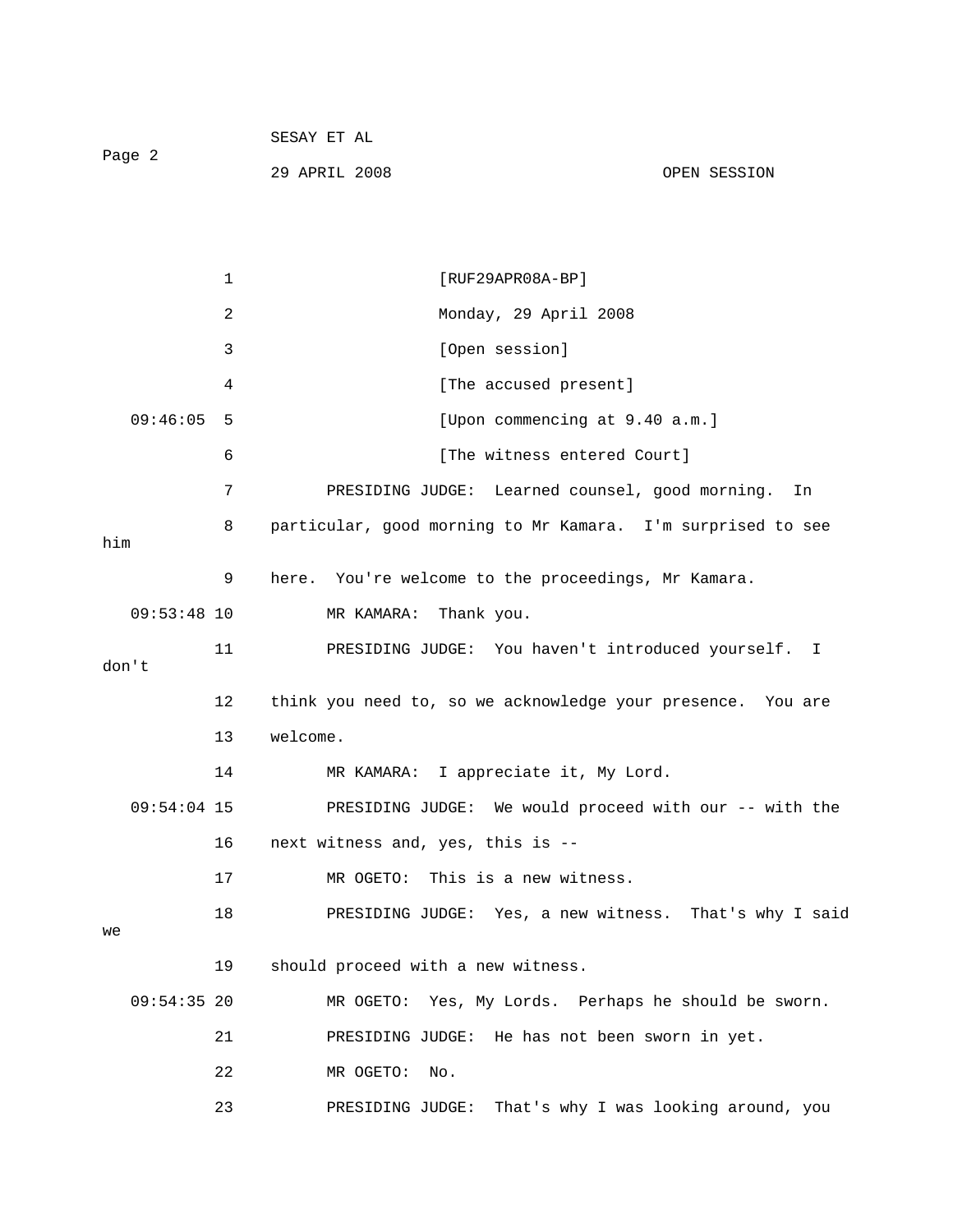| 24            | know.                                             |
|---------------|---------------------------------------------------|
| $09:46:05$ 25 | WITNESS: DMK-132 [Sworn]                          |
| 26            | [The witness answered through interpreter]        |
| 27            | PRESIDING JUDGE: This will be the eighth witness. |
| 28            | Mr Ogeto, is this the eighth witness?             |
| 29            | Eighth witness, My Lords.<br>MR OGETO:            |

| Page 3 | SESAY ET AL   |  |              |
|--------|---------------|--|--------------|
|        | 29 APRIL 2008 |  | OPEN SESSION |

|                     | 1  | PRESIDING JUDGE: Yes. Is he sworn on the Bible?             |
|---------------------|----|-------------------------------------------------------------|
|                     | 2  | MR OGETO: On the Koran, My Lords.                           |
|                     | 3  | PRESIDING JUDGE: On the Koran.                              |
|                     | 4  | MR OGETO: Yes.                                              |
| 09:55:51 5          |    | PRESIDING JUDGE: And he is witness number DMK--             |
|                     | 6  | MR OGETO: DMK-132, My Lords.                                |
| please.             | 7  | PRESIDING JUDGE: Yes, Mr Ogeto, you may proceed,            |
| I                   | 8  | MR OGETO: My Lords, in order to avoid a closed session,     |
| write               | 9  | would request that the witness be given a piece of paper to |
| $09:56:12$ 10<br>to |    | his name. That's the only information that we probably need |
|                     | 11 | have under seal.                                            |

12 JUDGE BOUTET: You mean confidential?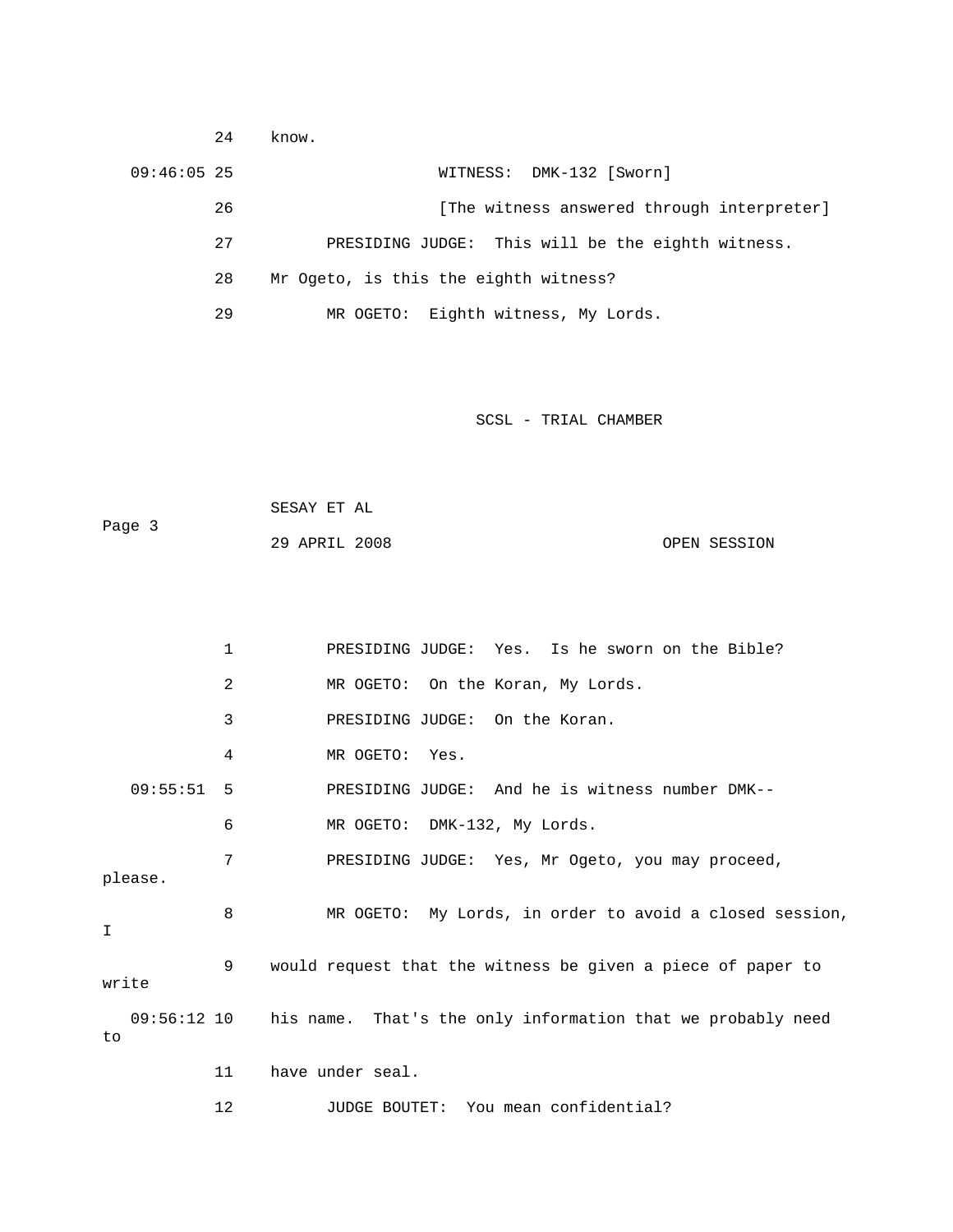13 MR OGETO: Confidential, yes. 14 PRESIDING JUDGE: You are very sure that it's only the 09:56:30 15 name? 16 JUDGE BOUTET: What about his address and this kind of 17 information. I mean, if you go -- 18 PRESIDING JUDGE: His name, his address, work. 19 MR OGETO: Yes, his place of abode may not reveal his 09:56:42 20 identity. 21 PRESIDING JUDGE: You never know. 22 MR OGETO: Okay. We can have -- 23 PRESIDING JUDGE: Okay. Let's have his address and his 24 place of abode there on that piece of paper. 09:56:50 25 MR OGETO: 26 Q. Mr Witness, could you please kindly write your name on that 27 piece of paper, together with your current address; your current 28 place of abode? 29 PRESIDING JUDGE: And maybe his profession too.

SCSL - TRIAL CHAMBER

|        | SESAY ET AL   |              |
|--------|---------------|--------------|
| Page 4 | 29 APRIL 2008 | OPEN SESSION |

1 MR OGETO: Yes, My Lords.

2 PRESIDING JUDGE: And his profession.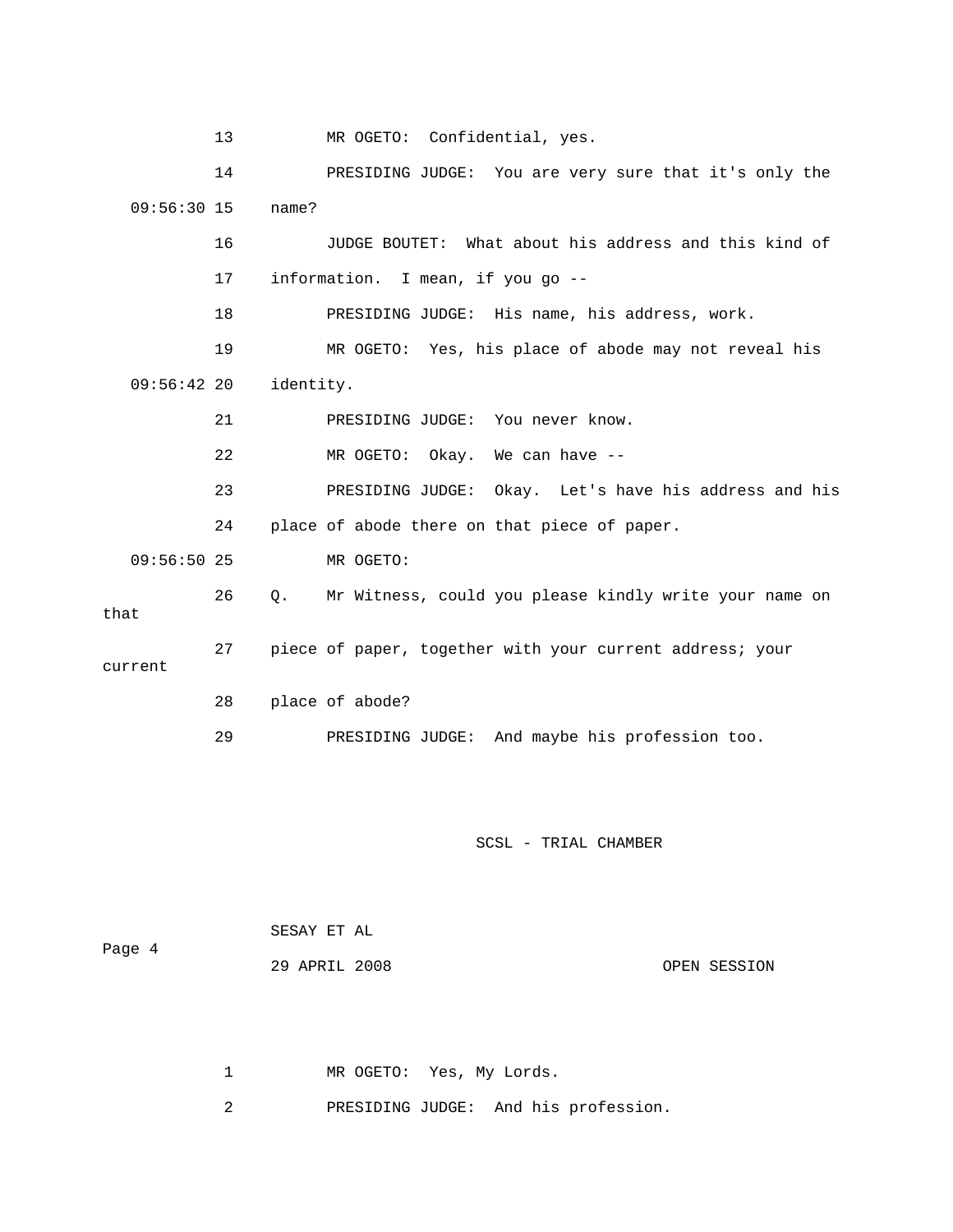|                 | 3  |      | EXAMINED BY MR OGETO:                                   |
|-----------------|----|------|---------------------------------------------------------|
|                 | 4  |      | MR OGETO:                                               |
| 09:57:42<br>You | 5  | Q.   | You can also indicate your current occupation, if any.  |
|                 | 6  |      | understand?                                             |
|                 | 7  | Α.   | I'm understanding you, sir.                             |
|                 | 8  | Q.   | So, Mr Witness, the first -- the first writing on this  |
|                 | 9  |      | paper indicates your name; is that correct?             |
| $09:58:58$ 10   |    | Α.   | Yes, sir.                                               |
|                 | 11 | Q.   | And the second one is your current place of abode?      |
|                 | 12 | Α.   | Kailahun.                                               |
| to              | 13 | Q.   | Don't mention that, please. Please. We are trying not   |
| present         | 14 |      | reveal your identity. So the second name indicates your |
| $09:59:21$ 15   |    |      | place of abode; is that correct?                        |
|                 | 16 | Α.   | Yes, sir.                                               |
|                 | 17 | Q.   | And the third one?                                      |
|                 | 18 | Α.   | Farmer.                                                 |
|                 | 19 | Q.   | So that is your current occupation?                     |
| 09:59:4320      |    | Α.   | Yes, sir.                                               |
| Krio?           | 21 |      | JUDGE BOUTET: So this witness is giving evidence in     |
|                 | 22 |      | MR OGETO: In Krio, My Lords.                            |
|                 | 23 |      | THE WITNESS: Yes, sir.                                  |
|                 | 24 |      | PRESIDING JUDGE: Mr Ogeto, you are tendering this, are  |
| $10:00:25$ 25   |    | you? |                                                         |
|                 | 26 |      | MR OGETO: I'm tendering that, My Lords, confidentially. |
| confidentially  | 27 |      | PRESIDING JUDGE: Yes, the paper is admitted             |
|                 | 28 |      | and it is marked Exhibit 352 or so?                     |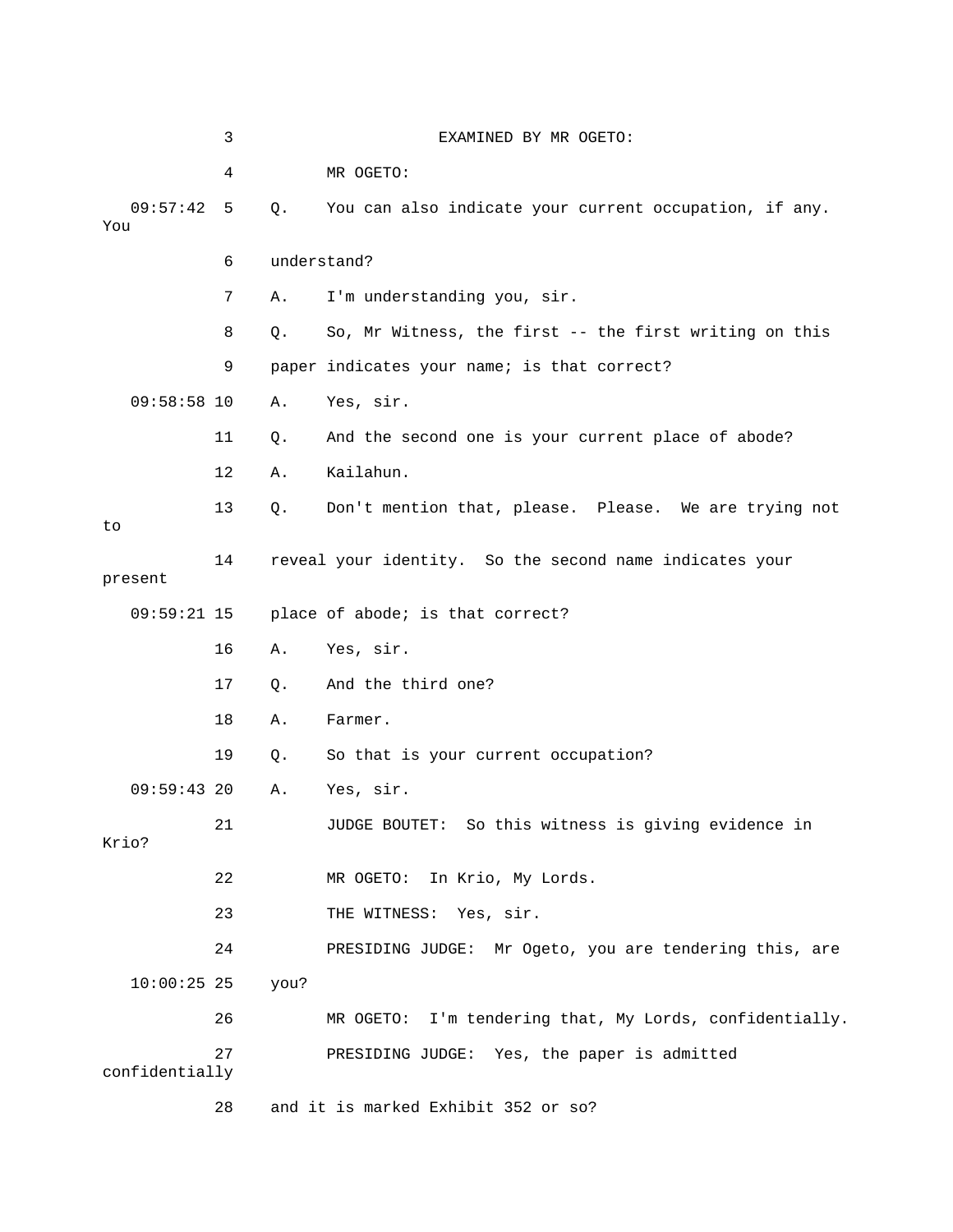|        | SESAY ET AL   |              |
|--------|---------------|--------------|
| Page 5 |               |              |
|        | 29 APRIL 2008 | OPEN SESSION |

| $\mathbf{1}$                    | PRESIDING JUDGE:<br>353?                                       |
|---------------------------------|----------------------------------------------------------------|
| 2                               | MS KAMUZORA: Yes, My Lord.                                     |
| 3                               | PRESIDING JUDGE: Okay.                                         |
| 4                               | [Exhibit No. 353 was admitted]                                 |
| 10:02:13<br>5                   | PRESIDING JUDGE: Yes, Mr Ogeto, you may --                     |
| 6                               | MR OGETO: Thank you, My Lords.                                 |
| 7                               | PRESIDING JUDGE: -- continue, please.                          |
| 8                               | MR OGETO:                                                      |
| 9                               | Good morning once again, Mr Witness.<br>$Q$ .                  |
| $10:02:23$ 10                   | Morning sir.<br>Α.                                             |
| 11                              | I have a couple of questions for you, after which my<br>$Q$ .  |
| 12<br>for                       | colleagues on this side of the Court may have some questions   |
|                                 |                                                                |
| 13                              | you, and then the Prosecution may also have some questions for |
| 14<br>you                       | you afterwards. So listen to my questions carefully.<br>Where  |
| $10:02:44$ 15<br>clarification; | do not understand please do not hesitate to seek               |
| 16                              | do you understand?                                             |
| 17                              | Yes, sir.<br>Α.                                                |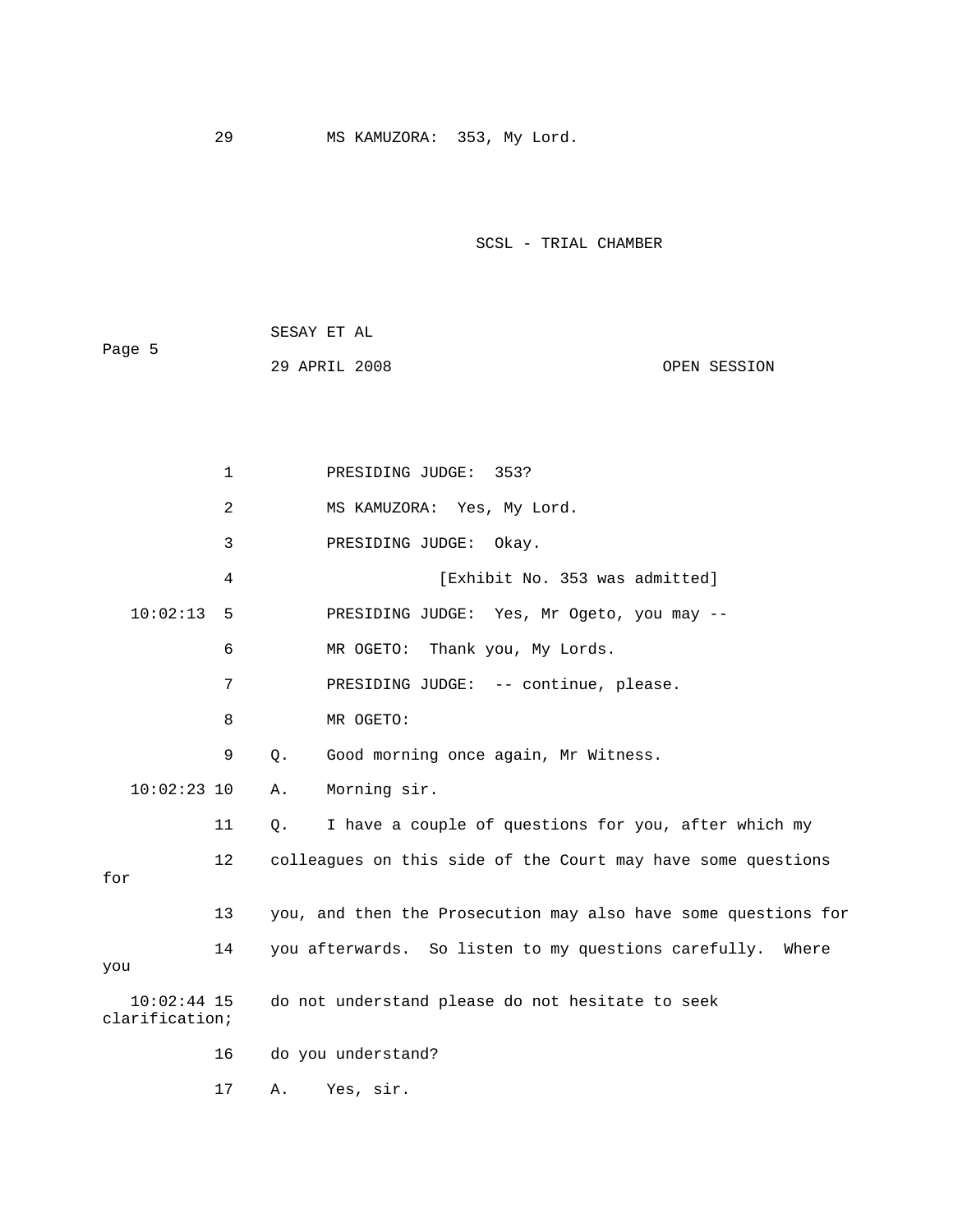|               | 18 | Q. | How old are you?                        |
|---------------|----|----|-----------------------------------------|
|               | 19 | Α. | Presently I'm 35.                       |
| $10:03:08$ 20 |    | Q. | Where were you born?                    |
|               | 21 | Α. | Pujehun District.                       |
|               | 22 | Q. | When did you --                         |
|               | 23 |    | PRESIDING JUDGE: Where was he born?     |
|               | 24 |    | MR OGETO: Pujehun District, My Lords.   |
| $10:03:27$ 25 |    | Q. | When did you join the RUF?              |
|               | 26 | Α. | It was in Pujehun. The RUF captured me. |
|               | 27 | Q. | What year?                              |
|               | 28 | Α. | 1991.                                   |
|               | 29 | Q. | Did you train as a soldier?             |

| Paqe 6 | SESAY ET AL   |  |              |
|--------|---------------|--|--------------|
|        | 29 APRIL 2008 |  | OPEN SESSION |

 1 A. Yes, sir. 2 Q. Where did you undertake your training? 3 A. It was at Gobaru. 4 Q. How long did your training last? 10:04:11 5 PRESIDING JUDGE: What place? Gobaru? 6 MR OGETO: Gobaru. G-O-B-A-R-U. 7 Q. Where is Gobaru in Sierra Leone? 8 A. In the Pujehun District.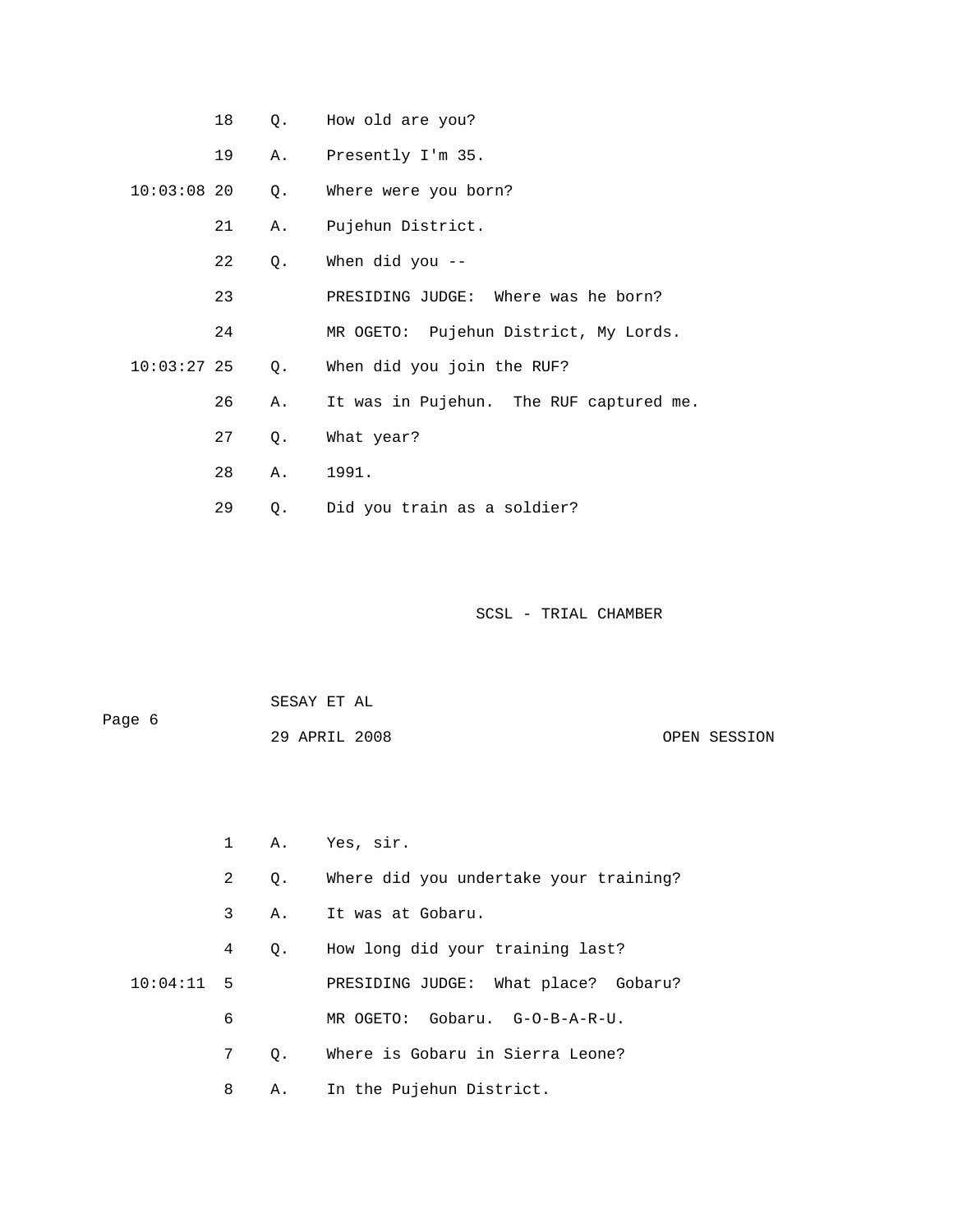|               | 9  | Q. | How long did your training last?                        |
|---------------|----|----|---------------------------------------------------------|
| $10:04:39$ 10 |    | Α. | Two months.                                             |
| months?       | 11 | Q. | What kind of training did you undergo for those two     |
| how           | 12 | Α. | They trained me how to shoot a gun, how to manoeuvre,   |
|               | 13 |    | to capture an enemy, and how to couple up an arm.       |
| what          | 14 | Q. | Were you given any other form of training, other than   |
| $10:05:31$ 15 |    |    | you've explained?                                       |
|               | 16 | Α. | After that training we were trained in an ideology.     |
|               | 17 | Q. | What kind of ideology, please, very briefly?            |
|               | 18 | Α. | One, no raping; no burning of houses; no stealing.      |
|               | 19 |    | PRESIDING JUDGE: No stealing, he says.                  |
| $10:06:07$ 20 |    |    | MR OGETO:<br>Yes, My Lords.                             |
|               | 21 | Q. | What was your first assignment after your training?     |
|               | 22 | Α. | I was sent at the front line.                           |
|               | 23 | Q. | Which front line?                                       |
|               | 24 | Α. | Golahun highway. That is the Kenema Highway.            |
| $10:06:47$ 25 |    | О. | When is it you were sent to the Kenema Highway?         |
| me            | 26 | Α. | Just after the passing out. That was the time they sent |
|               | 27 |    | at the Kenema Highway.                                  |
|               | 28 | Q. | And that would be in 1991?                              |
|               | 29 | Α. | Yes, sir.                                               |

SESAY ET AL

Page 7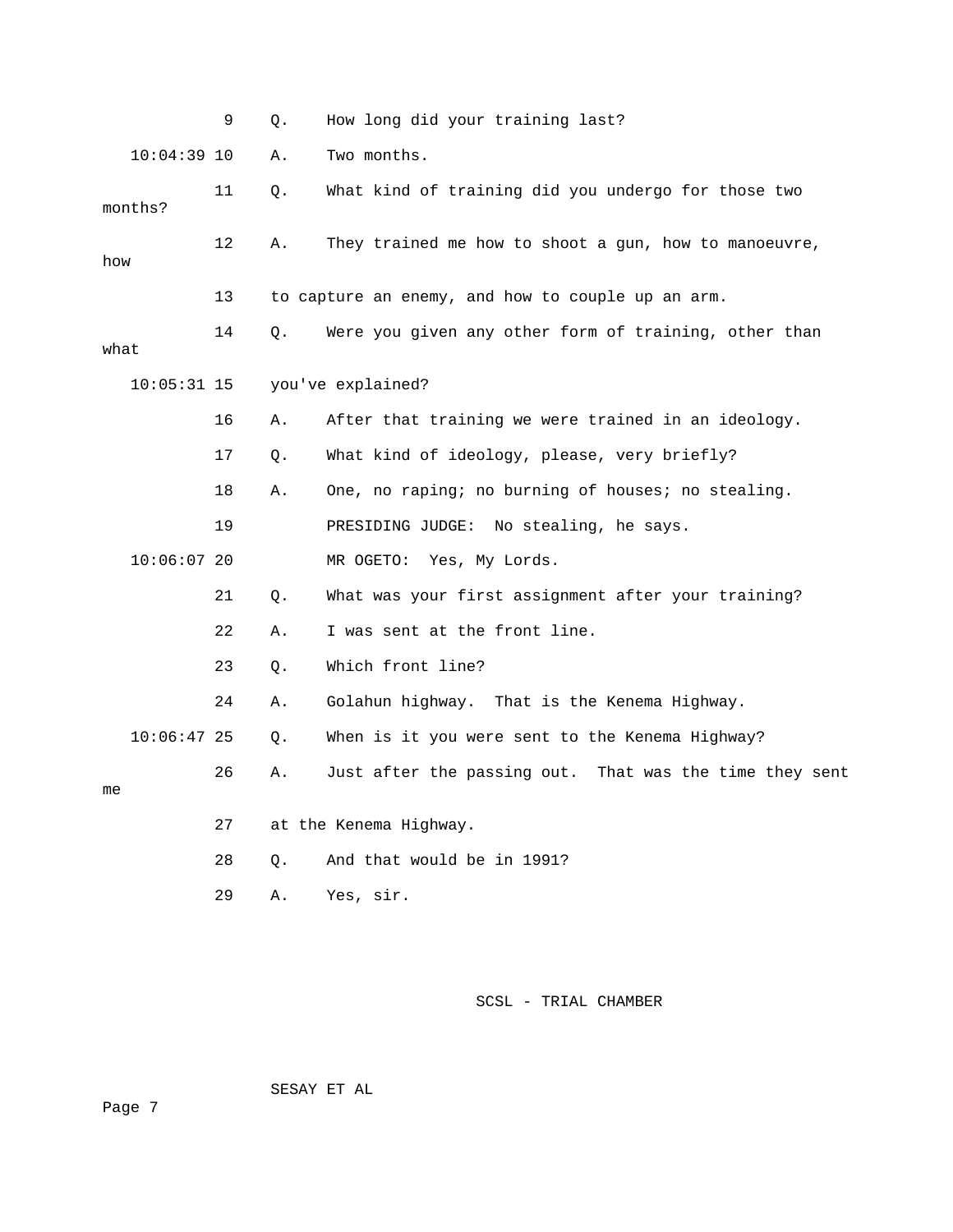|                      | 1  | $Q$ .      | Do you recall where you were in 1995?                     |
|----------------------|----|------------|-----------------------------------------------------------|
|                      | 2  | Α.         | Yes, sir. I was in the Western Area.                      |
|                      | 3  | Q.         | What do you mean by Western Area?                         |
|                      | 4  | Α.         | Western Area, that was where Superman was.                |
| 10:07:51             | 5  | Q.         | Does that have a relationship with the Western Jungle?    |
|                      | 6  | Α.         | I can't understand.                                       |
|                      | 7  | Q.         | Have you heard of the Western Jungle? Have you heard of   |
|                      | 8  | that name? |                                                           |
|                      | 9  | Α.         | Yes.                                                      |
| $10:08:25$ 10        |    | Q.         | So this Western Area where you were, does it have any     |
|                      | 11 |            | relationship with the Western Jungle?                     |
|                      | 12 | Α.         | Well, Western Area was the Western Jungle. That was the   |
| That                 | 13 |            | way we used to call it because it was closer to Freetown. |
|                      | 14 |            | was why we called it the Western Jungle.                  |
| $10:08:55$ 15<br>you |    | $Q$ .      | Who was the commander of the Western Area at the time     |
|                      | 16 |            | went there?                                               |
|                      | 17 | Α.         | It was Mohamed Tarawallie.                                |
| Tarawallie?          | 18 | Q.         | Did anybody subsequently take over from Mohamed           |
|                      | 19 | Α.         | Yes, sir, Superman took over.                             |
| 10:09:3720           |    | Q.         | Do you recall when Superman took over from Mohamed        |
|                      | 21 |            | Tarawallie?                                               |
|                      | 22 | Α.         | Well, that was the time when the Pa called Mohamed        |
|                      | 23 |            | Tarawallie in order for him to take over Zogoda.          |
|                      | 24 | Q.         | And when you say the Pa, what do you mean?                |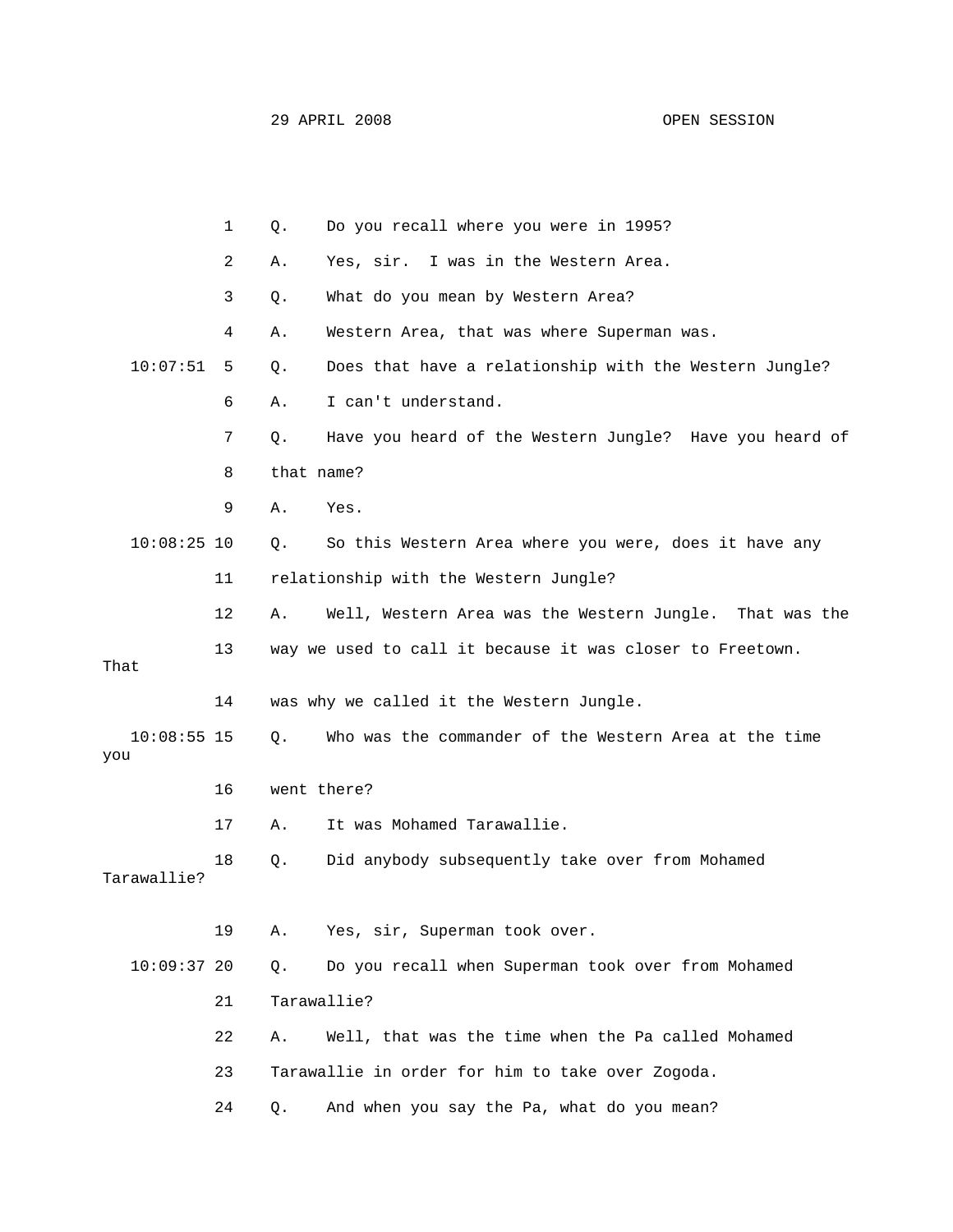10:10:14 25 A. It was Foday Sankoh who called Mohamed Tarawallie in order

- 26 for him to take over Zogoda.
- 27 Q. Can you recall when that happened?

 28 A. In order for Mohamed Tarawallie to take over, I think it 29 was 1995.

|        | SESAY ET AL   |              |
|--------|---------------|--------------|
| Page 8 |               |              |
|        | 29 APRIL 2008 | OPEN SESSION |

| the  |          | $\mathbf{1}$ | $\circ$ . | Can you recall some of the officers who were present at        |
|------|----------|--------------|-----------|----------------------------------------------------------------|
|      |          | 2            |           | Western Jungle or the Western Area at the time you were there? |
|      |          | 3            | Α.        | Yes, sir. One, xxxxxxxxx; Komba Gbundema; we had               |
|      | others.  | 4            |           | Lieutenant Abdul; we had Rambo and junior commandoes and       |
|      | 10:11:48 | -5           | Q.        | What were your duties at the Western Jungle?                   |
|      |          | 6            | Α.        | Well, I was a security during that time.                       |
|      |          | 7            | О.        | What kind of security were you?                                |
|      |          | 8            | Α.        | I was a security to Superman.                                  |
| the  |          | 9            | О.        | About how many soldiers were at the Western Jungle at          |
|      |          |              |           | $10:12:23$ 10 time you were there in 1995?                     |
| more |          | 11           | Α.        | Well, it was a battalion that was based there; we were         |
|      |          | 12           | than 500. |                                                                |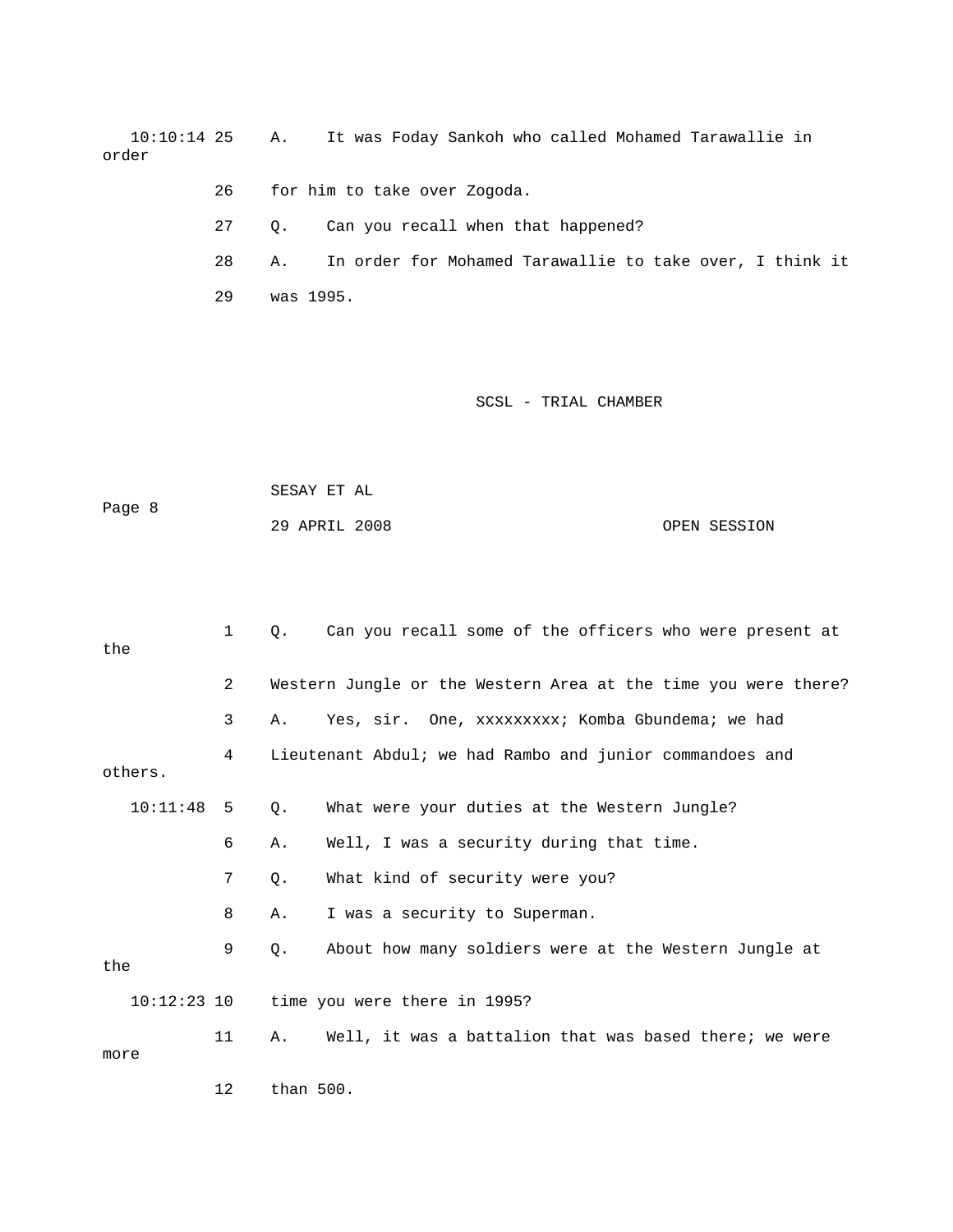|      |               | 13 | Q.          | For how long were you at the Western Jungle?            |
|------|---------------|----|-------------|---------------------------------------------------------|
|      |               | 14 | Α.          | I was in the Western Jungle between five to six months. |
|      | $10:13:07$ 15 |    | Q.          | Where were you during the coup of May 1997?             |
|      |               | 16 | Α.          | I was in Kailahun.                                      |
|      |               | 17 | Q.          | For how long had you been in Kailahun at the time the   |
| coup |               |    |             |                                                         |
|      |               | 18 | took place? |                                                         |
|      |               | 19 | Α.          | Well, I went to Kailahun in '96. Let me say it wasn't   |
| up   |               |    |             |                                                         |
|      | $10:13:53$ 20 |    |             | to five months.                                         |
|      |               | 21 | Q.          | What were you doing in Kailahun at that time?           |
|      |               | 22 | Α.          | Well, we went there on escort. We escorted wounded      |
|      |               | 23 | soldiers.   |                                                         |
|      |               | 24 | 0.          | Who are these wounded soldiers that you escorted to     |
|      | $10:14:12$ 25 |    | Kailahun?   |                                                         |
|      |               | 26 | Α.          | xxxxxxxx, Black Jesus.                                  |
|      |               | 27 |             | PRESIDING JUDGE:<br>xxxxxxxx and who? Black?            |
|      |               | 28 |             | THE WITNESS:<br>Black Jesus.                            |
|      |               | 29 |             | MR OGETO:                                               |

 SESAY ET AL Page 9

29 APRIL 2008 OPEN SESSION

1 Q. Did you continue to stay in Kailahun?

2 PRESIDING JUDGE: Who was Black Jesus?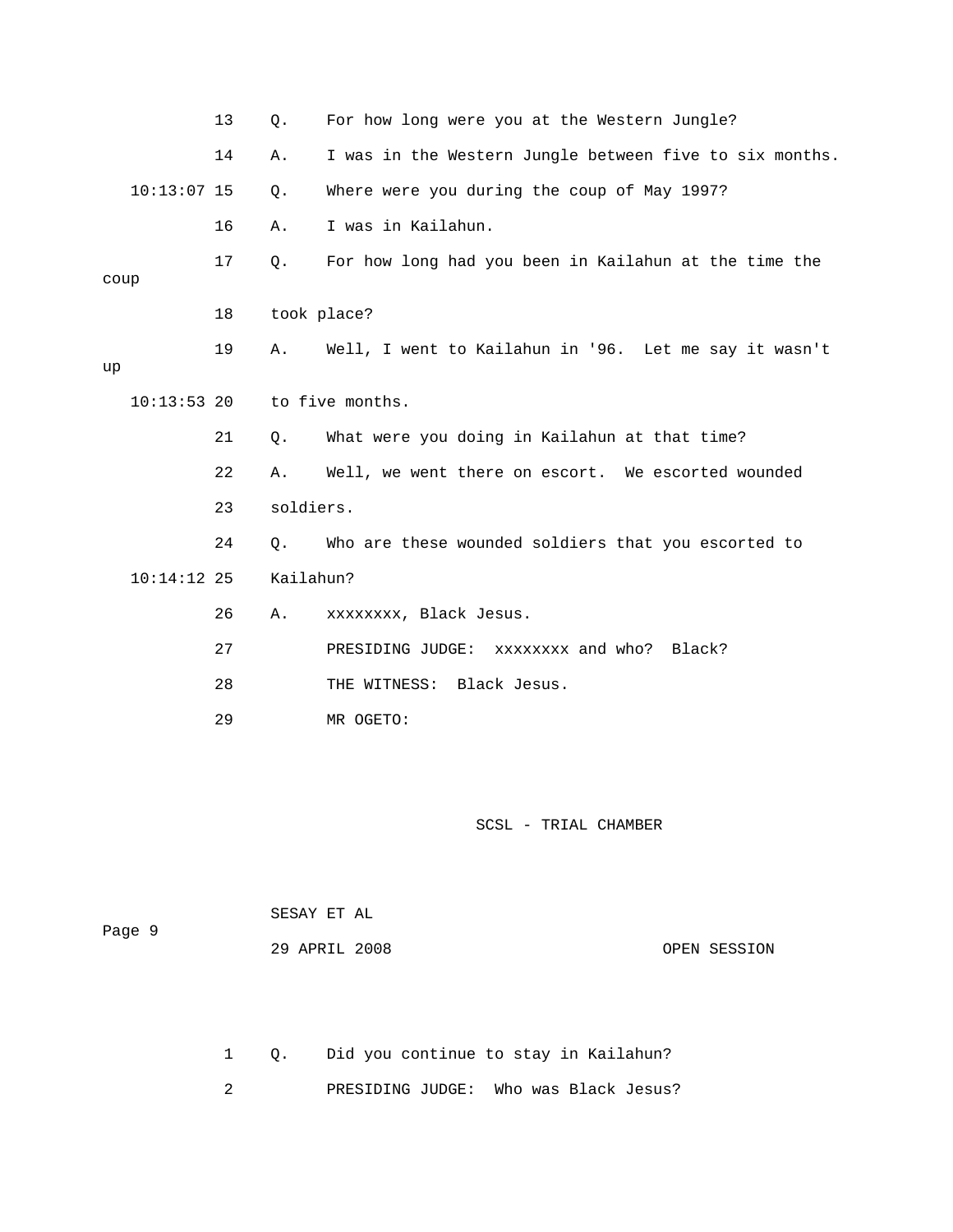|     |               | 3  |            | MR OGETO: Sorry, My Lords.                                |
|-----|---------------|----|------------|-----------------------------------------------------------|
|     |               | 4  |            | PRESIDING JUDGE: Who was Black Jesus,                     |
|     | 10:14:48      | 5  |            | He was one of the senior men.<br>THE WITNESS:             |
|     |               | 6  |            | PRESIDING JUDGE: This must have been a pseudonym.<br>What |
|     |               | 7  |            | was his other name? What was his real name?               |
|     |               | 8  |            | I don't know his real name.<br>THE WITNESS:               |
|     |               | 9  |            | PRESIDING JUDGE: You didn't know it. Yes, Mr Ogeto.       |
|     | $10:15:08$ 10 |    |            | MR OGETO:<br>Thank you, My Lords.                         |
|     |               | 11 | Q.         | Did you continue to stay in Kailahun after the coup?      |
|     |               | 12 | Α.         | Just after the coup, when Johnny Paul called upon our     |
|     |               | 13 |            | authority, it was within the same month when we left.     |
|     |               | 14 | Q.         | Where did you leave for?                                  |
|     | $10:15:38$ 15 |    | Α.         | From Kailahun, we went to Freetown but we passed through  |
|     |               | 16 | Lungi.     |                                                           |
|     |               | 17 | Q.         | Who did you go with to Freetown?                          |
| was |               | 18 | Α.         | I was with Titus Tarawallie and SBY [sic] Rogers, who     |
|     |               | 19 | the head.  |                                                           |
|     |               |    |            |                                                           |
|     | $10:16:19$ 20 |    | Q.         | Were there any other people with you?                     |
| and |               | 21 | Α.         | Yes, sir, there were people because we were given a bus   |
|     |               | 22 | a truck.   | Those are the ones we went with.                          |
|     |               | 23 | Q.         | So where exactly in Freetown did you base?                |
|     |               | 24 | Α.         | We went and met Superman at Hastings and we stayed there  |
|     | $10:16:56$ 25 |    | initially. |                                                           |
|     |               | 26 | Q.         | For how long were you at Hastings with Superman?          |
|     |               | 27 | Α.         | Well, at Hastings, we did not stay there for two weeks.   |
| He  |               |    |            |                                                           |
|     |               | 28 |            | sent us down to Jui.                                      |
|     |               | 29 | Q.         | He sent you and who to Jui?                               |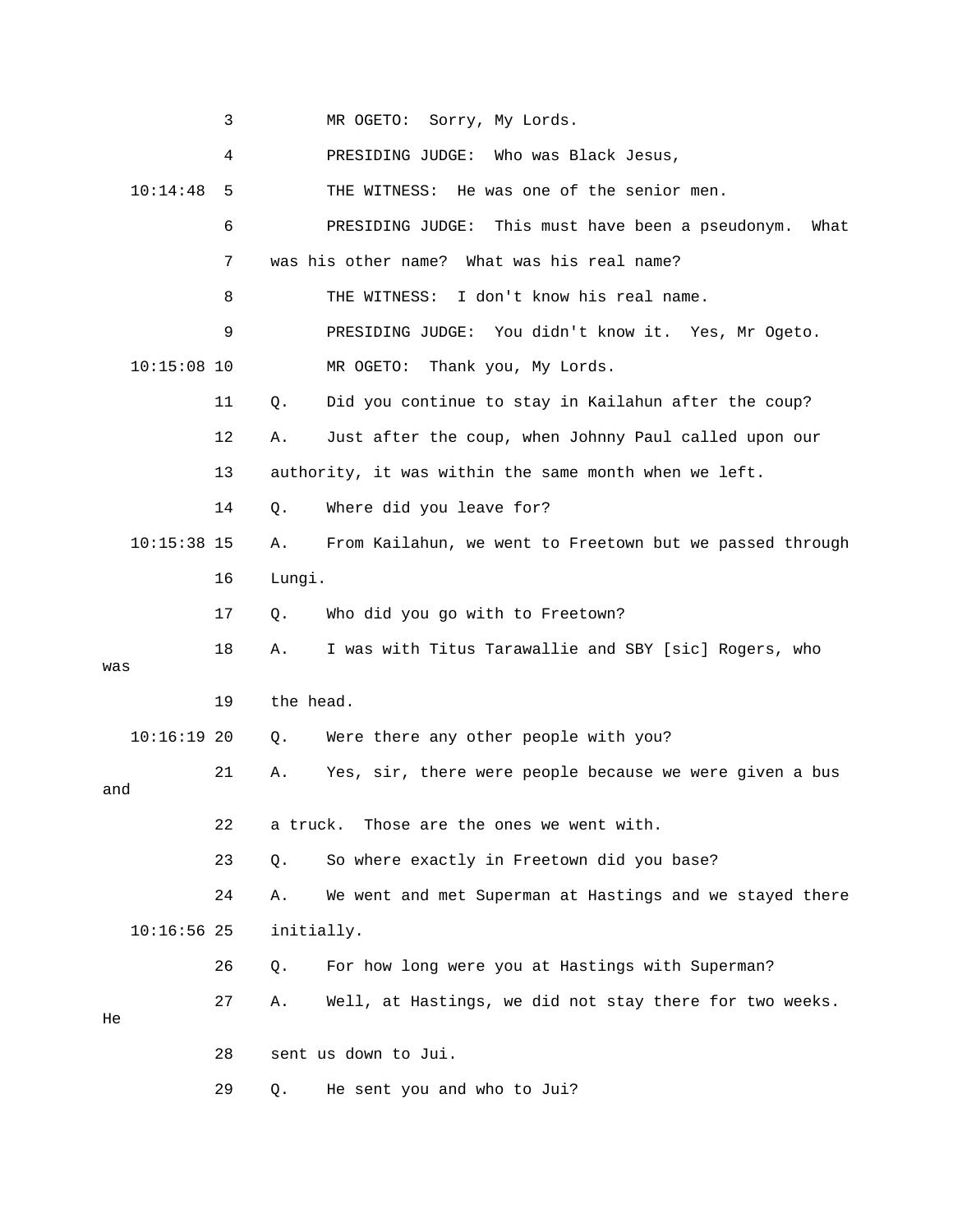| Page 10 |               |              |
|---------|---------------|--------------|
|         | 29 APRIL 2008 | OPEN SESSION |

|               | $\mathbf 1$    | Α.        | The commander's name was Black Culture.<br>The commander.    |
|---------------|----------------|-----------|--------------------------------------------------------------|
|               | $\overline{a}$ | Q.        | Did Black Culture have any other name?                       |
|               | 3              | Α.        | I only knew his nickname.                                    |
|               | 4              |           | PRESIDING JUDGE: Was it Black Culture?                       |
| 10:18:02      | 5              |           | MR OGETO: Yes, My Lords.                                     |
|               | 6              |           | THE WITNESS: Yes, sir.                                       |
|               | 7              |           | MR OGETO:                                                    |
|               | 8              | Q.        | For how long were you based at Jui?                          |
|               | 9              | Α.        | Well, at Jui, I did not spend a month there.                 |
| $10:18:27$ 10 |                | Q.        | Now, while at Hastings, did you see any soldiers who had     |
|               | 11             |           | been with you at the Western Jungle?                         |
| based         | 12             | Α.        | Yes, sir. At Hastings, the Western Jungle, we were           |
|               |                |           |                                                              |
|               | 13             |           | there, headed by Superman.                                   |
|               | 14             | Q.        | About how many of these soldiers who had been at the         |
| $10:19:05$ 15 |                |           | Western Jungle did you see at Hastings?                      |
| at            | 16             | Α.        | I saw many of them because the battalion who was with us     |
|               |                |           |                                                              |
|               | 17             |           | the Western Area, it was the one that migrated and stayed at |
|               | 18             | Hastings. |                                                              |
| these         | 19             | Q.        | Now, when you moved to Jui, did you move with any of         |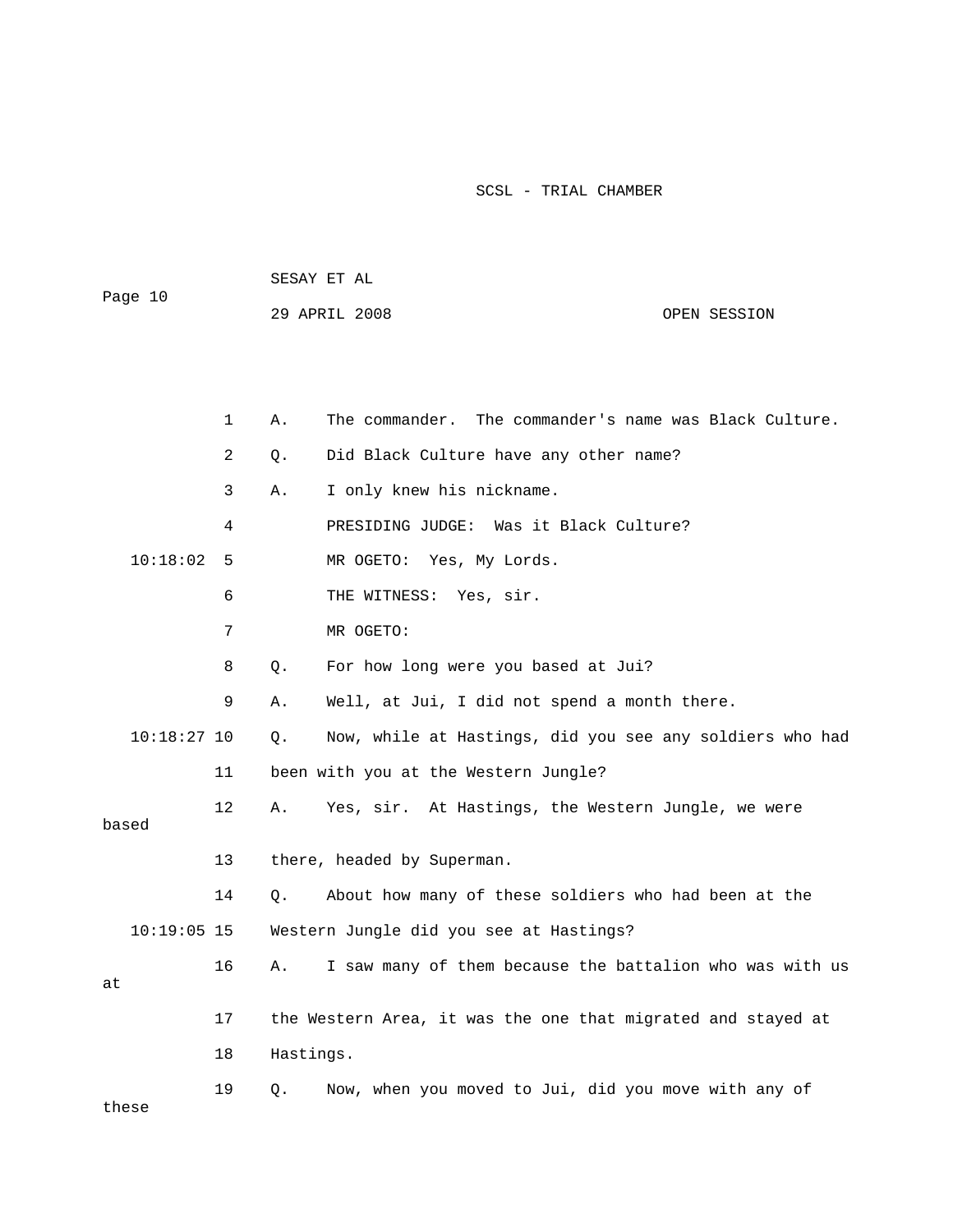| $10:19:38$ 20 soldiers? |    |                                                            |  |
|-------------------------|----|------------------------------------------------------------|--|
|                         | 21 | A. No, I only went -- only myself went to Superman at Spur |  |
|                         | 22 | Road, where he was based.                                  |  |
| that                    | 23 | Q. So from Jui you moved to Spur Road with Superman; is    |  |
|                         | 24 | your testimony?                                            |  |
| $10:20:10$ 25           |    | A. Yes, sir.                                               |  |
| any                     | 26 | Q. But my question was: From Hastings did you move with    |  |
|                         | 27 | other soldiers who were there to Jui?                      |  |
| appointed               | 28 | A. Yes, sir, because before I went to Jui Superman         |  |
|                         | 29 | one commander with whom we went and we were there.         |  |

| Page 11 | SESAY ET AL   |              |  |  |
|---------|---------------|--------------|--|--|
|         | 29 APRIL 2008 | OPEN SESSION |  |  |

| to           |                | So how many of these soldiers who were at Hastings moved<br>$\circ$ . |
|--------------|----------------|-----------------------------------------------------------------------|
|              | $\overline{2}$ | Jui?                                                                  |
|              | $\mathbf{3}$   | Let me say a platoon; 62.<br>А.                                       |
|              | $4\phantom{0}$ | So you say you subsequently moved to Spur Road with<br>О.             |
| $10:21:06$ 5 |                | Superman. What were your duties at Spur Road?                         |
|              | 6              | Well, as I have said, I was in -- I was with Superman in<br>А.        |
|              | 7              | the Western Area, so, unfortunately I was in Kailahun. So as          |

I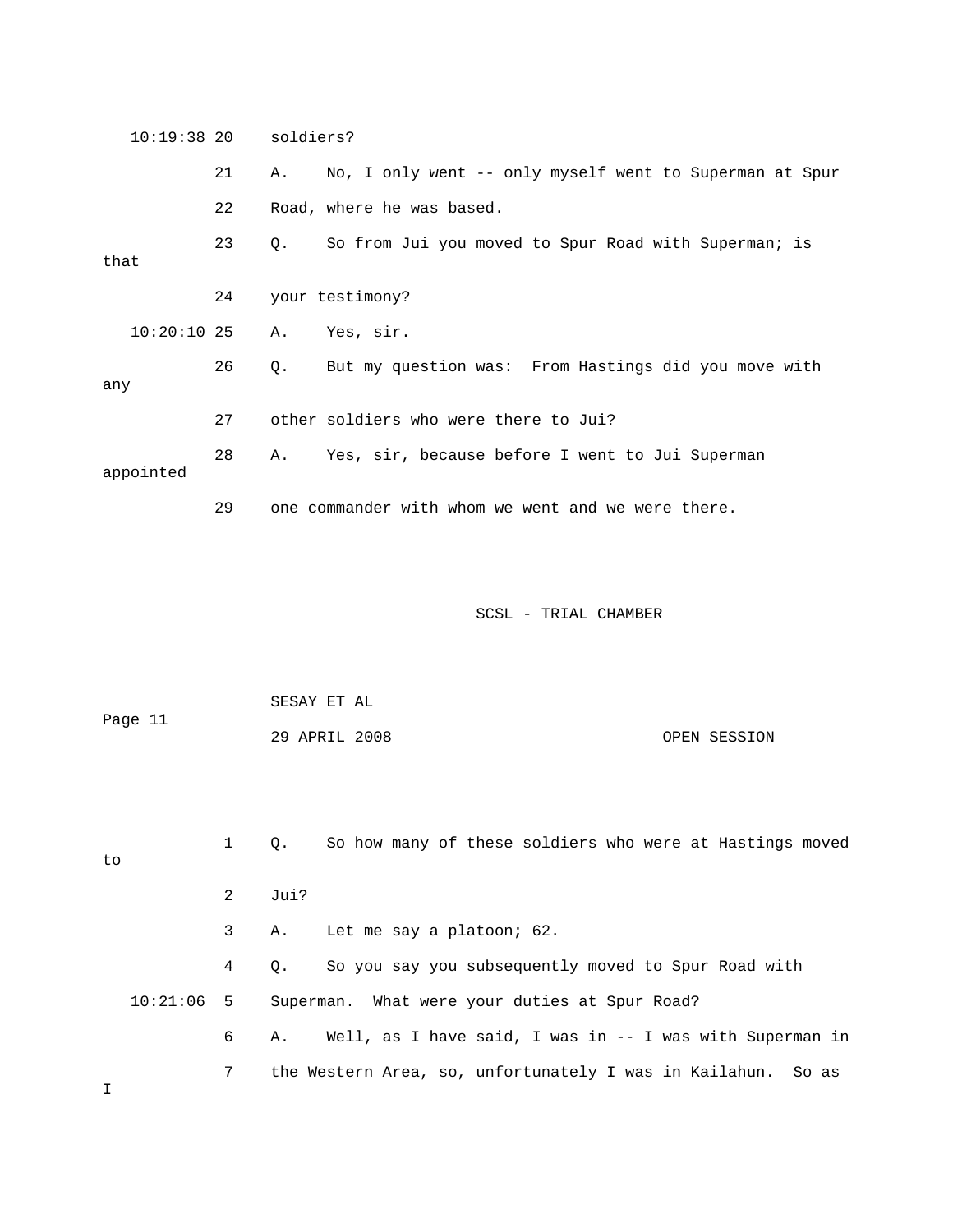|     |               | 8  |           | came, I went to him straight.                              |
|-----|---------------|----|-----------|------------------------------------------------------------|
|     |               | 9  | Q.        | So what were your duties with him at Spur Road?            |
|     | $10:21:39$ 10 |    | Α.        | Well, I was a security to him.                             |
|     | bodyguard?    | 11 |           | JUDGE BOUTET: Security, you mean you were his              |
|     |               | 12 |           | THE WITNESS: Yes, sir.                                     |
|     |               | 13 |           | JUDGE BOUTET: Thank you.                                   |
|     |               | 14 |           | MR OGETO:                                                  |
|     | $10:21:59$ 15 |    | Q.        | Did he have any other bodyguards, apart from you?          |
|     |               | 16 | Α.        | Yes, sir.                                                  |
|     |               | 17 |           | The interpreter cannot get the witness<br>THE INTERPRETER: |
|     |               | 18 |           | clearly because --                                         |
|     |               | 19 |           | PRESIDING JUDGE: Move closer to the microphone.            |
|     | $10:22:21$ 20 |    |           | MR OGETO:                                                  |
|     |               | 21 | $Q$ .     | Can you repeat your answer, please? How many other         |
|     |               | 22 |           | bodyguards did he have?                                    |
|     |               | 23 | Α.        | We were more than two squads.                              |
|     |               | 24 | Q.        | Which number is that?                                      |
| to  | $10:22:38$ 25 |    | Α.        | In our own group, we were 32. For a squad, we took it      |
|     |               | 26 |           | be 15 per squad.                                           |
|     |               | 27 | Q.        | For how long were you at Spur Road as security for         |
|     |               | 28 | Superman? |                                                            |
| his |               | 29 |           | So you mean these two squads were all<br>PRESIDING JUDGE:  |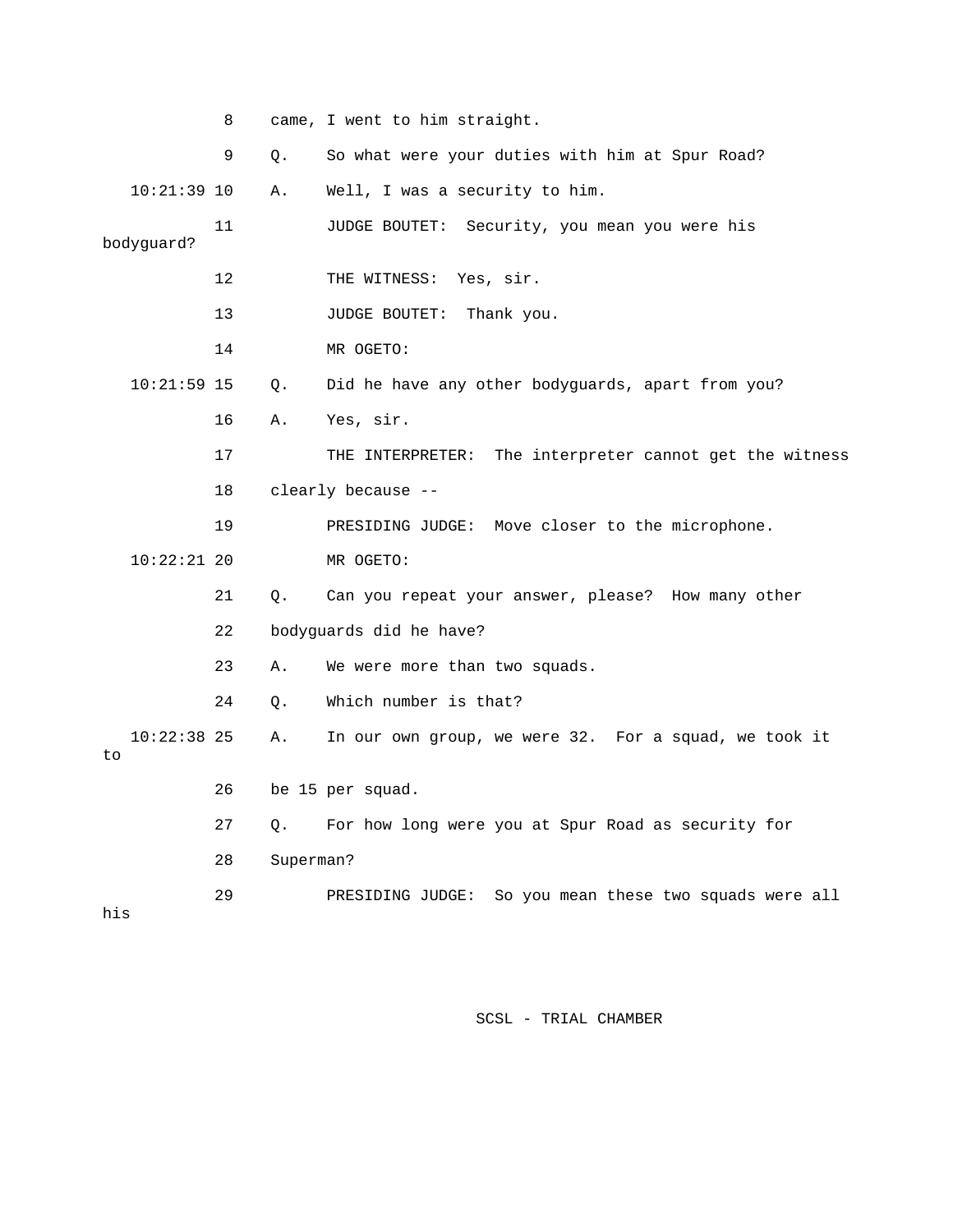| Page 12 | SESAY ET AL   |              |
|---------|---------------|--------------|
|         | 29 APRIL 2008 | OPEN SESSION |

|                       | $\mathbf{1}$ | bodyguards? |                                                                |  |  |
|-----------------------|--------------|-------------|----------------------------------------------------------------|--|--|
|                       | 2            |             | THE WITNESS: Yes, sir.                                         |  |  |
|                       | 3            |             | MR OGETO:                                                      |  |  |
|                       | 4            | Q.          | For how long were you at Spur Road as security for --          |  |  |
| 10:23:30              | 5            |             | If I may ask: What was his rank then?<br>PRESIDING JUDGE:      |  |  |
|                       | 6            |             | What was Superman's rank at that time, when he met him in Spur |  |  |
|                       | 7            | Road?       |                                                                |  |  |
|                       | 8            |             | THE WITNESS:<br>Superman was a colonel.                        |  |  |
|                       | 9            |             | PRESIDING JUDGE:<br>Thank you.                                 |  |  |
| $10:23:50$ 10         |              |             | MR OGETO:                                                      |  |  |
| 11                    |              | Q.          | For how long were you at Spur Road with Superman?              |  |  |
| 12                    |              | Α.          | Well, we stayed with him until the time we pulled out --       |  |  |
| we                    |              |             |                                                                |  |  |
| 13                    |              |             | pulled out, but I did not pull out with him together.          |  |  |
| 14                    |              | Q.          | When is it that you pulled out?                                |  |  |
| $10:24:23$ 15         |              | Α.          | We pulled out during February.                                 |  |  |
| 16                    |              | Q.          | Which February?                                                |  |  |
| 17                    |              | Α.          | 1998.                                                          |  |  |
| 18                    |              | Q.          | And that will be after the intervention; is that               |  |  |
| correct?              |              |             |                                                                |  |  |
| 19                    |              | Α.          | Yes, sir.                                                      |  |  |
| $10:24:51$ 20<br>know |              | Q.          | Now, during the time that you were in Freetown, do you         |  |  |
| 21                    |              |             | if -- let me rephrase it. During this period when you were in  |  |  |
| 22                    |              |             | Freetown, are you able to estimate the number of soldiers in   |  |  |
| 23                    |              |             | Freetown who had been with you at the Western Jungle?          |  |  |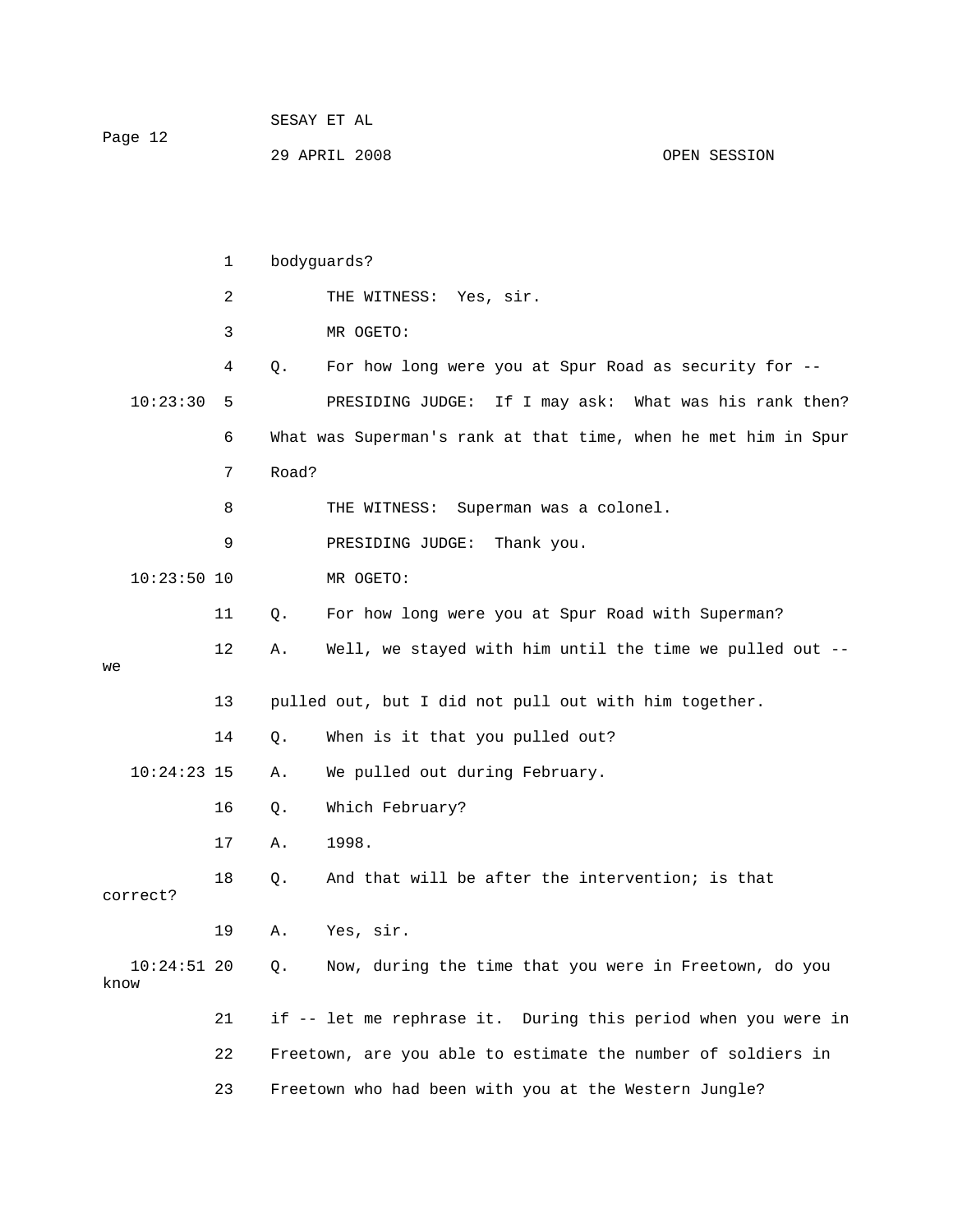24 A. There were many. As I have stated, in the Western Area, 10:25:36 25 wherever Superman was based, soldiers will go there, so we were 26 many. We were many. 27 Q. About how many roughly?

 28 A. Let me say 200, because I used to see men around. We were 29 up to 200.

SCSL - TRIAL CHAMBER

 SESAY ET AL Page 13 29 APRIL 2008 OPEN SESSION

|     |               | 1  | О.    | Do you know who these soldiers were reporting to during  |
|-----|---------------|----|-------|----------------------------------------------------------|
|     |               | 2  |       | that time in Freetown?                                   |
| him |               | 3  | Α.    | Superman, whom I knew as our own commander, it was to    |
|     |               | 4  |       | that they were reporting.                                |
|     | 10:26:24      | 5  | 0.    | Now, during the intervention how did you leave Freetown? |
|     |               | 6  | Α.    | Well, I left together with Johnny Paul's group; we went  |
|     |               | 7  |       | through the Peninsula Road, we went to Tombo.            |
|     |               | 8  | Q.    | Where did you go to after Tombo?                         |
|     |               | 9  | Α.    | After Tombo, we went to Masiaka.                         |
|     | $10:27:20$ 10 |    | $Q$ . | And you said you were with who?                          |
|     |               | 11 | Α.    | Johnny Paul Koroma.                                      |
|     |               | 12 | Q.    | Do you know where Superman was at that time?             |
|     |               | 13 | Α.    | I only met him in Masiaka.                               |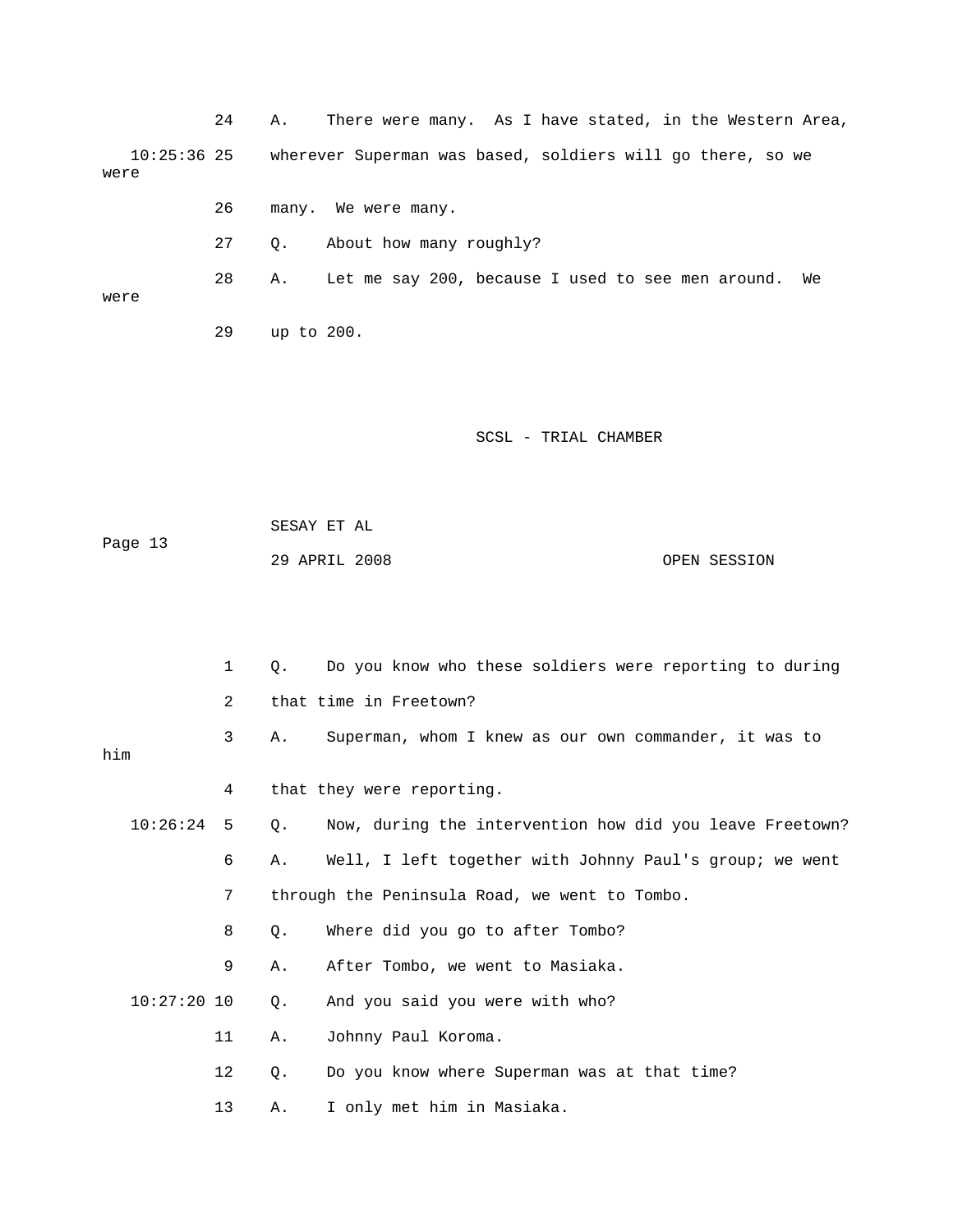|               | 14 | О. | So apart from JPK, were there any other persons that you |
|---------------|----|----|----------------------------------------------------------|
| $10:27:53$ 15 |    |    | moved out of Freetown with?                              |
|               | 16 | Α. | Yes, sir. Gullit, Five-Five, Bazzy, and others.          |
|               | 17 | Ο. | For how long were you at Masiaka?                        |
|               | 18 | Α. | Less than a week.                                        |
|               | 19 | Q. | Where was Superman during that period?                   |
| $10:28:40$ 20 |    | Α. | He was in Masiaka.                                       |
| time?         | 21 | Q. | Did you see any other RUF officers in Masiaka at that    |
|               |    |    |                                                          |
|               | 22 | Α. | Yes, sir. I saw xxxxxx; I saw xxxxxxx; I saw xxxxxx.     |
|               | 23 | Q. | Any others that you can recall?                          |
|               | 24 | Α. | Yes, sir. Miloskie Kallon was there and one Lieutenant   |
| $10:29:52$ 25 |    |    | Rambo who was -- and the junior commandos.               |
|               | 26 | Ο. | Do you know the accused person Morris Kallon?            |
|               | 27 | Α. | Yes, sir.                                                |
|               | 28 | Q. | Do you recall when you first met him?                    |
|               | 29 | Α. | Yes, sir.                                                |

| Page 14 | SESAY ET AL   |              |
|---------|---------------|--------------|
|         | 29 APRIL 2008 | OPEN SESSION |

|  | 1 O. When was it?                                                    |
|--|----------------------------------------------------------------------|
|  | 2     A.     I saw him once in Freetown at Wilkinson Road. It's true |
|  | 3 that we were in a vehicle and went past him.                       |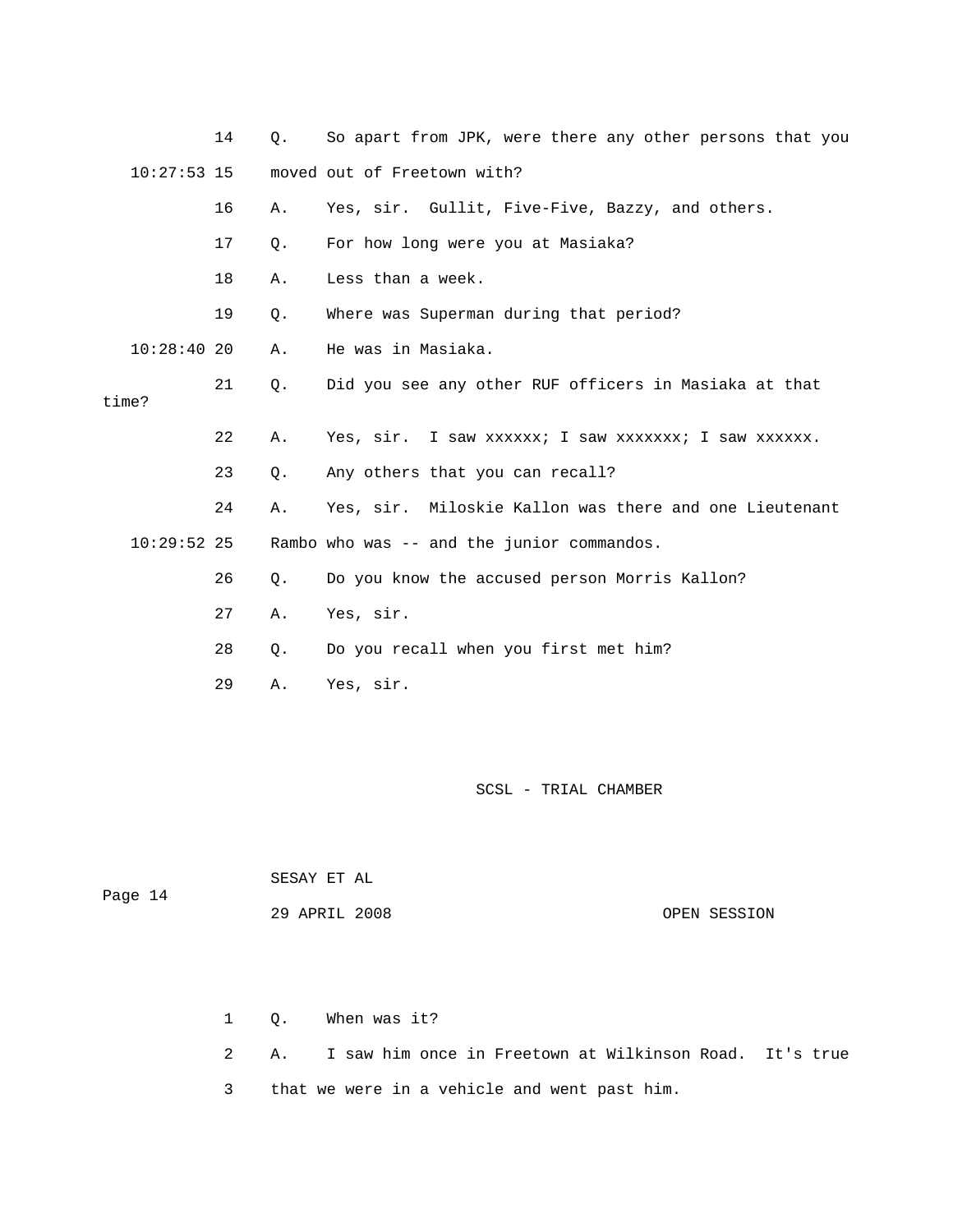|                 | 4  | Q. | Was that the first time that you met him?                  |
|-----------------|----|----|------------------------------------------------------------|
| 10:30:51<br>saw | 5  | Α. | In Freetown, yes. That was the first time we saw -- we     |
|                 | 6  |    | -- we saw him.                                             |
|                 | 7  | Q. | Had you seen him before that time in Freetown?             |
|                 | 8  | Α. | Yes, I knew him before I come to see him in Freetown.      |
|                 | 9  | Q. | How did you know him before you saw him in Freetown?       |
| $10:31:32$ 10   |    | Α. | I knew Mr Kallon in '93.                                   |
| Kallon          | 11 | Q. | Now, while you were in Masiaka, did you see Morris         |
|                 | 12 |    |                                                            |
| where?          | 13 |    | PRESIDING JUDGE: You say you saw him first in 1993;        |
|                 | 14 |    | In Kailahun.<br>THE WITNESS:                               |
| $10:32:05$ 15   |    |    | JUDGE BOUTET: What was he doing?                           |
|                 | 16 |    | Well, he was an officer at that time.<br>THE WITNESS:      |
|                 | 17 |    | But as an officer, was he doing anything?<br>JUDGE BOUTET: |
| as              | 18 |    | THE WITNESS:<br>He had no appointment. He was only there   |
|                 | 19 |    | an officer at the ground.                                  |
| $10:32:48$ 20   |    |    | MR OGETO:                                                  |
| accused         | 21 | Q. | So while at Masiaka did you see Morris Kallon, the         |
|                 | 22 |    | person in this case?                                       |
|                 | 23 | Α. | No, I did not see him at all.                              |
|                 | 24 |    | JUDGE BOUTET: You have just stated that you had seen       |
| $10:33:07$ 25   |    |    | Miloskie Kallon; who is he?                                |
| the             | 26 |    | THE WITNESS: Miloskie Kallon, he was the third -- in       |
| Lunsar.         | 27 |    | 3rd Brigade in Lunsar. He was the brigade commander in     |
|                 | 28 |    | MR OGETO:                                                  |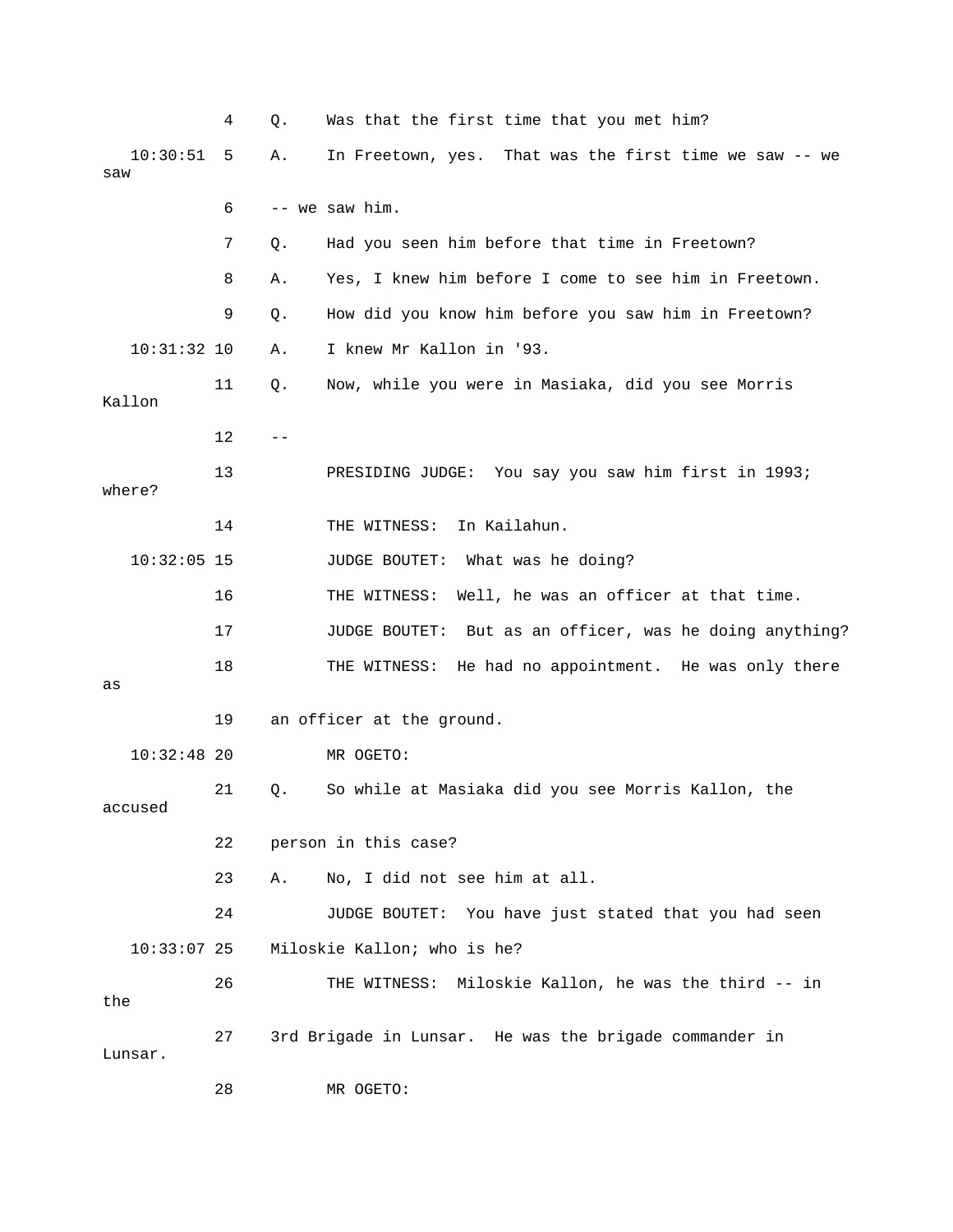29 Q. Now, during this period when you were in Masiaka, did you

SCSL - TRIAL CHAMBER

| Page 15         |                | SESAY ET AL |                                                          |              |
|-----------------|----------------|-------------|----------------------------------------------------------|--------------|
|                 |                |             | 29 APRIL 2008                                            | OPEN SESSION |
|                 |                |             |                                                          |              |
|                 |                |             |                                                          |              |
|                 | $\mathbf{1}$   |             | hear of the presence of Morris Kallon in Masiaka?        |              |
|                 | $\overline{2}$ | Α.          | I did not hear about him at all.                         |              |
|                 | 3              | Q.          | Did you witness any looting in Masiaka during the period |              |
|                 | 4              |             | that you were there?                                     |              |
| 10:34:06<br>a   | 5              | Α.          | Yes, sir, it was at one instance I saw Sakwie who looted |              |
|                 | 6              | motorbike.  |                                                          |              |
|                 | 7              | Q.          | How do you spell Sakwie? Can you please help the Court?  |              |
|                 | 8              | Α.          | Anyway, I don't know, sir.                               |              |
|                 | 9              | Q.          | Who was Sakwie?                                          |              |
| $10:34:47$ 10   |                | Α.          | He was an SLA.                                           |              |
|                 | 11             | Q.          | What is it you say he looted and from who?               |              |
| because         | 12             | Α.          | Well, he could only looted the bike from a civilian      |              |
|                 | 13             |             | during that time we hadn't bikes -- motorbikes.          |              |
| 14<br>Operation |                | О.          | Now, while you were at Masiaka, did you hear of          |              |
| 10:35:34 15     |                |             | Pay Yourself?                                            |              |
|                 | 16             | Α.          | Yes, sir. Am I able to explain?                          |              |

17 Q. In what circumstances did you hear of Operation Pay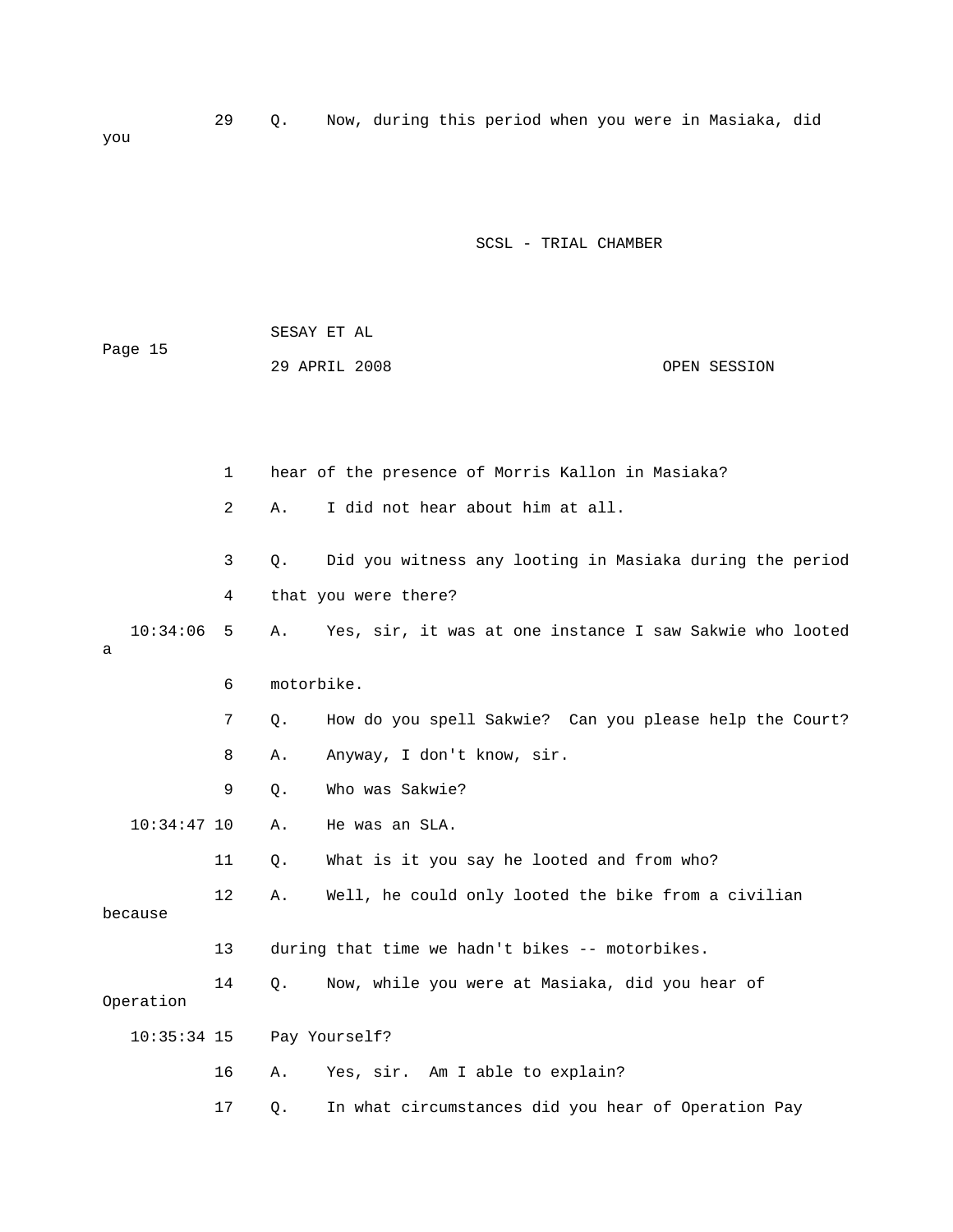18 Yourself?

|                            | 19 | Okay. When we arrived in Masiaka with JP, so we were<br>Α.               |  |  |  |
|----------------------------|----|--------------------------------------------------------------------------|--|--|--|
| the                        |    | 10:35:55 20 around. Men were grumbling that JP should come and give them |  |  |  |
| give                       | 21 | money, the government money that he came with and he should              |  |  |  |
|                            | 22 | it to them. So there was a day, one particular day in the                |  |  |  |
|                            | 23 | evening, JP summoned everybody in his house and he told the              |  |  |  |
| everybody                  | 24 | people present that he didn't come with money and that                   |  |  |  |
| $10:36:25$ 25<br>Kailahun. |    | should try to pay himself and that he was heading for                    |  |  |  |
| having                     | 26 | So who were these who were making claims about JPK<br>О.                 |  |  |  |
|                            | 27 | come with government money?                                              |  |  |  |
| collect                    | 28 | It was the SLAs. Those were the ones that used to<br>Α.                  |  |  |  |
|                            | 29 | salaries while in town because we are not used to that.                  |  |  |  |

SCSL - TRIAL CHAMBER

 SESAY ET AL Page 16 29 APRIL 2008 OPEN SESSION

 1 Q. So what exactly did they want? Can you please be clearer? 2 A. As I have told you, they thought that JP had come with 3 money -- the government money -- he had collected it and came 4 with it, and that JP should give them their money so that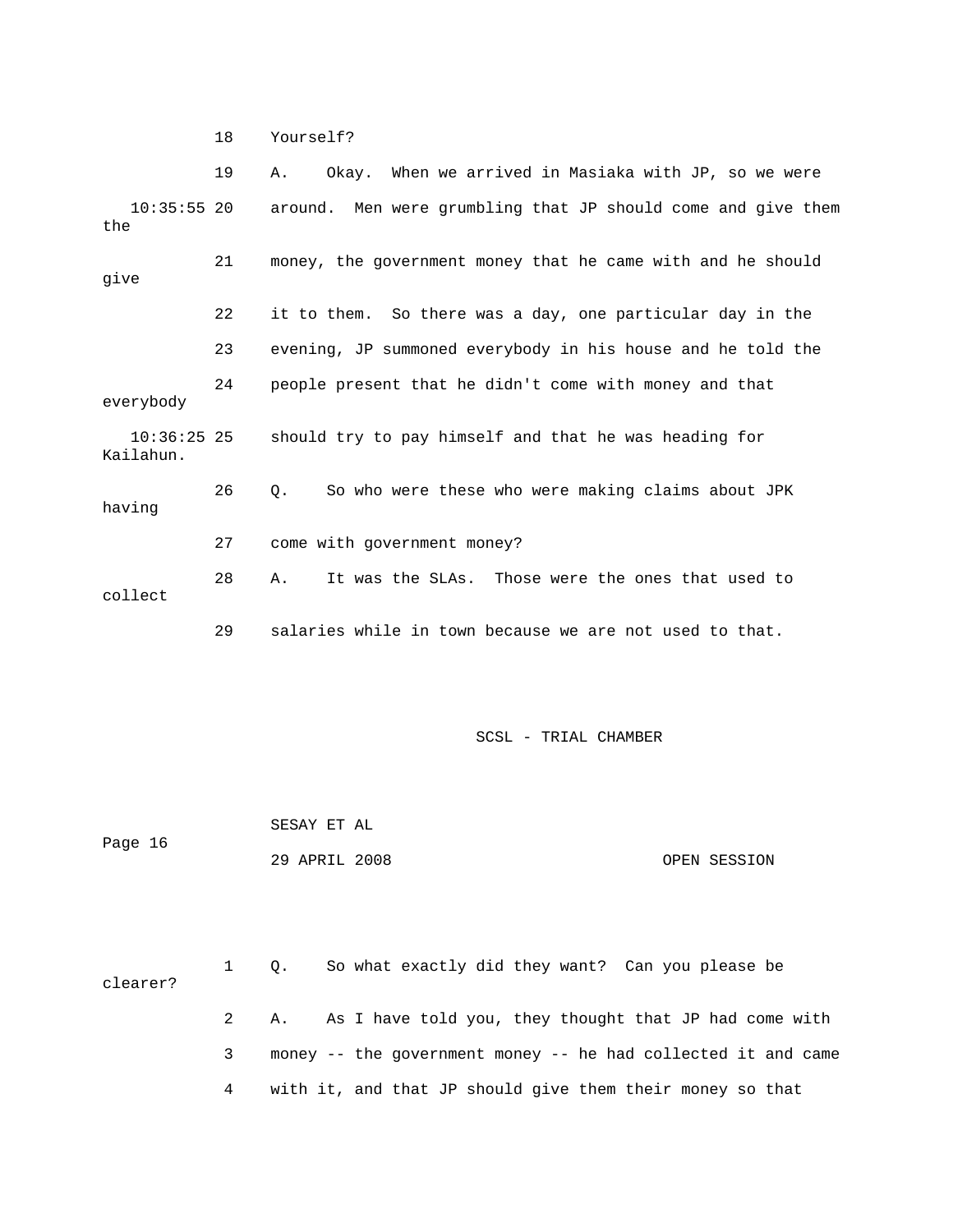10:37:24 5 everybody will go about their way. The man told them that he did 6 not come with government money, he hadn't money, and that 7 everybody should try to pay themselves. 8 Q. Did you attend this meeting where JPK said this? 9 A. Yes, sir, we were not -- we are staying closer to JP's 10:37:56 10 house. 11 Q. So in what capacity did you attend this meeting? 12 A. Well, we pulled out together with JP, so we were heading 13 for Kailahun. So when he summoned the meeting, all of us went 14 there and listened to what he was saying. 10:38:31 15 Q. Do you know where Superman was at that time during that 16 meeting? 17 A. He was not present in that meeting. The SLA were there. 18 It was just like an SLA whatnot. 19 Q. So why did you attend an SLA meeting yourself? 10:39:03 20 A. Well, what made me to go to attend SLA meeting, because all 21 of us came together to Masiaka, so I should be there and monitor. 22 Q. Where did you go to from Masiaka? 23 A. From Masiaka I went to Lunsar and proceeded to Makeni. 24 Q. Did you go alone? 10:39:48 25 PRESIDING JUDGE: Sorry, Mr Ogeto. When JPK said, well, he 26 didn't bring money from Freetown, as you were saying, as SLAs, 27 according to you were saying, and he said everybody should pay 28 himself, did he explain what he meant by that? Did he say 29 anything in relation to pay yourself? Did that advice or order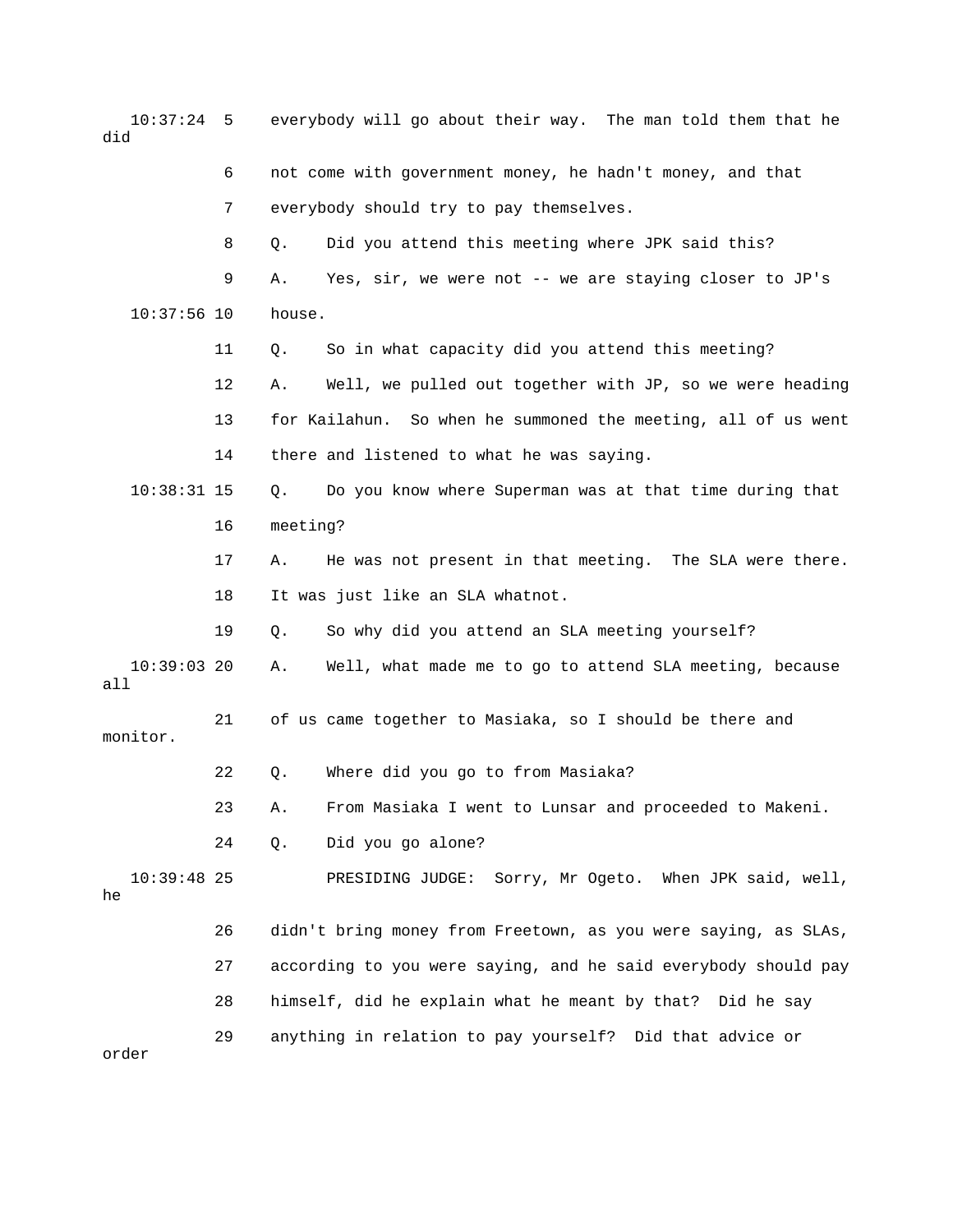| Page 17         |    | SESAY ET AL                                                   |              |  |  |  |
|-----------------|----|---------------------------------------------------------------|--------------|--|--|--|
|                 |    | 29 APRIL 2008                                                 | OPEN SESSION |  |  |  |
|                 |    |                                                               |              |  |  |  |
|                 |    |                                                               |              |  |  |  |
|                 | 1  | he gave to them, I didn't come with money from Freetown, so   |              |  |  |  |
| he              | 2  | everybody should pay himself, what did he say about that? Did |              |  |  |  |
|                 | 3  | offer an explanation?                                         |              |  |  |  |
|                 | 4  | THE WITNESS: As I have told the Court, the man was the        |              |  |  |  |
| 10:40:45<br>the | 5  | President, so the soldiers said the man had money and he was  |              |  |  |  |
|                 | 6  | one paying them.                                              |              |  |  |  |
|                 | 7  | PRESIDING JUDGE: We have heard all that.                      | He was       |  |  |  |
|                 | 8  | president. So they thought he brought a lot of money from     |              |  |  |  |
| the             | 9  | Freetown during the retreat. They said he should give them    |              |  |  |  |
| $10:41:05$ 10   |    | money when they were in Masiaka. He said he did not come with |              |  |  |  |
| mean?           | 11 | any money and that they should pay themselves. What did he    |              |  |  |  |
|                 | 12 | Did he explain how they would pay themselves?                 |              |  |  |  |
|                 | 13 | That everybody should fend for themself.<br>THE WITNESS:      |              |  |  |  |
| meant           | 14 | Whatever you -- you got, was yours. Operation Pay Yourself    |              |  |  |  |
| $10:41:26$ 15   |    | that way. That pay yourself, whatever you got was yours.      |              |  |  |  |
|                 | 16 | MR OGETO:                                                     |              |  |  |  |
|                 | 17 | Whatever you got where?<br>Q.                                 |              |  |  |  |
|                 | 18 | From Masiaka on to wherever.<br>Α.                            |              |  |  |  |
|                 | 19 | So did you travel alone from Masiaka to Makeni?<br>Q.         |              |  |  |  |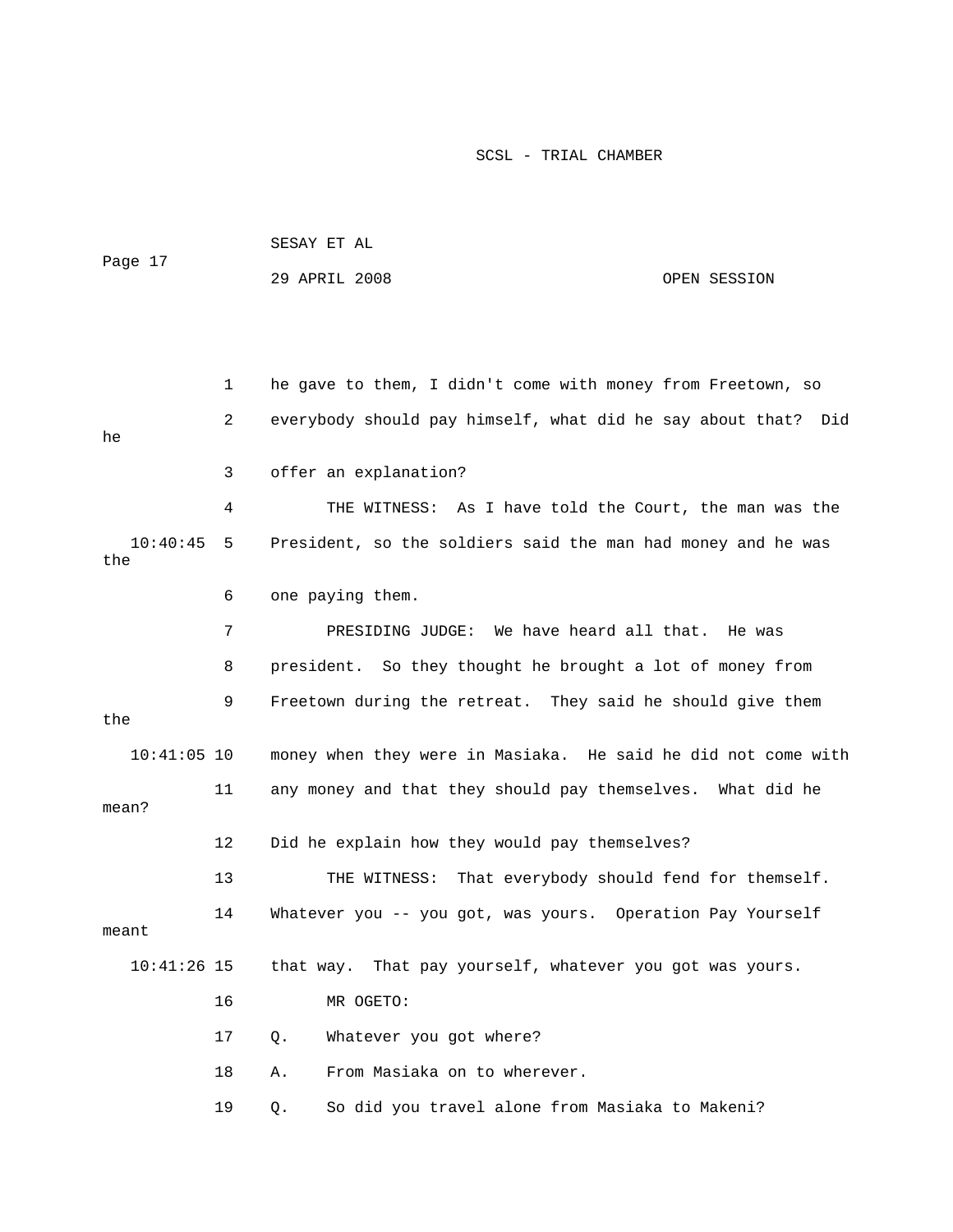10:42:01 20 A. No. I, Superman and others, all of us moved together and 21 went to Makeni. 22 PRESIDING JUDGE: Then Superman went to where? 23 THE WITNESS: All of us went to Makeni because from Masiaka 24 all of us moved to Makeni. 10:42:37 25 MR OGETO: 26 Q. Did you move with Gullit? 27 A. They went ahead, after JP had given that -- that advice, 28 they went ahead to Makeni. 29 Q. After JPK had given which advice?

| Page 18 | SESAY ET AL   |  |              |
|---------|---------------|--|--------------|
|         | 29 APRIL 2008 |  | OPEN SESSION |

|      | $1 \quad$      |           | A. Operation Pay Yourself.                                          |
|------|----------------|-----------|---------------------------------------------------------------------|
|      | $\overline{2}$ | $\circ$ . | Who did Gullit go with?                                             |
|      | 3              | Α.        | Gullit went with Five-Five, Bazzy and others.                       |
|      | 4              | $\circ$ . | Did you get to know why they went ahead of you?                     |
| pave |                |           | 10:43:30 5 A. Yes. According to Gullit, they said they are going to |
|      | 6              |           | the way in order for JP to go to Kailahun, so they were the         |
|      | $7\degree$     |           | advance team for JP.                                                |
|      | 8              | Q.        | How long were you in Makeni?                                        |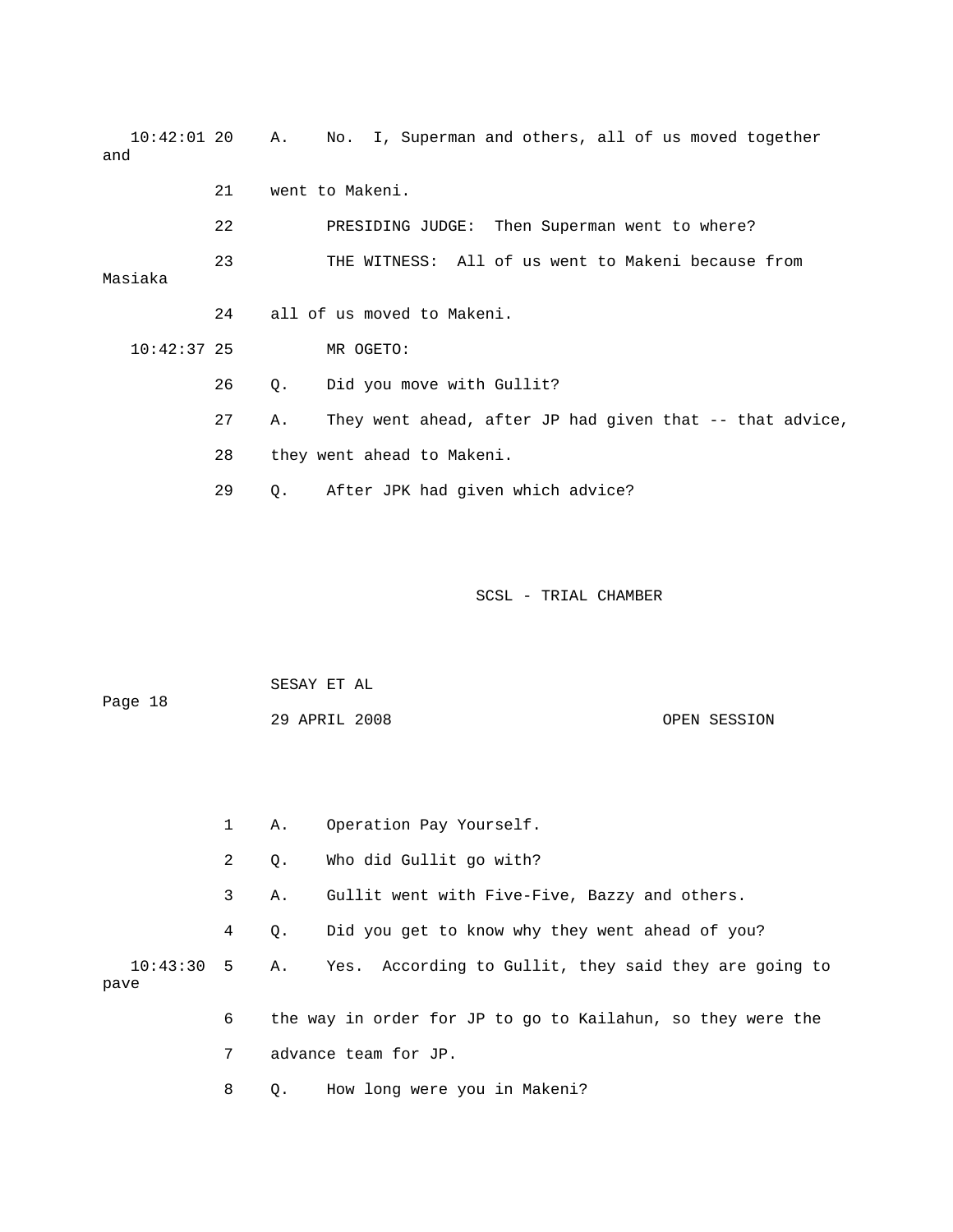|                           | 9  | Α.     | I was in Makeni for a week.                              |
|---------------------------|----|--------|----------------------------------------------------------|
| $10:44:10$ 10<br>Yourself |    | О.     | Did you hear of any order concerning Operation Pay       |
|                           | 11 |        | during the time you were in Makeni for that one week?    |
| Masiaka                   | 12 | Α.     | The order was not passed in Makeni. It started in        |
|                           | 13 |        | and it went up to Kono.                                  |
|                           | 14 | Q.     | So did you hear of anybody giving an order for Operation |
| $10:44:42$ 15             |    |        | Pay Yourself while you were in Makeni?                   |
|                           | 16 | Α.     | No, I did not hear that.                                 |
|                           | 17 | Q.     | Did you witness any looting in Makeni?                   |
| distinquish               | 18 | Α.     | Yes, sir. Civilians, SLAs, RUF, you wouldn't             |
|                           | 19 |        | among them so everybody was.                             |
| $10:45:18$ 20             |    | Q.     | Everybody was?                                           |
|                           | 21 | Α.     | Everybody was looting.                                   |
|                           | 22 | Q.     | Do you know where Superman was at that time?             |
|                           | 23 | Α.     | Well, Superman was in Makeni, but within that week we    |
|                           | 24 | moved. |                                                          |
| $10:46:03$ 25             |    | О.     | Did you witness any killings in Makeni at that time?     |
|                           | 26 | Α.     | No, I did not witness that.                              |
|                           | 27 | Q.     | What about burning of houses in Makeni while you were    |
|                           | 28 | there? |                                                          |
| time.                     | 29 | Α.     | I did not see. I did not see that happen during that     |

SESAY ET AL

Page 19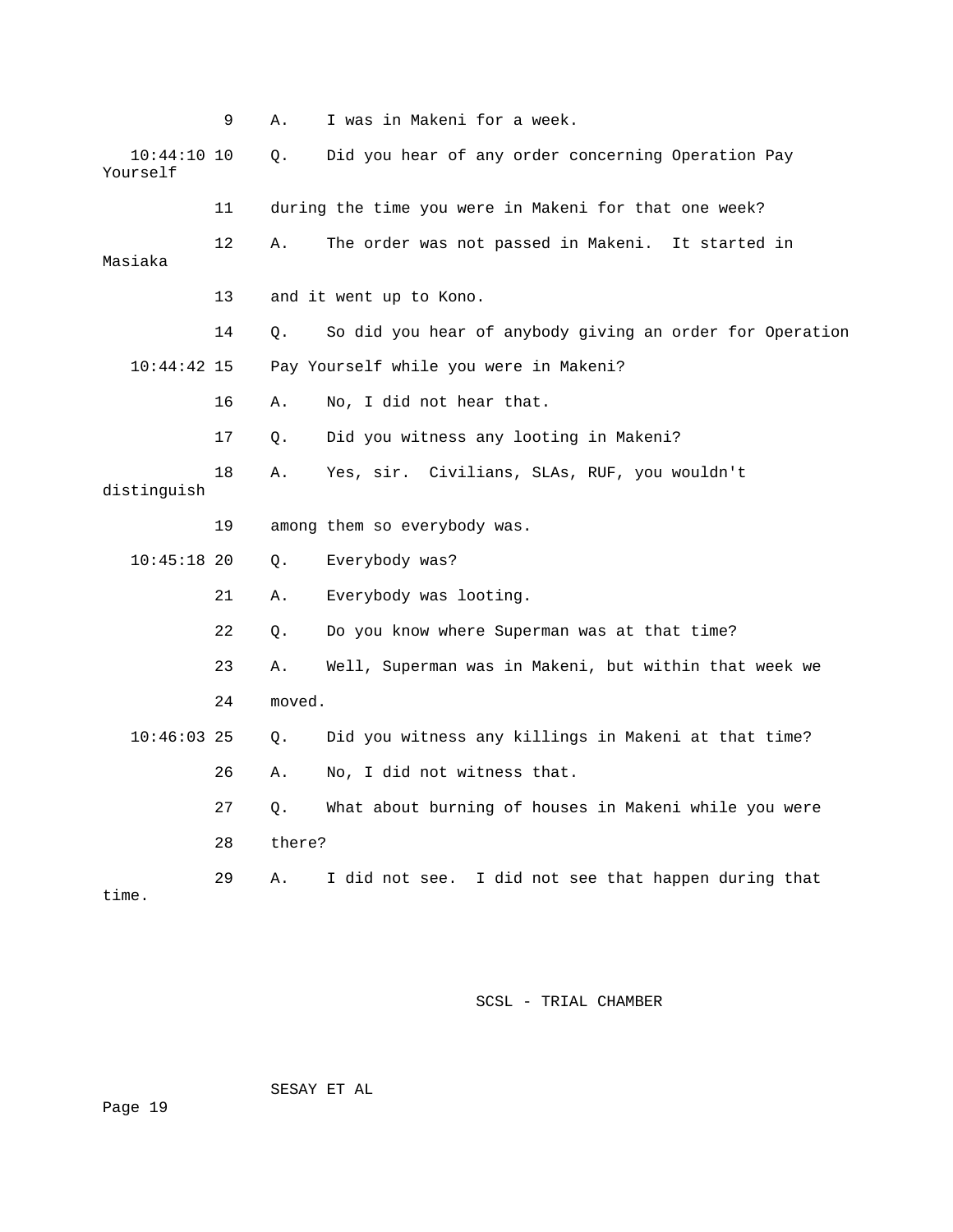| did           | 1  | Q.    | Now, during the period you were in Makeni for one week,       |
|---------------|----|-------|---------------------------------------------------------------|
|               | 2  |       | you see the accused Morris Kallon?                            |
| didn't        | 3  |       | PRESIDING JUDGE: When you say during that time you            |
| time          | 4  |       | see any burning of houses during that time, did you at any    |
| 10:46:56      | 5  |       | witness the burning of houses? You said during that time when |
|               | 6  |       | you arrived. Did you at any time subsequently witness the     |
|               | 7  |       | burning of houses?                                            |
|               | 8  |       | In Makeni, no, I did not see that.<br>THE WITNESS:            |
|               | 9  |       | MR OGETO:                                                     |
| $10:47:29$ 10 |    | Q.    | So during that one week did you see the accused Morris        |
|               | 11 |       | Kallon in Makeni?                                             |
|               | 12 | Α.    | I did not see him at all.                                     |
|               | 13 | Q.    | Did you hear of his presence in Makeni during that one        |
|               | 14 | week? |                                                               |
| $10:47:50$ 15 |    | Α.    | No, sir.                                                      |
|               | 16 | Q.    | From Makeni, where did you go to?                             |
|               | 17 | Α.    | From Makeni, we went to Kono.                                 |
|               | 18 | Q.    | Can you recall when you got to Kono?                          |
|               | 19 | Α.    | Yes, sir.                                                     |
| $10:48:24$ 20 |    | Q.    | When is it that you got to Kono?                              |
|               | 21 | Α.    | It was in February when we arrived in Kono; the end of        |
|               | 22 |       | February. That was the time we arrived in Kono.               |
|               | 23 | Q.    | Where was Superman when you got to Kono?                      |
|               | 24 | Α.    | When we arrived in Kono, Superman was in the township of      |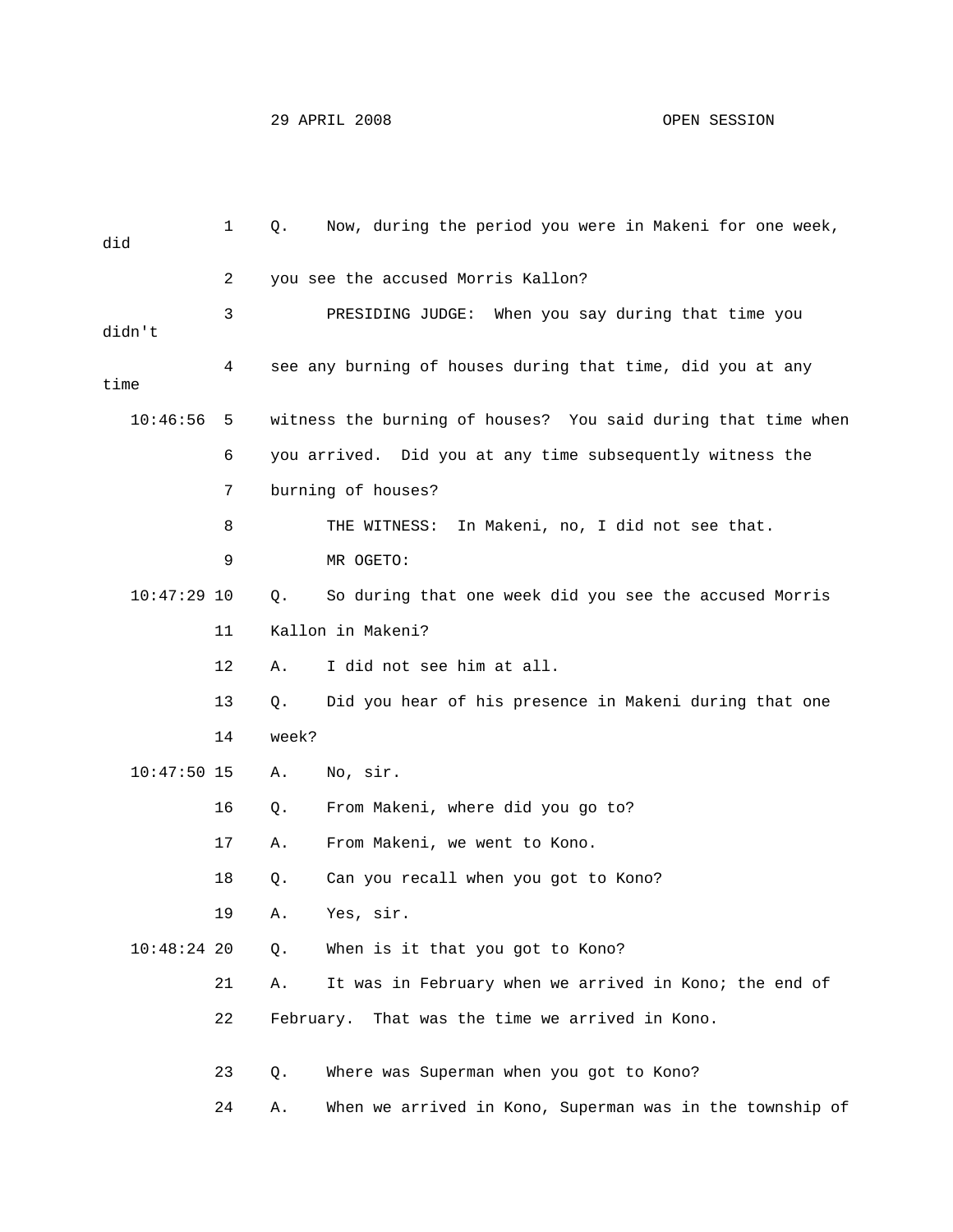10:48:59 25 Kono, but I spent three days and he sent me to the Bumpe highway

26 combat camp.

at

28 the end of February '98?

29 A. It was Superman.

SCSL - TRIAL CHAMBER

27 Q. So who was the commander in Kono when you arrived there

 SESAY ET AL Page 20 29 APRIL 2008 OPEN SESSION

 1 Q. So after three days you say you moved to Bumpe; is that 2 correct? 3 A. Yes, sir. 4 Q. And you say it was Superman who sent you there; is that 10:49:47 5 correct? 6 A. Yes, sir. 7 Q. What was your assignment in Bumpe? 8 A. I went there as security -- town security. Rather, 9 combatant security. 10:50:12 10 Q. What does that mean? 11 A. Well, Superman, for any mission -- for any target he would 12 send security there who were monitoring the situation. 13 Q. Which situation were you monitoring in Bumpe?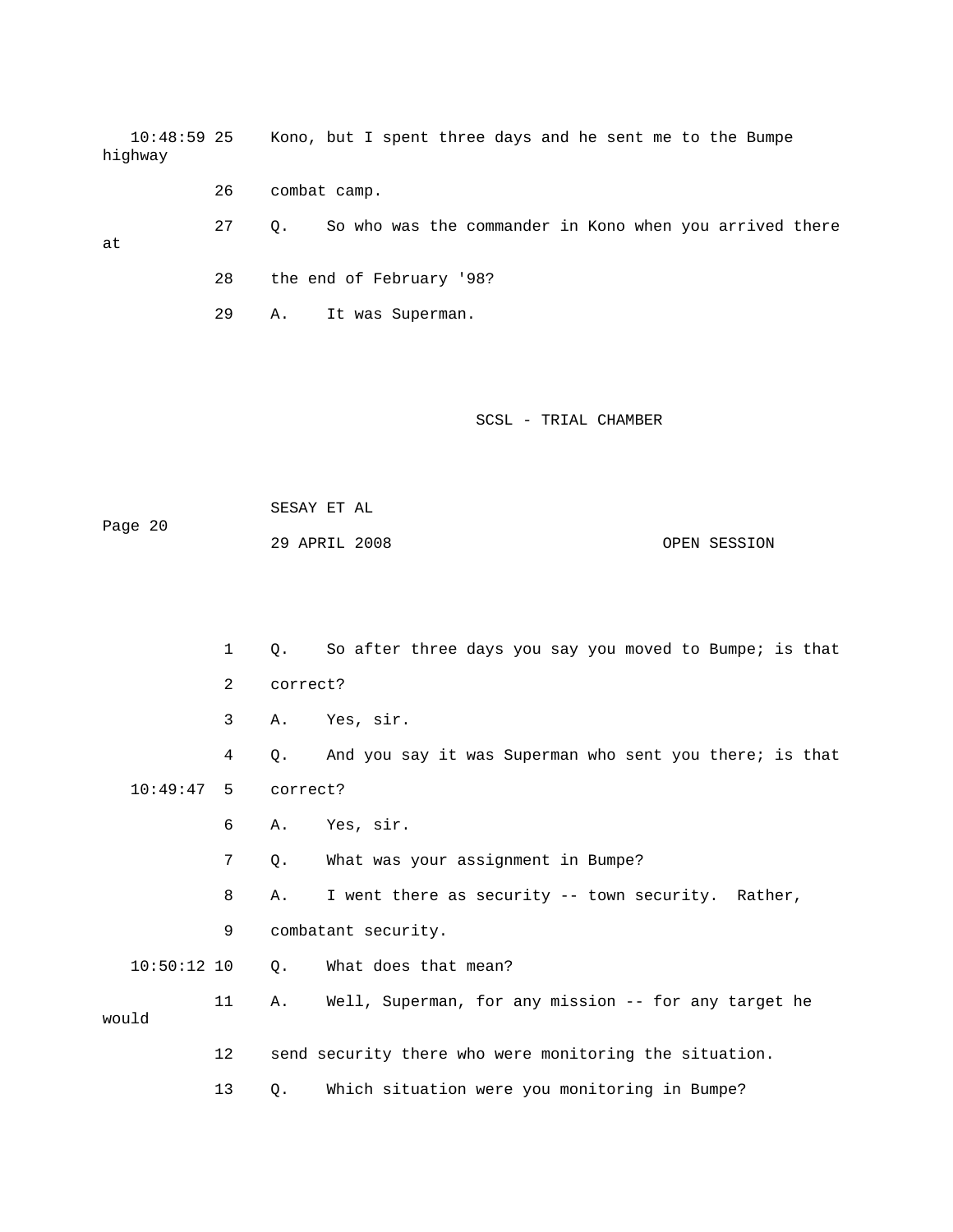|               |               | 14 | Α.        | Yes, we were monitoring -- we were there to observe the  |
|---------------|---------------|----|-----------|----------------------------------------------------------|
| $10:50:45$ 15 |               |    |           | ECOMOG that went and blocked there.                      |
|               |               | 16 | $Q$ .     | Who was your commander in Bumpe?                         |
| who           |               | 17 | Α.        | In Bumpe it was one lieutenant, Lieutenant Jah [phon]    |
|               |               | 18 |           | was my commander at that time.                           |
|               |               | 19 | $\circ$ . | Do you know who Lieutenant Jah reported to?              |
|               | $10:51:22$ 20 |    | Α.        | It was to Superman.                                      |
|               |               | 21 | $\circ$ . | For how long were you in Bumpe?                          |
|               |               | 22 | Α.        | I was in Bumpe for about three months.                   |
|               |               | 23 | $Q$ .     | During that period did you ever report to the accused    |
|               |               | 24 |           | Morris Kallon?                                           |
|               | $10:51:59$ 25 |    | Α.        | In Bumpe?                                                |
|               |               | 26 | $Q$ .     | Yes.                                                     |
|               |               | 27 | Α.        | No, I did not see him in Bumpe.                          |
| three         |               | 28 | $Q$ .     | That's not the question. My question is: During the      |
|               | Morris        | 29 |           | months that you were in Bumpe did you yourself report to |

| Page 21 | SESAY ET AL   |              |
|---------|---------------|--------------|
|         | 29 APRIL 2008 | OPEN SESSION |

1 Kallon, the accused person in this case?

2 A. No.

3 Q. During that same period, do you know if your commander,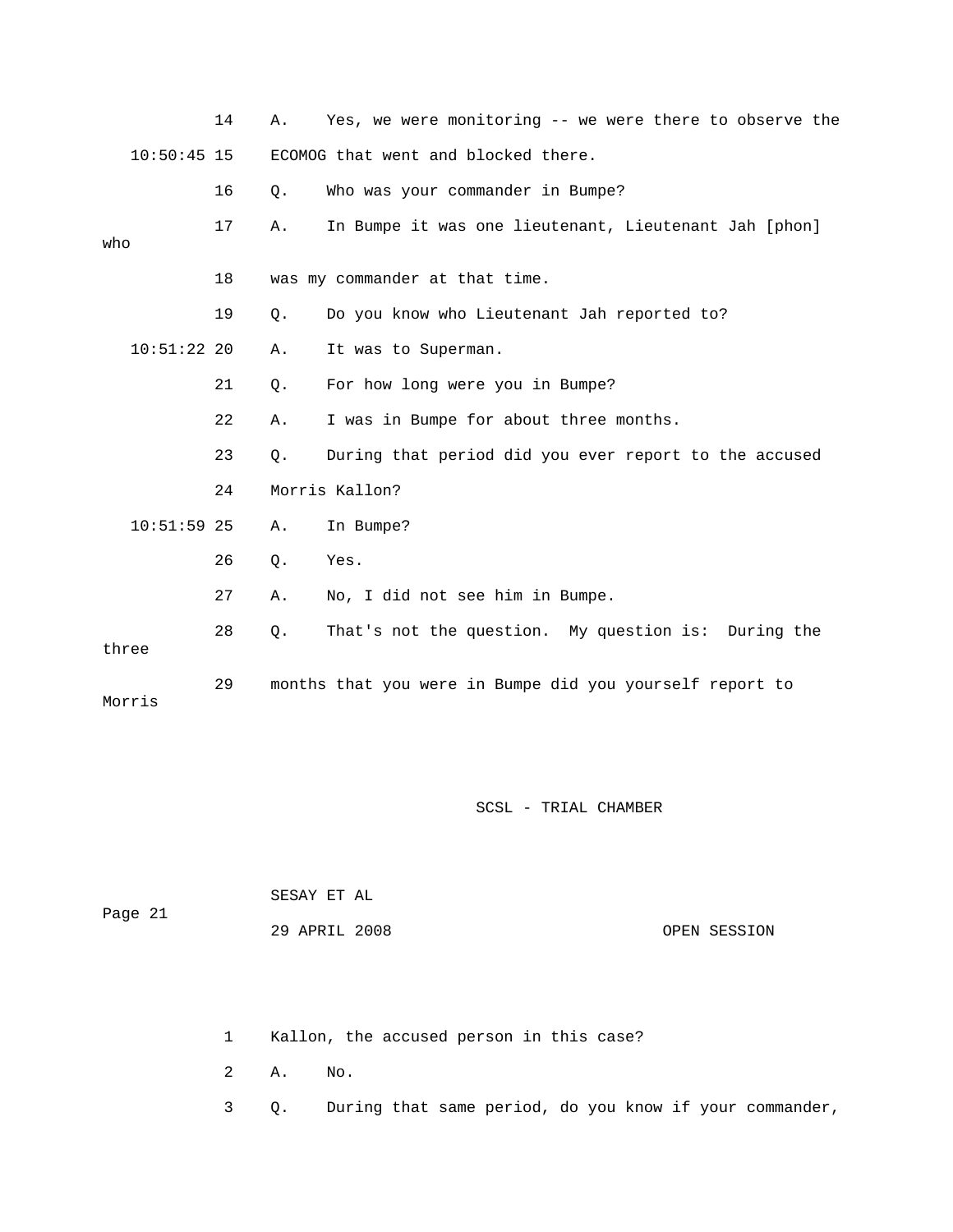|       |               | 4  |         | Lieutenant Jah, ever reported to the accused person Morris |
|-------|---------------|----|---------|------------------------------------------------------------|
|       | 10:52:44      | 5  | Kallon? |                                                            |
|       |               | 6  | Α.      | No, sir.                                                   |
|       |               | 7  | Q.      | Where did you move to from Bumpe?                          |
|       |               | 8  | Α.      | From Bumpe? When the ECOMOG advanced we came to Guinea     |
|       |               | 9  |         | Highway where Superman was based.                          |
| moved | $10:53:19$ 10 |    | Q.      | Who was the commander at the Guinea Highway when you       |
|       |               | 11 |         | there from Bumpe?                                          |
|       |               | 12 | Α.      | Superman was the commander.                                |
|       |               | 13 | Q.      | What were your duties at the Guinea Highway?               |
| to    |               | 14 | Α.      | As I have told you, I was a security. I was a security     |
|       | $10:53:47$ 15 |    |         | the man, Superman.                                         |
|       |               | 16 | Q.      | For how long were you at the Guinea Highway?               |
|       |               | 17 | Α.      | Guinea Highway, when the ECOMOG had pushed us, we were     |
|       |               | 18 |         | there up to two months. We were there for two months.      |
|       |               | 19 | Q.      | Where did you move to from Guinea Highway?                 |
|       | $10:54:24$ 20 |    | Α.      | We went to SAJ Musa, Kurubonla.                            |
|       |               | 21 | Q.      | You and who?                                               |
|       |               | 22 | Α.      | Superman.                                                  |
|       |               | 23 | Q.      | The two of you?                                            |
|       |               | 24 | Α.      | No, sir; we were many.                                     |
| you   | $10:54:55$ 25 |    | Q.      | And can you recall more specifically when it was that      |
|       |               | 26 |         | moved with Superman to go and join SAJ Musa?               |
|       |               | 27 | Α.      | Yes, sir, it was in September.                             |
|       |               | 28 | Q.      | Would that be September '98?                               |
|       |               | 29 | Α.      | Yes, sir.                                                  |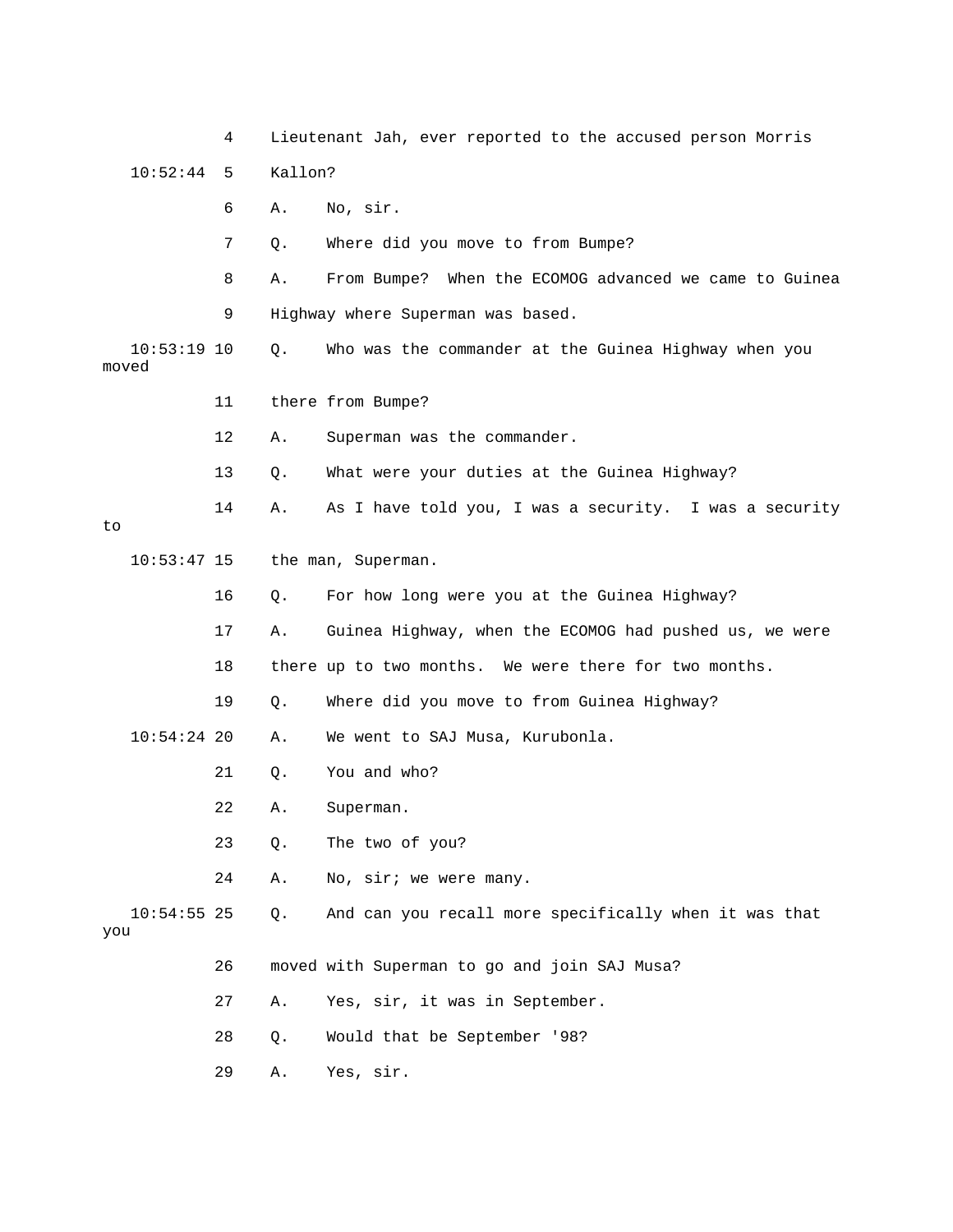|               |             | SESAY ET AL |                                                               |              |
|---------------|-------------|-------------|---------------------------------------------------------------|--------------|
| Page 22       |             |             | 29 APRIL 2008                                                 | OPEN SESSION |
|               |             |             |                                                               |              |
|               |             |             |                                                               |              |
| Superman?     | $\mathbf 1$ | Q.          | Why is it that you moved from Guinea Highway with             |              |
| jungle        | 2           | Α.          | It was Superman who said he was going to open up a            |              |
|               | 3           |             | of his own; that made us to move and went to SAJ Musa.        |              |
| get           | 4           | Q.          | Why did he want to open a jungle of his own? Did you          |              |
| 10:56:07      | -5          |             | to know why?                                                  |              |
| SO            | 6           | Α.          | Well, he and Mosquito could not drink from the same cup,      |              |
|               | 7           |             | he decided to separate from him. That one he told us.         |              |
|               | 8           | Q.          | So how many of you moved approximately?                       |              |
|               | 9           | Α.          | With Superman?                                                |              |
| $10:56:42$ 10 |             | Q.          | Yes.                                                          |              |
|               | 11          | Α.          | We were more than 400 or 500.                                 |              |
|               | 12          | Q.          | Now, during your stay in Kono before you moved to go and      |              |
| who           | 13          |             | join SAJ Musa, do you know if there were any soldiers in Kono |              |
|               | 14          |             | had been with you in the Western Jungle?                      |              |
| $10:57:09$ 15 |             | Α.          | Yes, sir: Komba Gbundema; Rambo; Lieutenant Abdul;            |              |
|               | 16          |             | Miloskie Kallon and others.                                   |              |
| who           | 17          | Q.          | What about the rank and file soldiers; were there any         |              |
|               | 18          |             | had been at the Western Jungle?                               |              |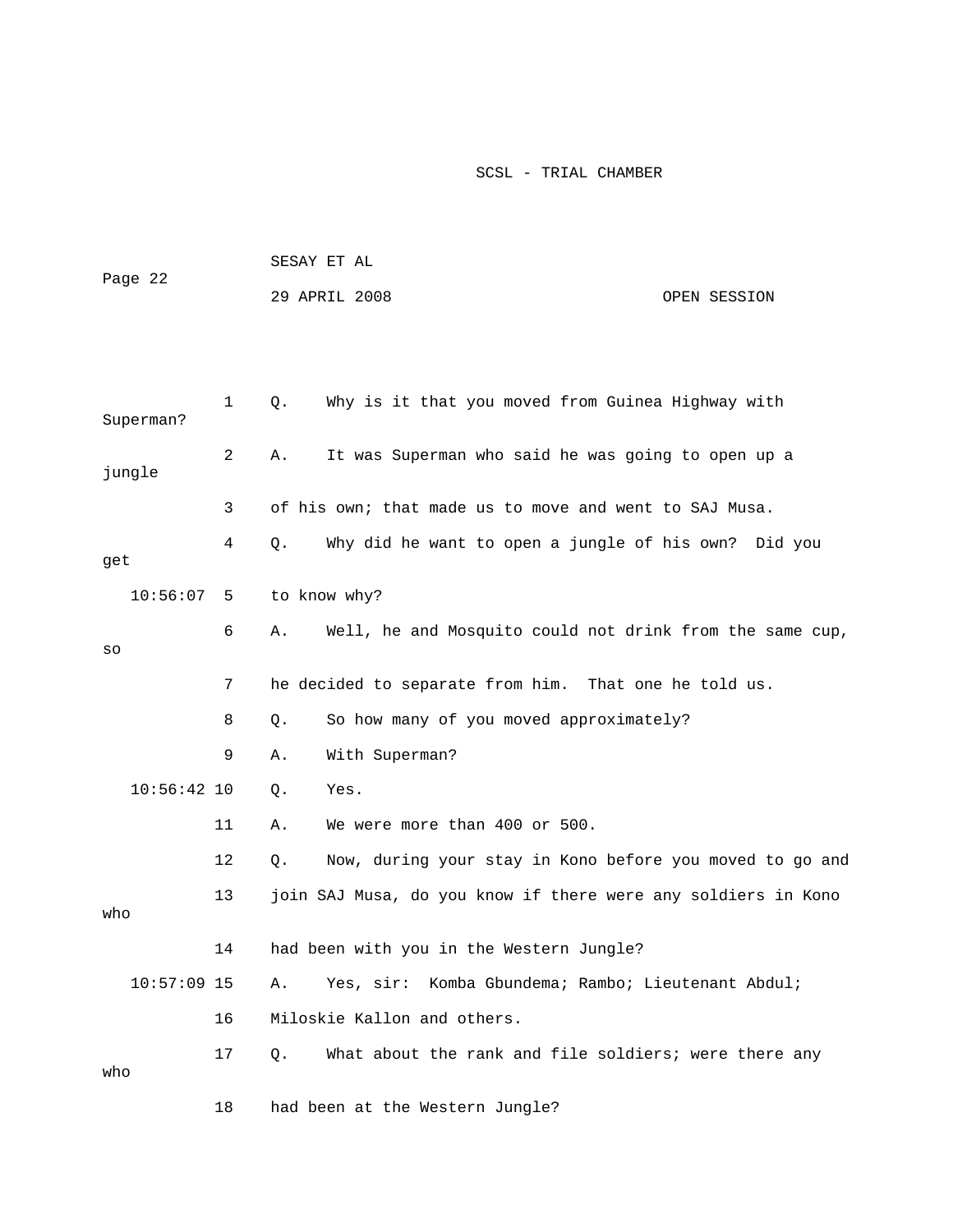19 A. Well, at that time we did not have SLAs at the Western 10:57:55 20 Jungle.

| time          | 21 | I'm not asking about SLA. My question is: During the<br>$\circ$ . |  |  |  |
|---------------|----|-------------------------------------------------------------------|--|--|--|
| you           | 22 | that you were in Kono before you moved with SAJ Musa, before      |  |  |  |
| there         | 23 | moved to go and join SAJ Musa with Superman, do you know if       |  |  |  |
| in            | 24 | were any rank and file soldiers in Kono who had been with you     |  |  |  |
| $10:58:17$ 25 |    | the Western Jungle?                                               |  |  |  |
|               | 26 | Yes, sir. Yes, sir.<br>Α.                                         |  |  |  |
|               | 27 | Approximately how many?<br>Q.                                     |  |  |  |
| call          | 28 | Well, I wouldn't be able to name them all, but I can<br>Α.        |  |  |  |

29 some names. We had Miloskie Kallon --

| Page 23 | SESAY ET AL   |  |              |
|---------|---------------|--|--------------|
|         | 29 APRIL 2008 |  | OPEN SESSION |

| talking      |   | Excuse me, I'm not talking about the officers. I'm<br>$\circ$ . |
|--------------|---|-----------------------------------------------------------------|
|              |   | about ordinary soldiers, foot soldiers, who may have been with  |
|              | 3 | you at the Western Jungle. Did you see any of them in Kono      |
|              | 4 | during the time you were there before you moved to go and join  |
| $10:59:01$ 5 |   | SAJ Musa?                                                       |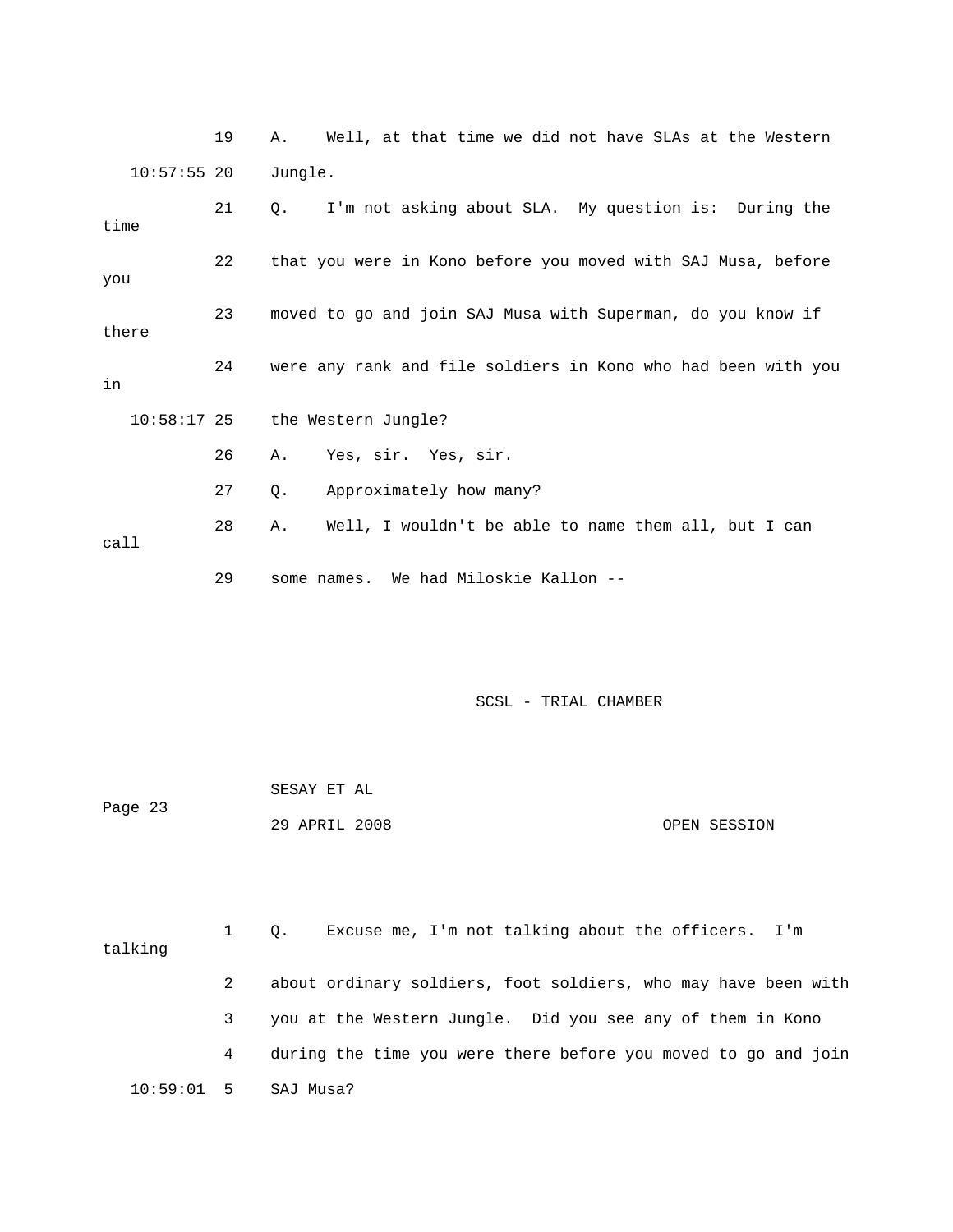|      |               | 6 | Α.          | There were no soldiers with us at the Western Jungle.       |
|------|---------------|---|-------------|-------------------------------------------------------------|
|      |               | 7 |             | Soldiers were not --                                        |
| he   |               | 8 |             | PRESIDING JUDGE: You can call them RUF fighters. Maybe      |
|      |               | 9 |             | will understand that more better.                           |
|      | $10:59:24$ 10 |   |             | MR OGETO:<br>Okay.                                          |
|      | 11            |   | Q.          | Let me rephrase it.                                         |
|      | 12            |   | Α.          | Yeah, because --                                            |
|      | 13            |   | Q.          | Now, while you were in Kono were there any RUF soldiers     |
|      | 14            |   |             | ordinary soldiers?                                          |
|      | $10:59:37$ 15 |   |             | JUDGE BOUTET: Fighters.                                     |
|      | 16            |   |             | PRESIDING JUDGE: RUF fighters.                              |
|      | 17            |   |             | MR OGETO:                                                   |
|      | 18            |   | $Q_{\star}$ | RUF fighters. Sorry, My Lords. Were there any RUF           |
|      | 19            |   |             | fighters who had been with you in the Western Jungle?       |
|      | $10:59:51$ 20 |   | Α.          | Yes, sir, they were there, sir.                             |
|      | 21            |   | Q.          | Can you approximate their number?                           |
| the  | 22            |   | Α.          | I wouldn't say the number, but I would be able to call      |
|      | 23            |   | names.      | Because it was a battalion, I cannot name all. But we       |
|      | 2.4           |   |             | had about ten or fifteen officers from the Western Area     |
| What | $11:00:32$ 25 |   | $Q$ .       | What about the fighters. Forget about the officers.         |
|      | 26            |   |             | about the fighters?                                         |
|      | 27            |   | Α.          | They were there. They were in Kono.                         |
|      | 28            |   |             | JUDGE BOUTET: You have testified you were about 500, a      |
|      | 29            |   |             | battalion of 500 in the Western Jungle. Were all the 500 in |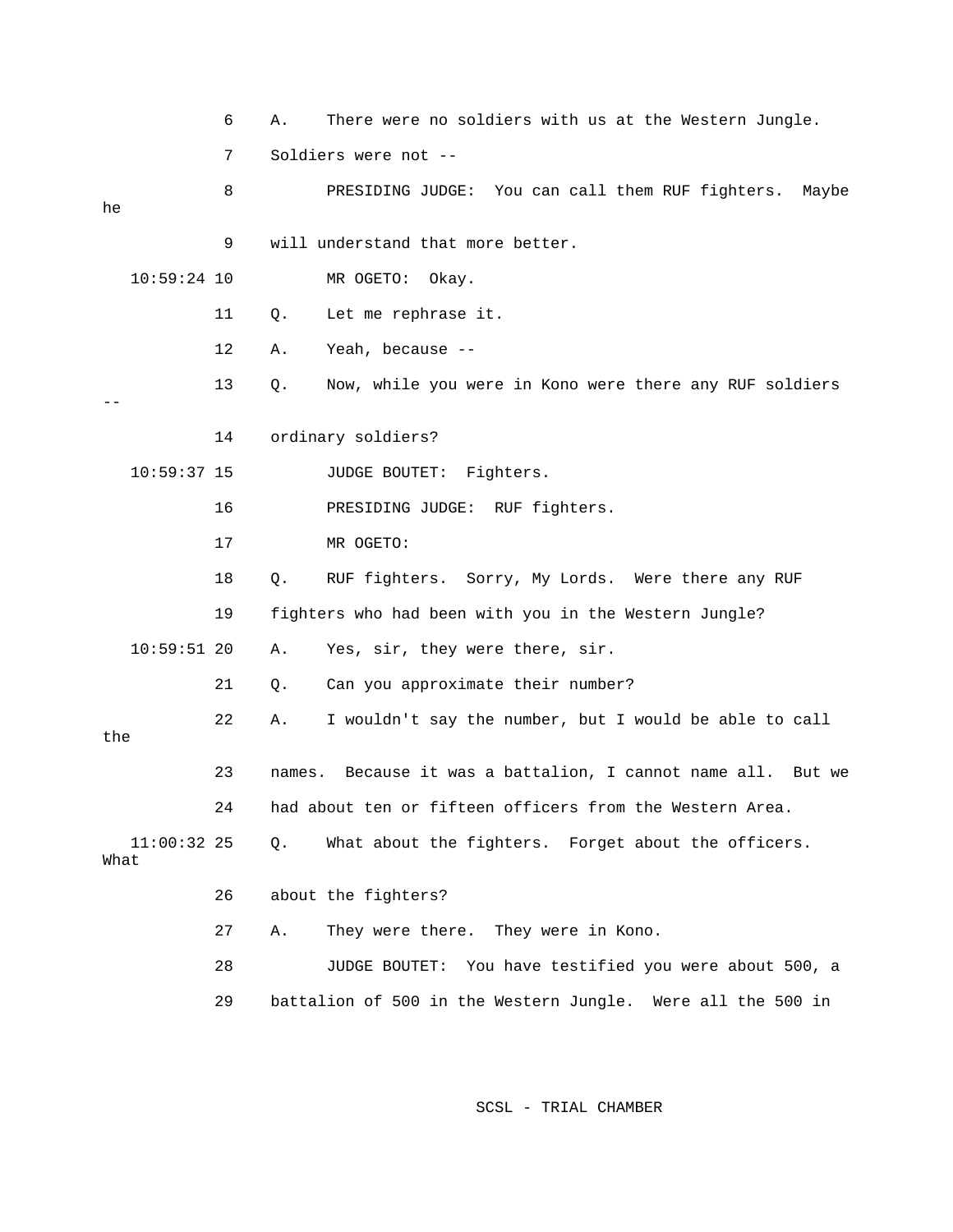|                          |        | SESAY ET AL |  |
|--------------------------|--------|-------------|--|
| $\overline{\phantom{0}}$ | $\sim$ |             |  |

Page 24

# 29 APRIL 2008 OPEN SESSION

|                           | 1                 | Kono?                                                            |
|---------------------------|-------------------|------------------------------------------------------------------|
| you                       | $\overline{2}$    | PRESIDING JUDGE: And the understanding, his evidence,            |
| the                       | 3                 | know, is that -- you know it was these people who moved from     |
|                           | 4                 | Western Jungle that transferred to Freetown and were under the   |
| 11:00:56                  | 5                 | command of Superman when he was staying in Spur Road.<br>Is that |
|                           | 6                 | not the state of the evidence?                                   |
|                           | 7                 | MR OGETO: Yes, My Lords.                                         |
|                           | 8                 | PRESIDING JUDGE: Yes. So apparently they may have been           |
|                           | 9                 | moving. I don't know.                                            |
| $11:01:08$ 10             |                   | MR OGETO: Yes, that's what I want to clarify.                    |
|                           | 11                | PRESIDING JUDGE:<br>Yes.                                         |
|                           | $12 \overline{ }$ | MR OGETO: Whether they were all present in Kono.                 |
|                           | 13                | THE WITNESS: No, not all of us went to Kono. Some                |
| went                      | 14                | remained because we went and opened the way. Not all of us       |
| $11:01:25$ 15             |                   | together to Kono. After we had opened up the way, later the      |
|                           | 16                | other people came.                                               |
|                           | 17                | MR OGETO:                                                        |
|                           | 18                | So can you approximate the number that was in Kono?<br>0.        |
|                           | 19                | PRESIDING JUDGE: Can you approximate the number? Your            |
| $11:01:40$ 20<br>officers |                   | lawyer wants you to approximate the number. Not of the           |

21 but --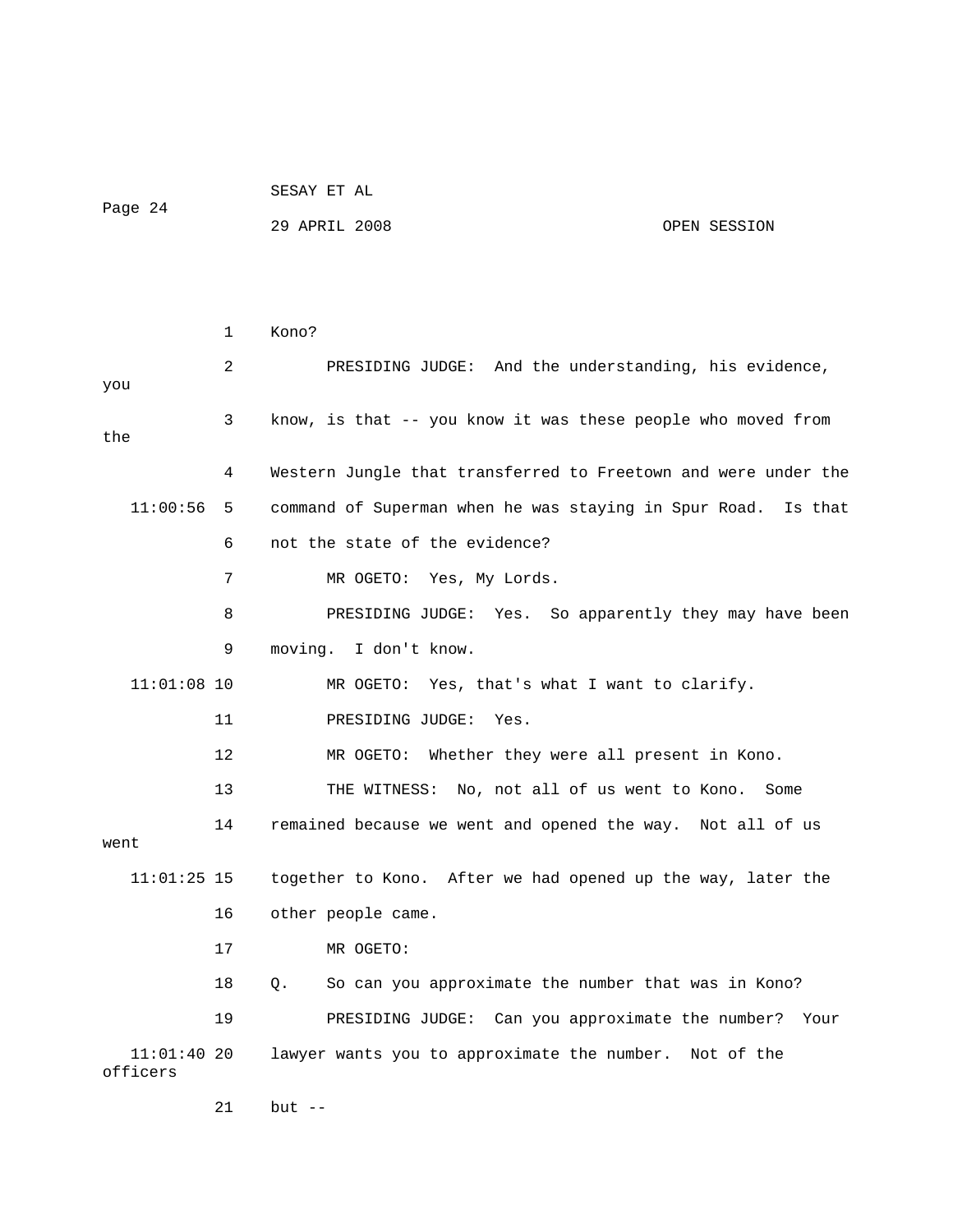|               | 22 | THE WITNESS: There will be up to 300 from the Western         |
|---------------|----|---------------------------------------------------------------|
|               | 23 | Area. Let me say 300.                                         |
|               | 24 | MR OGETO:                                                     |
| $11:01:56$ 25 |    | Do you know who they reported to in Kono at the time?<br>Q.   |
|               | 26 | It was to Superman.<br>Α.                                     |
|               | 27 | During the time that you were in Kono before you moved<br>О.  |
|               | 28 | north with Superman, do you know if the accused Morris Kallon |
| had           |    |                                                               |
|               | 29 | any group of soldiers under him?                              |

 SESAY ET AL Page 25 29 APRIL 2008 OPEN SESSION

| security.     | $\mathbf{1}$   | Α.    | The soldiers that were under Mr Kallon were his          |
|---------------|----------------|-------|----------------------------------------------------------|
|               | $\overline{2}$ |       | They were not a group.                                   |
|               | 3              | Q.    | Can you recall where you were in February of 2000?       |
|               | 4              | Α.    | 2000, I was in the DDR camp in Port Loko.                |
| 11:03:17      | 5              | 0.    | What were you doing at the DDR camp in Port Loko at that |
|               | 6              | time? |                                                          |
|               | 7              | Α.    | Well, we went and disarmed. After the disarmament we     |
| were          |                |       |                                                          |
|               | 8              |       | there learning some work.                                |
|               | 9              | Q.    | How many of you were there at the camp?                  |
| $11:03:47$ 10 |                | Α.    | We were more than 400.                                   |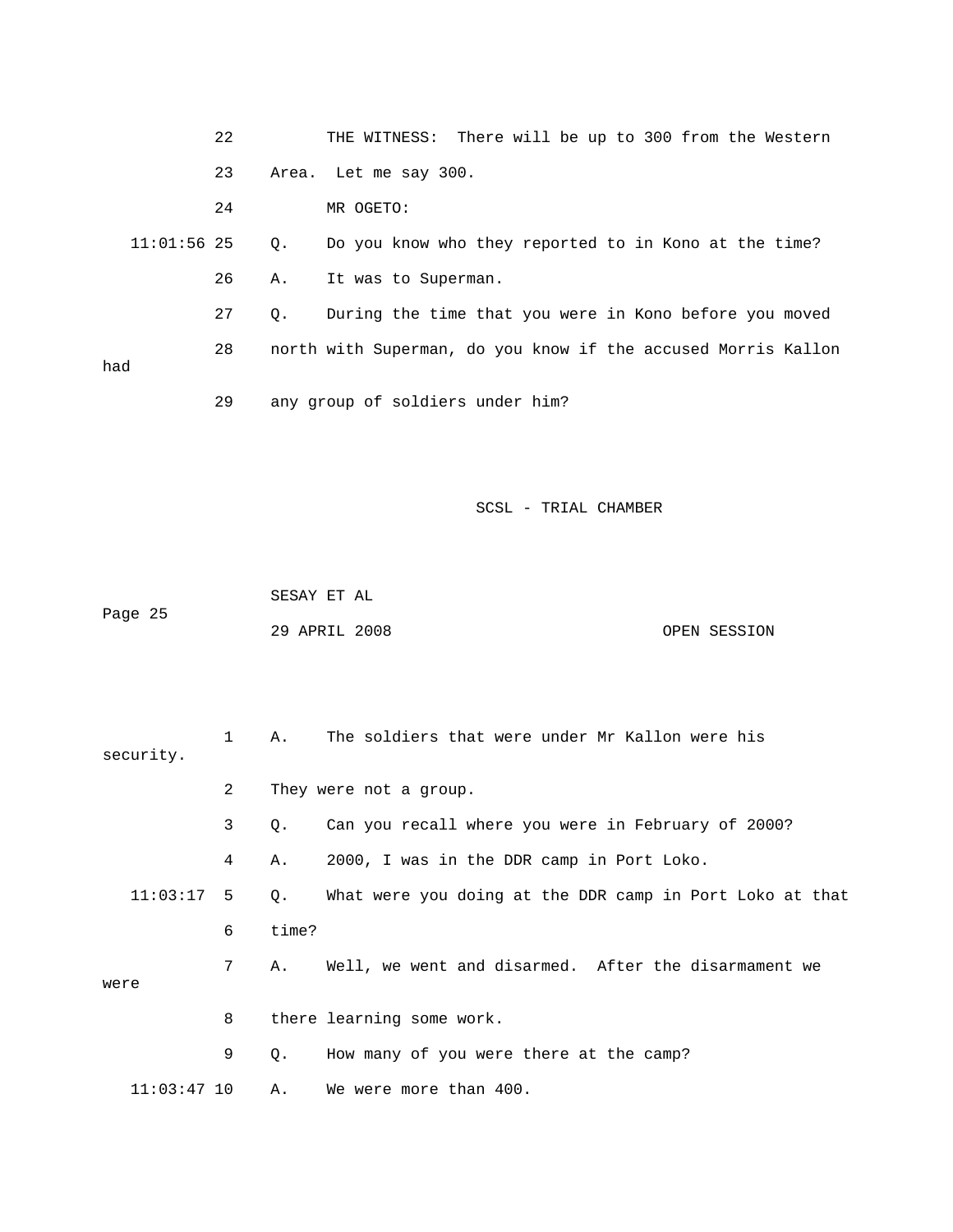|                      | 11 | Q.        | What kind of work were you learning?                             |
|----------------------|----|-----------|------------------------------------------------------------------|
|                      | 12 | Α.        | Well, after your education, they would ask you if you            |
|                      | 13 |           | wanted to be a carpenter, a mason, a farmer then.                |
|                      | 14 | Q.        | For how long were you at this DDR camp?                          |
| $11:04:27$ 15        |    | Α.        | Let me say three to four months.                                 |
| οf                   | 16 |           | My Lords, if the witness can be given a piece<br>MR OGETO:       |
| <b>DDR</b>           | 17 |           | paper, I want him to write down the position he held at the      |
|                      | 18 |           | camp at that time.                                               |
|                      | 19 |           | PRESIDING JUDGE:<br>Yes.                                         |
| $11:05:24$ 20        |    |           | MR OGETO:                                                        |
| position.            | 21 | Q.        | And please indicate the period when you held that                |
| identify             | 22 |           | And please don't mention that position; it's likely to           |
|                      | 23 |           | you to the public.                                               |
|                      | 24 |           | My Lords, it's difficult to decipher what --<br>MR OGETO:        |
| $11:06:11$ 25<br>you |    |           | Let somebody write it for him.<br>PRESIDING JUDGE:<br>Can        |
|                      | 26 | $help$ -- |                                                                  |
|                      | 27 |           | MR OGETO:                                                        |
| off                  | 28 | Q.        | Yes, please, maybe you could whisper to somebody.<br>Put         |
|                      | 29 |           | your microphone, please.<br>Which period is it that you occupied |

 SESAY ET AL Page 26

29 APRIL 2008 OPEN SESSION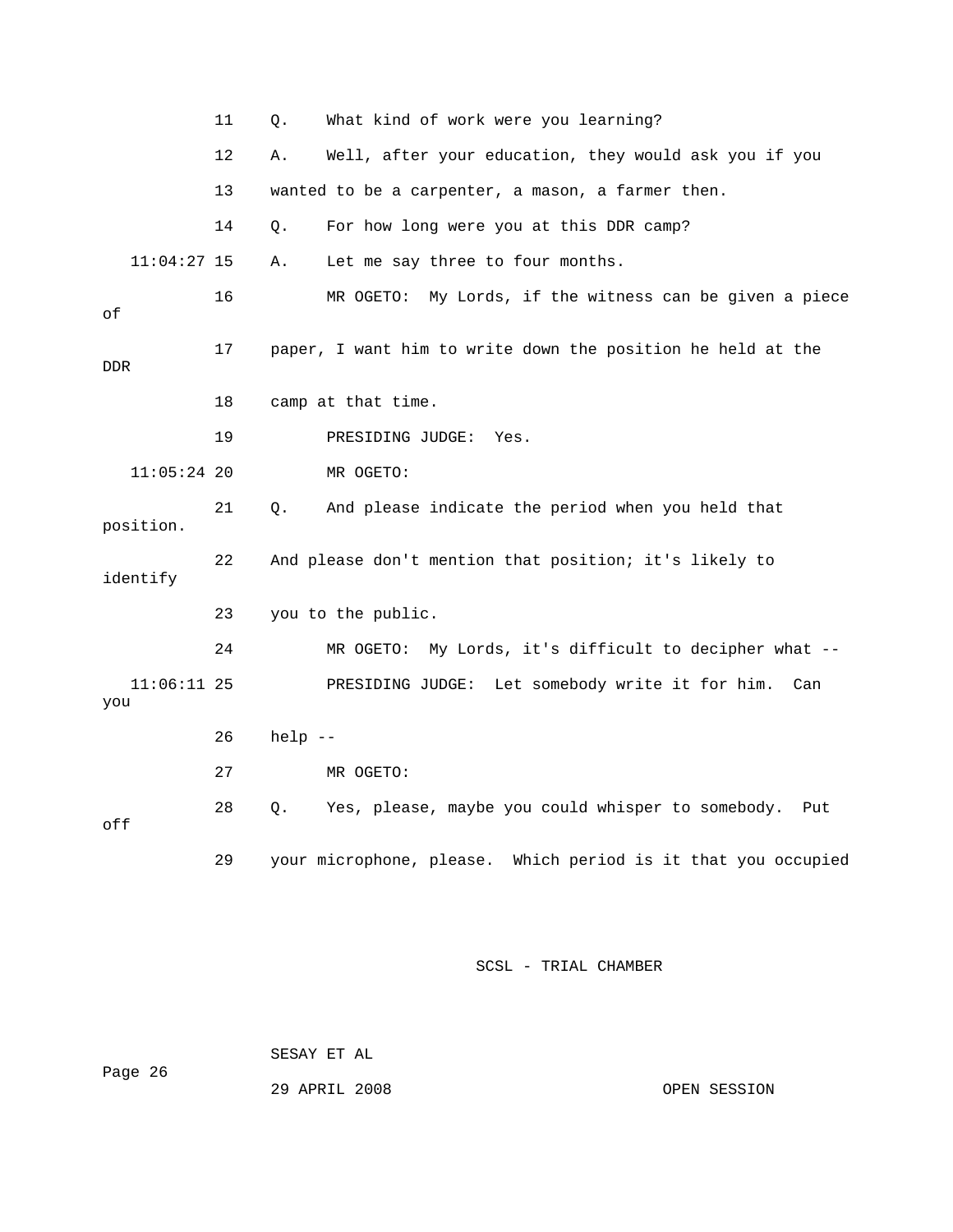1 that position? 2 A. It was the time I was at the DDR camp, after we have 3 disarmed. 4 Q. So you occupied that position the entire period you were at 11:07:38 5 the DDR camp; is that correct? 6 A. Yes, sir. 7 JUDGE BOUTET: Does that mean of the camp, of the group or 8 of what? 9 MR OGETO: Of the group, My Lords. 11:08:02 10 JUDGE BOUTET: Of the group that had disarmed? 11 MR OGETO: Yes, My Lords. That's my understanding of 12 testimony. 13 Q. Can you clarify it? 14 A. Yes, sir. 11:08:12 15 Q. You held this position in relation to what? 16 A. After we've disarmed, that was -- that was the time they 17 gave me that position, [REDACTED]. 18 Q. Mr Witness, please do not - redacted, please? We're 19 PRESIDING JUDGE: Can that be 11:08:44 20 asking you not to mention your position so that you're not 21 identified. You keep announcing what you are, you know. held this position where? As 23 PRESIDING JUDGE: So you 24 what body? THE WITNESS: For RUF. his 22 THE WITNESS: Yes, sir. of  $11:09:03$  25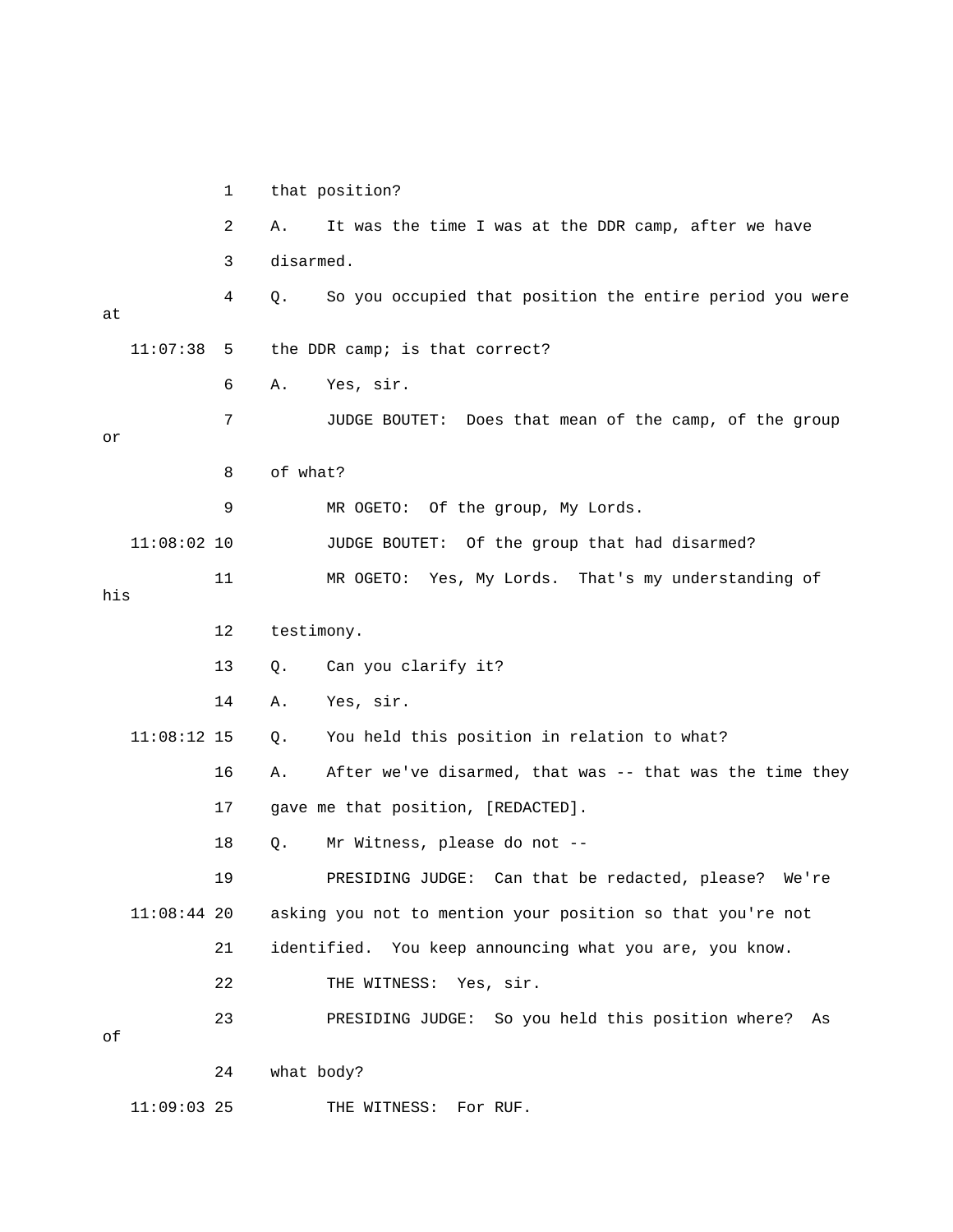- 26 PRESIDING JUDGE: [Indiscernible] people.
- 27 THE WITNESS: Yes, sir.

28 MR OGETO:

29 Q. Who was the local commander -- the local RUF commander?

|         | SESAY ET AL   |              |
|---------|---------------|--------------|
| Page 27 |               |              |
|         | 29 APRIL 2008 | OPEN SESSION |

|       |               | 1  | PRESIDING JUDGE: What are you doing with this paper?          |
|-------|---------------|----|---------------------------------------------------------------|
|       |               | 2  | MR OGETO: My Lords, I'm sorry. I apply that it be             |
|       |               | 3  | admitted as an exhibit, confidentially.                       |
| this? |               | 4  | PRESIDING JUDGE: I suppose there's no objection to            |
|       | $11:10:04$ 5  |    | MR HARDAWAY: No objection.                                    |
|       |               | 6  | MR JORDASH: No objection.                                     |
|       |               | 7  | MR CAMMEGH: No objection.                                     |
| 354.  |               | 8  | PRESIDING JUDGE: It is admitted and marked as Exhibit         |
|       |               |    |                                                               |
|       |               | 9  | [Exhibit No. 354 was admitted]                                |
|       | $11:10:29$ 10 |    | Much obliged.<br>MR OGETO:                                    |
|       |               | 11 | PRESIDING JUDGE: And, please, even if we do not specify       |
| as    |               | 12 | it, every exhibit that is tendered and marked confidentially, |
|       |               | 13 | this one is indeed admitted and marked confidentially, should |
|       |               | 14 | contain the pseudonym of the witness through whom it has been |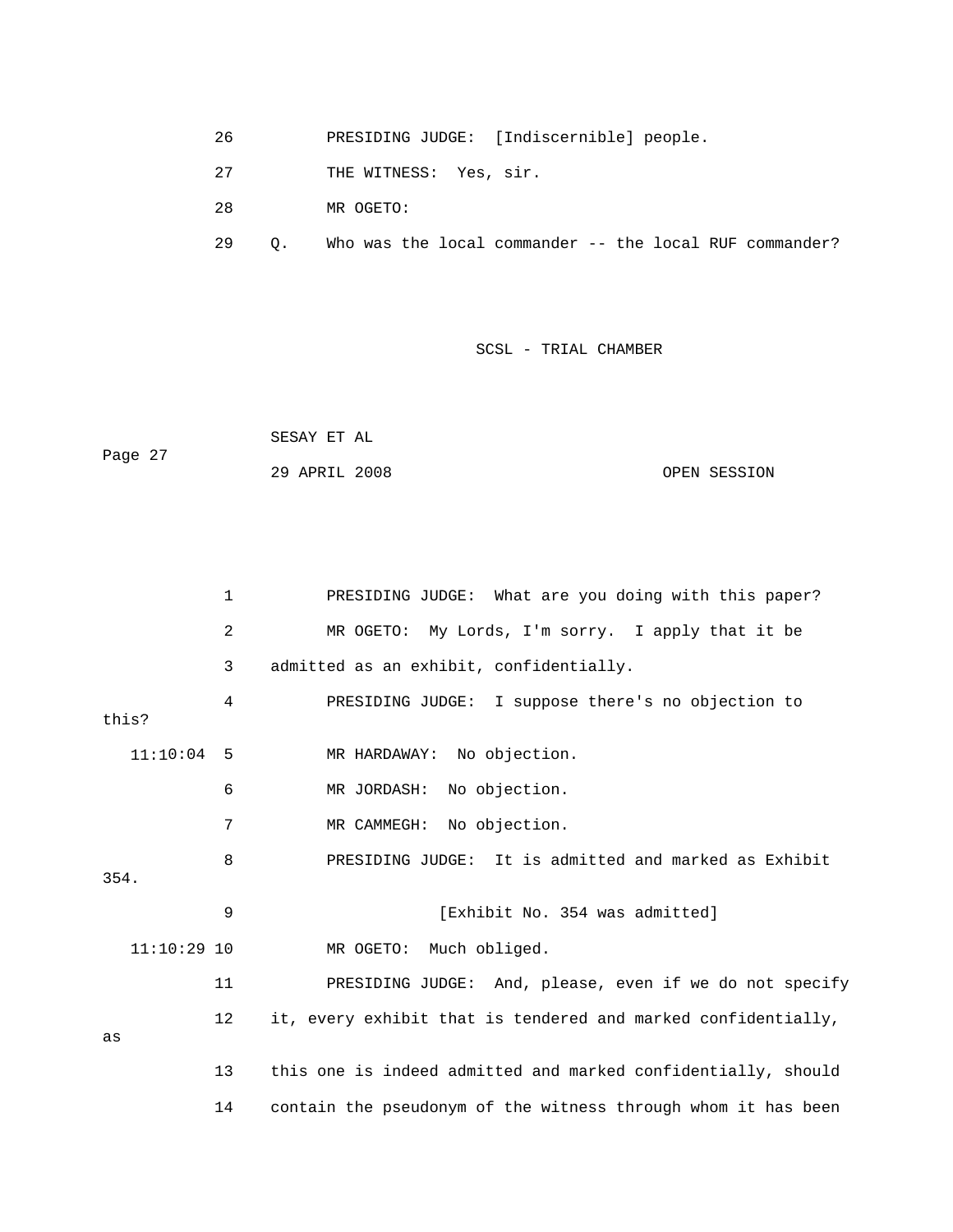| $11:10:53$ 15 |    |       |              |                                                             |  |  | tendered. Can we have it, please? Even if we do not mention   |
|---------------|----|-------|--------------|-------------------------------------------------------------|--|--|---------------------------------------------------------------|
| can           | 16 |       |              |                                                             |  |  | that should automatically be the practice, please, so that we |
| the           | 17 |       |              | trace those exhibits to those through whom it came to enter |  |  |                                                               |
|               | 18 |       |              | records. So this is admitted and marked confidentially as   |  |  |                                                               |
|               | 19 |       | Exhibit 354. |                                                             |  |  |                                                               |
| $11:11:31$ 20 |    |       |              | Yes, Mr Ogeto, you may proceed, please.                     |  |  |                                                               |
|               | 21 |       | MR OGETO:    |                                                             |  |  |                                                               |
| time?         | 22 | Q.    |              | Who was the local RUF commander at Port Loko at that        |  |  |                                                               |
|               | 23 | Α.    |              | Miloskie Kallon.                                            |  |  |                                                               |
|               | 24 | $Q$ . |              | Do you know where he was based?                             |  |  |                                                               |
| $11:11:47$ 25 |    | Α.    |              | He was based in Lunsar but he was coming weekly.            |  |  |                                                               |
|               | 26 | Q.    |              | He was coming where weekly?                                 |  |  |                                                               |
|               | 27 | Α.    |              | He used to come to us at the camp.                          |  |  |                                                               |
|               | 28 | Q.    |              | Do you recall his rank at that time?                        |  |  |                                                               |
|               | 29 | Α.    |              | He was a lieutenant-colonel.                                |  |  |                                                               |

| Page 28 | SESAY ET AL   |              |
|---------|---------------|--------------|
|         | 29 APRIL 2008 | OPEN SESSION |

- 1 Q. Do you recall where you were in early May 2000?
- 2 A. I was at the DDR camp.
- 3 Q. Did anything significant happen --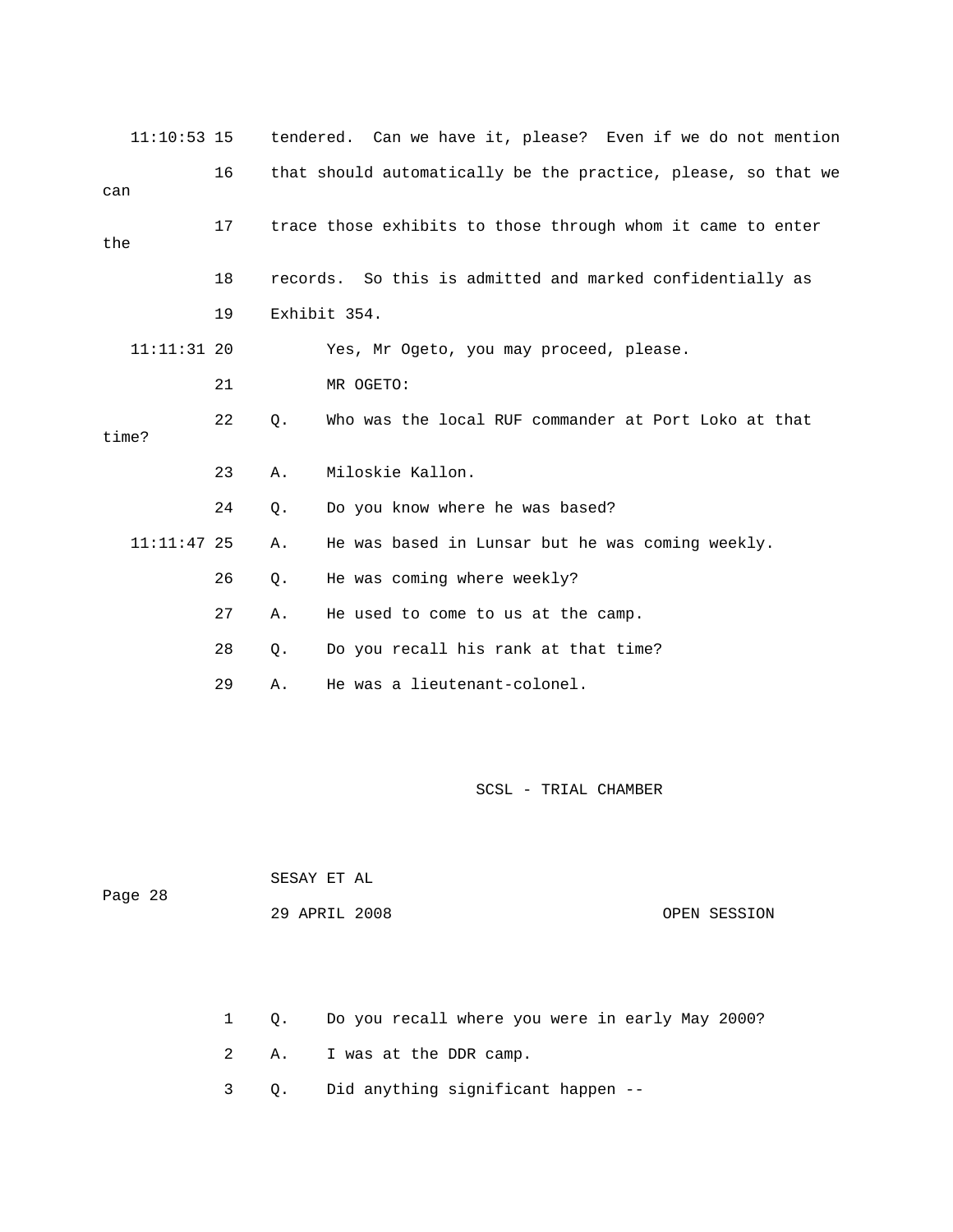|                            | 4  |           | PRESIDING JUDGE: DDR camp where? Still in Port Loko?           |
|----------------------------|----|-----------|----------------------------------------------------------------|
| 11:12:53<br>there.         | 5  |           | THE WITNESS: Port Loko District, sir. The DDR camp             |
|                            | 6  |           | MR OGETO:                                                      |
| spoke                      | 7  | Q.        | So you are speaking about the same DDR camp that you           |
|                            | 8  |           | about earlier on?                                              |
|                            | 9  | Α.        | Yes, sir.                                                      |
| $11:13:12$ 10<br>to        |    |           | When you say in the district, do you mean<br>JUDGE BOUTET:     |
|                            | 11 |           | say that it was not at Port Loko? Where was the DDR camp?      |
|                            | 12 |           | THE WITNESS: The DDR camp was in Port Loko, at the Sri         |
|                            | 13 |           | Lanka Secondary School, Port Loko.                             |
|                            | 14 |           | MR OGETO:                                                      |
| $11:13:37$ 15              |    | Q.        | Within Port Loko Town?                                         |
|                            | 16 | Α.        | Yes, sir. Old Port Loko.                                       |
|                            | 17 |           | PRESIDING JUDGE:<br>The secondary school?                      |
|                            | 18 |           | THE WITNESS: Yes, sir.                                         |
|                            | 19 |           | MR OGETO:                                                      |
| 11:14:11 20<br>significant |    | Q.        | Now, in early May 2000, do you recall anything                 |
|                            | 21 |           | that happened in relation to UNAMSIL while you were at the DDR |
|                            | 22 |           | camp in Port Loko?                                             |
|                            | 23 | Α.        | Yes, sir.                                                      |
|                            | 24 | Q.        | Can you please explain slowly, so that we are able to          |
| $11:14:33$ 25<br>what      |    |           | record what you are saying. Explain, please, to the Court      |
|                            | 26 | happened? |                                                                |
| the                        | 27 | Α.        | The first week in May we got information. How we got           |
| they                       | 28 |           | information, we saw three observers who came from Lunsar and   |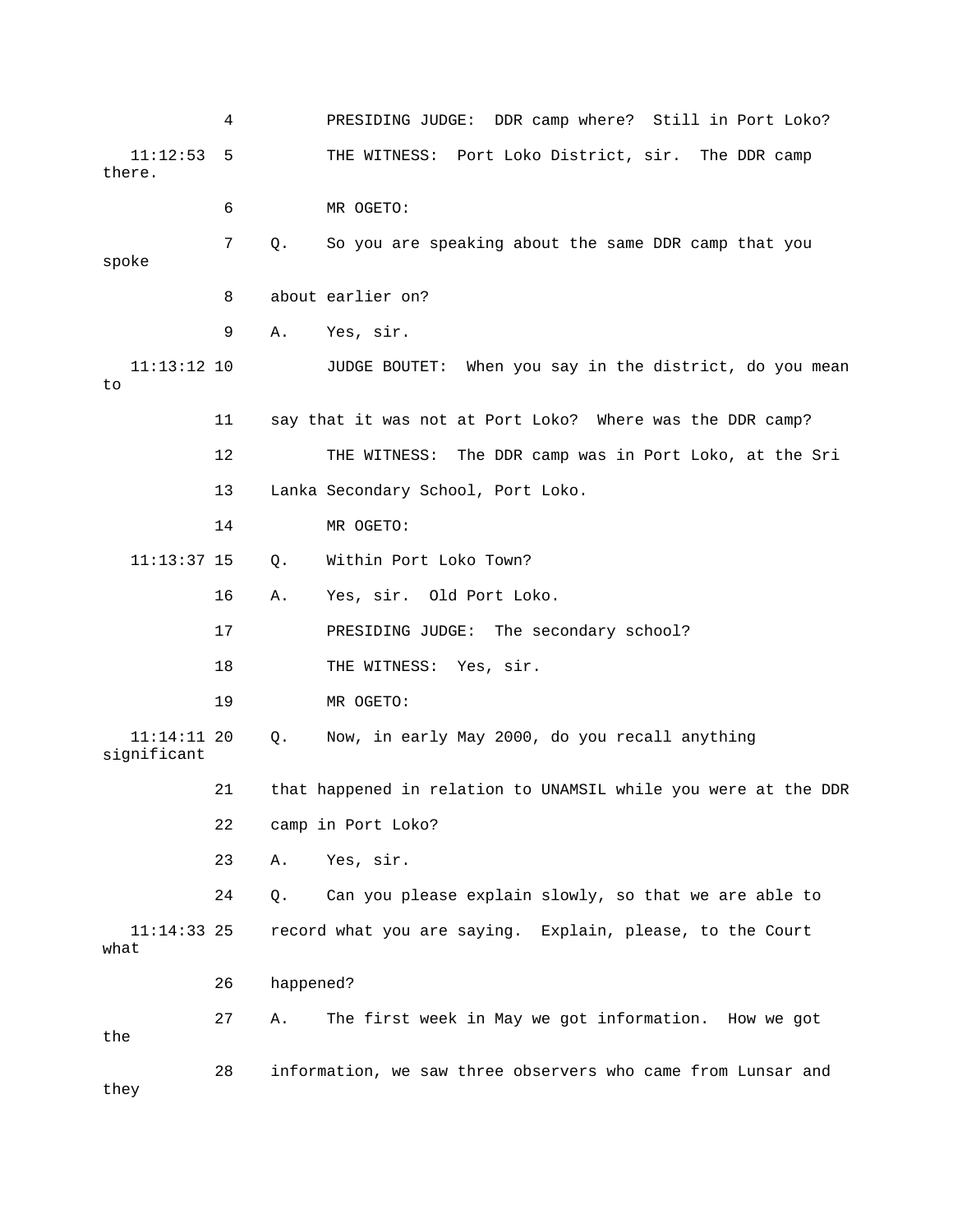29 came to us at the DDR camp and, luckily, Kallon was there,

SCSL - TRIAL CHAMBER

 SESAY ET AL Page 29 29 APRIL 2008 OPEN SESSION

 1 Miloskie Kallon. They said: Your brothers have blocked the road 2 at Makump, so we want you to talk to them in order for them to 3 release the men. So they picked us up. We went to Lunsar in 4 morning. Then in the afternoon hours, around 1 to 2, we went 11:15:28 5 Makump. We met Komba and others, Komba Gbundema -- 6 Q. Before you proceed, who were these observers that came 7 the DDR camp with this information? there 9 was a problem they would go there. They were specialists in area. That was their work, their job. That was what they 11 doing. 12 Q. Did they identify themselves? Did they give you their  $11:16:20$  15 they were three in number, but I cannot recall their names. the to to 8 A. Well, how I understood their work was, anywhere where that  $11:15:56$  10 were 13 names? 14 A. They mentioned their names but they are white people, and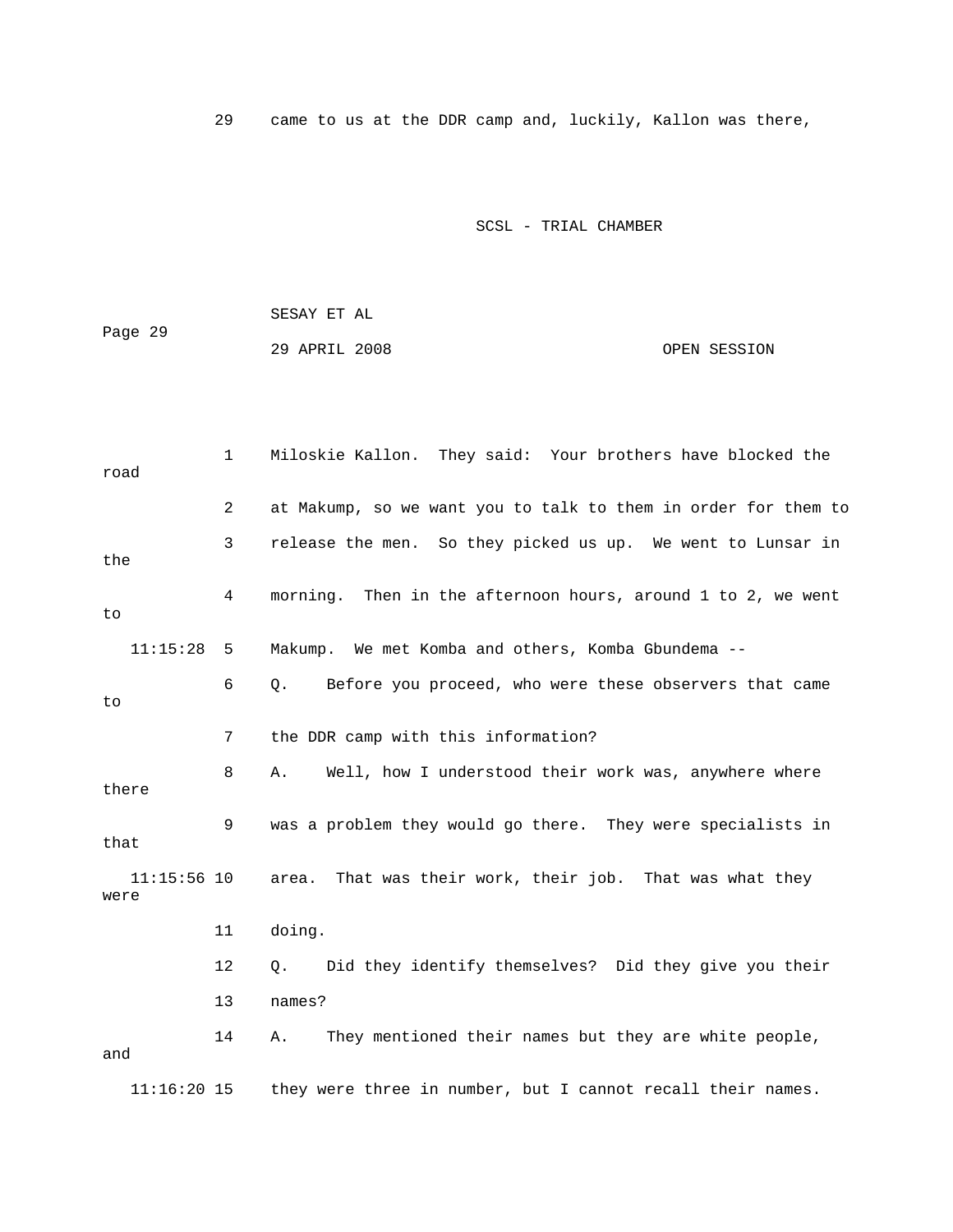|                        | 16 | Q.         | So what did they mean when they said your brothers had        |
|------------------------|----|------------|---------------------------------------------------------------|
|                        | 17 |            | blocked the road? Did you understand what they meant by that? |
| our                    | 18 | Α.         | Well, they did not conceal the information. They said         |
| going                  | 19 |            | brothers have blocked UN while on the way, while they were    |
| $11:16:51$ 20          |    | to Makeni. |                                                               |
|                        | 21 | Q.         | Did you understand what they meant by "your brothers"?        |
|                        | 22 | Α.         | Yes, sir, our RUF brothers.                                   |
|                        | 23 | Ο.         | What time was that that they came to the DDR camp, these      |
|                        | 24 |            | three observers?                                              |
| $11:17:17$ 25<br>there |    | Α.         | It was 3 May. They went to the DDR camp. They went            |
|                        | 26 |            | in the morning and gave us that information.                  |
| this                   | 27 | Q.         | Who were you with at the DDR camp when they gave you          |
|                        | 28 |            | information?                                                  |
| man                    | 29 | Α.         | I was with the commander Miloskie Kallon, and another         |

| Page 30 | SESAY ET AL   |              |
|---------|---------------|--------------|
|         | 29 APRIL 2008 | OPEN SESSION |

 1 who was an adjutant to Miloskie Kallon, we were three. We were 2 many in the camp but we were the ones that were taken away.

e 3 Q. What was the name of this adjutant? Can you recall th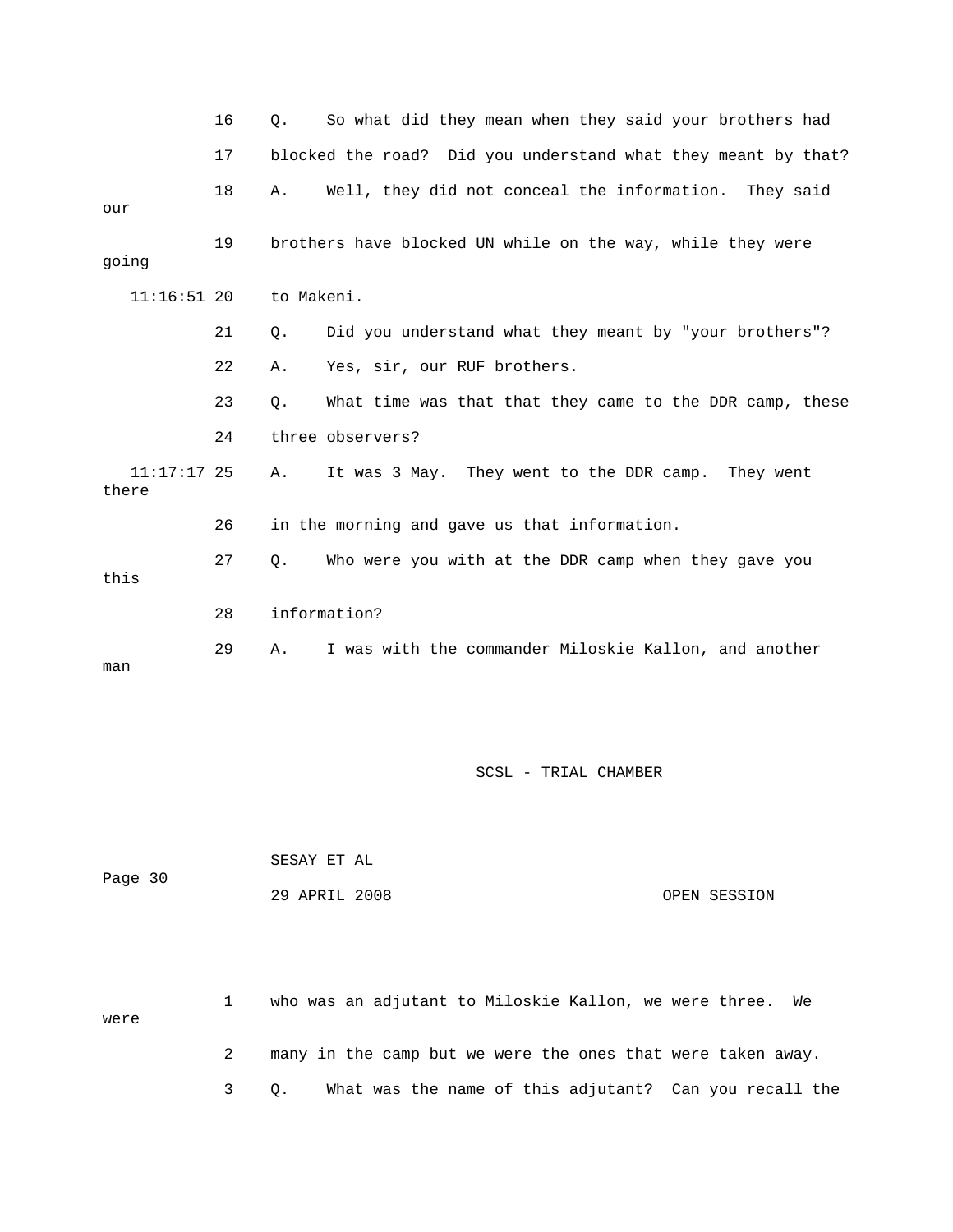|                       | 4  | name?    |                                                             |
|-----------------------|----|----------|-------------------------------------------------------------|
| 11:18:14              | 5  | Α.       | Yes, sir. The brigade commander, the adjutant, I<br>Yes.    |
|                       | 6  |          | knew his name. He was xxxxxxxx who was the adjutant for     |
|                       | 7  | Kallon.  |                                                             |
|                       | 8  | Q.       | So what did you do after you received this information?     |
| morning,              | 9  | Α.       | When the observer came with the information that            |
| $11:18:47$ 10         |    |          | we went to Lunsar the same time. We were in Lunsar for some |
|                       | 11 | time.    | Around 1 to 2, we went to Makoth.                           |
|                       | 12 | О.       | What was the situation at Makoth?                           |
| captured              | 13 | Α.       | Well, when we arrived at Makoth, we met.<br>They had        |
| the                   | 14 |          | the Zambians. Some were sitting on the floor, some were in  |
| $11:19:26$ 15         |    | vehicle. | That was the situation we met.                              |
|                       | 16 | Q.       | Who had captured the Zambian?                               |
|                       | 17 | Α.       | Komba Gbundema with Kailondo.                               |
|                       | 18 | Q.       | Who were these Zambians that they had captured?             |
|                       | 19 | Α.       | They were UN.                                               |
| $11:19:58$ 20<br>you  |    | Q.       | Now, you've spoken of vehicles. How many vehicles did       |
|                       | 21 |          | see at Makoth?                                              |
|                       | 22 | Α.       | I saw up to 40. Land Rovers, armoured tanks. Up to 40,      |
|                       | 23 |          | the ones I saw.                                             |
|                       | 24 | Q.       | Whose vehicles were these that you saw?                     |
| $11:20:35$ 25<br>Land |    | Α.       | Well, the vehicles which they owned, which I knew were      |
|                       | 26 |          | Rovers, armoured cars, those are the ones they own.         |
|                       | 27 | Q.       | Who owned them?                                             |
|                       | 28 | Α.       | The vehicles? The UN. The UN owned the vehicles.            |
|                       | 29 | Q.       | How many armoured vehicles did you see of these 40 that     |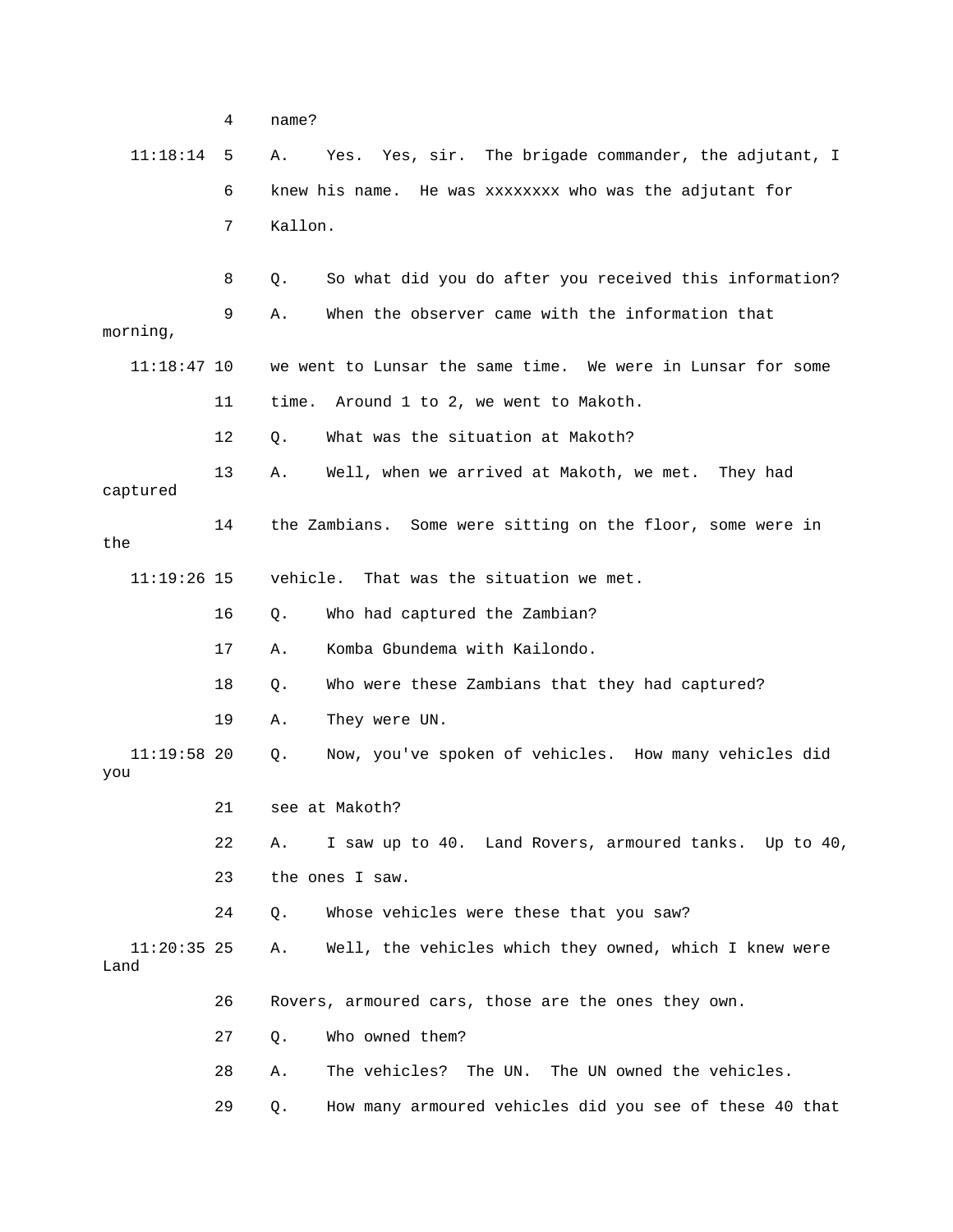| Page 31          |              | SESAY ET AL                                                         |              |
|------------------|--------------|---------------------------------------------------------------------|--------------|
|                  |              | 29 APRIL 2008                                                       | OPEN SESSION |
|                  |              |                                                                     |              |
|                  |              |                                                                     |              |
|                  | $\mathbf{1}$ | you've spoken about?                                                |              |
|                  | 2            | Well, I saw up to 15 Land Rovers.<br>Α.                             |              |
| you              | 3            | I'm talking about the armoured vehicles. How many did<br>О.         |              |
|                  | 4            | see?                                                                |              |
| 11:21:29<br>Yes. | 5            | The armoured? I saw up to -- let me say 30 armoured.<br>Α.          |              |
|                  | 6            | So did you speak to -- sorry. Before I proceed to that<br>О.        |              |
|                  | 7            | question, how many Zambians did you see who had been captured?      |              |
|                  | 8            | Well, I saw up to 40. I saw up to 40.<br>Α.                         |              |
|                  | 9            | Where were they when you got to this point in Makoth?<br>О.         |              |
| $11:22:25$ 10    |              | Well, Makoth is a small village. We met some of them<br>Α.          |              |
| was              | 11           | sitting on the floor. Some were parked in the vehicle.              | That         |
|                  | 12           | the situation in which we met them. All of them were disarmed       |              |
|                  | 13           | and be seated.                                                      |              |
|                  | 14           | Now, apart from Komba Gbundema and xxxxxx, did you see<br>$\circ$ . |              |
| $11:22:56$ 15    |              | any other RUF at Makoth?                                            |              |
|                  | 16           | Yes, sir. xxxxxxxxx was there, Armourer.<br>Α.                      |              |
|                  | 17           | О.<br>xxxxxxxxx, who?                                               |              |
|                  | 18           | XXXXXXX Armourer.<br>Α.                                             |              |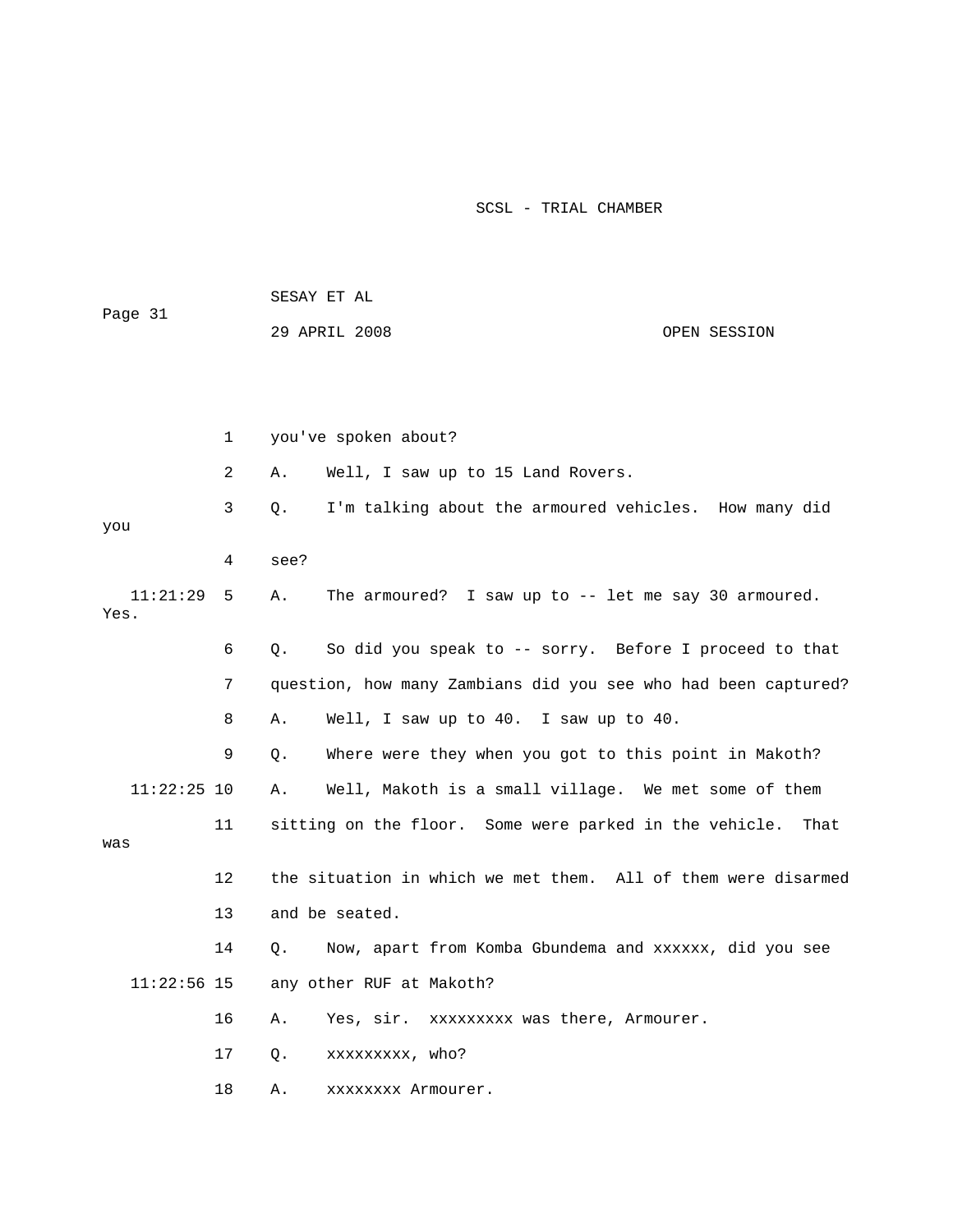|               | 19 | Is that his name, Amourer?<br>О.                              |
|---------------|----|---------------------------------------------------------------|
| $11:23:25$ 20 |    | Α.<br>Armourer. Armourer. XXXXXXXX Armourer, the one who      |
|               | 21 | deals with $--$                                               |
| bit           | 22 | THE INTERPRETER: The interpreter cannot get the last          |
|               | 23 | of the witness. Can he please come again.                     |
|               | 24 | MR OGETO:                                                     |
|               |    |                                                               |
| $11:23:41$ 25 |    | The one who deals with what? You said the one who deals<br>0. |
| Can           | 26 | with something which was not very clear to the interpreters.  |
|               | 27 | you repeat that, please?                                      |
|               | 28 | The man, he was in the armourer unit, the one who dealt<br>Α. |
| was           | 29 | with the weapons. We used to call him that name because he    |

| Page 32 | SESAY ET AL   |              |
|---------|---------------|--------------|
|         | 29 APRIL 2008 | OPEN SESSION |

|       |              | dealing with arms.                                                 |  |  |  |
|-------|--------------|--------------------------------------------------------------------|--|--|--|
|       | $\mathbf{2}$ | At that point in time did you see any RUF fighters?<br>$\circ$ .   |  |  |  |
|       | 3            | At Makoth? Yes.<br>А.                                              |  |  |  |
|       | 4            | About how many did you see?<br>О.                                  |  |  |  |
| about |              | 11:24:33 5 A. The ones I saw sitting on the tarmac road, they were |  |  |  |
|       | 6            | 50, but they were all around, all over.                            |  |  |  |
|       |              | Q. Are you saying the RUF fighters were sitting?                   |  |  |  |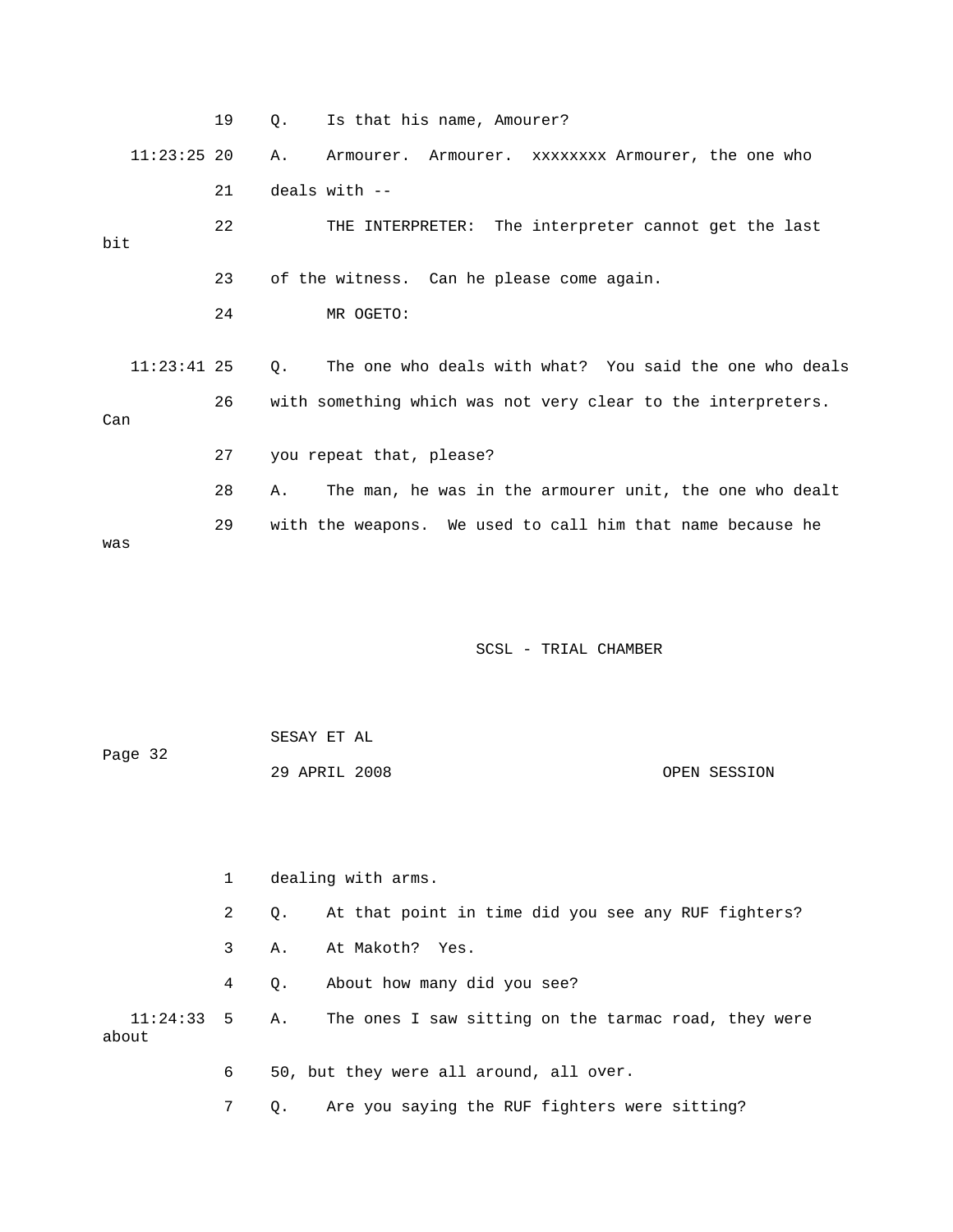|                       | 8  | No, they were not sitting. Well, after you've arrested<br>Α.   |
|-----------------------|----|----------------------------------------------------------------|
|                       | 9  | somebody, you will not sit. They were around. They were        |
| $11:24:57$ 10<br>were |    | scattered all over. They were only a few that were -- that     |
| over.                 | 11 | at that tarmac road with Komba but they were scattered all     |
|                       | 12 | So can you approximate in total how many there were, the<br>Q. |
|                       | 13 | RUF fighters that you saw on that day, at Makoth?              |
|                       | 14 | The ones I saw myself were up to 50.<br>Α.                     |
| $11:25:36$ 15         |    | Did you speak to Komba Gbundema?<br>Q.                         |
|                       | 16 | Yes, sir.<br>Α.                                                |
|                       | 17 | What were the subject of your discussion with him?<br>Q.       |
| told                  | 18 | When we arrived, he called in: I am Kallon.<br>Then we<br>Α.   |
| were                  | 19 | him, "Komba, what was the problem that you people knew that    |
| $11:26:10$ 20         |    | at the DDR --                                                  |
|                       | 21 | Can the witness go slowly. Can the<br>THE INTERPRETER:         |
|                       | 22 | witness go slowly.                                             |
|                       | 23 | MR OGETO:                                                      |
| are                   | 24 | Witness, please, can you try and go slowly because we<br>Q.    |
| 11:26:23              | 25 | recording everything that you are saying. There is no hurry.   |
|                       | 26 | Can you go over again what you said?                           |
| instruction           | 27 | Yes, sir. I asked Komba. Komba said it was an<br>Α.            |
|                       | 28 | from the leader.                                               |
| story.                | 29 | PRESIDING JUDGE: That was not how you started the              |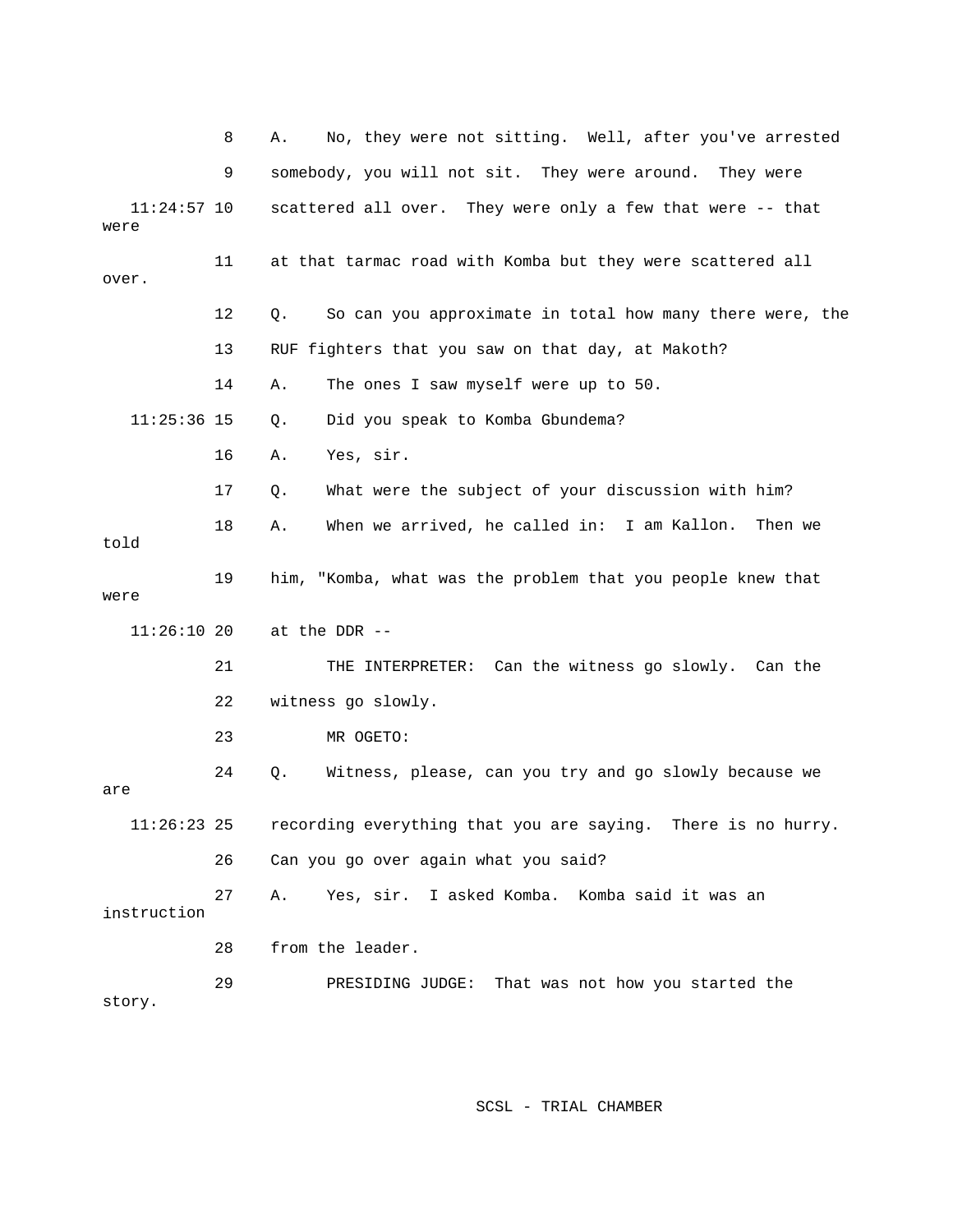```
 SESAY ET AL 
Page 33
```
29 APRIL 2008 OPEN SESSION

1 You said you asked him. What did you ask him? You said you were 2 at the DDR camp? 3 THE WITNESS: I asked him, I said: Why, that we were at 4 the DDR camp, and that they knew that we have disarmed, and that 7 MR OGETO: 8 Q. What did you mean by them selling your lives? 9 A. Well, all of us were fighting. Then they told us to disarm  $11:27:21$   $10$  initially. If after we have disarmed and they who were 12 problem for us in order for them to sell our own lives and 13 did. 14 Q. So what was Komba's response to your statement? him, 16 we talked to him in order to release the men, but as we went 11:26:55 5 you people have captured these people, and that you have sold our 6 own lives. That was the first thing I told him. staying 11 behind and causing some problem, it means they were creating they 11:27:50 15 A. Then, after we've told him that we tried to encourage on 17 speaking with him, he got annoyed, and that if we had wanted to 18 know the details of the instruction we should go and ask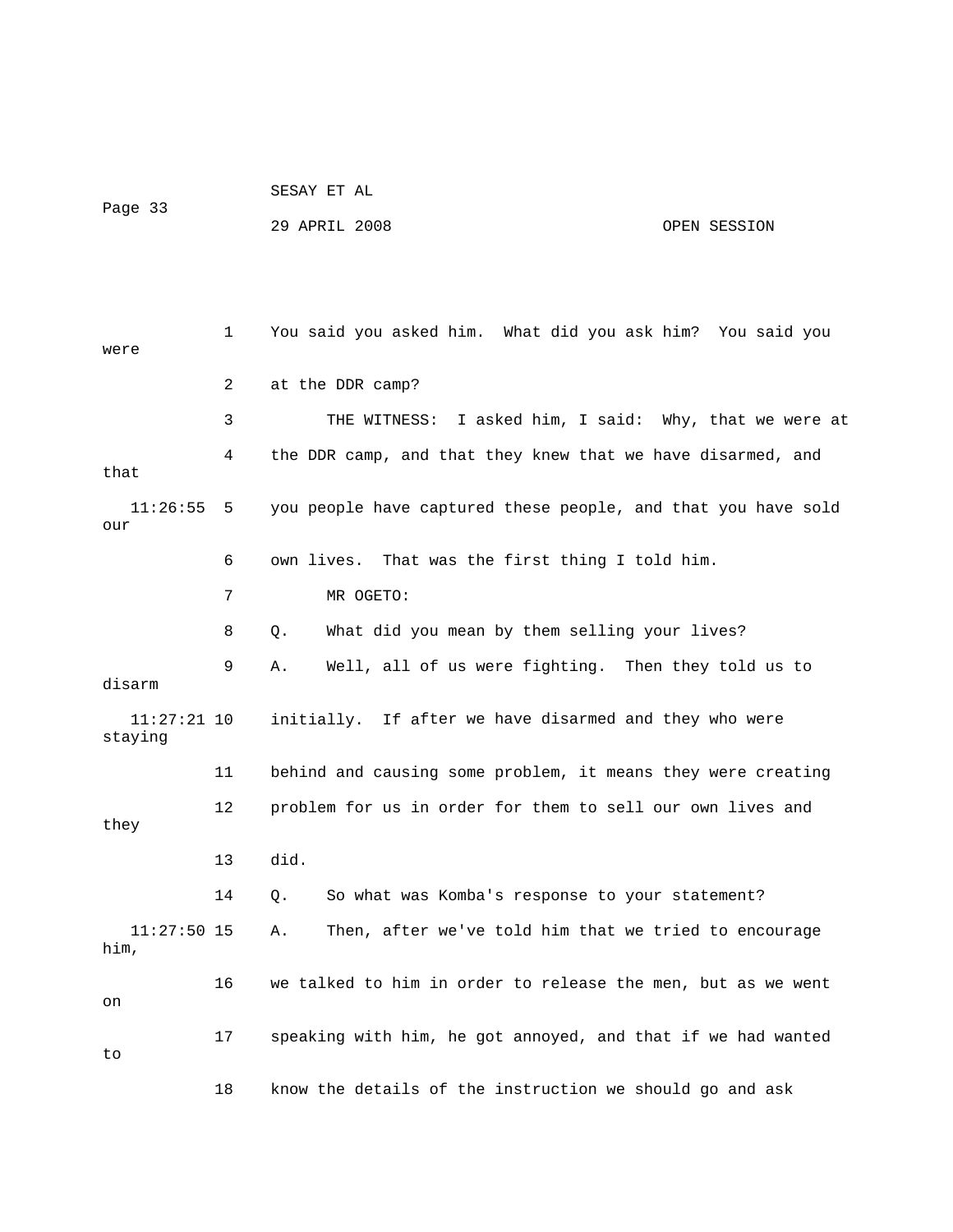19 Foday Sankoh. Q. Did he give any explanation why they had arrested the 22 A. Yes, sir. He said it was an instruction the Pa had 23 to him and Kailondo. 24 Q. Did he explain why the Pa had given these instructions? A. No, sir, he did not explain. 26 Q. Now, while you were at Makoth, did you see the accused  $11:28:21$  20 21 Zambians? given  $11:28:52$  25 27 person Morris Kallon? 28 A. No, sir. 29 Q. Did you hear of his presence at Makoth during that time?

SCSL - TRIAL CHAMBER

 SESAY ET AL OPEN SESSION Page 34 29 APRIL 2008

 2 Q. So what happened after this discussion between you and 3 Komba Gbundema? 4 A. Well, after that, we told the observers to take us back 6 Q. Did you get to know what happened to the Zambians after 7 PRESIDING JUDGE: Afterwards, they took you back to 1 A. No, sir. 11:29:56 5 the camp. We went back to the camp.

which

to

 $-$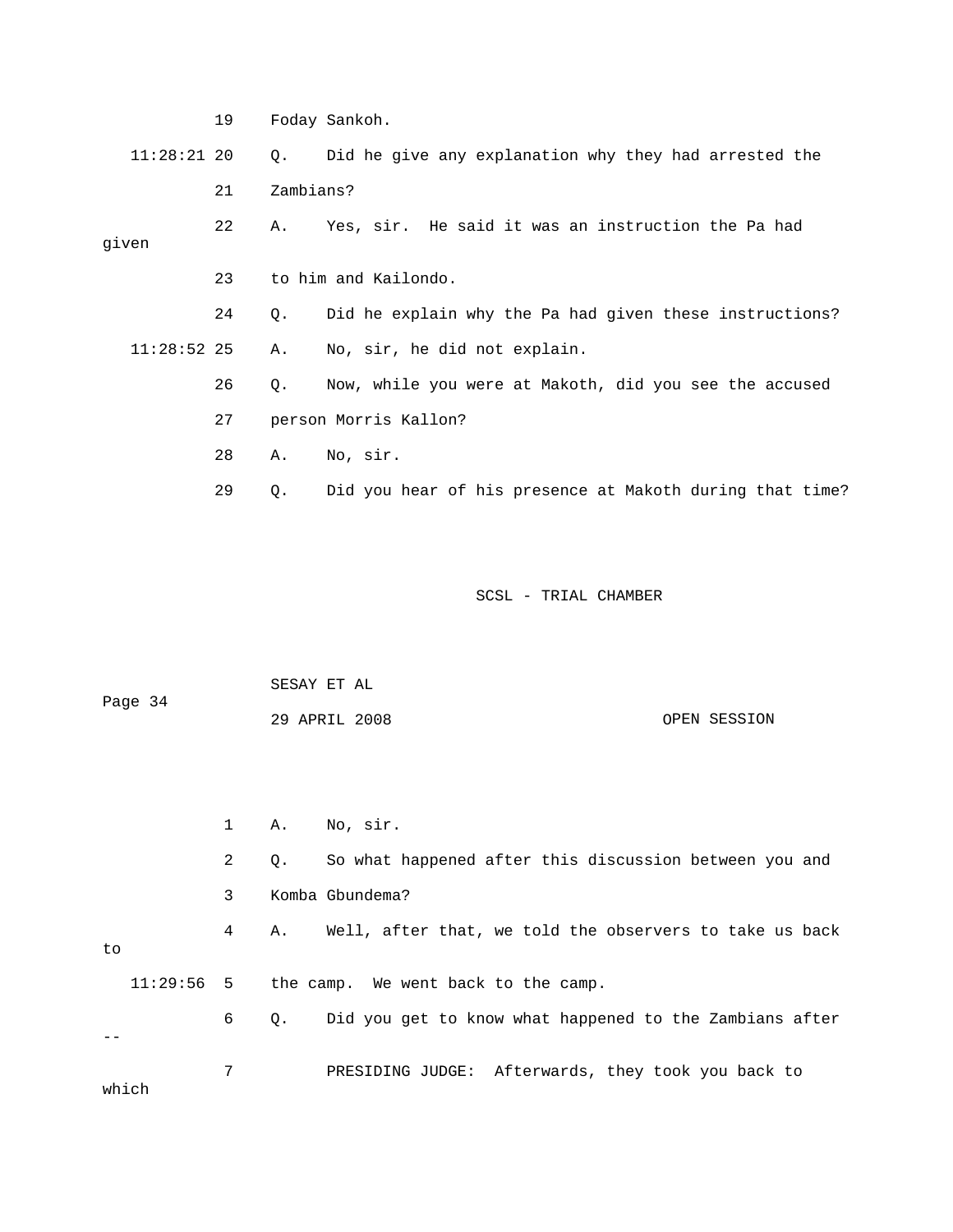|      |               | 8  |           | camp? To Port Loko? Which camp?                             |
|------|---------------|----|-----------|-------------------------------------------------------------|
|      |               | 9  |           | THE WITNESS: Port Loko camp, sir.                           |
|      | $11:30:22$ 10 |    |           | MR OGETO:                                                   |
| the  |               | 11 | Q.        | So after you left, did you get to know what happened to     |
|      |               |    |           |                                                             |
|      |               | 12 | Zambians? |                                                             |
|      |               | 13 | Α.        | Yes, sir.                                                   |
|      |               | 14 |           | PRESIDING JUDGE: So they took you back to the camp?         |
|      | $11:30:37$ 15 |    |           | THE WITNESS: Yes, sir. Yes, sir.                            |
|      |               | 16 |           | PRESIDING JUDGE: That's yourself and Miloskie Kallon?       |
|      |               | 17 |           | THE WITNESS: Yes, sir.                                      |
|      |               | 18 |           | MR OGETO:                                                   |
|      |               |    |           |                                                             |
|      |               | 19 | Q.        | So did you get to know what happened --                     |
|      | $11:30:56$ 20 |    |           | PRESIDING JUDGE: And the adjutant as well? Kallon's         |
|      |               | 21 |           | adjutant, or he didn't go with you?                         |
|      |               | 22 |           | THE WITNESS: We went together. The adjutant was with        |
| us,  |               |    |           |                                                             |
| with |               | 23 |           | I, Kallon, and the adjutant, we went together and they came |
|      |               | 24 |           | us back to the camp.                                        |
|      | $11:31:29$ 25 |    |           | MR OGETO:                                                   |
|      |               | 26 | Q.        | So did you get to know what subsequently happened to the    |
|      |               | 27 | Zambians? |                                                             |
|      |               | 28 | Α.        | Yes, sir. We got the information that they arrested the     |
|      |               | 29 | Zambians. |                                                             |
|      |               |    |           |                                                             |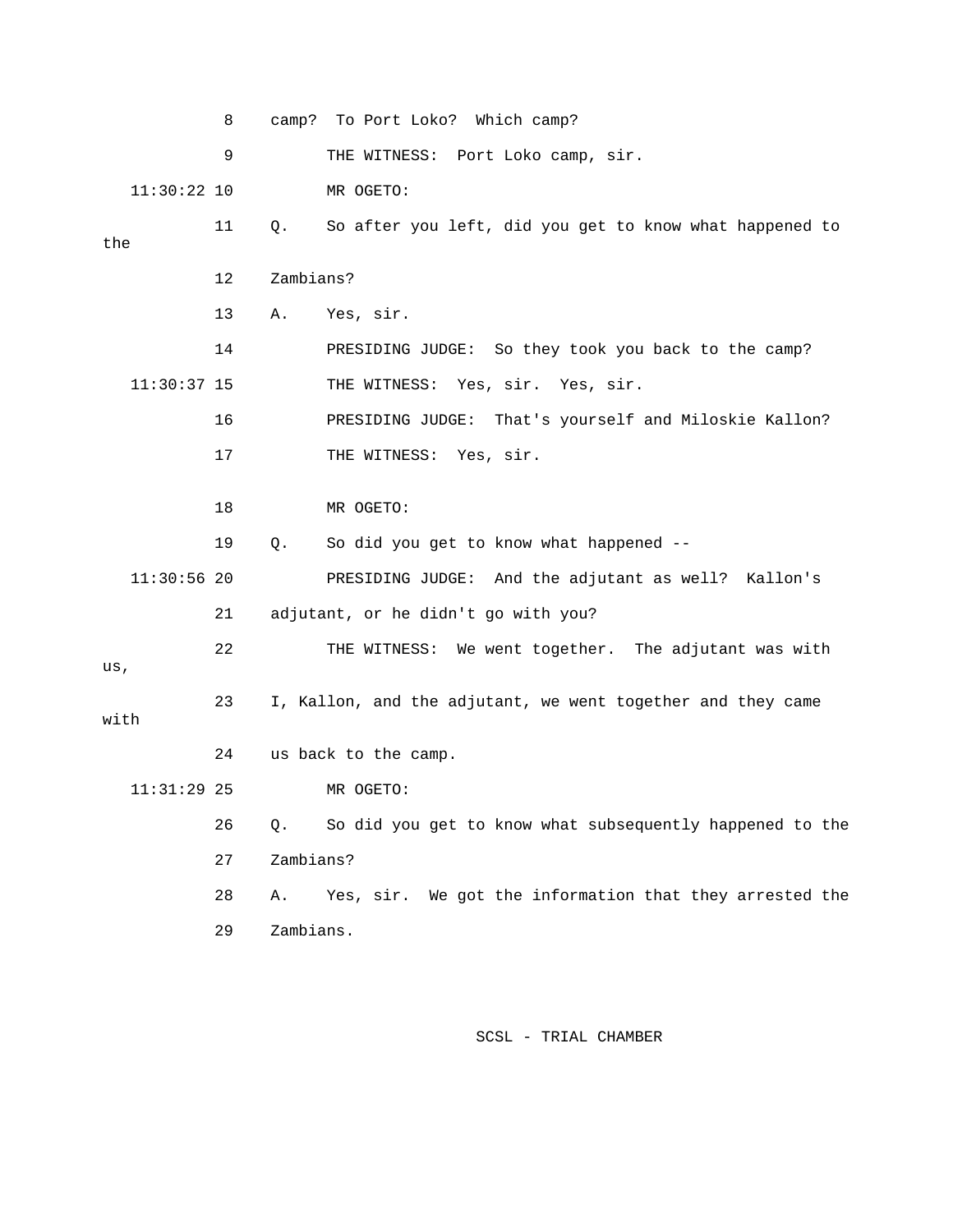| Page 35 | SESAY ET AL   |              |
|---------|---------------|--------------|
|         | 29 APRIL 2008 | OPEN SESSION |

| them?                | $\mathbf{1}$   | Q.       | Do you know where they took them after they arrested         |
|----------------------|----------------|----------|--------------------------------------------------------------|
| them                 | $\overline{2}$ | Α.       | I only got the information that they went to -- with         |
|                      | 3              |          | to the barracks. That was the only information I got.        |
|                      | 4              | Q.       | Which barracks?                                              |
| 11:32:14             | 5              | Α.       | Teko Barracks in Makeni.                                     |
| consult.             | 6              |          | MR OGETO: My Lords, if I could have a minute to              |
|                      | 7              |          | PRESIDING JUDGE: Yes, please.                                |
|                      | 8              |          | MR OGETO: My Lords, I have no further questions for the      |
|                      | 9              | witness. | Thank you, Mr Witness.                                       |
| $11:32:49$ 10        |                |          | THE WITNESS: Welcome.                                        |
| examination?         | 11             |          | PRESIDING JUDGE: Yes, Mr Jordash, any cross-                 |
|                      | 12             |          | MR JORDASH: Yes, please.                                     |
|                      | 13             |          | CROSS-EXAMINED BY MR JORDASH:                                |
|                      | 14             |          | MR JORDASH:                                                  |
| $11:33:31$ 15        |                | Q.       | Good morning, Mr Witness.                                    |
|                      | 16             | Α.       | Yes, good morning, sir.                                      |
|                      | 17             | Q.       | I represent Mr Issa Sesay. Just a few questions; I           |
| this:                | 18             |          | shouldn't be any more than about 20 minutes. The first is    |
|                      | 19             |          | Was it your understanding that the RUF welcomed Johnny Paul  |
| $11:34:10$ 20<br>the |                |          | Koroma's invitation to join them in the junta because it was |
|                      | 21             |          | best way to bring peace to Sierra Leone?                     |
|                      | 22             |          | <b>JUDGE BOUTET:</b><br>Because he was what?                 |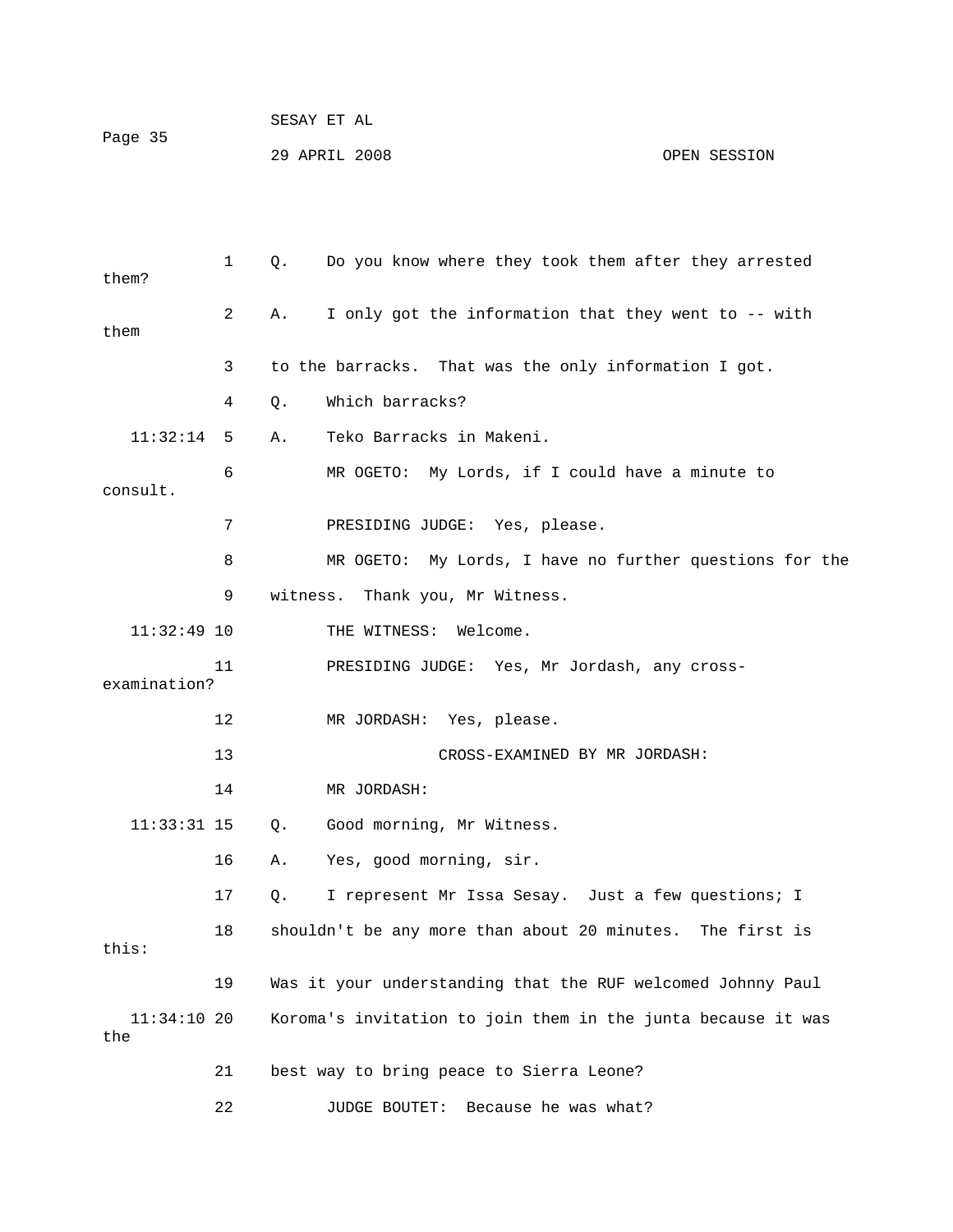|               | 23 |           | MR JORDASH: The best way to bring peace.                |
|---------------|----|-----------|---------------------------------------------------------|
|               | 24 |           | PRESIDING JUDGE: To Sierra Leone.                       |
| $11:34:32$ 25 |    |           | MR JORDASH:                                             |
| the           | 26 | $\circ$ . | Was that your understanding of why the rank and file of |
|               | 27 | $RUF - -$ |                                                         |
|               | 28 | Α.        | Yes, sir.                                               |
|               | 29 | Q.        | -- agreed to the proposal?                              |

|         | SESAY ET AL   |  |              |
|---------|---------------|--|--------------|
| Page 36 |               |  |              |
|         | 29 APRIL 2008 |  | OPEN SESSION |

|               | $\mathbf{1}$   | Α.    | That's what I understood, sir, in order for peace to          |
|---------------|----------------|-------|---------------------------------------------------------------|
| come.         |                |       |                                                               |
|               | 2              | О.    | So it was an agreement between the SLAs and the RUF to        |
|               | 3              |       | bring peace to Sierra Leone, as you saw it?                   |
|               | 4              | Α.    | Yes, sir.                                                     |
| 11:35:07      | -5             | Q.    | Can I take you to the intervention. Would I be right to       |
|               | 6              |       | say that you do not have any firm memory of actually speaking |
| to            |                |       |                                                               |
|               | 7 <sup>7</sup> |       | Gullit at Masiaka after the intervention; would I be right    |
| about         |                |       |                                                               |
|               | 8              | that? |                                                               |
|               | 9              | Α.    | I did not speak with Gullit. I did not speak with him.        |
| $11:36:05$ 10 |                | Q.    | Could I also be right that you don't have any firm            |
|               | 11             |       | recollection -- drink your water first. Could I also be right |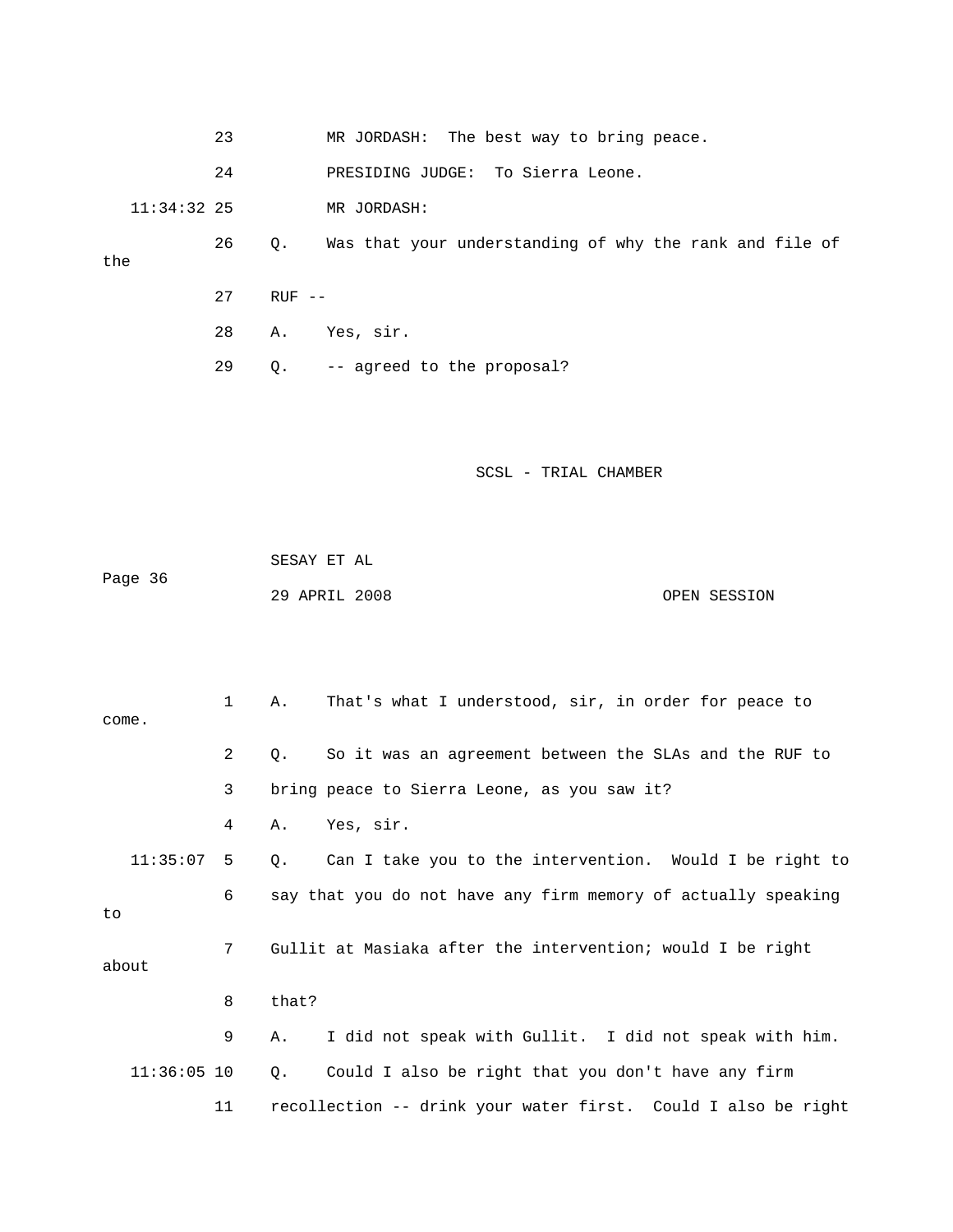12 that you don't have any firm recollection of what specific things 13 Gullit was doing at the time in Masiaka. You remember him as 16 A. Yes, sir. 17 Q. Could it be that this is right: That in fact you made a 18 mistake about Gullit being present and in fact -- 19 PRESIDING JUDGE: In Masiaka? 11:37:12 20 MR JORDASH: 21 Q. In Masiaka, and in fact it was Five-Five and Bazzy and 22 Superman and others but Gullit, in fact, was in Kono before 23 heading to Kailahun and wasn't, in fact, in Masiaka; is that 26 before he went for Kono. 27 Q. Yeah. But you don't remember speaking to him, you only 28 remember him as part of a group. It's possible, isn't it, 29 he in fact wasn't there? Would you consider that as a a 14 group with Five-Five and Bazzy and other SLA commanders; is that 11:36:53 15 right? 24 possible, do you think? 11:37:32 25 A. I and that man with others, all of us went to Masiaka that

SCSL - TRIAL CHAMBER

 SESAY ET AL Page 37

29 APRIL 2008 OPEN SESSION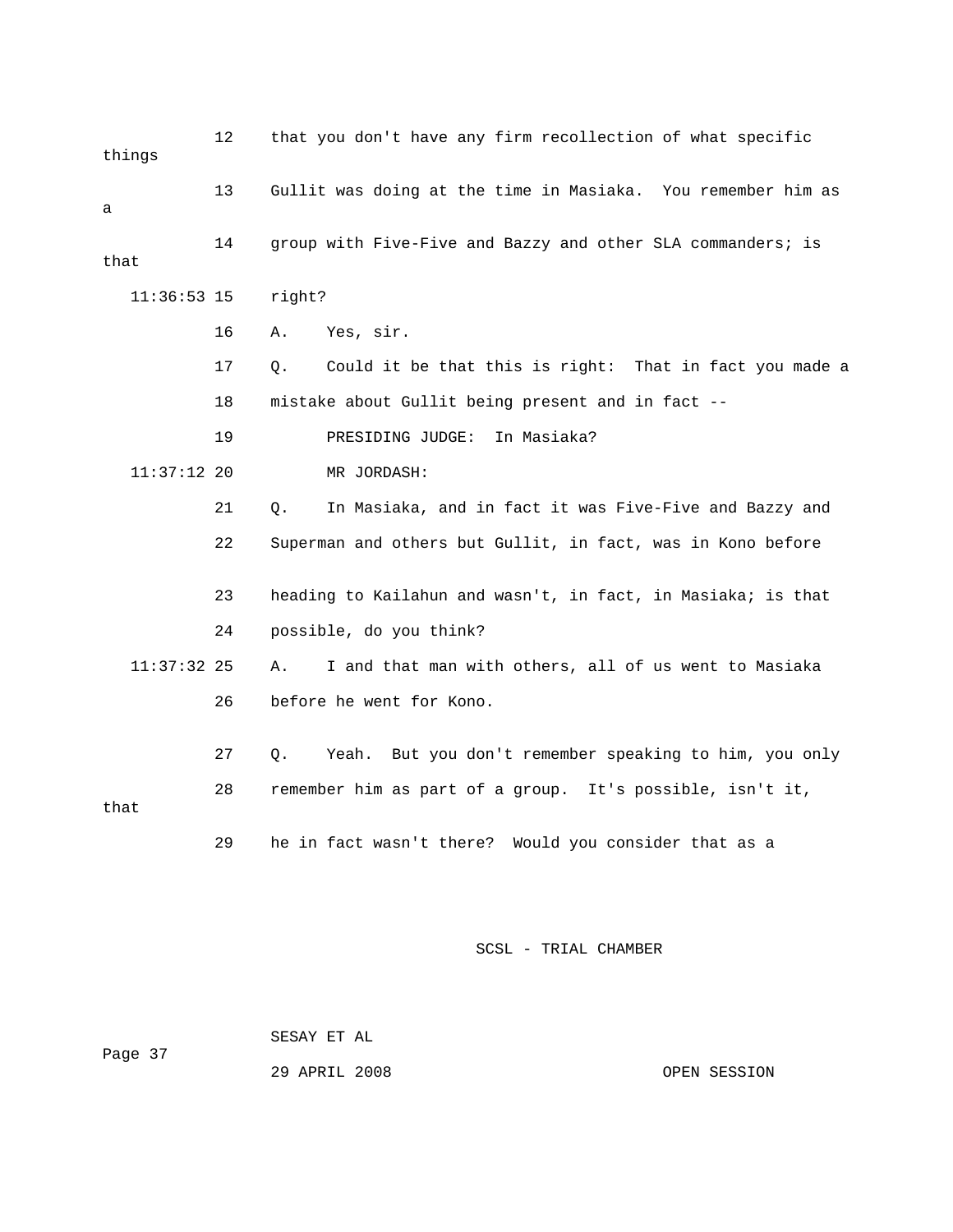1 possibility?

3 Q. Okay. Well, I suggest you're wrong about that but we'll 4 agree to disagree. 11:38:18 5 PRESIDING JUDGE: Are you wrong in that? ESS: Well, I saw Gullit in Masiaka before they 6 THE WITN 7 went for Kono. I saw him. I saw all of them in Masiaka. 9 Q. Let me take you to Koidu. Now, I think what you said was heading 13 A. Yes, sir. 14 Q. Was SAJ Musa suggested as a reason for heading north? 16 to Port Loko. He went. He did not go with us to Makeni. my fault. But I've taken you to when you've 17 Q. Sorry, it's 18 arrived in Koidu, you spent some time in Koidu and the Guinea 19 Highway and then Superman moves north away from Kono. Are you 2 A. He was there. 8 MR JORDASH: 11:39:04 10 that you had headed off with Superman's group to open up another 11 jungle; is that right? That was the purpose of Superman 12 off? 11:39:31 15 A. I can't tell about that. SAJ Musa, from Masiaka, he went 11:40:03 20 with me? 21 A. Yes, sir. 22 Q. I'm right that you go with him? 23 A. Superman? Yes. 24 Q. What were you told was the purpose of going north to 11:40:25 25 Koinadugu?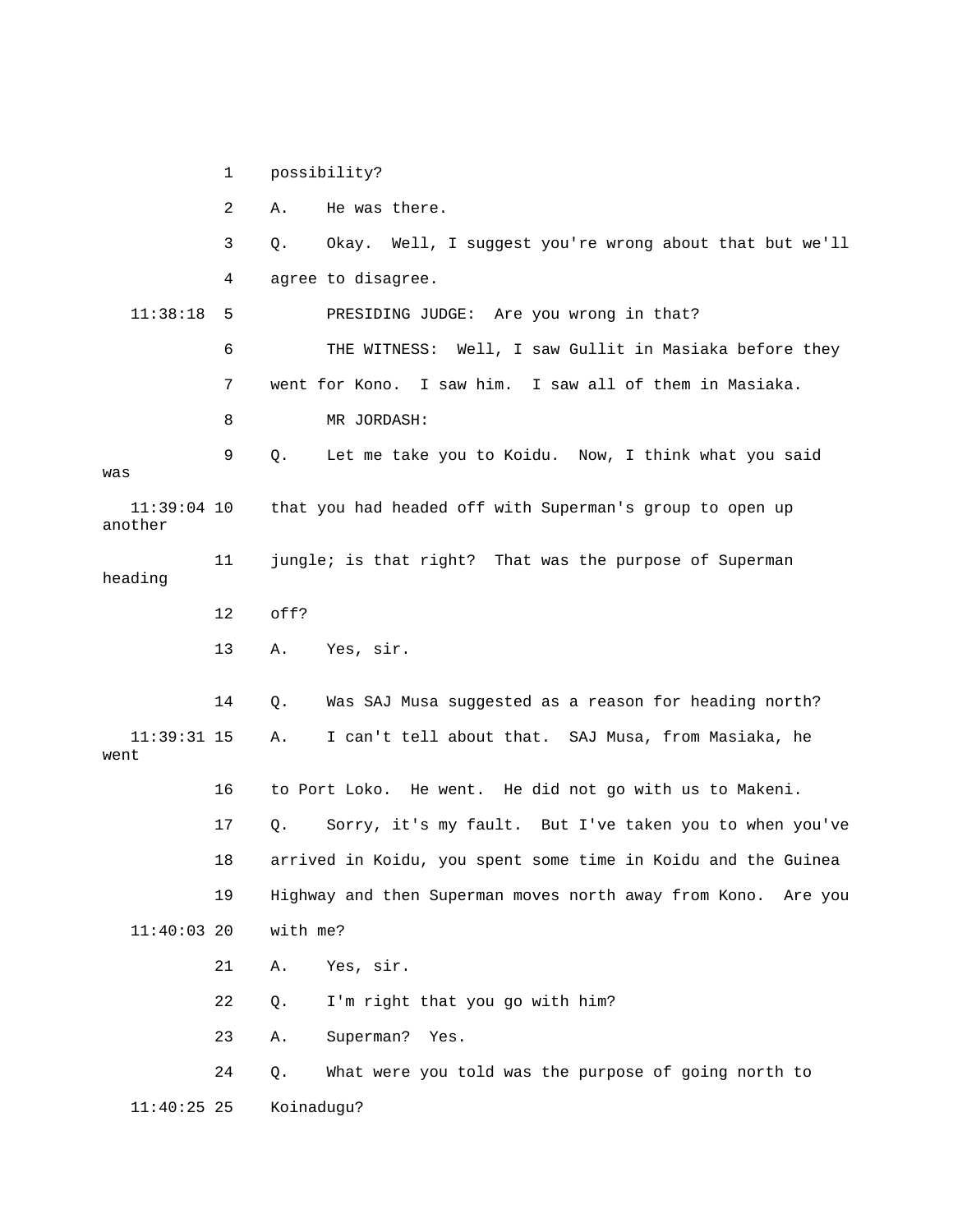26 A. As I have stated, Superman and Mosquito could not drink 27 from the same cup and that was why he said he was going to 28 up his own jungle. open

29 Q. But did you hear him say that before he left Koidu or on

|         | SESAY ET AL   |  |              |
|---------|---------------|--|--------------|
| Page 38 |               |  |              |
|         | 29 APRIL 2008 |  | OPEN SESSION |

|                    | 1  |            | the journey from Koidu?                                        |
|--------------------|----|------------|----------------------------------------------------------------|
| that               | 2  | Α.         | Initially it was in Kono, but amongst all the security         |
|                    | 3  |            | they were trying to open up their own jungle.                  |
|                    | 4  | О.         | Where was he trying to open up his own jungle when you         |
| $11:41:15$ 5<br>he |    |            | heard this information? What was your understanding of where   |
|                    | 6  | was going? |                                                                |
|                    | 7  | Α.         | It was in Kabala.                                              |
|                    | 8  | 0.         | So it's your understanding, is it, that before Superman        |
| had                | 9  |            | left Koidu or left Koidu District -- Kono District -- that he  |
| $11:41:42$ 10      |    |            | decided he was no longer going to cooperate with Sam Bockarie? |
|                    | 11 | Α.         | Yes, sir.                                                      |
|                    | 12 | О.         | Do you recall Alfred Brown, a Liberian radio operator,         |
|                    | 13 |            | going with you?                                                |
|                    | 14 | Α.         | No.                                                            |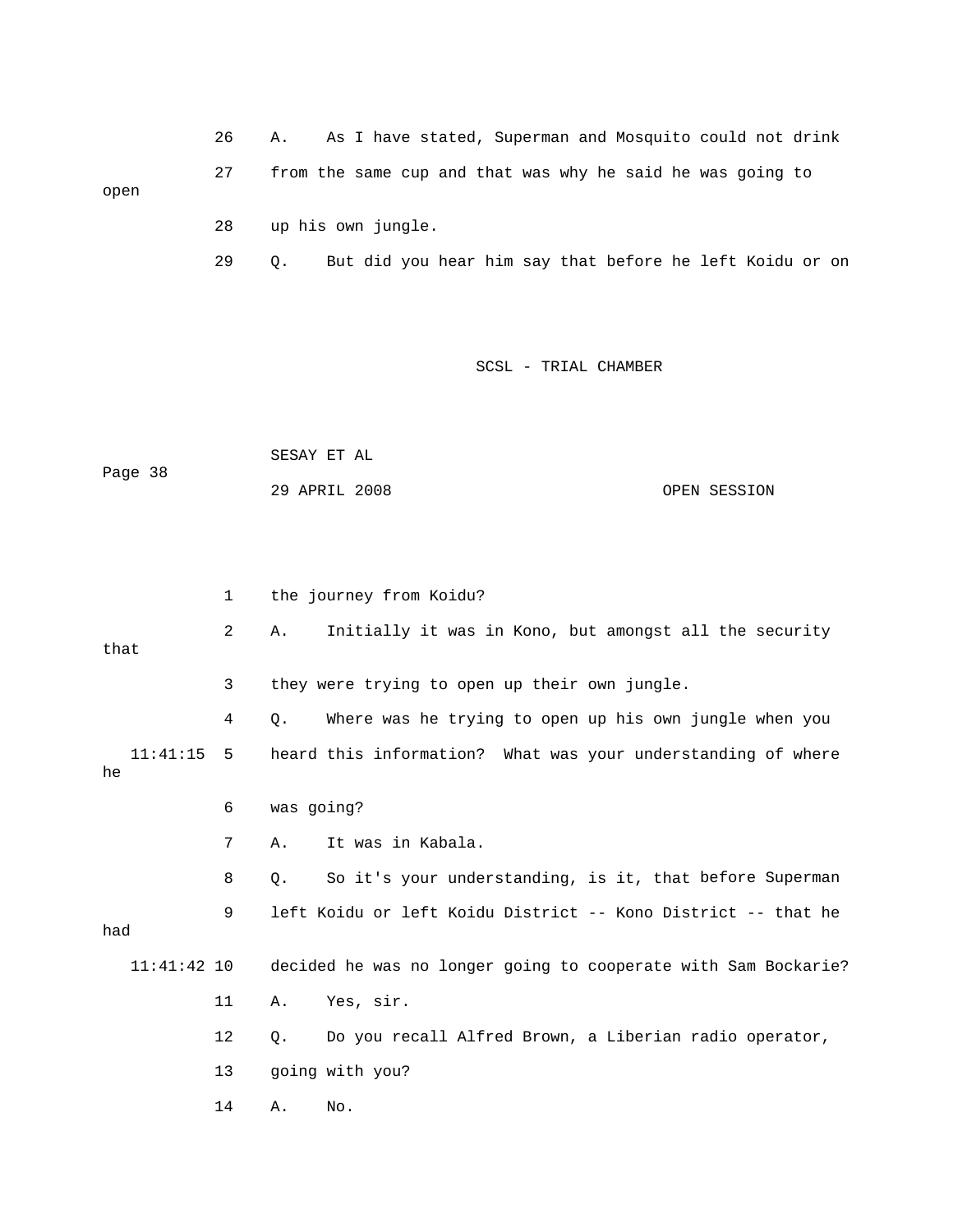| $11:42:09$ 15 |    | Q.     | Did you know Alfred Brown?                                  |
|---------------|----|--------|-------------------------------------------------------------|
|               | 16 | Α.     | I knew him very well, but he did not go with us.            |
|               | 17 | Q.     | What about Jim Bandeh; do you know Jim Bandeh?              |
|               | 18 | Α.     | Jim Bandeh? I knew him.                                     |
|               | 19 | $Q$ .  | Did he go with you?                                         |
| $11:42:36$ 20 |    | Α.     | No.                                                         |
| left          | 21 | Q.     | Where were they, Jim Bandeh and Alfred Brown, when you      |
|               | 22 | Koidu? |                                                             |
|               | 23 | Α.     | Alfred Brown, we left them in Kono, because he was the      |
|               | 24 |        | senior man for the communication. We left them there and we |
| $11:43:04$ 25 |    |        | went. We only went with two operators.                      |
|               | 26 | Ο.     | But did Alfred Brown join you later?                        |
| time          | 27 | Α.     | Alfred Brown? No, I did not see him. Even up to the         |
|               | 28 |        | we went to Makeni I did not see him.                        |
|               | 29 | Q.     | Did Jim Bandeh join you later?                              |

| Page 39 | SESAY ET AL   |              |
|---------|---------------|--------------|
|         | 29 APRIL 2008 | OPEN SESSION |

 1 A. No. 4 A. No. 2 Q. Could I suggest that you're wrong; that Jim Bandeh and 3 Alfred Brown -- could I just take instructions, please?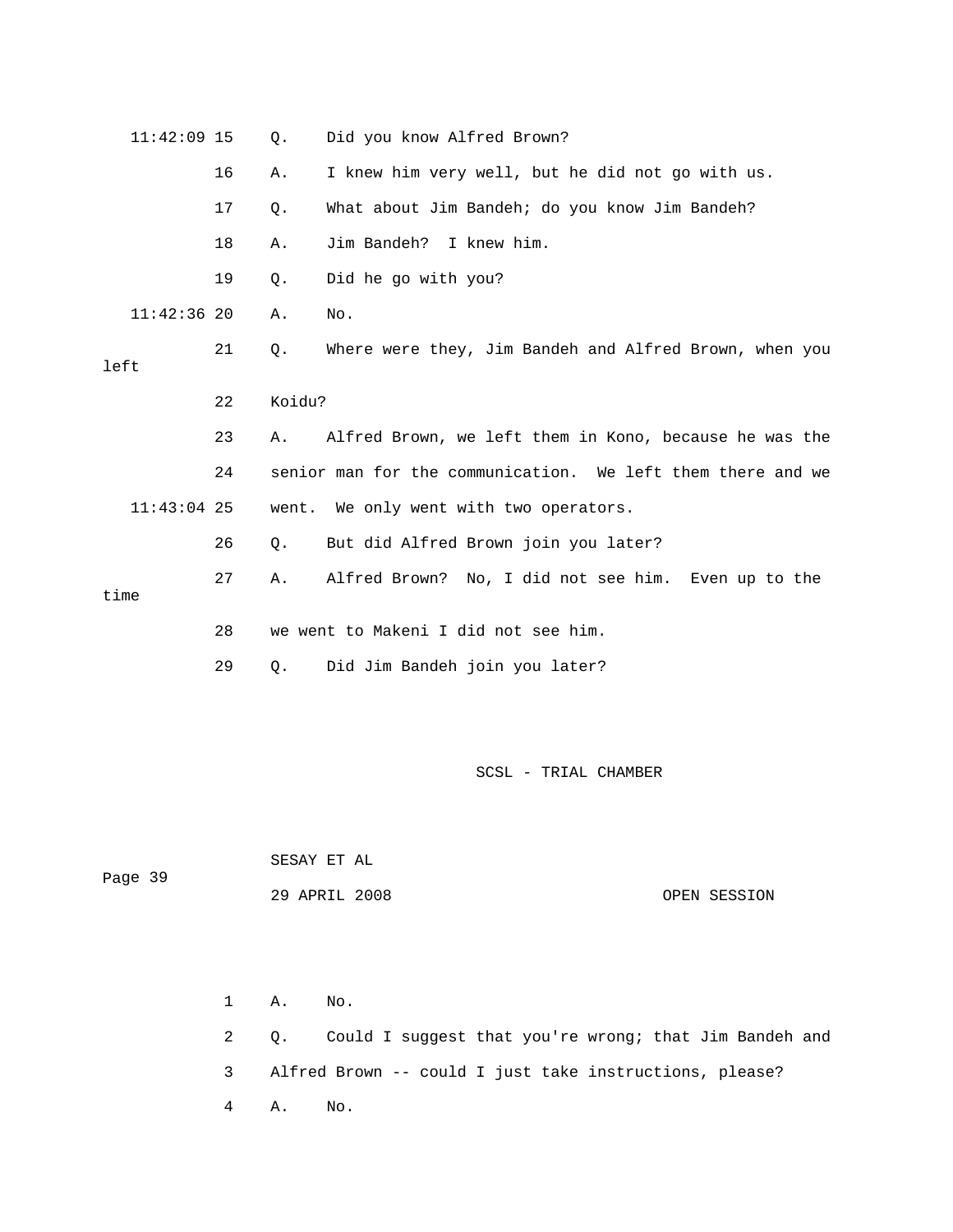| 11:44:31      | 5  | Let me ask you this question: Do you know that, did you<br>Q.  |
|---------------|----|----------------------------------------------------------------|
|               | 6  | know that Alfred Brown was a good friend of Gullit's?          |
|               | 7  | I don't -- I don't know about that, as one of his best<br>Α.   |
|               | 8  | friends.                                                       |
|               | 9  | No, not necessarily one of his best friends, but a good<br>Q.  |
| $11:44:54$ 10 |    | friend. Do you know he was a friend?                           |
|               | 11 | I don't know about that.<br>Α.                                 |
| 1998          | 12 | Did you know about Alfred Brown working with Gullit in<br>Q.   |
|               | 13 | when Gullit was at Camp Rosos?                                 |
|               | 14 | I don't know about that.<br>Α.                                 |
| $11:45:15$ 15 |    | Do you know anything about Alfred Brown going north from<br>Q. |
|               | 16 | Koidu?                                                         |
| not           | 17 | I did not see Alfred Brown. I did not see him.<br>I did<br>Α.  |
|               | 18 | see him at all.                                                |
|               |    |                                                                |
|               | 19 | That's not my question. My question is do you know<br>Q.       |
| $11:45:37$ 20 |    | anything about him going north in 1998 to join Gullit's group? |
|               | 21 | Try to assist the Court if you can.                            |
|               | 22 | No, I did not know about that. Yes, sir, I don't know<br>Α.    |
|               | 23 | about that.                                                    |
|               | 24 | So you don't know if he went there before you went, for<br>Q.  |
| $11:46:01$ 25 |    | example, you don't know? Do you know that? Is that possible?   |
|               | 26 | I don't know about that, sir. I did not see that man.<br>Α.    |
|               | 27 | So you don't know where he was between February of 1998<br>Q.  |
| а             | 28 | until, say, December of 1998, except that at some point he was |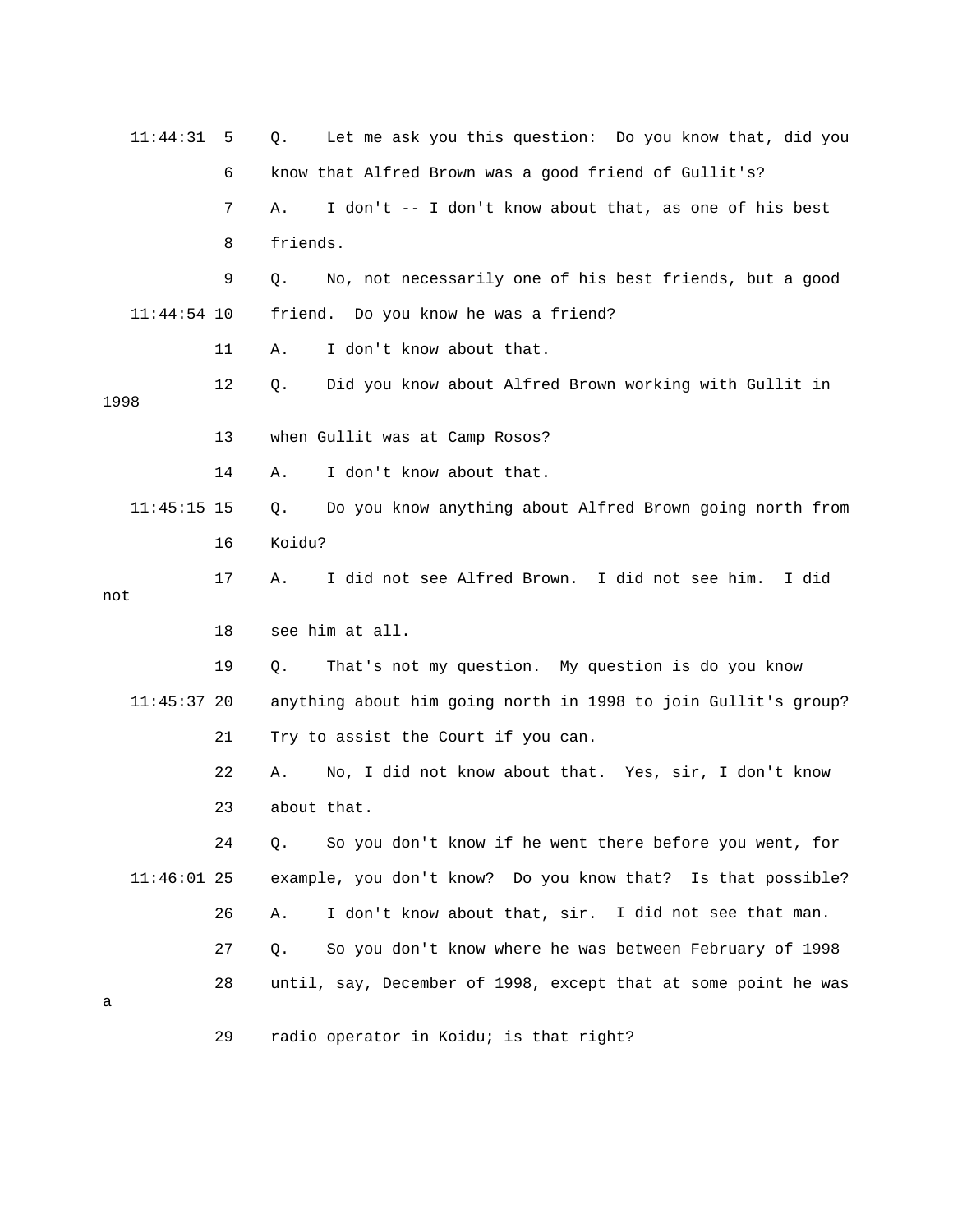| Page 40       |    | SESAY ET AL                                                   |
|---------------|----|---------------------------------------------------------------|
|               |    | 29 APRIL 2008<br>OPEN SESSION                                 |
|               |    |                                                               |
|               |    |                                                               |
|               | 1  | Yes, sir.<br>Α.                                               |
| you.          | 2  | I've got nothing further. Thank you very much.<br>Q.<br>Thank |
|               | 3  | Thank you, Mr Witness.                                        |
|               | 4  | Thank you, sir.<br>Α.                                         |
| 11:47:00      | 5  | PRESIDING JUDGE: Yes, Mr Cammegh?                             |
|               | 6  | MR CAMMEGH: Yes, Your Honour, I've got no questions.          |
|               | 7  | Thank you.                                                    |
|               | 8  | PRESIDING JUDGE: No questions?                                |
|               | 9  | MR CAMMEGH:<br>No.                                            |
| $11:47:06$ 10 |    | PRESIDING JUDGE:<br>Thank you.                                |
| and           | 11 | Learned counsel, the Chamber will recess at this stage        |
| the           | 12 | we will resume in a couple of minutes with Mr Hardaway taking |
|               | 13 | cue from his learned colleagues for the Defence. We will rise |
|               | 14 | for a few minutes, please.                                    |
| $11:48:30$ 15 |    | [Break taken at 11.38 a.m.]                                   |
|               | 16 | $[RUF29APR08B-BP]$                                            |
|               | 17 | [Upon resuming at 12.15 p.m.]                                 |
|               | 18 | PRESIDING JUDGE: Yes, Mr Hardaway, we're resuming the         |
|               | 19 | session for you to --                                         |
| $12:25:57$ 20 |    | Thank you, Your Honour.<br>MR HARDAWAY:                       |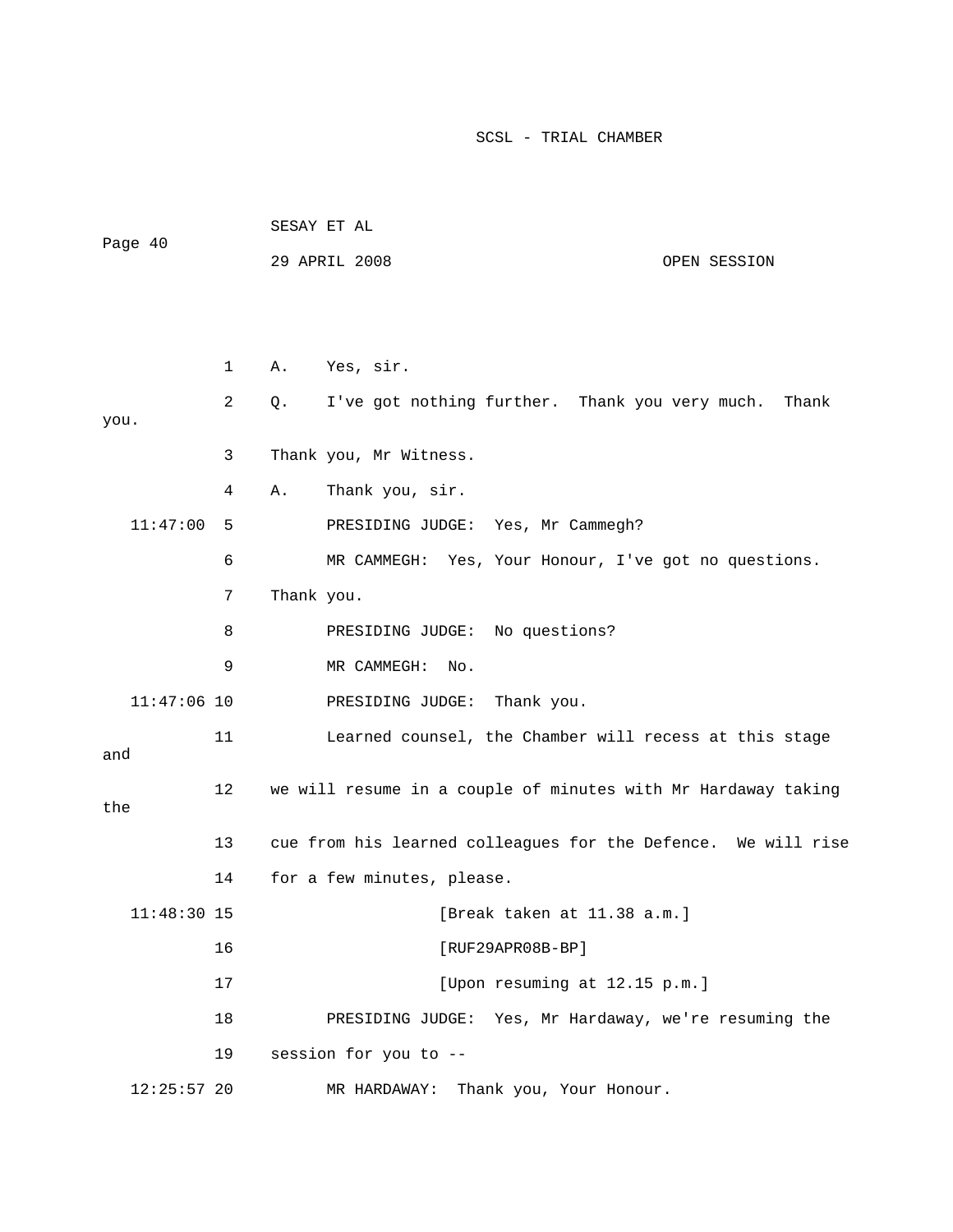21 PRESIDING JUDGE: -- start your cross-examination of 23 CROSS-EXAMINED BY MR HARDAWAY: 24 MR HARDAWAY: I think there's something wrong with my 12:26:12 25 headset, Your Honour. Can you hear me? 26 PRESIDING JUDGE: Yes, I'm hearing you. You're not hearing 27 me? 28 MR HARDAWAY: No. Wait a minute. I know what happened. 29 Sorry. Put up the volume. this 22 witness.

SCSL - TRIAL CHAMBER

 SESAY ET AL Page 41 29 APRIL 2008 OPEN SESSION

 1 Q. Good afternoon, Mr Witness. 4 Prosecution; okay? 12:26:43 5 A. Yes, sir. 6 Q. And if at any time you do not understand a question, please 7 ask me to repeat it and I will do so; all right? 9 Q. Now, Mr Witness, you had testified that everybody was 12:27:03 10 looting in Makeni; is that correct? 2 A. Afternoon, sir. 3 Q. I have some questions to ask you on behalf of the 8 A. Yes, sir.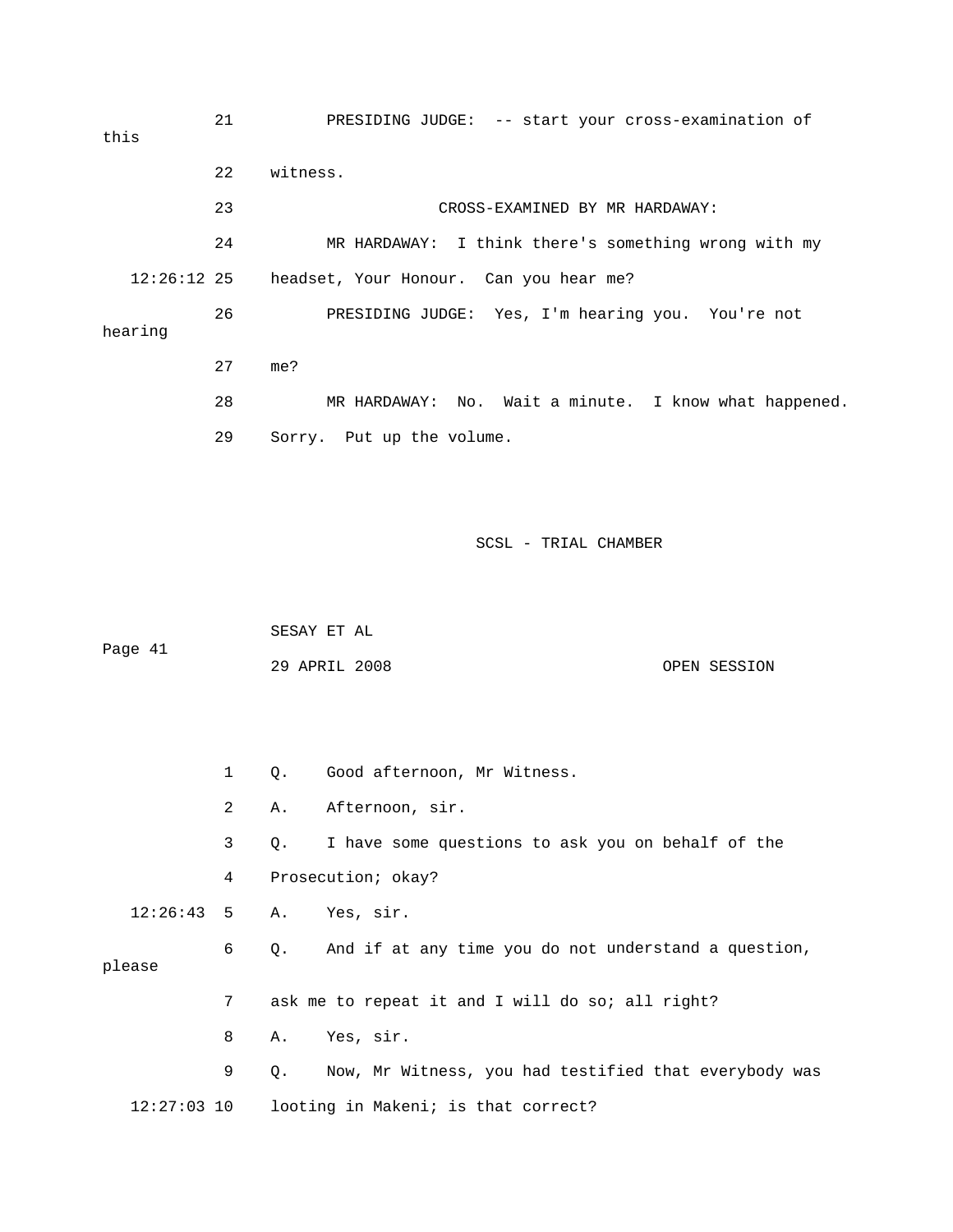|                       | 11 | Α.  | Yes, sir.                                                      |
|-----------------------|----|-----|----------------------------------------------------------------|
| on                    | 12 | Q.  | And you would agree with me that this was based directly       |
|                       | 13 |     | the orders of Operation Pay Yourself which were -- which was   |
|                       | 14 |     | issued in Masiaka; is that also true?                          |
| $12:27:29$ 15         |    | Α.  | Yes, sir.                                                      |
| correct               | 16 | Q.  | Now, Mr Witness, you had also stated -- and please             |
|                       | 17 |     | me if I am wrong -- that you had not seen or heard of Morris   |
|                       | 18 |     | Kallon in Masiaka; is that correct?                            |
|                       | 19 | Α.  | Yes, sir.                                                      |
| $12:27:56$ 20<br>then |    | Q.  | I want to read you a bit of evidence, Mr Witness, and          |
| 360                   | 21 |     | I'll ask your opinion on it. Your Honours, this is from TF1-   |
|                       | 22 |     | dated 26 July 2005.                                            |
|                       | 23 |     | PRESIDING JUDGE: The same witness?                             |
| I'11                  | 24 |     | MR HARDAWAY: TF1-360, 26 July 2005, pages 14 and 15.           |
| $12:28:21$ 25         |    |     | start from line 27 on page 14 and go through to line 9 on page |
|                       | 26 | 15. |                                                                |
|                       | 27 |     | PRESIDING JUDGE: What date again please?                       |
|                       | 28 |     | MR HARDAWAY: Page 14, starting from line 27.                   |
|                       | 29 |     | The date?<br>PRESIDING JUDGE:<br>The date?                     |

 SESAY ET AL ge 42 Pa

29 APRIL 2008 OPEN SESSION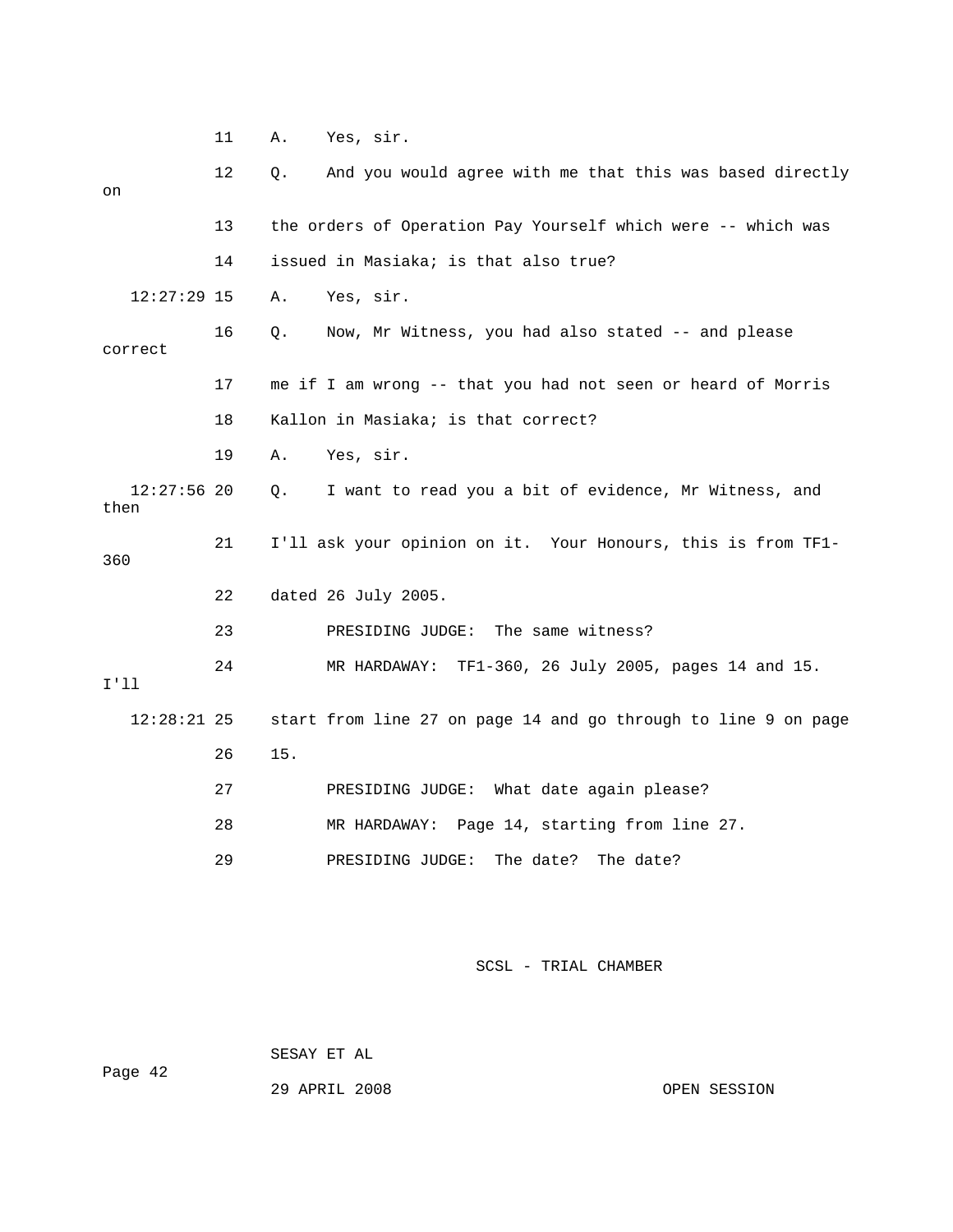1 MR HARDAWAY: 26 July 2005. Then going on to line 9 on answer. 4 You were saying why you disagree. What is your answer? Witness: 6 those fighters whom I knew with whom he was in Bo." Secondly, 8 Thompson: Continue. Witness: Kallon came to Makeni and it 9 then that we knew that Bo had fallen. All of them came 14 A. I did not see him at Masiaka. 17 A. Come again, please? 18 Q. It's your evidence that Superman was the overall A. Yes, sir. 21 Q. What was Morris Kallon's rank at that time? 22 A. Morris Kallon, I only know about his rank that it was 2 page 15. 3 "Presiding Judge: Mr Witness, you were giving an 12:29:02 5 I said I disagree because Kallon came to Makeni with some of 7 Judge Thompson: "Slowly witness. Witness: Okay. Judge was together. 12:29:27 10 They passed through Masiaka. I saw them in Makeni with the 11 following authorities." 12 Mr Witness, the truth of the matter is that Morris Kallon 13 was in Masiaka, isn't that correct? 12:29:49 15 Q. Now, Mr Witness, moving to Kono. It is your evidence that 16 Superman was in command at Kono; is that correct? commander 19 in Kono; is that correct?  $12:30:16$  20 23 major. That was the rank I knew.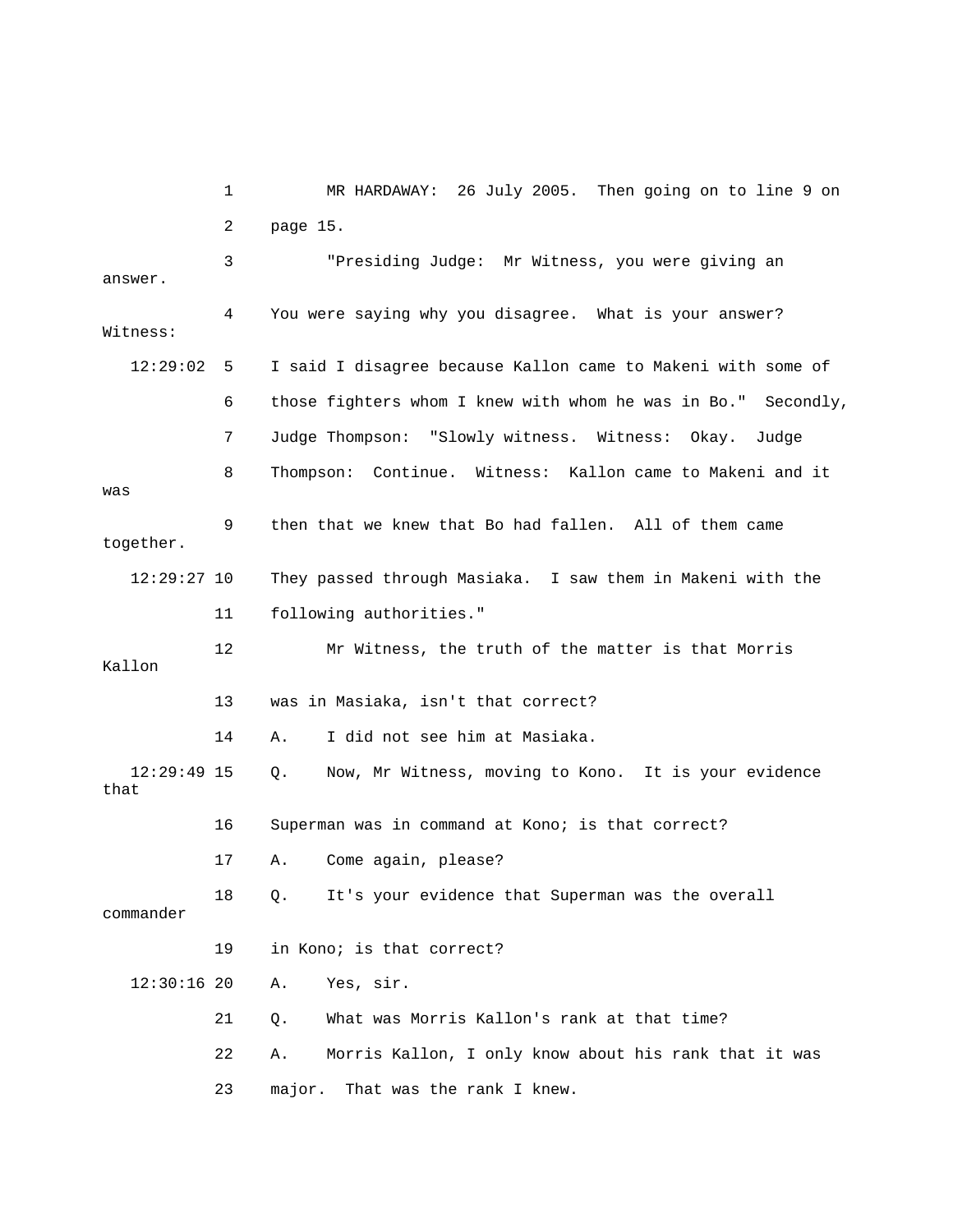|               | 24 | Okay. I want to read you another piece of testimony,<br>$\circ$ . |
|---------------|----|-------------------------------------------------------------------|
| $12:30:43$ 25 |    | Mr Witness, and then ask your opinion.                            |
| say           | 26 | JUDGE BOUTET: But before you go there, Mr Witness, you            |
| that?         | 27 | you only knew Kallon's rank when he was a major. When was         |
|               | 28 | When was it that he was a major, according to you?                |
| went          | 29 | THE WITNESS: I know Kallon as major the time when we              |

| Page 43 | SESAY ET AL   |              |
|---------|---------------|--------------|
|         | 29 APRIL 2008 | OPEN SESSION |

|      |               | $\mathbf{1}$ | to Kono.                                               |
|------|---------------|--------------|--------------------------------------------------------|
|      |               | 2            | MR HARDAWAY: Your Honours, this will be transcript 8   |
|      |               | 3            | November $--$                                          |
| that |               | 4            | PRESIDING JUDGE: Just a moment, please. And you say    |
|      | $12:31:34$ 5  |              | Superman was the overall commander?                    |
|      |               | 6            | THE WITNESS: Yes, sir.                                 |
| in   |               | 7            | PRESIDING JUDGE: What was Superman's rank at that time |
|      |               | 8            | Kono? Do you know?                                     |
|      |               | 9            | THE WITNESS: Yes, sir. Superman was a colonel at that  |
|      | $12:32:00$ 10 |              | time.                                                  |
|      |               | 11           | PRESIDING JUDGE: Yes, Mr Hardaway, you may proceed.    |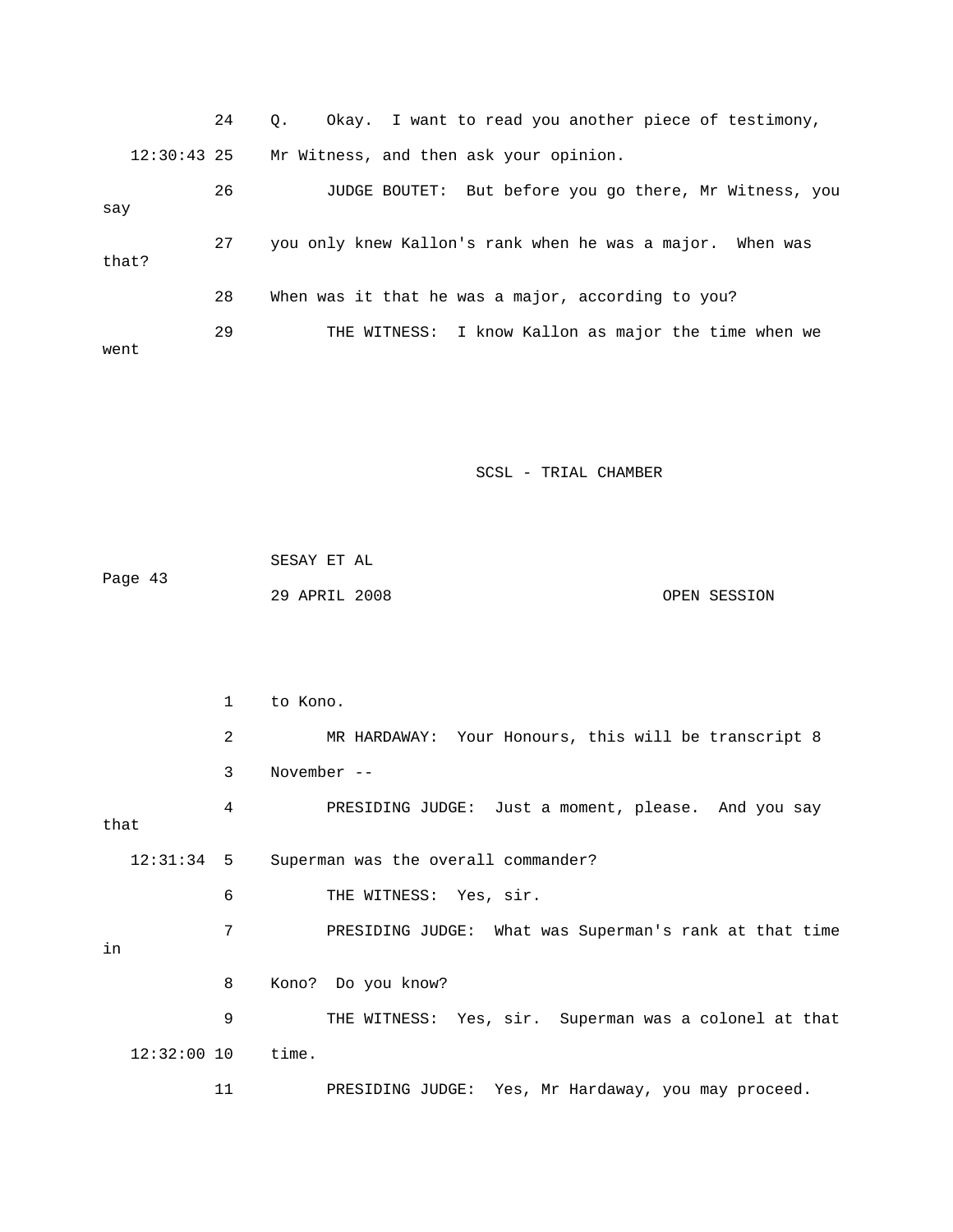| the           | $12 \,$ | MR HARDAWAY: Yes, Your Honours. I'll be referring to          |
|---------------|---------|---------------------------------------------------------------|
| 37,           | 13      | evidence of TF1-366, transcript dated 8 November 2005, page   |
|               | 14      | lines 13 to 23 inclusive.                                     |
| $12:32:23$ 15 |         | Are you listening, Mr Witness --<br>Q.                        |
|               | 16      | HIS HONOUR: What date again? What date again, please?         |
|               | 17      | MR HARDAWAY: 8 November 2005.                                 |
|               | 18      | PRESIDING JUDGE: Yes; okay.                                   |
|               | 19      | MR HARDAWAY:                                                  |
| $12:32:31$ 20 |         | Are you listening, Mr Witness?<br>Q.                          |
|               | 21      | I'm listening.<br>Α.                                          |
|               | 22      | "Question: At this time that you were made a major, was<br>Q. |
|               | 23      | there a senior commander in Kono? Answer: Yes, there was a    |
|               | 24      | senior commander in Kono. Question: Who was that? Answer:     |
| $12:32:55$ 25 |         | Morris Kallon, Superman. Question: Of Morris Kallon and       |
|               | 26      | Superman, was one more senior than the other? Answer:<br>Yes, |
|               | 27      | there was somebody. Question: Who was that? Answer:<br>Morris |
| commander."   | 28      | Kallon was the most senior. He was the battle-group           |
|               | 29      | Mr Witness, the truth is that Morris Kallon was the overall   |

| Page 44 | SESAY ET AL   |  |              |
|---------|---------------|--|--------------|
|         | 29 APRIL 2008 |  | OPEN SESSION |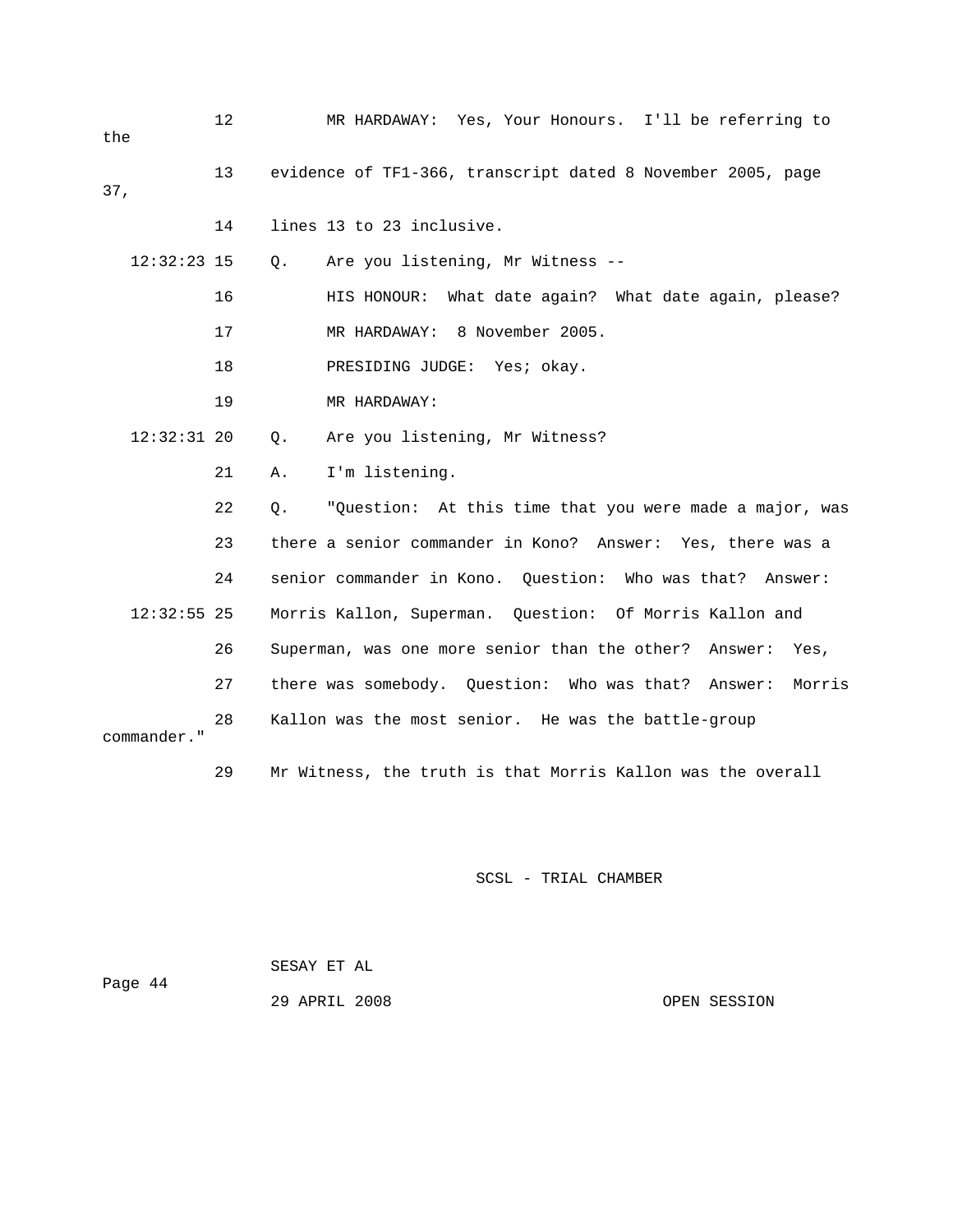| to                     | 1  | commander in Kono and Superman was beneath him -- was junior  |
|------------------------|----|---------------------------------------------------------------|
|                        | 2  | him; isn't that correct?                                      |
|                        | 3  | Not correct at all.<br>Α.                                     |
| overall                | 4  | So when I put it to you that Morris Kallon was the<br>Q.      |
| 12:33:44               | 5  | commander in Kono, you disagree with me?                      |
|                        | 6  | At all.<br>Α.                                                 |
|                        | 7  | The case for the Prosecution is that<br>PRESIDING JUDGE:      |
|                        | 8  | Morris Kallon was senior to?                                  |
|                        | 9  | MR HARDAWAY:<br>Superman.                                     |
| $12:33:57$ 10          |    | PRESIDING JUDGE:<br>To Superman.                              |
|                        | 11 | MR HARDAWAY: Yes, Your Honour.                                |
|                        | 12 | PRESIDING JUDGE: And that he was the overall commander.       |
|                        | 13 | Is that the thesis of the Prosecution?                        |
|                        | 14 | MR HARDAWAY: That's the question I'm putting to him in        |
| $12:34:06$ 15          |    | Kono.                                                         |
|                        | 16 | PRESIDING JUDGE: Yes, in Kono. That's what I'm saying.        |
|                        | 17 | MR JORDASH:<br>Sorry to leap up. I was just perusing the      |
| enlighten              | 18 | indictment and I was wondering if the Prosecution might       |
|                        | 19 | us as to whether they say Mr Kallon was also the battle-group |
| $12:34:21$ 20          |    | commander in Kono. The indictment suggests that he was        |
| time.                  | 21 | subordinate to the battle-group commander at this period of   |
|                        | 22 | JUDGE THOMPSON: Paragraph? Which paragraph?                   |
| may                    | 23 | MR JORDASH: At paragraph 25, so I am just wondering if        |
| was                    | 24 | we have clarity as to the Prosecution position that Mr Kallon |
| $12:34:39$ 25<br>group |    | above Superman, whether that also means he was the battle-    |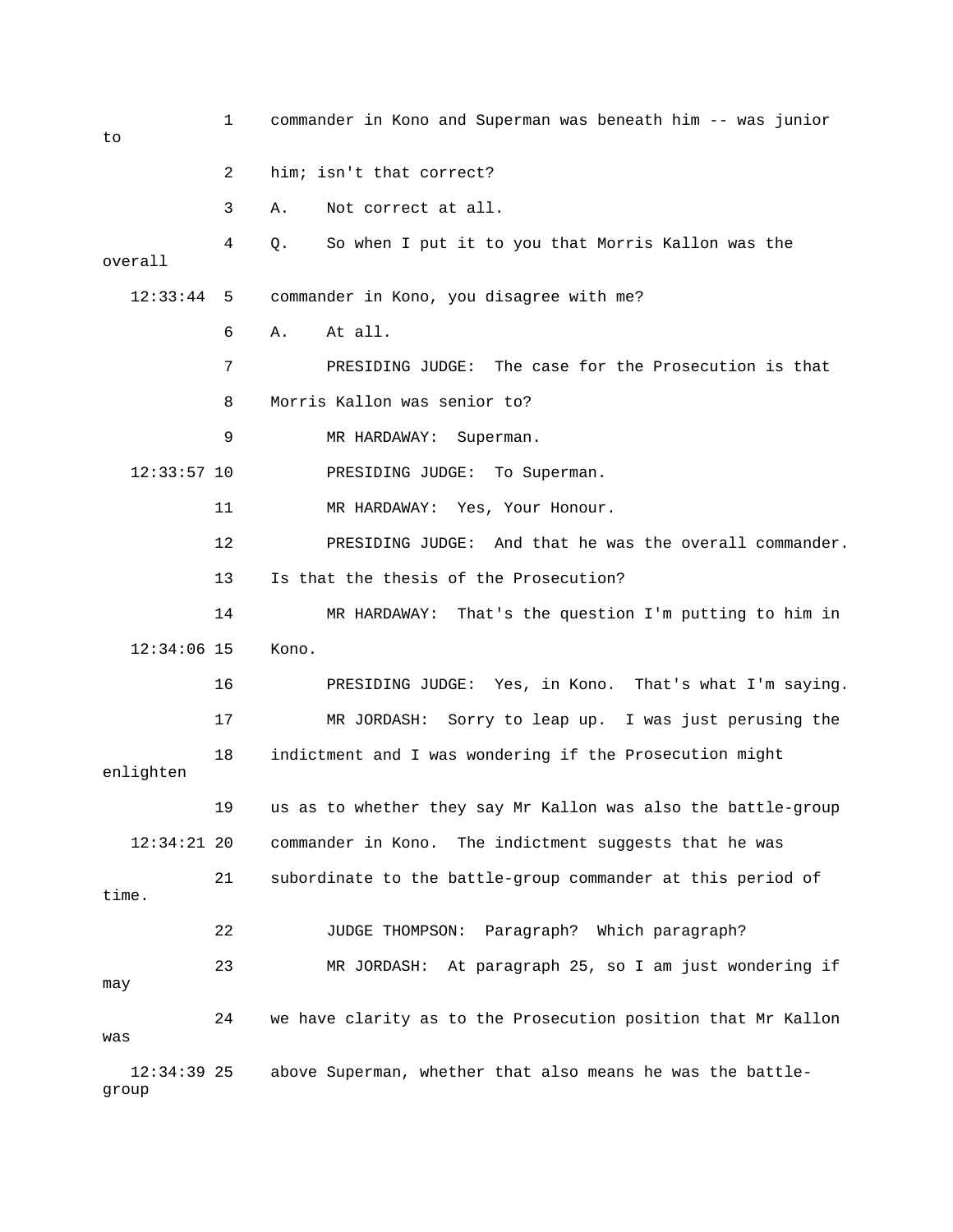26 commander. I'm not sure any more.

 27 JUDGE THOMPSON: You're saying there's a shift of ground 29 MR JORDASH: There's been a gigantic one over the last 28 here?

week

SCSL - TRIAL CHAMBER

 SESAY ET AL Page 45 29 APRIL 2008 OPEN SESSION

 1 and I'm wondering if it's going to continue to be labelling 3 JUDGE THOMPSON: That's why you've been on your feet. 4 MR JORDASH: Your Honour, yes. 12:35:11 5 PRESIDING JUDGE: We'll take that as an observation and 6 have no response for that but we will continue with the -- you 7 are suggesting to this witness that Kallon was -- was senior 8 Superman and that he was a battle-group commander. 12:35:33 10 For completions sake, I read the whole part of that evidence 12 PRESIDING JUDGE: What vital point, you know, are you 14 the command structure in Kono at that time but also -- 2 Mr Kallon as the battle-group commander. we to 9 MR HARDAWAY: That he was the overall commander in Kono. as 11 it related to page 37. 13 putting to him for the purposes of not only his -- his place in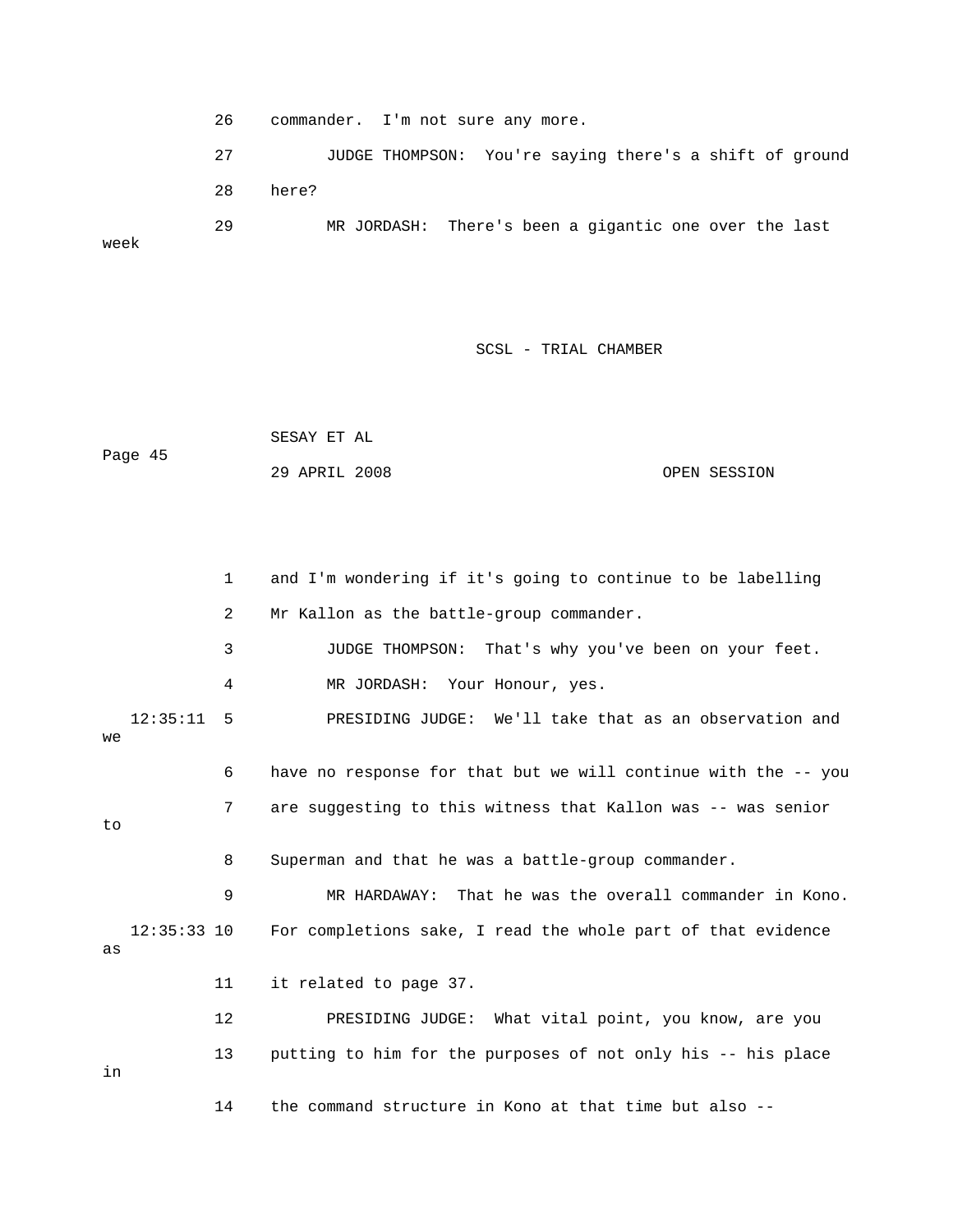|     | $12:35:56$ 15 |    | MR HARDAWAY: The vital -- that he was the overall             |
|-----|---------------|----|---------------------------------------------------------------|
| So  |               | 16 | commander, and not -- I'm not putting to him specific title.  |
|     |               | 17 | when I did put it to him I did not put --                     |
|     |               | 18 | PRESIDING JUDGE: Yes, Mr Hardaway.                            |
|     |               | 19 | MR HARDAWAY: I put it to him as it related to him being       |
|     | $12:36:31$ 20 |    | the overall commander.                                        |
|     |               | 21 | PRESIDING JUDGE:<br>Yes.                                      |
| as  |               | 22 | MR HARDAWAY: I did not put to him a specific title such       |
|     |               | 23 | battle-group commander. I read that in on lines 22 and 23 for |
|     |               | 24 | the sake of completeness. But the main thrust of the argument |
|     | $12:36:45$ 25 |    | was to establish and to put to him that Morris Kallon was the |
|     |               | 26 | overall commander in Kono and senior to Superman.             |
| and |               | 27 | PRESIDING JUDGE: He was the overall commander in Kono         |
|     |               | 28 | senior to Superman?                                           |
|     |               | 29 | MR HARDAWAY: Yes.                                             |
|     |               |    |                                                               |

| Page 46 | SESAY ET AL   |              |
|---------|---------------|--------------|
|         | 29 APRIL 2008 | OPEN SESSION |

 1 PRESIDING JUDGE: Senior in what sense? You mean -- I 2 mean, because we -- is it in terms of the rank? In terms of the 3 assignment? Or --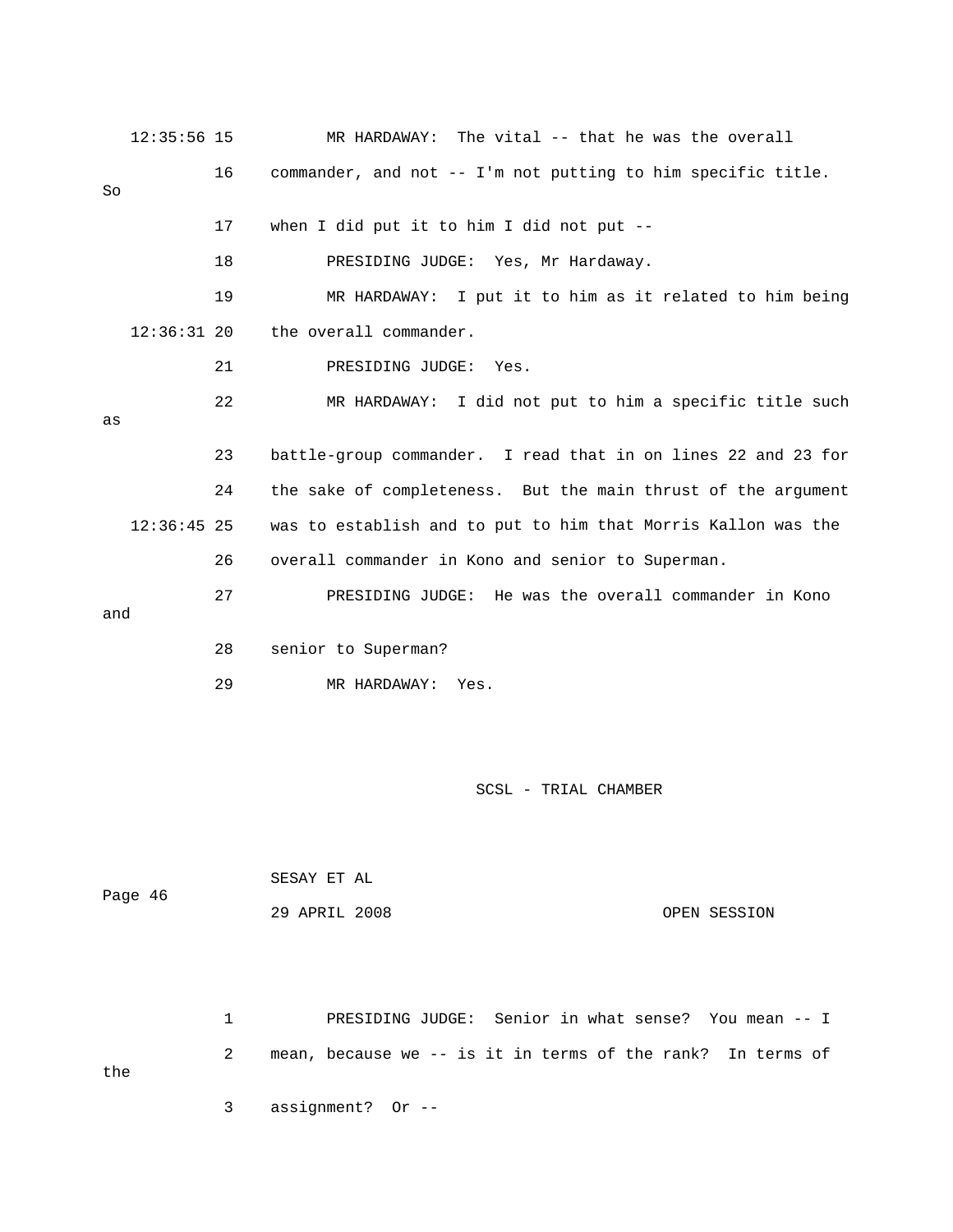4 MR HARDAWAY: I'll put it to him again in a different way, 6 PRESIDING JUDGE: Yes, please. 7 MR HARDAWAY: 8 Q. Mr Witness, I put it to you that Morris Kallon was the ? 12:37:28 10 do you respond 11 A. Superman was the overall commander. 12 Q. And would you agree with me, Mr Witness, that Superman -14 counsel, with learned counsel, when he says that Superman or, 12:38:00 15 rather, that Morris Kallon was Superman's boss? 18 clarification as well with your use of the term "Kallon was 19 superior to Superman." What do you mean by superior? So I mean 21 in rank. You are superior over and above and not even related 23 MR HARDAWAY: Well, that's why I put it the second time, 26 JUDGE BOUTET: So you are not talking of rank any more. 28 MR HARDAWAY: Overall commander and that Superman was 12:37:15 5 Your Honour. 9 overall commander in Kono and that Superman was his deputy; how - 13 PRESIDING JUDGE: So you disagree that -- you disagree with 16 THE WITNESS: Not at all, sir. 17 JUDGE BOUTET: Mr Prosecutor, I would like some 12:38:23 20 understand what you are trying to -- superior, to me, would to 22 the overall commander so -- 24 Your Honour, as Morris Kallon being the overall commander and 12:38:38 25 Superman being his deputy. 27 You're just talking of overall commander? his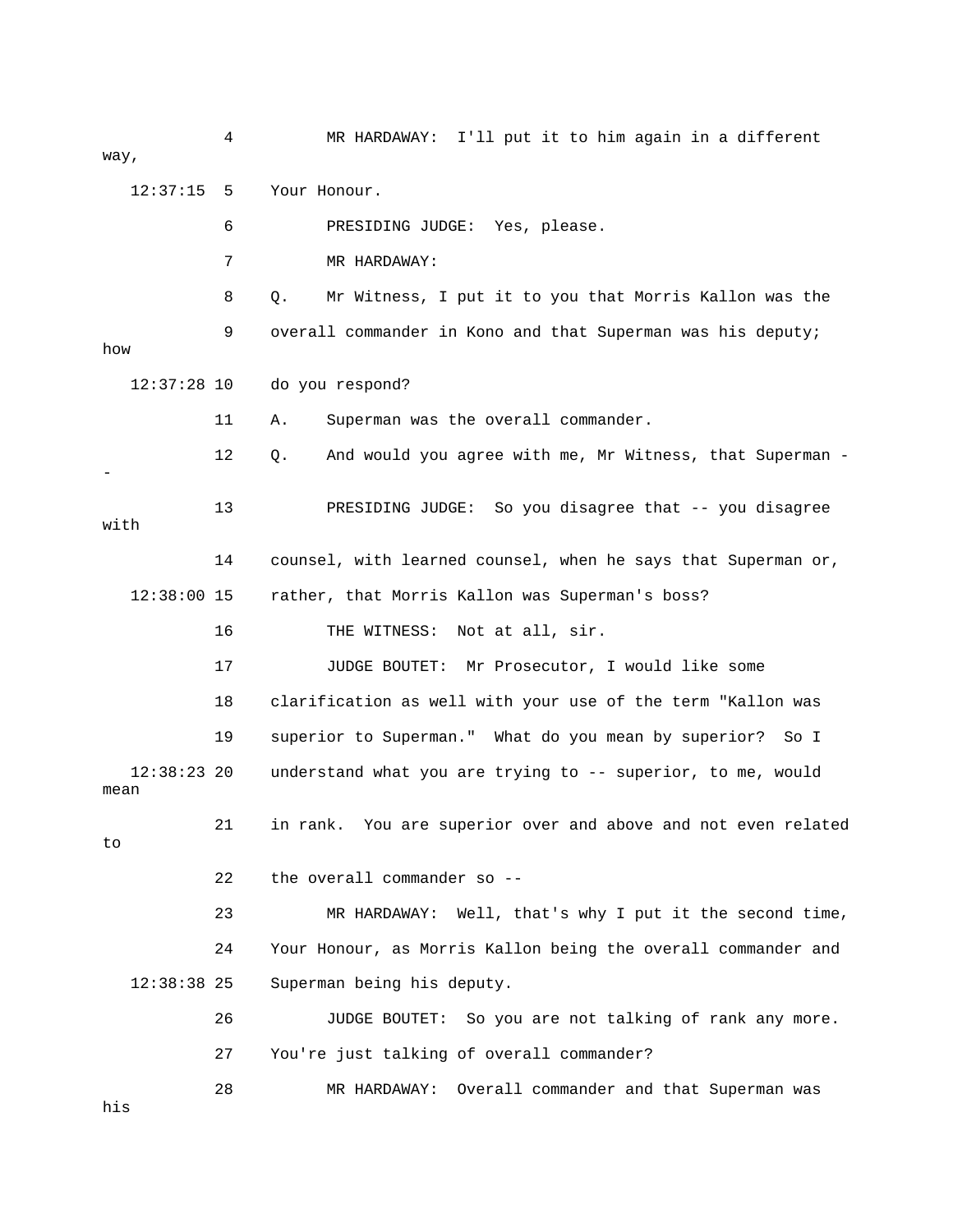29 deputy.

|         | SESAY ET AL   |  |              |
|---------|---------------|--|--------------|
| Page 47 |               |  |              |
|         | 29 APRIL 2008 |  | OPEN SESSION |

|     | questions,    | $\mathbf{1}$ | JUDGE BOUTET: So we have to ignore your other                       |
|-----|---------------|--------------|---------------------------------------------------------------------|
|     |               | 2            | that Kallon was superior to Superman?                               |
|     |               | 3            | I didn't phrase that properly then. Yes,<br>MR HARDAWAY:            |
|     |               | 4            | Your Honour, I would ask for the second one.                        |
|     | 12:39:06      | 5            | JUDGE BOUTET: All right.                                            |
|     |               | 6            | MR HARDAWAY:                                                        |
|     |               | 7            | Would it be your evidence, Mr Witness, that Superman<br>$Q_{\star}$ |
|     |               | 8            | received his command of Kono from Johnny Paul Koroma?               |
|     |               | 9            | Yes, sir.<br>Α.                                                     |
|     | $12:39:26$ 10 |              | $\circ$ .<br>I put it to you, Mr Witness, that Johnny Paul Koroma   |
| do  |               | 11           | appointed Morris Kallon as the overall commander in Kono; how       |
|     |               | 12           | you respond?                                                        |
| the |               | 13           | I can say it's not true. He only appointed Superman as<br>Α.        |
|     |               | 14           | overall commander.                                                  |
|     | $12:39:49$ 15 |              | All right, Mr Witness. I want to move to 2000 when you<br>$\circ$ . |
|     |               | 16           | were at the DDR camp in Port Loko; okay? Okay?                      |
|     |               | 17           | Yes, sir.<br>Α.                                                     |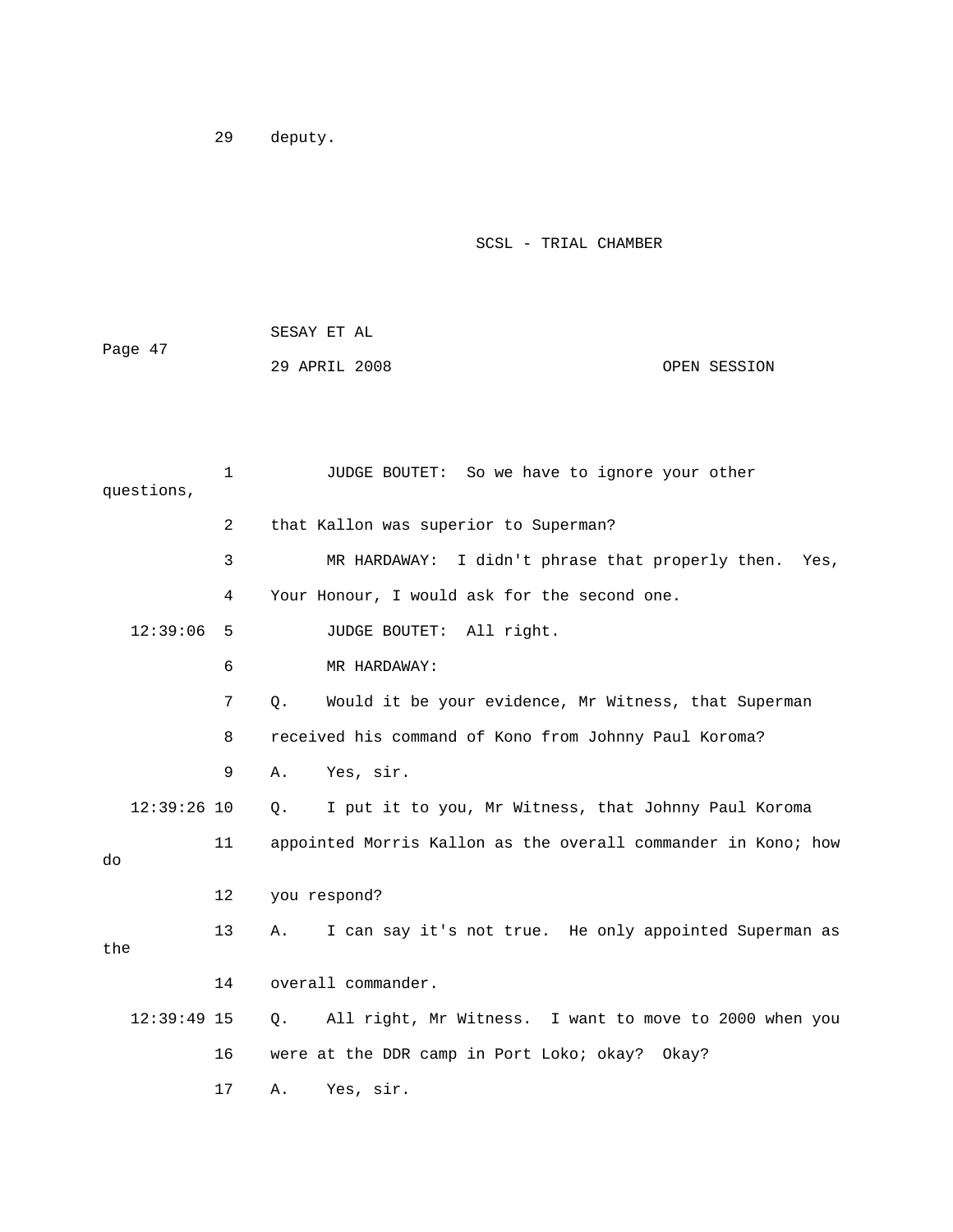| the           | 18 | О.    | Now, you said you went to Makoth on 3 May based on what       |
|---------------|----|-------|---------------------------------------------------------------|
|               | 19 |       | observers told you; is that correct?                          |
| $12:40:14$ 20 |    | Α.    | Yes, sir.                                                     |
| hear          | 21 | О.    | And it would be correct to say that you did not see or        |
|               | 22 |       | of anything in Makoth on May 1, 2000; would that be accurate? |
|               | 23 | Α.    | May 1, no. Only the 3rd I know.                               |
| under         | 24 | Q.    | Okay. Now, you stated that Komba Gbundema was acting          |
| $12:40:45$ 25 |    |       | the orders of Foday Sankoh during this time; is that correct? |
|               | 26 |       | PRESIDING JUDGE: He was informed --                           |
|               | 27 |       | MR HARDAWAY:                                                  |
|               | 28 | $Q$ . | You were informed?                                            |
|               | 29 | Α.    | Yes, sir.                                                     |
|               |    |       |                                                               |

|         | SESAY ET AL   |              |
|---------|---------------|--------------|
| Page 48 |               |              |
|         | 29 APRIL 2008 | OPEN SESSION |

|                 |              | MR HARDAWAY: Thank you, I apologise.                          |
|-----------------|--------------|---------------------------------------------------------------|
| who             | $\mathbf{2}$ | Mr Witness, Morris Kallon was one of the RUF commanders<br>О. |
| isn't           | 3            | sent Komba Gbundema to Makoth to arrest the UN personnel;     |
|                 | 4            | that correct?                                                 |
| $12:41:14$ 5 A. |              | Not at all; it is not correct.                                |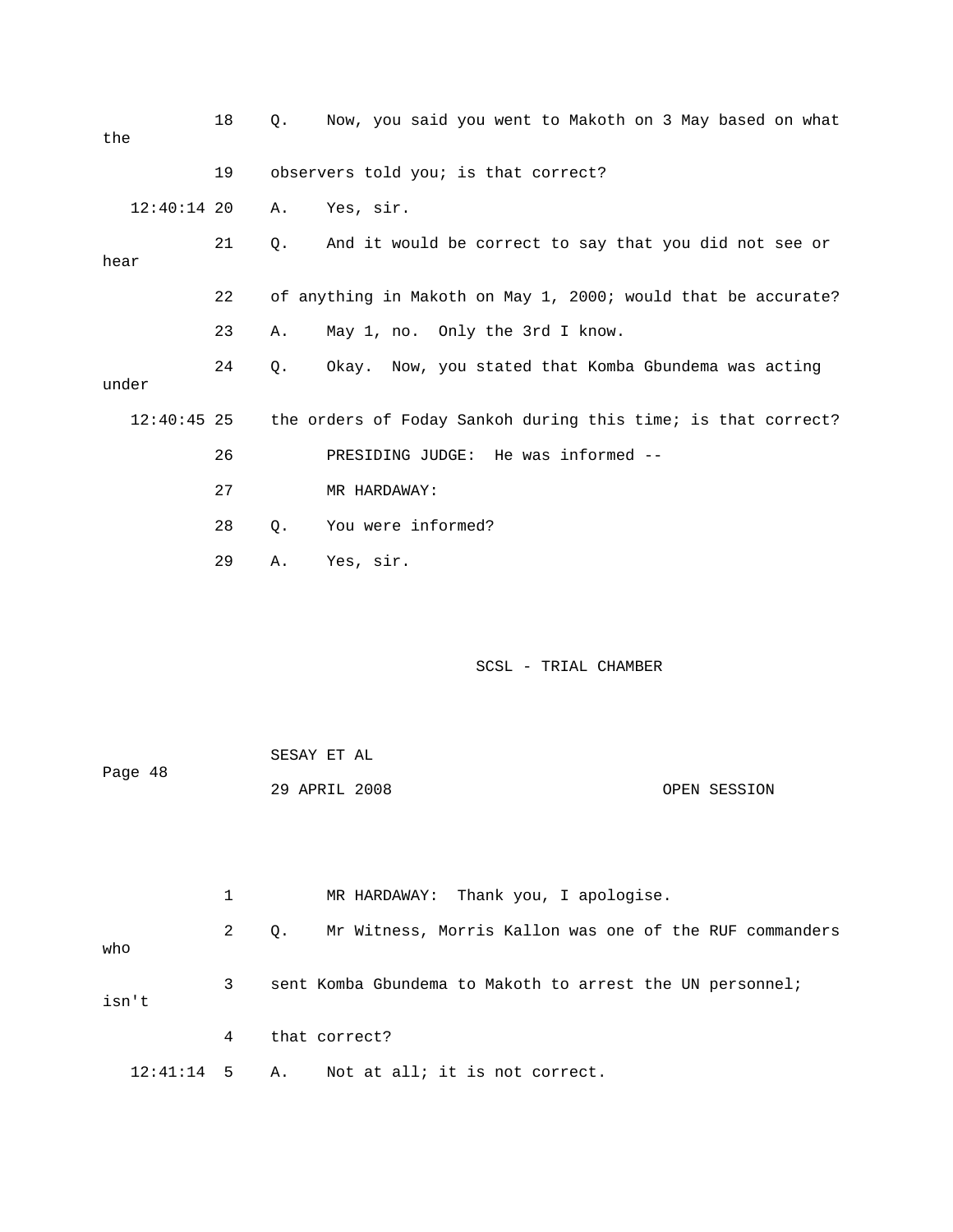| the                 | 6  | So when I put it to you that Morris Kallon was one of<br>Q.    |
|---------------------|----|----------------------------------------------------------------|
|                     | 7  | RUF commanders who sent Komba Gbundema to arrest the UN        |
|                     | 8  | personnel, you would disagree with me?                         |
|                     | 9  | No, sir. I cannot agree with you at all.<br>Α.                 |
| 12:41:40 10<br>no   |    | MR HARDAWAY: Very well. Thank you, Mr Witness. I have          |
|                     | 11 | further questions of you. Your Honours, this concludes my      |
|                     | 12 | cross-examination.                                             |
|                     | 13 | PRESIDING JUDGE:<br>Thank you.                                 |
|                     | 14 | Mr Ogeto, my re-examination?                                   |
| $12:42:27$ 15<br>to |    | MR OGETO: No re-examination, My Lords, but I just want         |
| Prosecution         | 16 | mention for the record that the position taken by the          |
|                     | 17 | regarding the command responsibility --                        |
| listening           | 18 | PRESIDING JUDGE: We don't want to -- we're not                 |
|                     | 19 | to any submissions on this.                                    |
| $12:42:45$ 20       |    | It's not submissions, My Lords.<br>MR OGETO:                   |
| trying              | 21 | PRESIDING JUDGE: Yes, it is a submission. You are              |
| time                | 22 | to mention the sheets and so on and so forth. You have the     |
| think               | 23 | to make these observations in your final briefs, please. I     |
|                     | 24 | that is it.                                                    |
| $12:42:59$ 25       |    | MR OGETO: I only just wanted to say, My Lords, that it         |
|                     | 26 | creates a lot of difficulties defending --                     |
| due                 | 27 | PRESIDING JUDGE: You will mention the difficulties in          |
|                     | 28 | I have told you and I think the Chamber has said --<br>course. |
|                     | 29 | Yes, My Lords.<br>MR OGETO:                                    |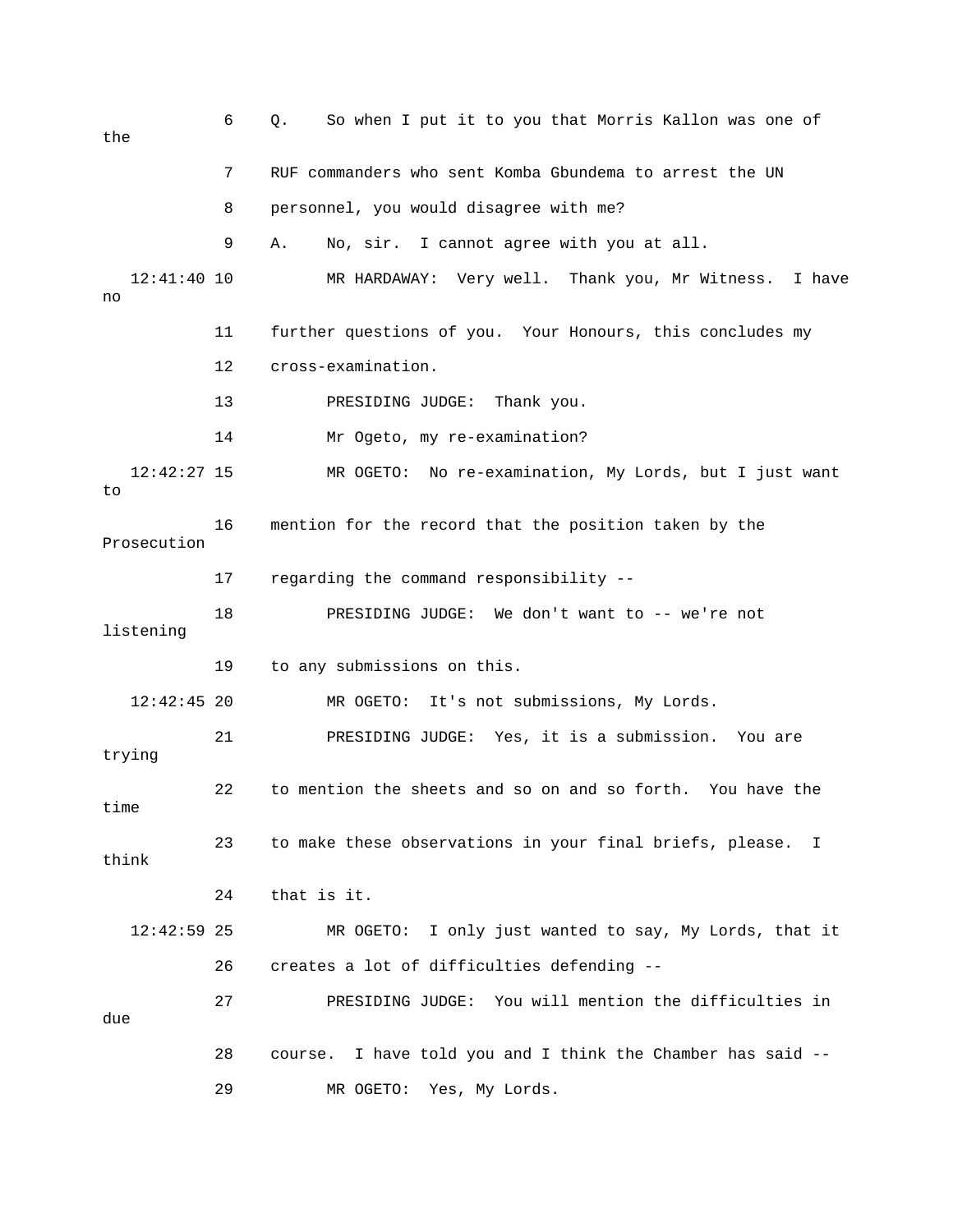| Page 49 | SESAY ET AL   |              |  |  |  |
|---------|---------------|--------------|--|--|--|
|         | 29 APRIL 2008 | OPEN SESSION |  |  |  |

|                      | $\mathbf{1}$ | PRESIDING JUDGE: -- you know, that the Prosecution will       |
|----------------------|--------------|---------------------------------------------------------------|
|                      | 2            | stand or fall by the case it is presenting --                 |
|                      | 3            | MR OGETO: Yes, My Lords.                                      |
| before               | 4            | PRESIDING JUDGE: -- on the indictment that we have            |
| 12:43:22<br>defence  | 5            | So will the Defence, you know, stand or fall by the<br>us.    |
| very                 | 6            | that it is presenting before this Chamber. So we have been    |
| Jordash              | 7            | cautious to avoid entertaining pre-emptive arguments. Mr      |
| again                | 8            | is very familiar with all this. We've said this time and      |
| you                  | 9            | and that continues to be our stand. When it comes to time,    |
| $12:43:45$ 10        |              | will address us on this issue, and we're very open to these   |
|                      | 11           | arguments.                                                    |
|                      | 12           | MR OGETO: Yes, My Lords.                                      |
| when                 | 13           | PRESIDING JUDGE: And they will come at a proper time          |
| there                | 14           | we will now be examining the totality of the evidence.<br>Ιf  |
| $12:43:58$ 15<br>are |              | have been any shifts in the case for the Prosecution, these   |
|                      | 16           | valid issues which will be canvassed in the final submissions |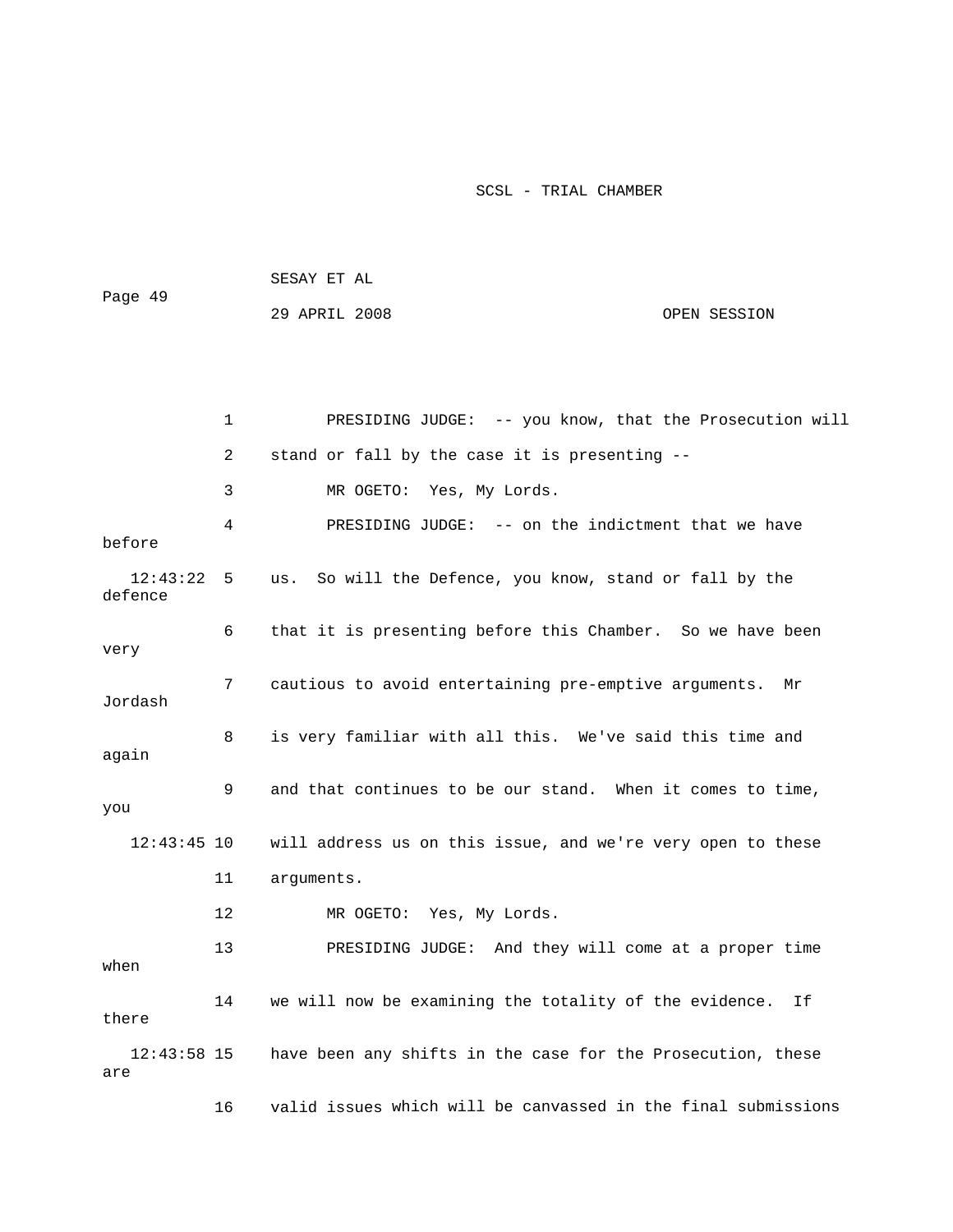|    |               | 17 | which you'll be making, but certainly not at this particular  |
|----|---------------|----|---------------------------------------------------------------|
|    | suppose       | 18 | stage. Not even if it were an observation, Mr Ogeto. I        |
|    |               | 19 | you understand the stand of the Chamber in this regard?       |
|    | $12:44:17$ 20 |    | MR OGETO: Yes, My Lord.                                       |
| to |               | 21 | MR JORDASH: I don't mean to leap up. Well, I do mean          |
|    |               | 22 | leap up but I would only make this submission, if I may, that |
|    | complain,     | 23 | there is as the -- there is an onus on the Defence to         |
|    |               | 24 | at least so that Your Honours understand --                   |
| We | $12:44:36$ 25 |    | PRESIDING JUDGE: No, we have understood, Mr Jordash.          |
| be |               | 26 | have understood. We know. I mean, all your complaints will    |
|    |               | 27 | worked in at the right time. They will be taken at the right  |
|    |               | 28 | time.                                                         |
|    |               | 29 | It's only that we know the Prosecution will<br>MR JORDASH:    |

 SESAY ET AL OPEN SESSION Page 50 29 APR

 1 say: Well, you didn't complain at the time and that's why we 2 leap to our feet, not to cause delay but to -- 3 PRESIDING JUDGE: If you didn't, how would you not complain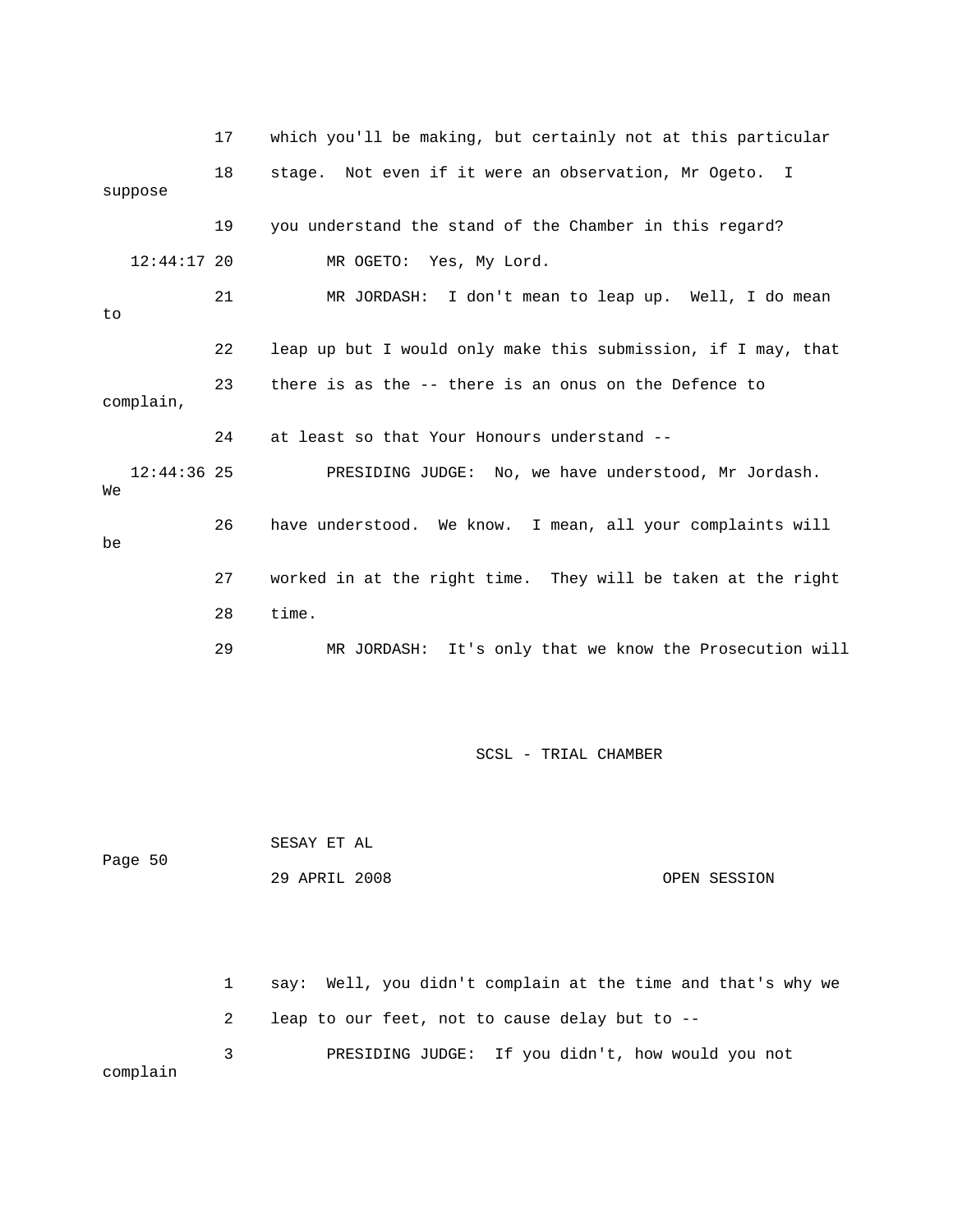4 what they are saying, what is being said is on the records and 12:45:06 5 is noted and the Chamber will consider the totality of all that 7 MR JORDASH: Yes. But that's why we stand to raise it 8 pertinent times so that the Court keeps apprised of our position 9 and the Prosecution are not able to say we didn't complain 11 PRESIDING JUDGE: Anyway, we do not want -- what we want 13 MR JORDASH: Certainly. 14 PRESIDING JUDGE: We will visit that in due course. Yes. g 12:46:06 15 Yes, Mr Witness, Mr Ogeto having said that, you have nothin 17 MR OGETO: No questions. 18 PRESIDING JUDGE: You'll confirm that you don't have any MR OGETO: I confirm that. 22 we are through with you. We thank you for coming to testify 23 before the Tribunal and to make certain issues which are to your 12:46:41 25 wish you all the best in the pursuit of your functions in your it 6 is on the record. at 12:45:23 10 throughout the trial. to 12 avoid is to go into submissions pretty much. in 16 re-examination for the witness? 19 questions?  $12:46:17$  20 21 PRESIDING JUDGE: Right. Okay. Yes, Mr Witness, we've  $-$  24 knowledge available to us. Again, we thank you for coming and we 26 place of abode. Thank you for coming. Can he be assisted,

you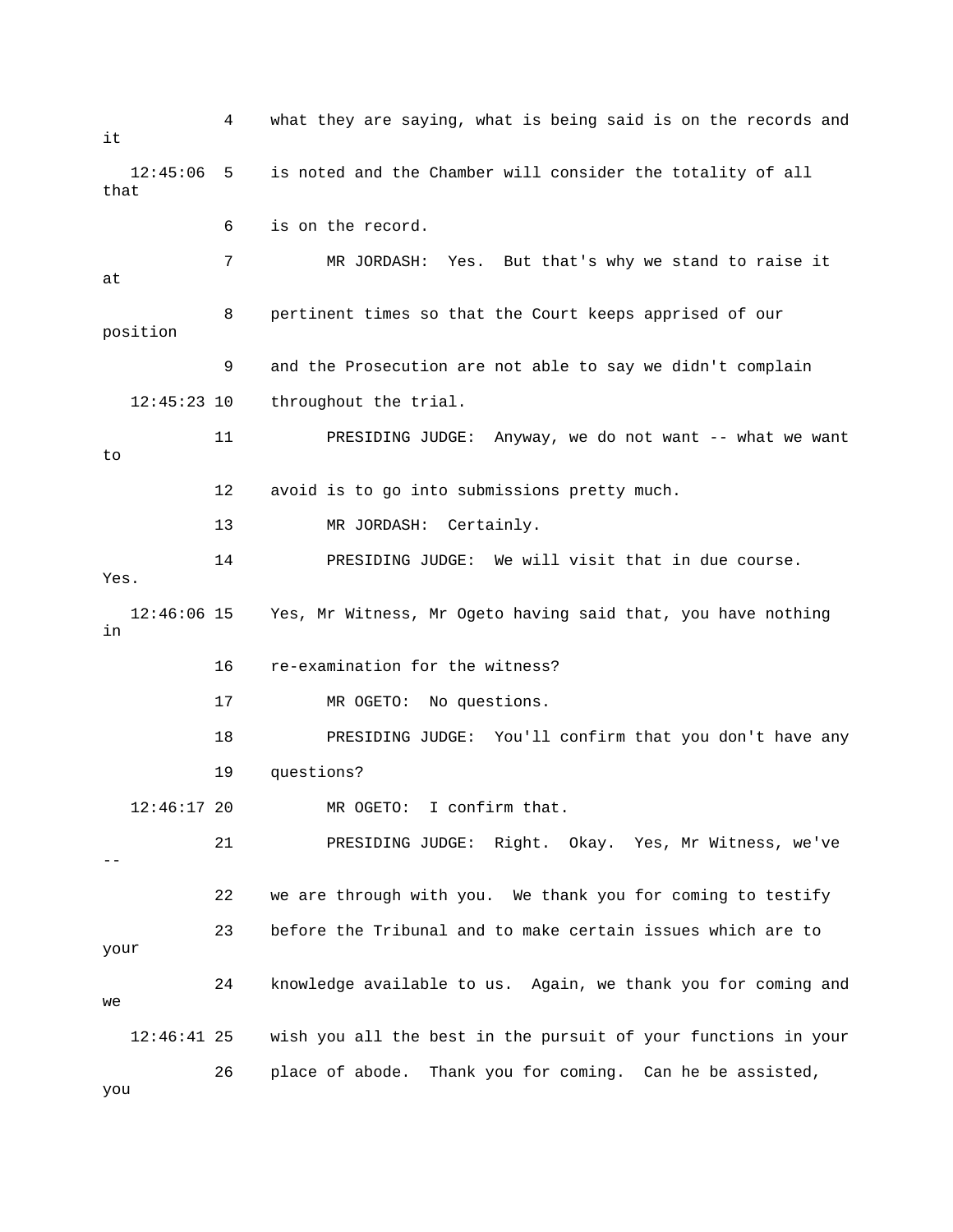|  |  |  |  |  |  |  |  |  | know. I hope we have a witness in waiting. |  |
|--|--|--|--|--|--|--|--|--|--------------------------------------------|--|
|--|--|--|--|--|--|--|--|--|--------------------------------------------|--|

28 MR TAKU: Yes, Your Honours.

29 PRESIDING JUDGE: Right.

#### SCSL - TRIAL CHAMBER

|         | SESAY ET AL   |              |
|---------|---------------|--------------|
| Page 51 |               |              |
|         | 29 APRIL 2008 | OPEN SESSION |

 2 PRESIDING JUDGE: Right. Let this witness be assisted out 12:48:39 5 PRESIDING JUDGE: Yes. 6 MR OGETO: My Lords. 7 PRESIDING JUDGE: Yes, Mr Ogeto. 9 kind permission, if I could address the issue of the UN  $12:48:50$  10 witnesses. As the Chamber recalls, we had written to the UN 11 seeking waiver of immunity for a number of witnesses and up to 12 now we have not obtained that waiver or an indication from the 13 regarding our requests. 14 Now, this is likely to have an impact on the proceedings 12:49:11 15 the very near future. Right now, we have three witnesses in 1 MR TAKU: DMK-108. 3 of Court, please. 4 [The witness withdrew] 8 MR OGETO: As we wait for the witness, My Lords, with your UN in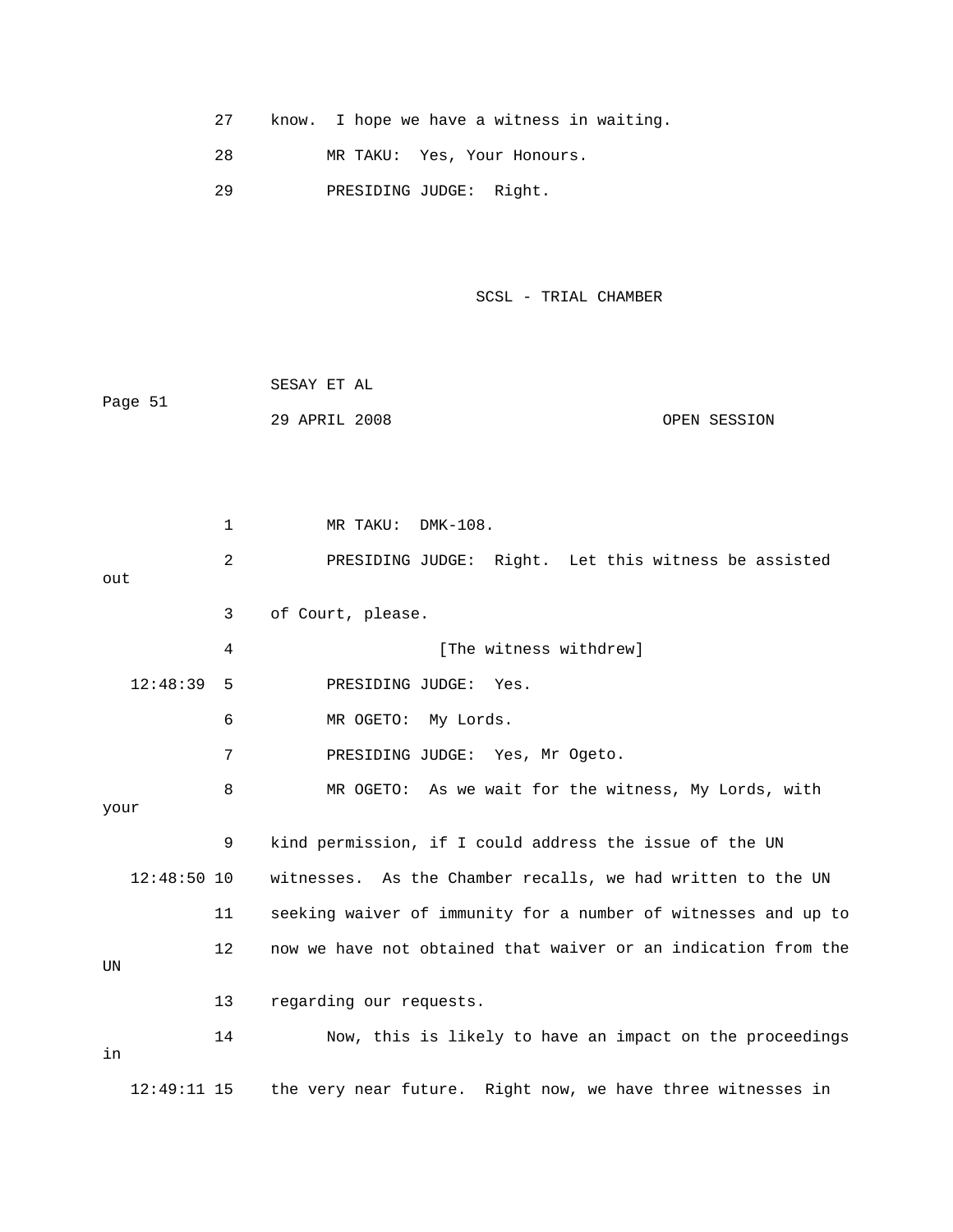|                         | 16 | Freetown -- UN witnesses -- who cannot testify because we have |
|-------------------------|----|----------------------------------------------------------------|
|                         | 17 | not received any response from the UN.                         |
|                         | 18 | The Registrar of the Special Court is informed of this         |
| no                      | 19 | state of affairs. He has been following up with the UN, but    |
| $12:49:38$ 20<br>inform |    | positive response is forthcoming. So we thought we should      |
| if                      | 21 | the Chamber that this is likely to delay the proceedings and   |
|                         | 22 | there's anything that the Chamber can do to assist we will be  |
|                         | 23 | most obliged.                                                  |
|                         | 24 | PRESIDING JUDGE: What else can we do? The Registrar is         |
| $12:49:59$ 25           |    | the best channel for communication here. There is little -- I  |
|                         | 26 | don't think we would be getting into any correspondence, you   |
| Registrar               | 27 | know, with the UN for them to take the action which the        |
|                         | 28 | is asking them to take. So --                                  |
|                         | 29 | The intention really is to mention to the<br>MR OGETO:         |

Page 52 SESAY ET AL 29 APRIL 2008 OPEN SESSION

1 Chamber and keep the Chamber informed of this matter, because 2 it's likely to delay the proceedings. 3 JUDGE BOUTET: All I can say is it's well-known that these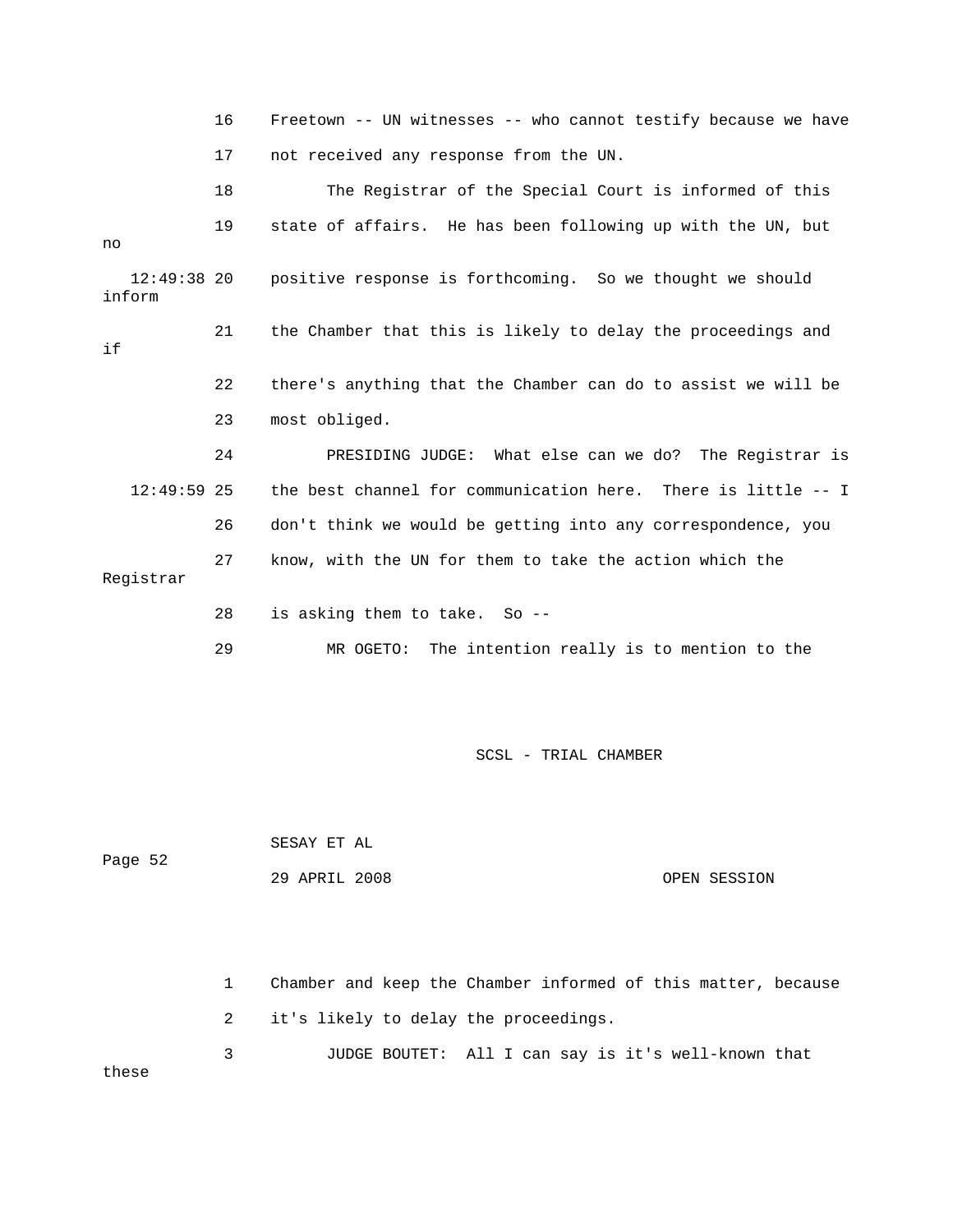4 kind of requests of the UN takes forever. The UN is large, big, 12:50:40 5 and very slow democracy, so if you applied only lately, you 6 get a response very late. I mean, it's not unusual for them 8 MR OGETO: I just thought I should mention this to the 9 Chamber, My Lords. I don't know what to do myself about this, 12 JUDGE BOUTET: But I hope you are communicating with the 13 right organisation to resolve this issue with the UN. I don't 14 know with whom you are talking. 12:51:12 15 MR OGETO: It is actually the Registrar who is doing 16 directly with the UN, and he has been informing us of the 17 progress. But, as I said, so far we have no positive response 18 from the UN and, really, my intention was just to inform the 19 Chamber that that's where we are presently. 12:51:34 20 PRESIDING JUDGE: Well, I don't want to ask the question 21 yet, you know, but supposing it doesn't come? How do we move Supposing 23 the response does not -- or supposing they withhold their 24 consent, you know, for those UN witnesses to appear, I mean, what 12:51:56 25 will happen? In any event, let us leave it at this stage at 27 made - may to 7 be that way. 12:50:59 10 because, as I said, the Registrar has been following but we have 11 not received a response. this 22 from there? I'm not asking for a response, you know. usual 26 which you are now, you know, that is, that some efforts are being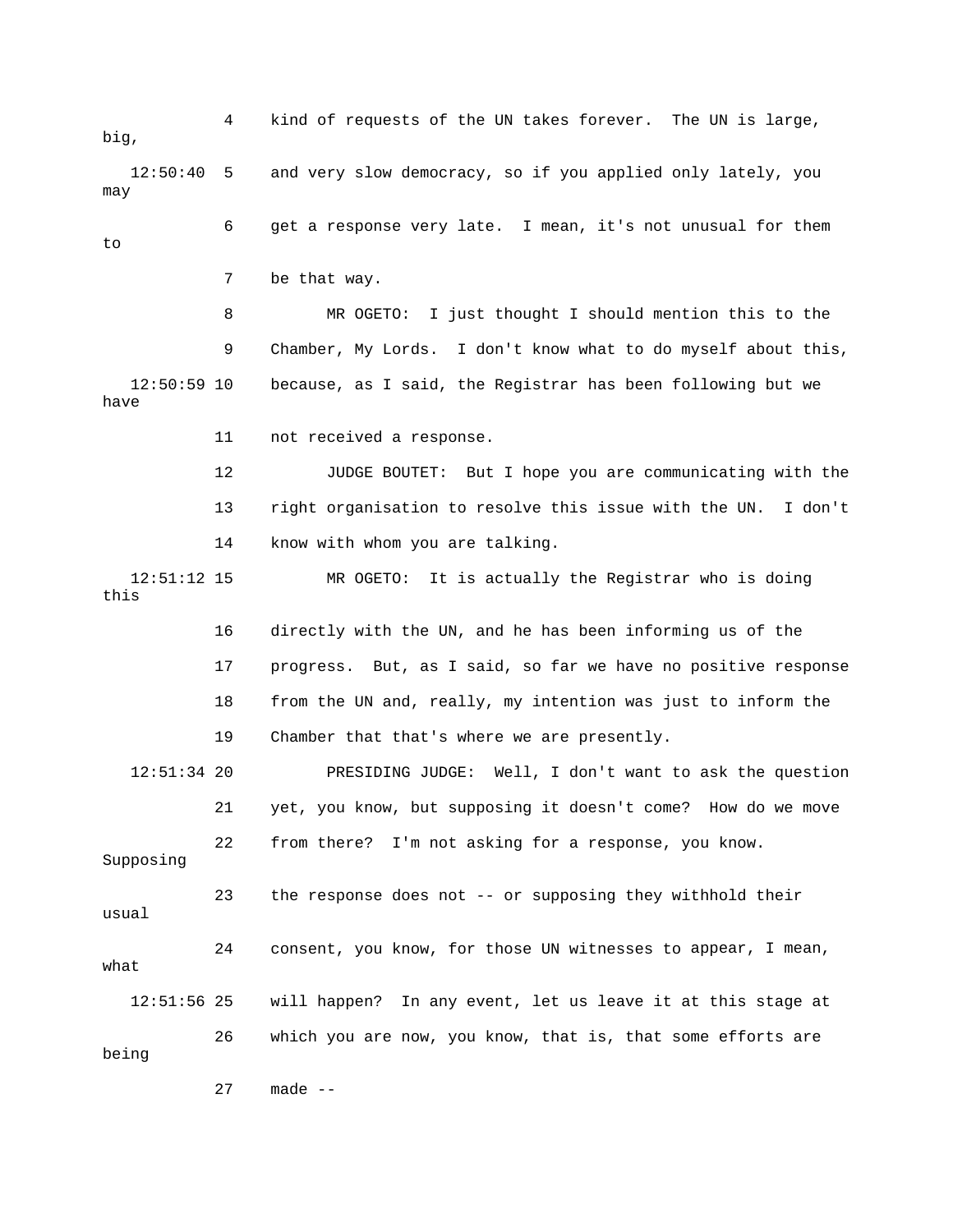| 28       | MR OGETO: Yes, My Lords.                              |
|----------|-------------------------------------------------------|
| 29<br>us | PRESIDING JUDGE: -- to get the witnesses here and for |

| Page 53 | SESAY ET AL   |              |
|---------|---------------|--------------|
|         | 29 APRIL 2008 | OPEN SESSION |

 2 MR OGETO: Yes, the witnesses are actually here, three 4 PRESIDING JUDGE: They will come before us. They are here 12:52:19 5 but they cannot come before us because of the technical hitch. 6 MR OGETO: Yes. 7 PRESIDING JUDGE: Yes, where is the witness? The 8 is not yet brought in. 9 MS KAMUZORA: My Lords, the witness is coming. 12 PRESIDING JUDGE: Mr Taku, this is DMK -- this is your 14 MR TAKU: Yes, Your Honour. 12:55:05 15 PRESIDING JUDGE: This is the ninth witness for the 1 to hope that they will come eventually. of 3 them. witness 12:52:39 10 PRESIDING JUDGE: He is coming? 11 MS KAMUZORA: Yes, My Lord. 13 ninth witness, is it? Kallon

16 Defence?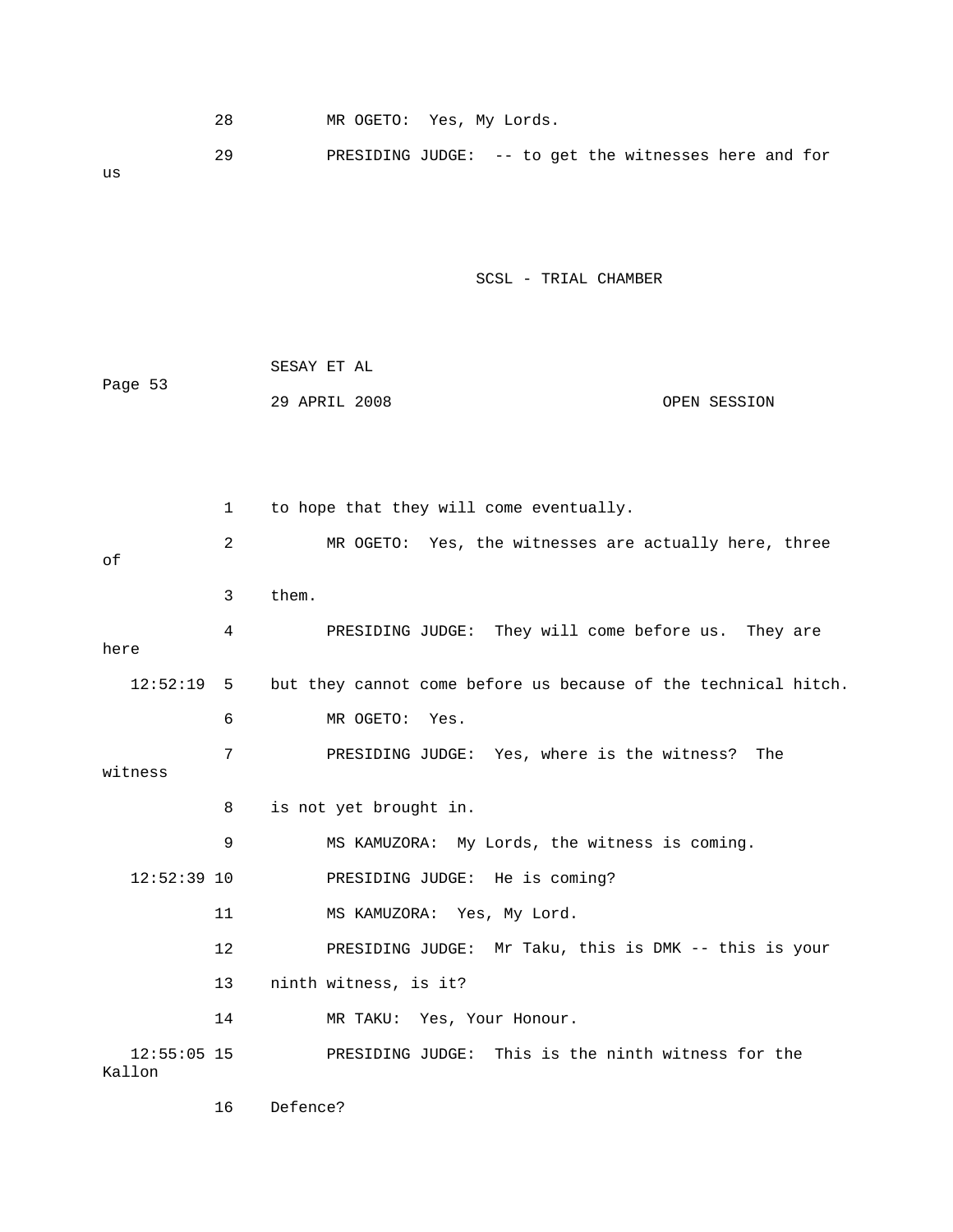17 MR TAKU: Yes, My Lord. 18 PRESIDING JUDGE: This witness is DMK -- 19 MR TAKU: 108. 108, Your Honour. And she will be 21 PRESIDING JUDGE: Will you swear the witness in, please. 22 MR TAKU: On the Koran. K-108 [Sworn] 23 WITNESS: DM 24 EXAMINED BY MR TAKU: 12:56:05 25 MR TAKU: 26 Q. Yes, witness, Your Honour, we will apply that somebody 28 paper and also to assist her to write because the witness 29 read and write. SCSL - TRIAL CHAMBER SESAY ET AL Page 54 OPEN SESSION 2 MR TAKU: Your Honours, to get hard information data, so 3 that we avoid getting to a closed session. 12:56:54 5 Or her role? Her function, whatever it is. 12:55:16 20 testifying in Krio. to 27 assist her with the piece of paper -- I mean with a sheet of cannot 29 APRIL 2008 1 PRESIDING JUDGE: What do you want? 4 JUDGE BOUTET: But specify what it is you want. Her name?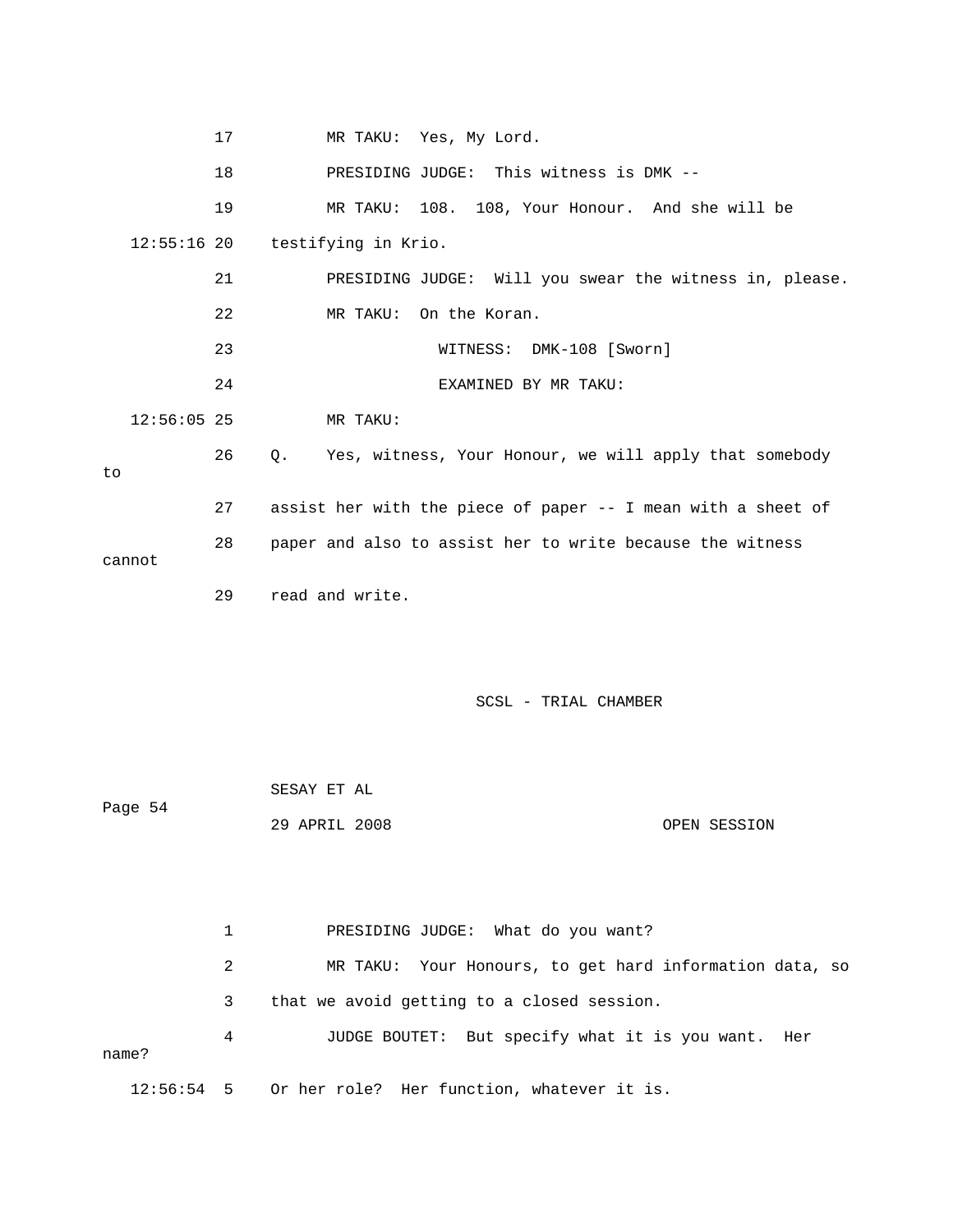6 MR TAKU: Yes. 7 Q. Witness, please, because we don't want your name to be 8 public, you are a protected witness, so I will ask some 12:57:17 10 he will write the answer on the piece of paper. What are your 11 names, please? Tell him -- that officer. Where do you 13 political position within Sierra Leone? If so, tell the at 16 PRESIDING JUDGE: But she can just mention it on th 19 PRESIDING JUDGE: We don't need. She can state it in 12:58:44 20 paper. 21 JUDGE THOMPSON: We might even lose the document. Looks 22 quite ancient. 24 Q. Now, do you know Mammy Queen? If you know Mammy Queen, 26 Queen. Does she know somebody called Mammy Queen, she should 27 give the name. 28 WVS OFFICER: She is wanting you to clarify whether for made 9 questions; you will give the answer to the officer near you and reside? 12 What is your profession? Now, do you currently hold any Court. 14 Please, Court Management should have this document, please. If 12:58:31 15 that document contains the position -- that position - piece 17 of paper. We don't need that document. 18 MR TAKU: Okay. Thank you, Your Honour. that 23 MR TAKU: Yes, Your Honour. 12:58:56 25 give the name to that officer. He will write it down. Mammy 29 [REDACTED] or --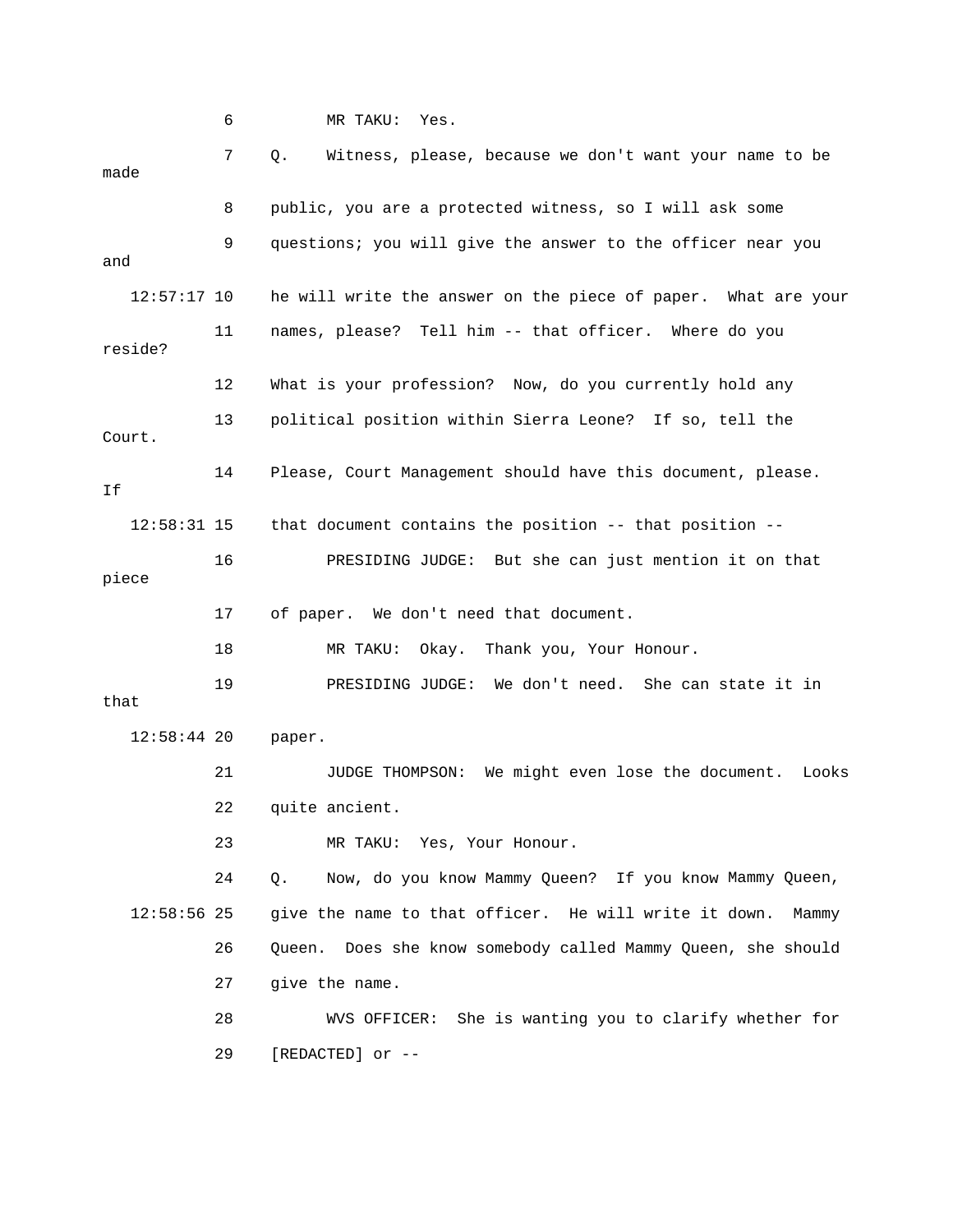| Page 55                |    | SESAY ET AL                                                    |
|------------------------|----|----------------------------------------------------------------|
|                        |    | 29 APRIL 2008<br>OPEN SESSION                                  |
|                        |    |                                                                |
|                        |    |                                                                |
|                        | 1  | MR TAKU:                                                       |
|                        | 2  | Q.<br>No, Mammy Queen for RUF.                                 |
| redacted               | 3  | MR TAKU: Your Honours, that information should be              |
|                        | 4  | on the record.                                                 |
| 12:59:54<br>the        | 5  | Madam, if -- are you married? If you are married, give<br>Q.   |
| position               | 6  | name of your husband to that officer. If she held any          |
| to                     | 7  | within RUF, in 1999 to May 2000, she should give that position |
|                        | 8  | you to write it down. That will be all for the exercise,       |
|                        | 9  | Your Honours. Now give to Court Management. Show Their         |
| $13:01:25$ 10          |    | Lordships and my colleagues, please.                           |
|                        | 11 | MR TAKU: My Lords, we're seeking leave of the Court to         |
|                        | 12 | tender. My Lord, we are seeking leave of the Court to tender.  |
|                        | 13 | PRESIDING JUDGE: Any objections?                               |
|                        | 14 | None, My Lord, but I would wish for my learned<br>MR FYNN:     |
| $13:04:18$ 15<br>which |    | friend to mention the question again which has the answer      |
| what                   | 16 | mentions one of the political parties. I am unclear as to      |
|                        | 17 | the question was.                                              |
|                        | 18 | The question that whether she currently held a<br>MR TAKU:     |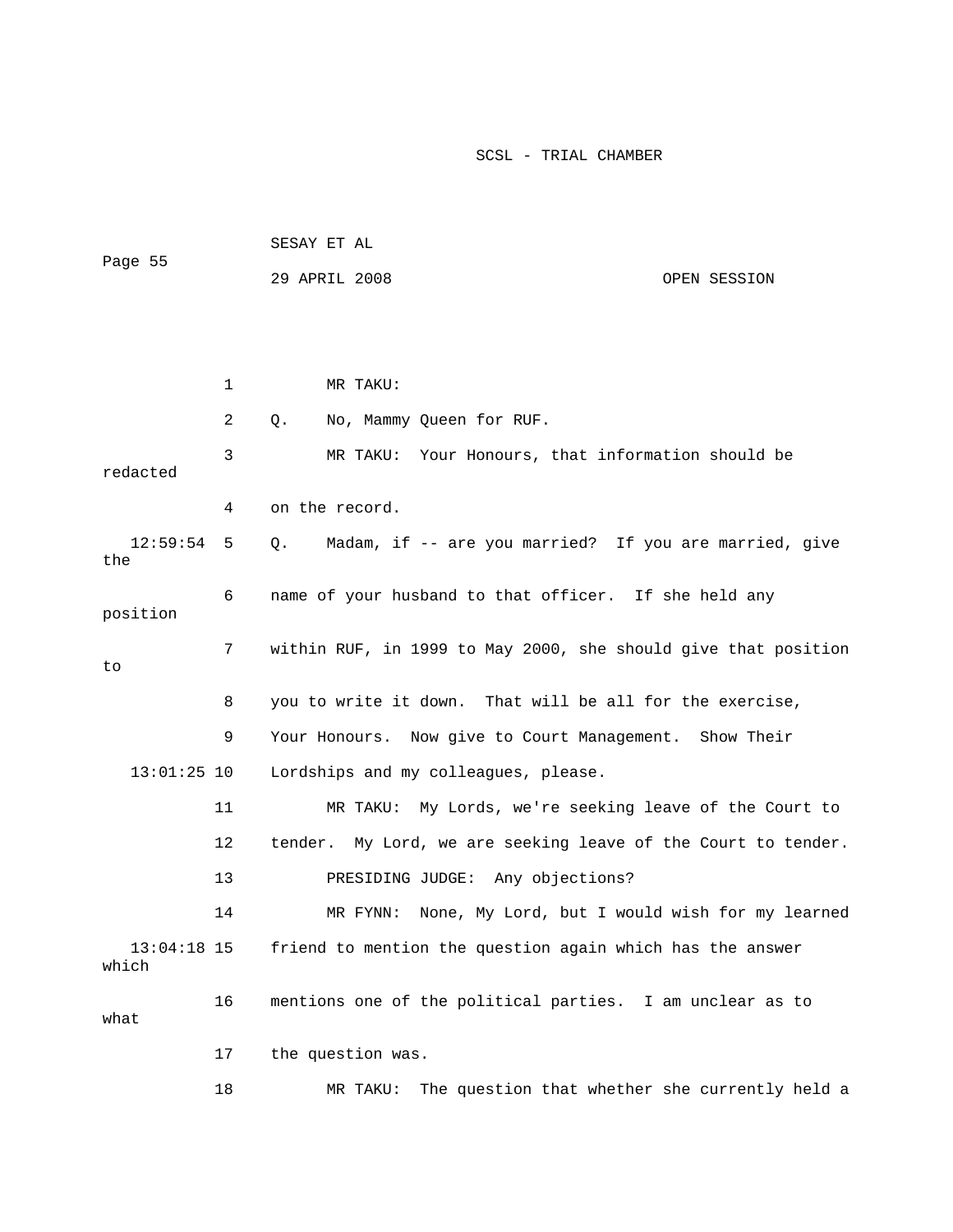19 political position within Sierra Leone.

 13:04:39 20 PRESIDING JUDGE: Whether she held a political position 21 Sierra Leone. 22 MR TAKU: Yes, sir. 23 PRESIDING JUDGE: Yes, that was the question. 27 PRESIDING JUDGE: Thank you. She talked of being a 28 Queen. I heard you talking about RUF Mammy Queen or so? Was in 24 MR FYNN: Thank you, My Lord. No objection, My Lord. 13:04:49 25 MR JORDASH: No objection. 26 MR CAMMEGH: No objection. Mammy 29 it -- I heard something like a mention of RUF?

SCSL - TRIAL CHAMBER

OPEN SESSION SESAY ET AL Page 56 29 APRIL 2008

1 MR TAKU: Yes, Your Honour. And since you have the 2 question, probably you will say that should be redacted, the 3 answer ought to be on that document. If she knew Mammy Queen 13:06:57 5 PRESIDING JUDGE: Well, anyway, it's redacted, and it's 6 just a mention of what it is and --  $-$  4 who Mammy Queen was. That's why -- 7 MR TAKU: Ask her if she knew who Mammy Queen was and that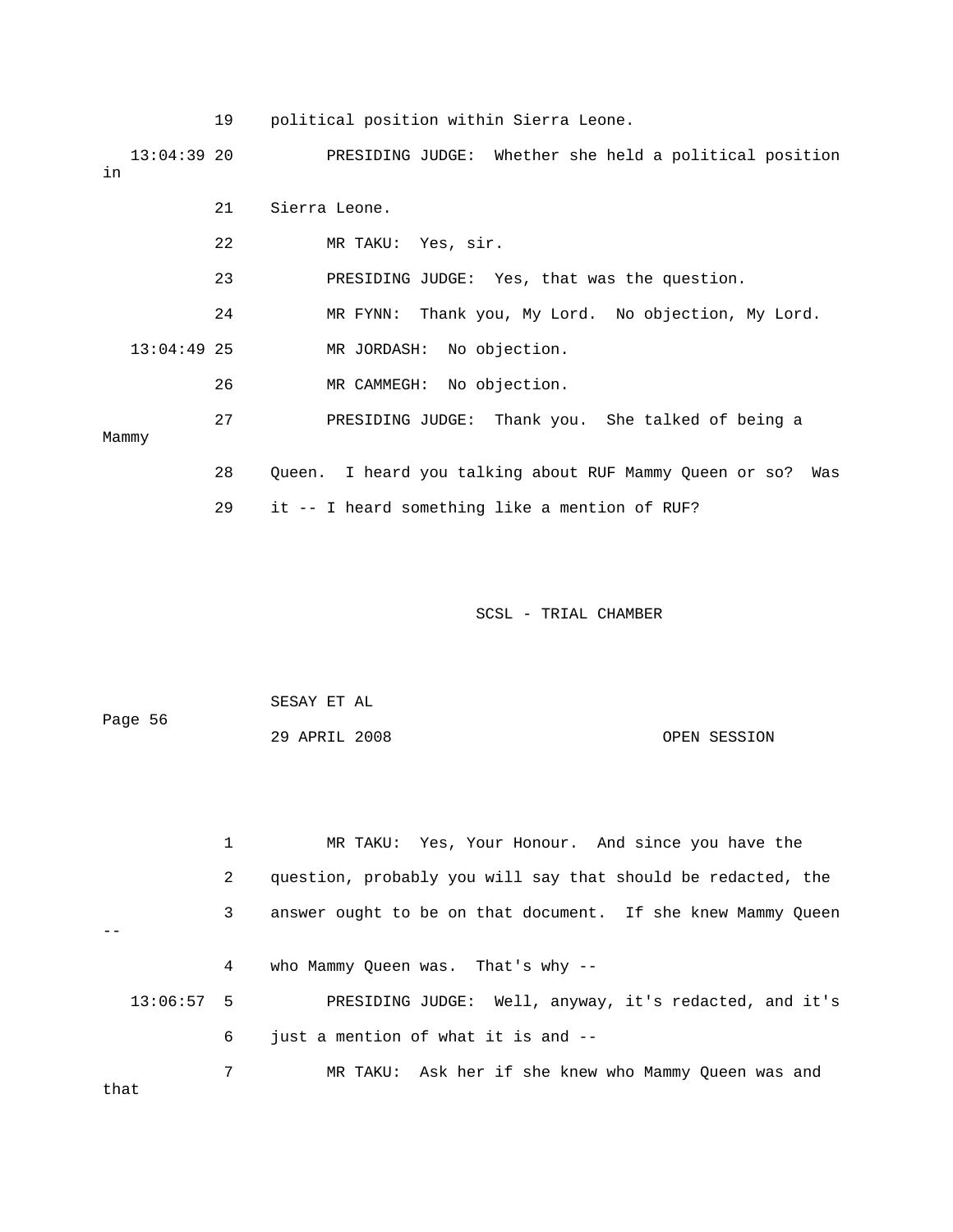|                        | 8  | she should give the name, the person, if she knew the person. |
|------------------------|----|---------------------------------------------------------------|
|                        | 9  | PRESIDING JUDGE:<br>Yes.                                      |
| $13:07:23$ 10          |    | MR TAKU: And I think she gave her answer there.               |
|                        | 11 | PRESIDING JUDGE:<br>The Mammy Queen in what context, you      |
| is                     | 12 | know? Can it be mentioned on this paper because the context   |
|                        | 13 | not mentioned.                                                |
|                        | 14 | Okay, Your Honours. Please, can you help --<br>MR TAKU:       |
| $13:07:44$ 15<br>know, |    | PRESIDING JUDGE: Because I see here, after that, you          |
| her                    | 16 | after the answer she has given, the next one is the name of   |
|                        | 17 | husband. Mammy Queen in what context, please? Let's have it   |
|                        | 18 | there.                                                        |
|                        |    |                                                               |
| Queen                  | 19 | MR TAKU: The question: If she knows who was Mammy             |
| $13:08:01$ 20          |    | in the RUF context.                                           |
|                        | 21 | JUDGE BOUTET: What period of time are we talking about?       |
|                        | 22 | From 1999 to 2000.<br>MR TAKU:                                |
|                        | 23 | JUDGE BOUTET: Make sure that has been conveyed to the         |
|                        | 24 | witness. Make sure she did.                                   |
| $13:09:07$ 25          |    | PRESIDING JUDGE: Mr Taku, what year was that again?           |
|                        | 26 | 1999 to the year 2000, Your Honour.<br>MR TAKU:               |
|                        | 27 | You better show the additional<br>PRESIDING JUDGE:            |
| containing             | 28 | information to the parties and let's see. This paper          |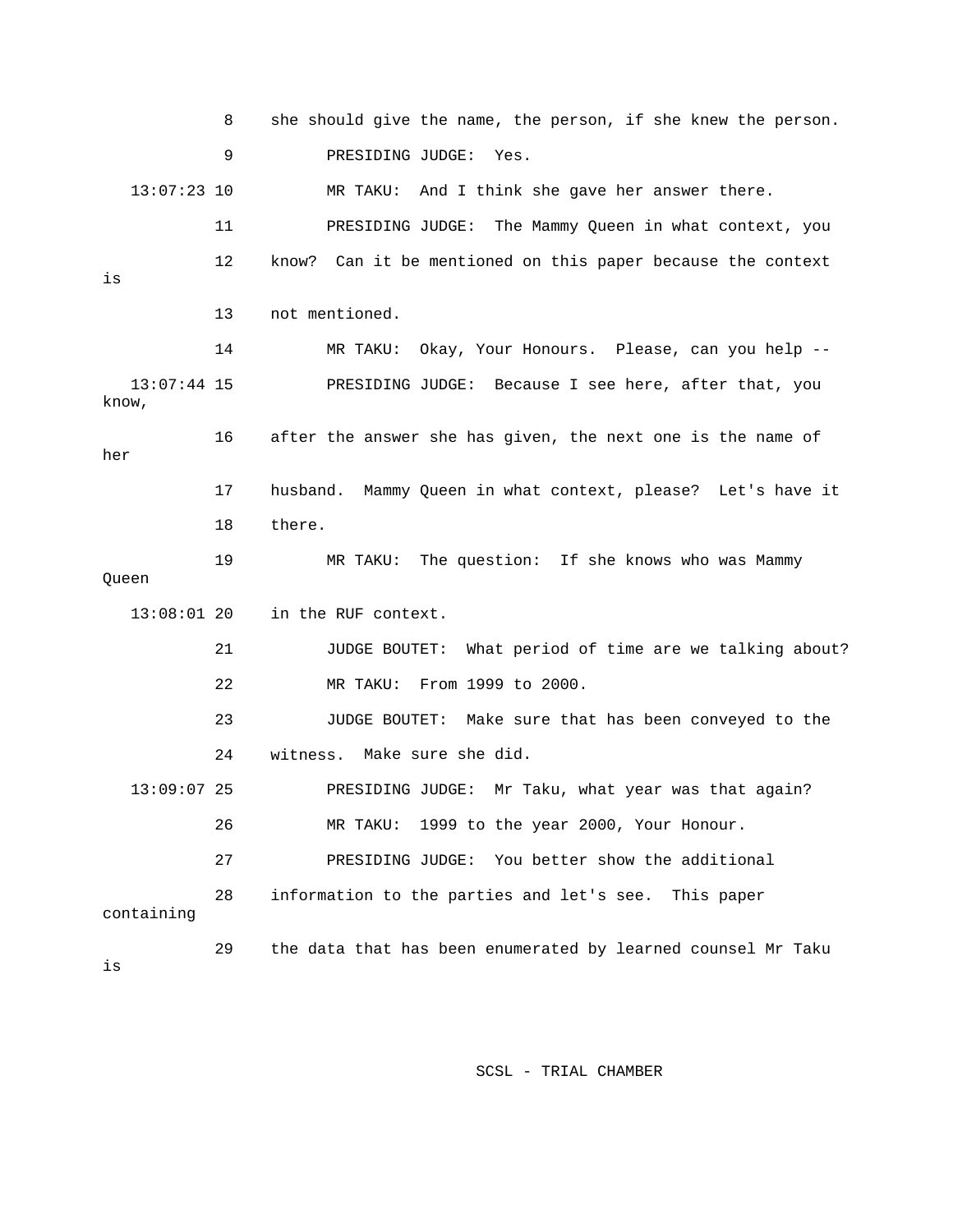| Page 57 | SESAY ET AL   |  |              |
|---------|---------------|--|--------------|
|         | 29 APRIL 2008 |  | OPEN SESSION |

1 admitted in evidence and marked as Exhibit 355? 2 MS KAMUZORA: My Lord, it's 355. 3 PRESIDING JUDGE: 355. 13:14:00 5 [Exhibit No. 355 was admitted] 6 MR TAKU: 8 PRESIDING JUDGE: Mr Taku, I'm afraid we may have to 9 here and go for lunch. You'll proceed with the witness in the 13:14:15 10 afternoon unless you -- you're finished your preliminary Yes, Your Honours. 12 MR TAKU: 13 PRESIDING JUDGE: You are going to the details now? 13:14:23 15 PRESIDING JUDGE: Right. So can the Court Management 17 MS KAMUZORA: My Lords, shall we classify it as 13:14:39 20 filed confidentially, please. The Chamber will recess for 21 please. We will rise. 22 [Luncheon recess taken at 1.05 p.m.] 4 MS KAMUZORA: Yes, My Lords. 7 Q. Madam witness - stop 11 questions, I'm sure. 14 MR TAKU: Yes, Your Honour. have 16 this exhibit, please. 18 confidential? 19 PRESIDING JUDGE: It's confidential, yes, of course. It's lunch,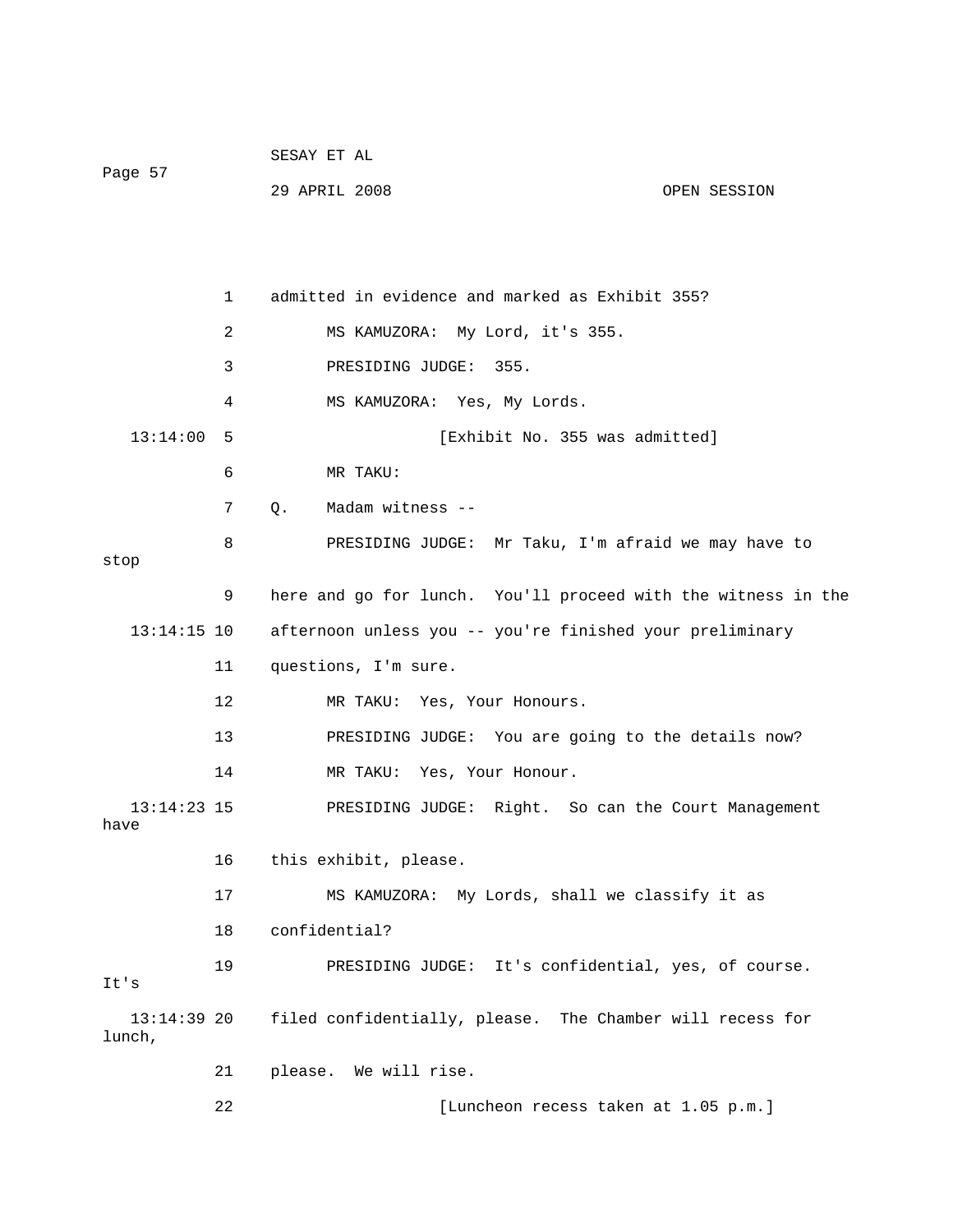|                      | 23 | [RUF29APR08C-BP]                                              |
|----------------------|----|---------------------------------------------------------------|
|                      | 24 | [Upon resuming at 2.45 p.m.]                                  |
| $14:56:30$ 25<br>are |    | PRESIDING JUDGE: Learned counsel, good afternoon. We          |
|                      | 26 | starting a bit -- a bit late, but if you look at your screens |
|                      | 27 | later, you would take note of what we filed in respect of the |
|                      | 28 | final briefs. It has just been filed. We were to file it      |
| now                  | 29 | yesterday, but it turned out to be a public holiday, so it is |

|         | SESAY ET AL   |  |              |
|---------|---------------|--|--------------|
| Page 58 |               |  |              |
|         | 29 APRIL 2008 |  | OPEN SESSION |

| position | $1 \qquad \qquad$ | filed and you should be able to have it. I'm not in a          |
|----------|-------------------|----------------------------------------------------------------|
| other    | $\overline{2}$    | to giving you the details other than saying what I said the    |
| will     | $\mathbf{3}$      | day, and that is that we've been quite generous. I hope you    |
|          | 4                 | make a judgment of our generosity and conclude that we have in |
|          | $14:58:08$ 5      | fact been generous.                                            |
| Or       | 6                 | Yes, Mr Taku, your witness. May we continue, please.           |
|          | 7                 | rather -- we had are already started. Let's continue.          |
|          | 8                 | MR TAKU: Good afternoon, My Lords.                             |
|          | 9                 | Good afternoon, madam witness.<br>Q.                           |
|          | $14:58:26$ 10     | A.<br>Afternoon.                                               |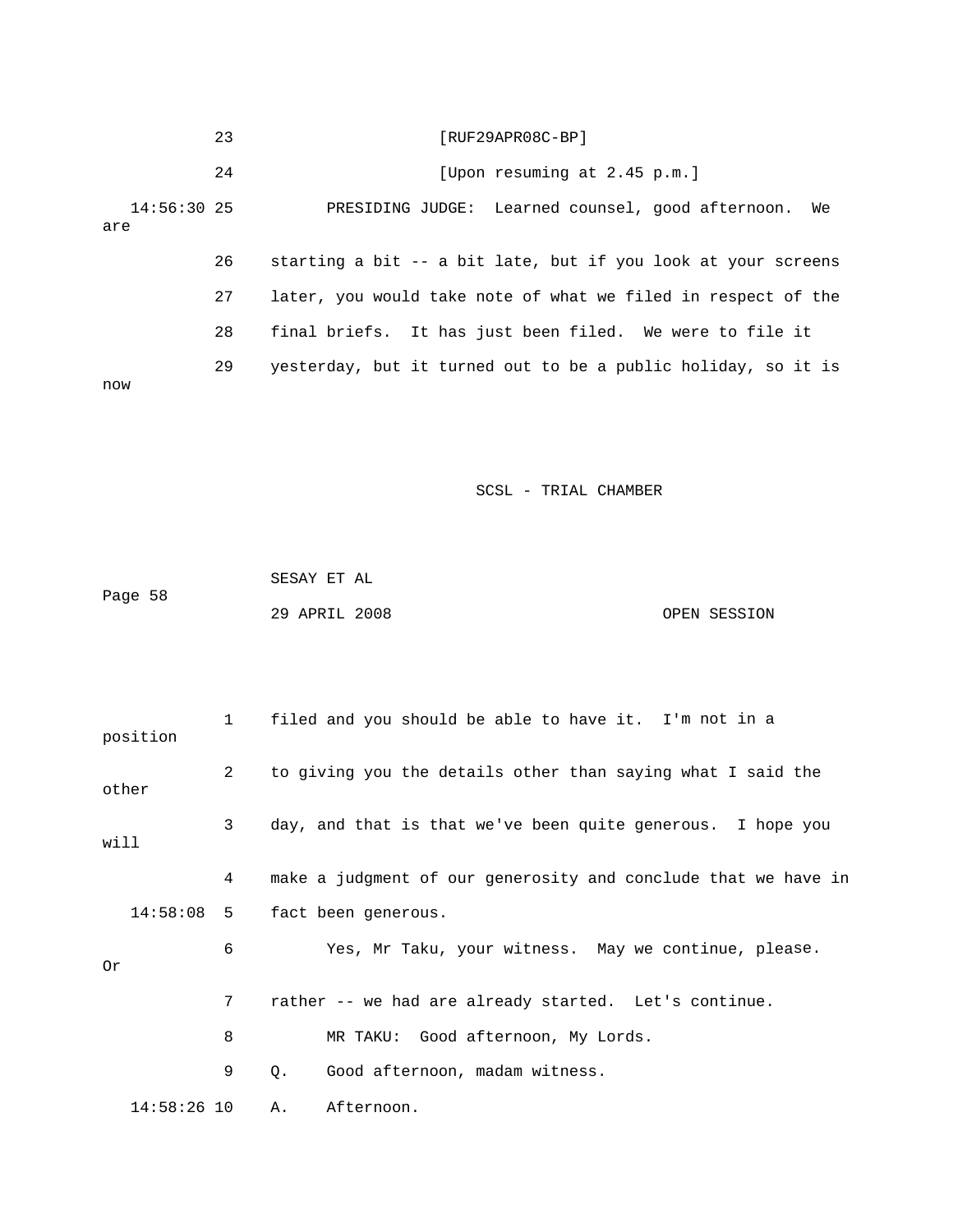|             | 11 | Q. | Yes.         | December 1998, where were you?                                   |
|-------------|----|----|--------------|------------------------------------------------------------------|
|             | 12 | Α. |              | I was in Makeni.                                                 |
| want        | 13 | Ο. |              | Did anything happen in Makeni in that month that you             |
|             | 14 |    |              | to tell Their Lordships?                                         |
| 14:59:09 15 |    | Α. | Yes.         |                                                                  |
| happened?   | 16 | Q. |              | Can you tell them, please. Tell the Court what                   |
|             | 17 | Α. | Okay.        | During that time it was around the Ramadan time.                 |
|             | 18 |    |              | The Christmas and the Ramadan came at the same time.<br>After we |
| for         | 19 |    |              | had -- after we were finished our fasting and we were waiting    |
| 14:59:40 20 |    |    |              | the last for prayer, I heard firing.                             |
|             | 21 | О. |              | Did you know who was firing, what was happening -- no,           |
|             | 22 |    |              | sorry. Did you know who was firing, madam?                       |
|             | 23 | Α. |              | Well, at one time I went to Blama. I heard some groups           |
|             | 24 |    |              | firing and then the government were also firing.                 |
| 15:00:26 25 |    | Ο. |              | Which group was firing?                                          |
|             | 26 | Α. |              | Government groups were firing and the other groups were          |
|             | 27 |    | also firing. |                                                                  |
|             | 28 | Q. |              | Do you know how they were firing?                                |
|             | 29 | Α. | Yes.         |                                                                  |
|             |    |    |              |                                                                  |
|             |    |    |              |                                                                  |

 SESAY ET AL Page 59

29 APRIL 200

OPEN SESSION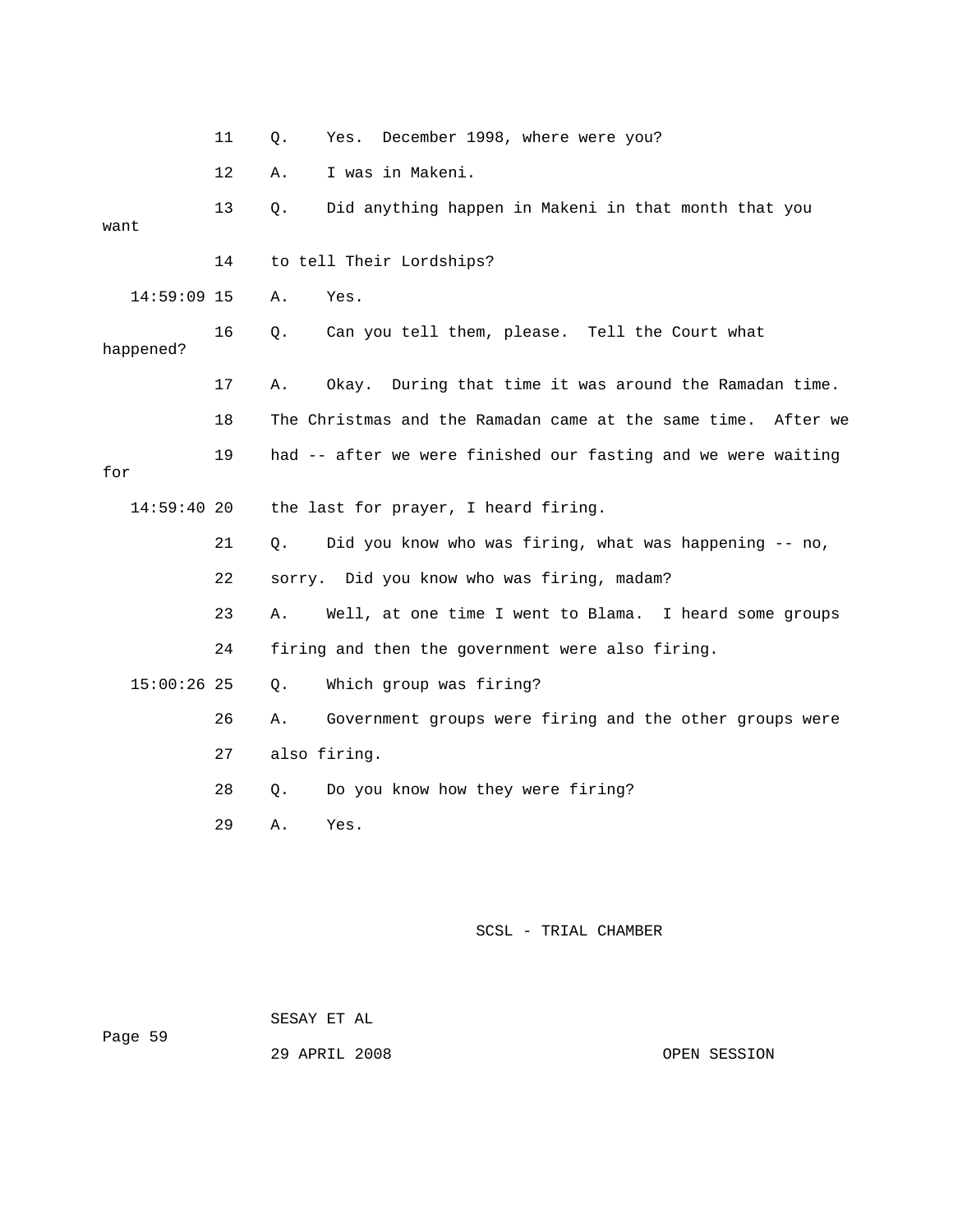1 Q. Tell the Court?

 2 A. The RUF fired. When they fired, they make bakum, bakum. 3 For the government they were firing they made a sound boom, 4 JUDGE BOUTET: Would you clarify what the witness means 15:01:13 5 "government." 6 MR TAKU: 8 A. The SLA soldiers. 9 Q. So this time in Makeni at this month of December did you 11 A. Yes. 12 Q. And what did you do? 13 A. I told my sisters that we should run away because I have 14 found out that there is different firing in the town. Let us 21 THE WITNESS: Wusum Hills. 22 MR TAKU: 23 Q. Did you finally discover the people who were firing? 15:02:46 25 A. No, I did not see them. It was only the sound of the boom. by 7 Q. Yes. When you said "government" you mean who, madam? 15:01:39 10 hear that type of firing in Makeni? run 15:02:06 15 away. 16 Q. Did you run away? 17 A. Yes. 18 Q. You run away to where? 19 A. To Wusum Hills. 15:02:30 20 PRESIDING JUDGE: Ran away to where? Did 24 you see them? 26 firing I heard.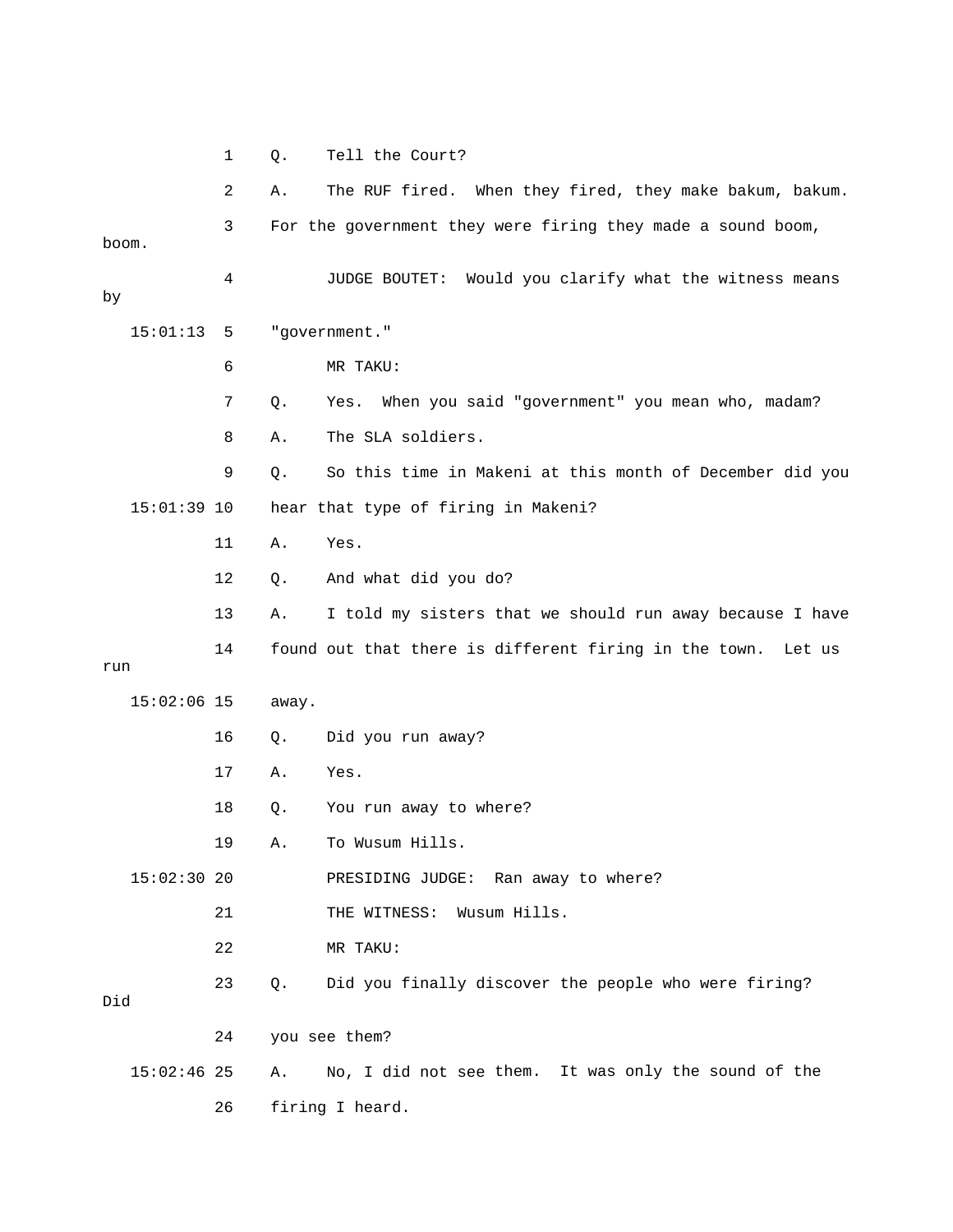27 Q. So when you escaped to Wusum Hills, what happened after 28 that? 29 A. Well, we slept there. In the morning we came to our house

SCSL - TRIAL CHAMBER

 SESAY ET AL 29 APRIL 2008 OPEN SESSION Page 60

 2 Q. So when you came to your house for food in the morning, 3 what happened, madam? 15:03:37 5 passing. I greeted them, thinking that they were just one of 6 those who are with us in town. 7 Q. You greeted them. Did you discover whom those men were, 11 A. The man introduced himself to me that he was an RUF. 12 Q. Did he tell you his name? 13 A. Yes. 15:04:25 15 A. Hindo Koroma, G5 commander. 16 Q. Did he -- did you talk -- or did you hold a conversation 1 for food. 4 A. Well, we had wanted to return. Then I saw some set of men 8 after? 9 A. Yes, sir. 15:04:03 10 Q. Who were they? 14 Q. What was the name?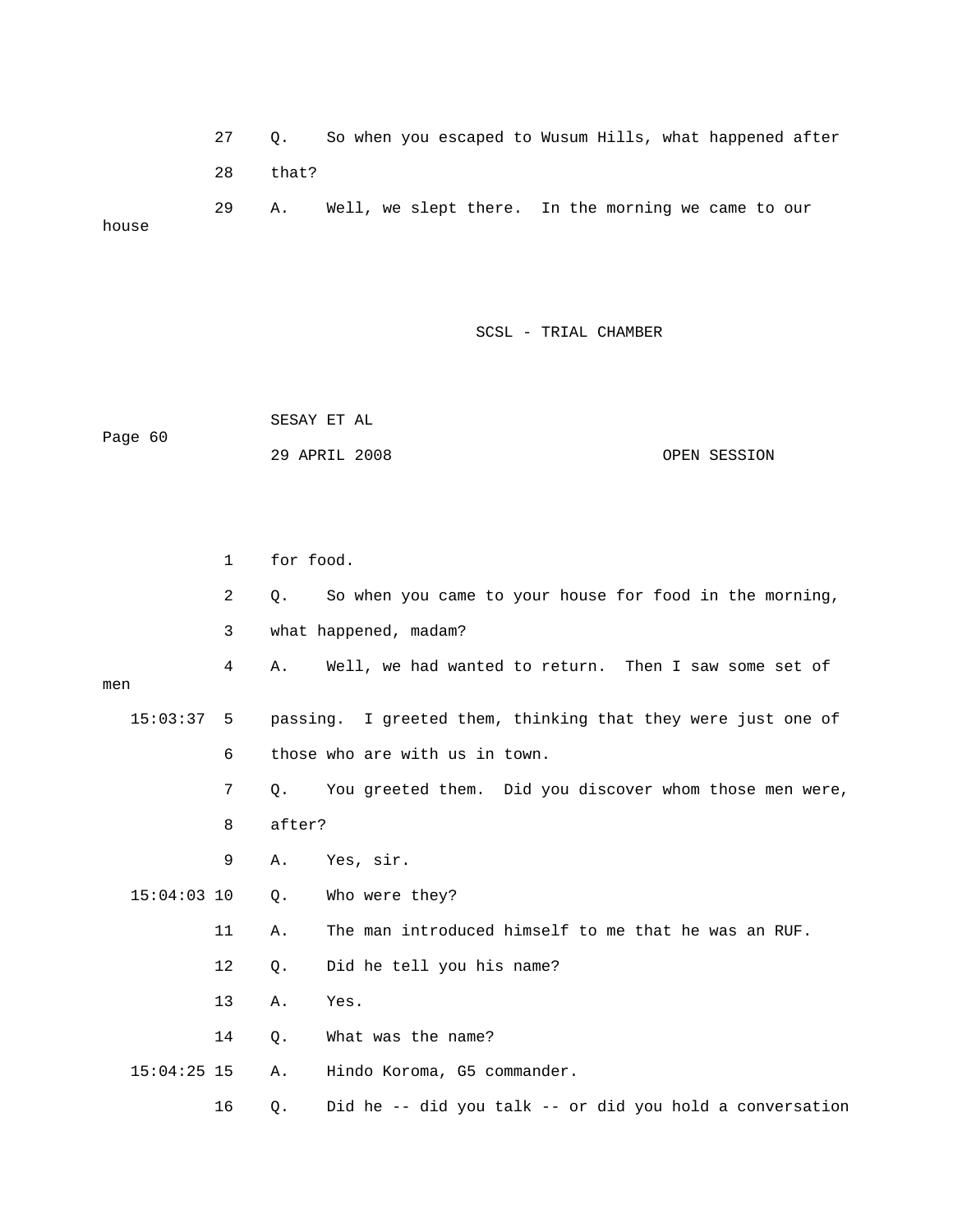17 with him?

18 A. Yes.

19 Q. What did you discuss with him?

15:04:50 20 A. He said: Let us don't go anywhere. They have come with 21 peace to rescue us, so let us see them. Let us don't go to 23 that they were coming, so we should not go anywhere. We also 24 we sat there and we looked up to God until his bosses came. the 22 bush. But still I was afraid. He said his bosses were there and -- 15:05:31 25 Q. Now, before that encounter with RUF when you met -- when 26 they came to Makeni, were there any -- do you know -- were there 27 forces in Makeni before the RUF came?

28 A. Yes.

29 Q. Who were they?

SCSL - TRIAL CHAMBER

Page 61 SESAY ET AL

29 APRIL 2008

OPEN SESSION

 2 Q. Can you tell the Court the relations -- the relationship 3 between this SLA and the civilian population in Makeni? 4 A. Well, the relationship was not better. It was not good 15:06:39 5 enough. 1 A. They were SLA soldiers.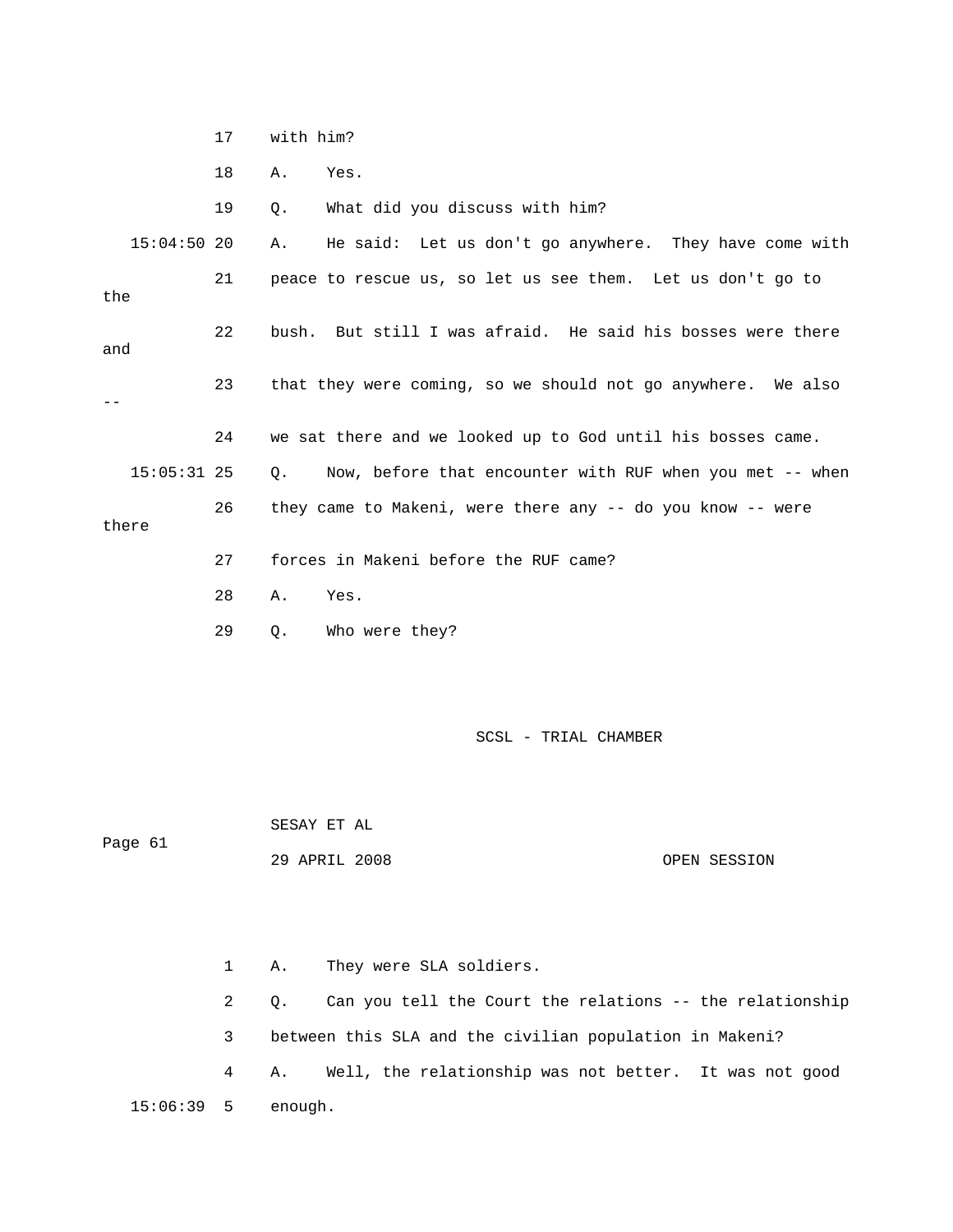6 Q. Can you explain further what you mean by that? 7 A. Yes, sir. Because they were not treating us, the 8 civilians, properly. 15:07:05 10 A. If we go with our markets, they will take our market 11 us. They would molest us. They would steal our properties. 13 Q. Now, when the RUF came to Makeni, within this period, 14 that's December 1998, can you tell the Court the nature of the 15:07:36 15 relationship between the civilian population of Makeni and the 17 A. Yes. 18 Q. Tell the Court. 19 A. Well, the SLAs, we bless the RUF that came into Makeni 15:08:08 20 because they gave us chance for us to sell. They allowed us 22 them. 23 Q. Apart from Hindolo Koroma, is there -- let me just put 24 this way. Madam, do you know Morris Kallon? 5:08:37 25 A. Yes. 1 27 A. Yes. 28 Q. Is he in this courtroom? 9 Q. What did they do that you said it was not proper? from 12 They do a lot of evils on us. 16 RUF? to 21 sell and give us everything and then we are moving smoothly with it 26 Q. If you see him, can you identify him? 29 A. Yes.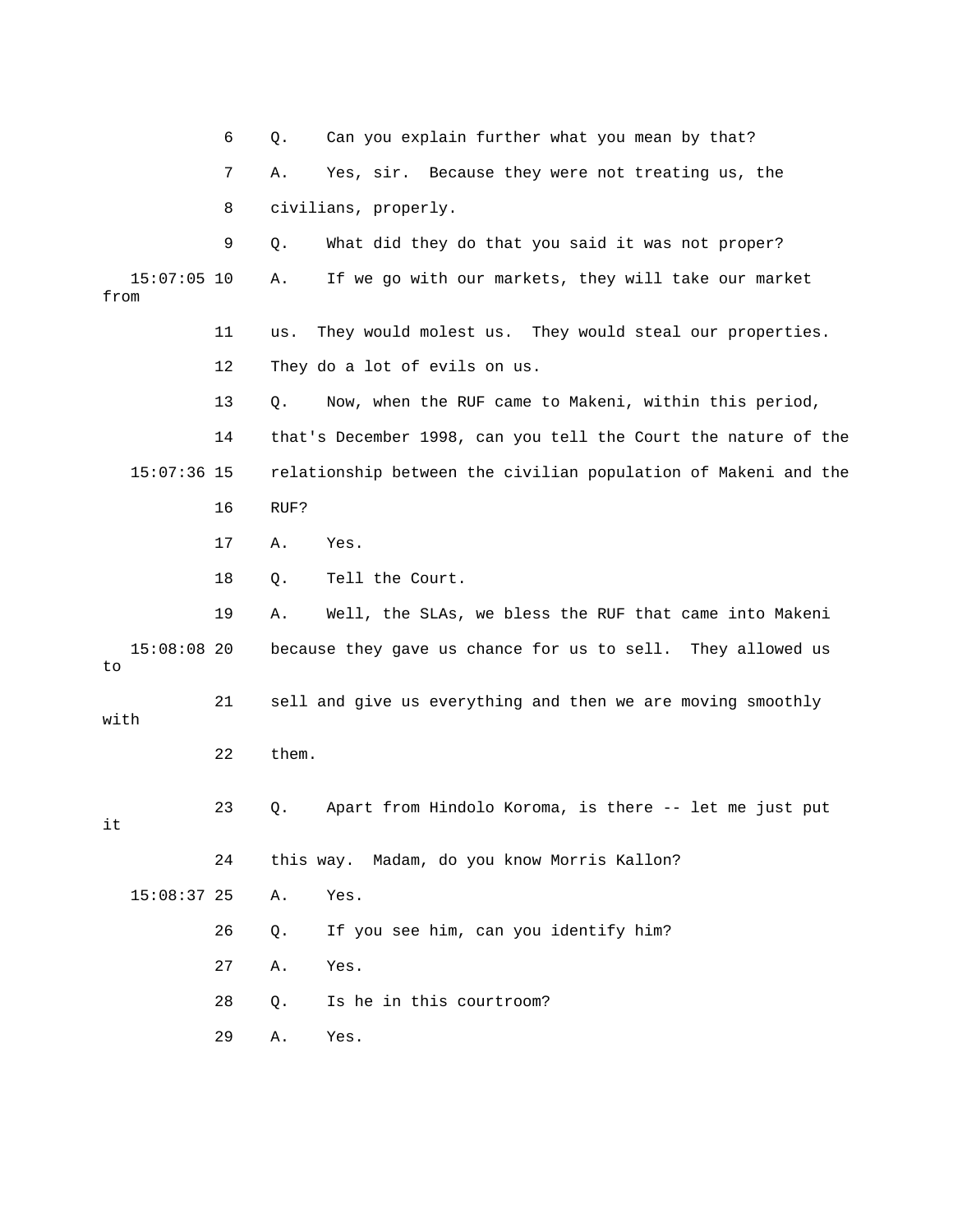| Page 62                |    | SESAY ET AL |                                                         |              |
|------------------------|----|-------------|---------------------------------------------------------|--------------|
|                        |    |             | 29 APRIL 2008                                           | OPEN SESSION |
|                        |    |             |                                                         |              |
|                        |    |             |                                                         |              |
|                        | 1  |             | MR TAKU: My Lord, we seek leave of the Court for the    |              |
|                        | 2  |             | witness to identify Mr Kallon in the courtroom.         |              |
|                        | 3  |             | PRESIDING JUDGE:<br>Yes.                                |              |
|                        | 4  |             | MR TAKU:                                                |              |
| 15:09:02               | 5  | Q.          | Can you identify him, madam, in the courtroom here?     |              |
|                        | 6  | Α.          | Can I come out?                                         |              |
|                        | 7  |             | MR TAKU: You can stand, madam.                          |              |
|                        | 8  |             | JUDGE BOUTET: But she has to be careful.                |              |
|                        | 9  |             | PRESIDING JUDGE: She is not that tall.                  |              |
| $15:09:19$ 10          |    |             | THE WITNESS: Look at him over there.                    |              |
|                        | 11 |             | JUDGE BOUTET: Which one?                                |              |
|                        | 12 |             | THE WITNESS: After this black bag, the one who has some |              |
|                        | 13 |             | shades on his face.                                     |              |
| glasses                | 14 |             | PRESIDING JUDGE: Those are not shades. Are they         |              |
| 15:09:36 15 or shades? |    |             |                                                         |              |
| You                    | 16 |             | THE WITNESS: Well, I don't know the difference, sir.    |              |
|                        | 17 |             | have to forgive me, sir.                                |              |
|                        | 18 |             | PRESIDING JUDGE:<br>The man wearing spectacles?         |              |
|                        | 19 |             | THE WITNESS: Yes, sir.                                  |              |
| $15:09:48$ 20          |    |             | MR TAKU:                                                |              |
|                        | 21 | Q.          | Madam, you can sit down, thank you.                     |              |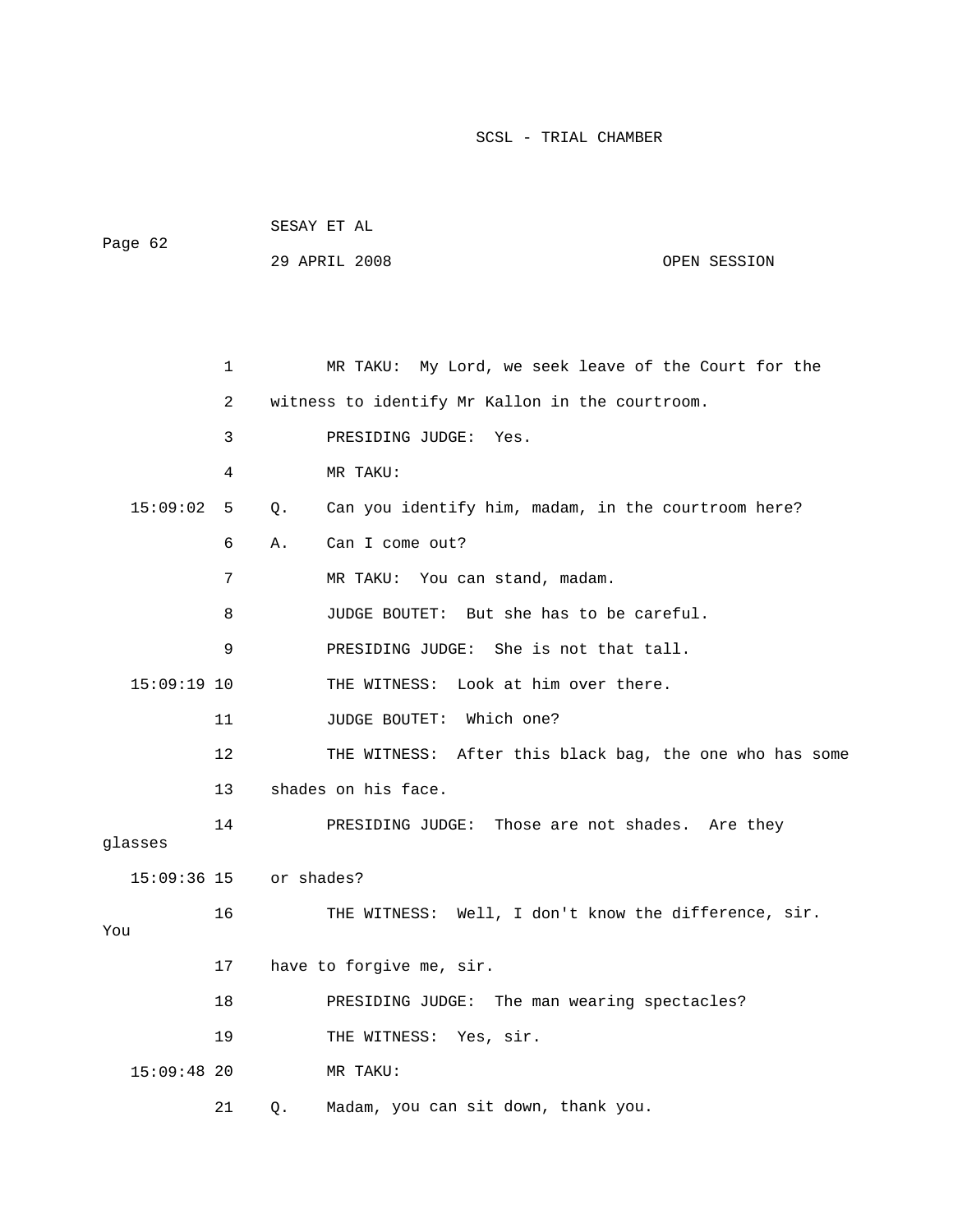22 MR TAKU: Your Honours, we wish to apply that the record 23 reflect --

 24 PRESIDING JUDGE: Yes, it does or it will. The witness 15:10:02 25 identified, you know, the accused person Kallon. has

27 Q. Madam, within this time did you see Mr Kallon in Makeni 28 when the RUF came? Did you see him when the RUF came? 29 A. No.

#### SCSL - TRIAL CHAMBER

 SESAY ET AL Page 63

26 MR TAKU:

OPEN SESSION 29 APRIL 20

 2 A. It was long. I saw some of the RUFs. 3 Q. Now, madam, from January 1999 to May 2000, do you know 4 where Mr Kallon was staying? 6 Q. How do you know that he was staying in Magburaka -- 7 PRESIDING JUDGE: From January? 8 MR TAKU: January 1999 to May 2000, Your Honour. 9 Q. How do you know he was staying in Magburaka? 15:11:16 10 A. Well, I asked the G5 commander and he told me that he 1 Q. When did you see him? 15:10:54 5 A. Magburaka. was

11 in Magburaka. I also went there to visit him.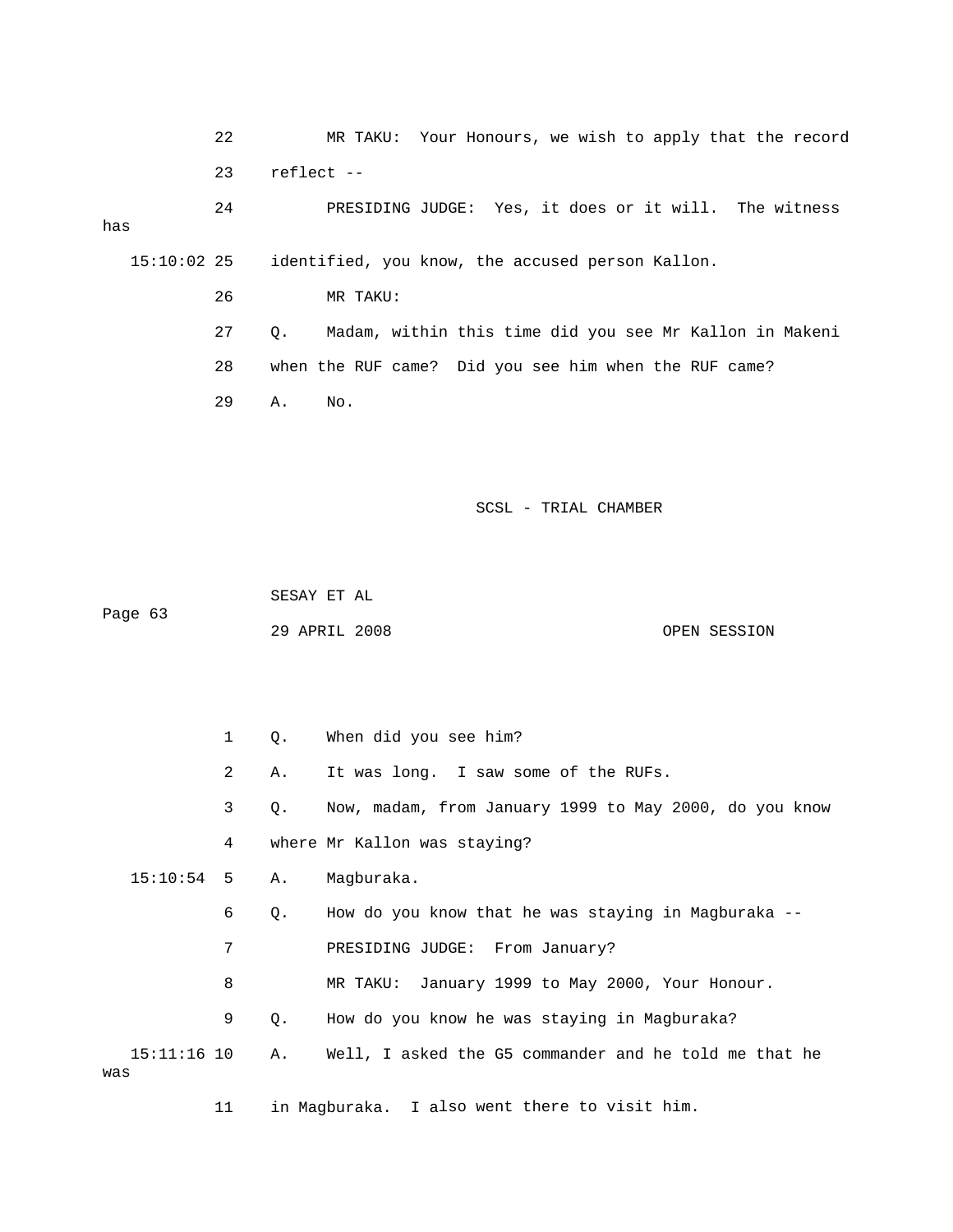|                          | 12 | $Q$ .   | Now, you say you went to visit him in Magburaka?        |
|--------------------------|----|---------|---------------------------------------------------------|
|                          | 13 | Α.      | Yes, sir.                                               |
| soldiers                 | 14 | Q.      | Madam, while in Magburaka, did you see any child        |
| $15:11:59$ 15            |    |         | -- children carrying guns -- in the house of Mr Kallon? |
|                          | 16 | Α.      | No, sir.                                                |
|                          | 17 | Q.      | Okay. Now let's move back. Madam, you know Superman --  |
|                          | 18 |         | somebody called Superman?                               |
|                          | 19 | Α.      | Yes, sir.                                               |
| $15:12:22$ 20            |    | $Q$ .   | You know XXXXXXXXXX?                                    |
|                          | 21 | Α.      | I know them well.                                       |
|                          | 22 | Q.      | From March 1999 to October 1999, did you see them in    |
|                          | 23 | Makeni? |                                                         |
|                          | 24 | Α.      | They were -- they were in charge of Makeni.             |
| $15:12:48$ 25<br>October |    | Q.      | Now, madam, you said that -- now, from the period       |
| commanders               | 26 |         | 1999 to May 2000, can you tell the Court who were the   |
| Court.                   | 27 |         | of the RUF in Makeni? If you know their names, tell the |
|                          | 28 | Α.      | We had Ambassador Kallon; we had Colonel Jalloh; we had |
|                          | 29 |         | Jimmy; we had Alpha Momo, and others.                   |

| Page 64 | SESAY ET AL   |              |
|---------|---------------|--------------|
|         | 29 APRIL 2008 | OPEN SESSION |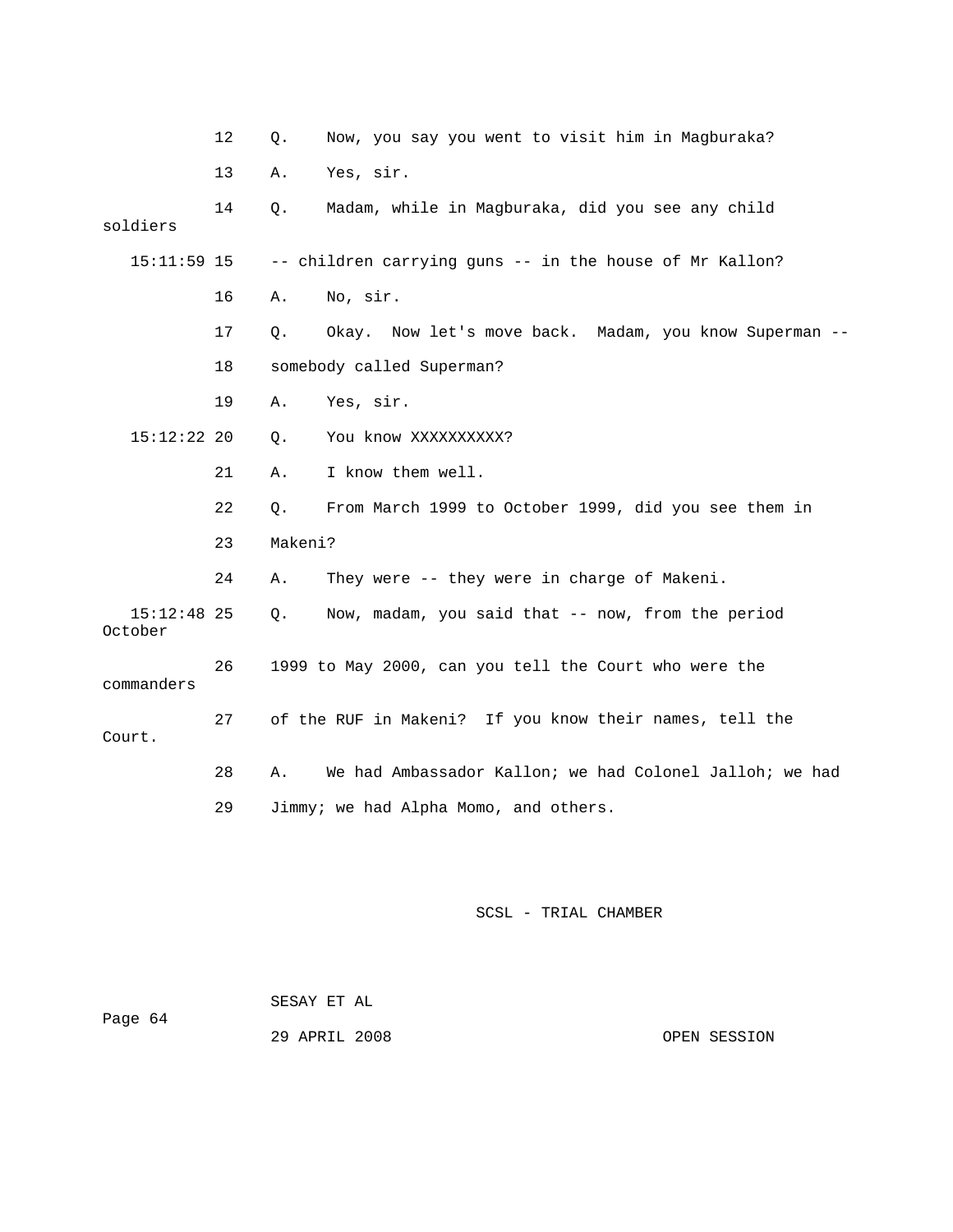|      |               | 1  | Q.         | Do you know one Kailondo?                                     |
|------|---------------|----|------------|---------------------------------------------------------------|
| and  |               | 2  | Α.         | Kailondo, it was after Superman had gone, Kailondo came       |
|      |               | 3  |            | took over his office.                                         |
| used |               | 4  | Q.         | Now, madam, between October 1999 and May 2000, did you        |
|      | 15:14:05      | 5  |            | to see Mr Kallon in Makeni?                                   |
|      |               | 6  | Α.         | He would come and visit us.                                   |
| in   |               | 7  | Q.         | Now, explain. When you say he would come and visit us,        |
|      |               | 8  |            | what circumstances would he come and visit you?               |
|      |               | 9  | Α.         | Well, he would come and talk to us civilians for -- in        |
|      | $15:14:41$ 10 |    |            | concerning our welfare, if they are not disturbing us.        |
| he   |               | 11 | Q.         | Madam, within this time that you say you knew Mr Kallon,      |
| do   |               | 12 |            | used to come and visit you, apart from just being in the RUF, |
| the  |               | 13 |            | you know any other activities that he was carrying out within |
| tell |               | 14 |            | localities of Magburaka, Masingbi and Makeni? If you know,    |
|      | $15:15:31$ 15 |    | the Court. |                                                               |
|      |               | 16 | Α.         | I know a lot.                                                 |
|      |               | 17 | Q.         | Tell the Court, madam.                                        |
|      |               | 18 | Α.         | He was a businessman already. He had one club called          |
|      |               | 19 |            | Supercase; he had Morrison's Club and the one in Masingbi, I  |
|      | $15:15:56$ 20 |    |            | don't know its name.                                          |
|      |               | 21 | Q.         | Now, this club --                                             |
|      |               | 22 |            | PRESIDING JUDGE: What did you call the other one?             |
|      |               | 23 |            | Morrison what? Morrison Club?                                 |
|      |               | 24 |            | THE WITNESS: Morrison Club, sir. The one in Magburaka.        |
|      | $15:16:21$ 25 |    |            | MR TAKU:                                                      |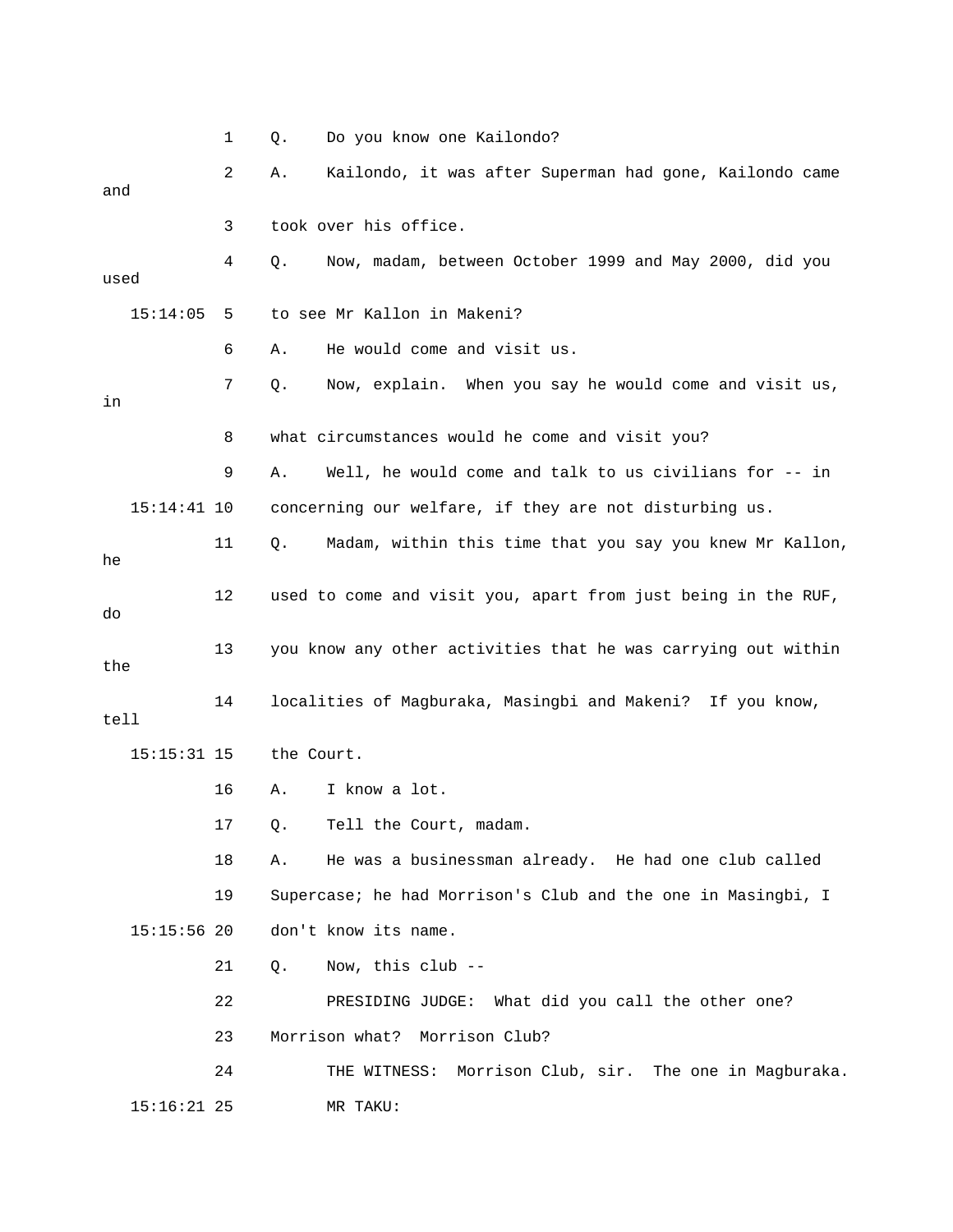26 Q. Morris Star. W ell, madam, the one in Makeni, what's the 27 name of that one in M akeni?

28 A. Supercase.

29 Q. Now, madam, this bar in Supercase, do you know how

SCSL - TRIAL CHAMBER

 SESAY ET AL Page 65 29 APRIL 2008 OPEN SESSION

|               | $\mathbf{1}$   |       | Mr Kallon acquired that bar?                                         |
|---------------|----------------|-------|----------------------------------------------------------------------|
|               | $\overline{a}$ | Α.    | Yes, sir.                                                            |
|               | $\mathbf{3}$   | $Q$ . | Tell the Court.                                                      |
| 15:17:21      | 4<br>5         | Α.    | He had the place through one of my comrades, XXXXXXX<br>alias XXXXX. |
|               | 6              | Q.    | How did you know?                                                    |
|               | 7              | Α.    | Because when he went --                                              |
| What's        | 8              |       | PRESIDING JUDGE: One of the comrades, Adama who?                     |
|               | 9              |       | her name again?                                                      |
| $15:17:38$ 10 |                |       | THE WITNESS: Adama Bangura, sir.                                     |
|               | 11             |       | MR TAKU:                                                             |
|               | 12             | Q.    | Yes, madam, within this time, do you know the relations              |
|               | 13             |       | nature of the relationship between Mr Kallon and the civilian        |
|               | 14             |       | population?                                                          |
| $15:18:12$ 15 |                | Α.    | Yes, sir.                                                            |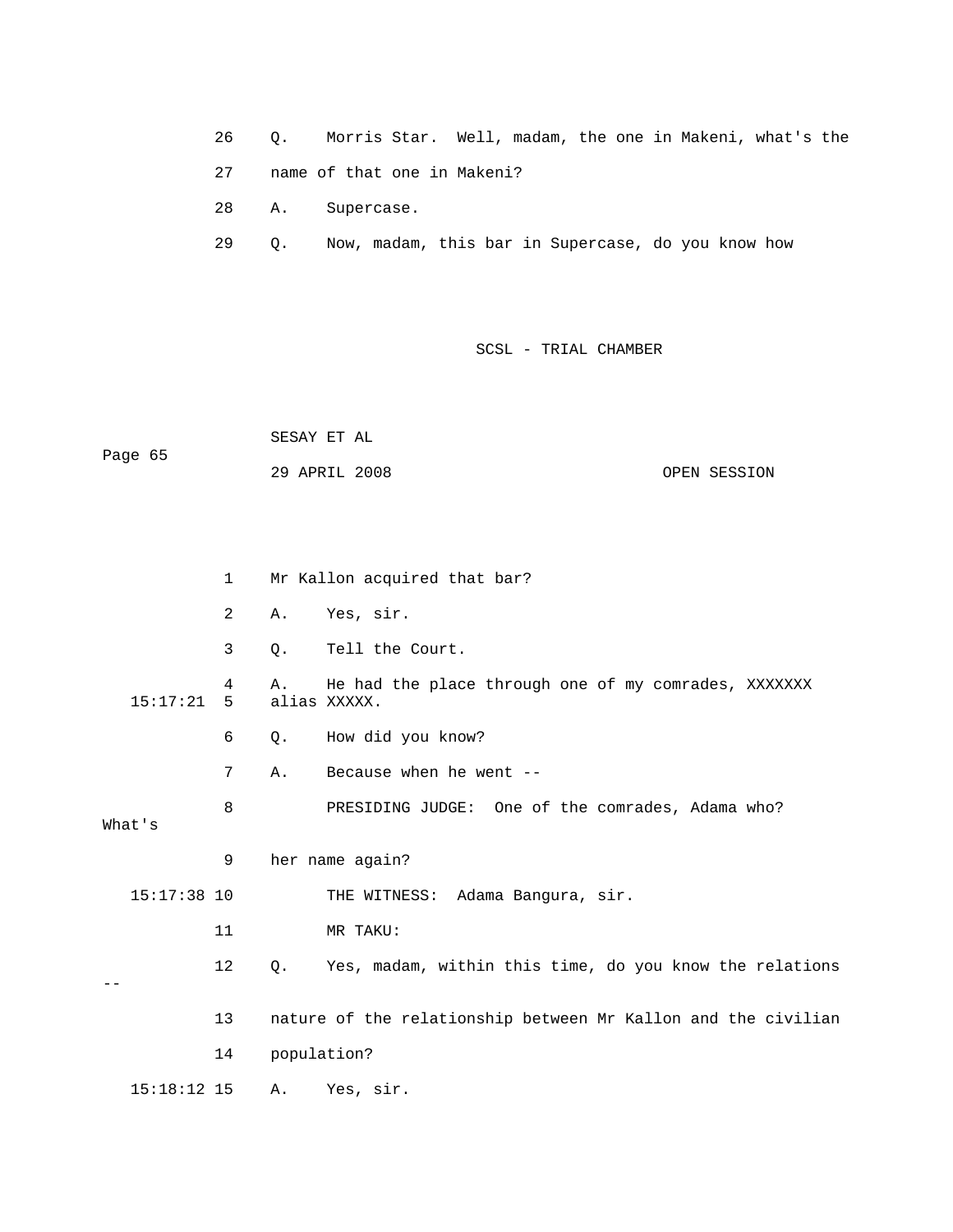|                       | 16 | Tell the Court what you know.<br>О.                               |
|-----------------------|----|-------------------------------------------------------------------|
|                       | 17 | It was too much but it was not bad. After God, then we<br>Α.      |
|                       | 18 | bless Mr Morrison, because they made us have peace in Makeni.     |
|                       | 19 | MR TAKU: Your Honours, they say it's Mr Morris. I'm               |
| 15:18:48 20<br>saying |    | hearing the interpreter say Mr Morrison. They persist in          |
|                       | 21 | Mr Morris.                                                        |
| the                   | 22 | Madam, let us move quickly. On the 1st -- okay, tell<br>$\circ$ . |
|                       | 23 | Court what you know, please. You already answered. Go ahead.      |
|                       | 24 | What were the nature of his relationship with the civilian        |
| $15:19:16$ 25         |    | population?                                                       |
|                       | 26 | The relationship? If we -- if things were difficult for<br>Α.     |
| to                    | 27 | us, we will go to him, we will cry to him, they would attend      |
|                       | 28 | In fact, we had one orphanage and then the next commander<br>us.  |
|                       | 29 | took care of them. Then if they come and they call them,          |

Page 66 SESAY ET AL 29 APRIL 2008 OPEN SESSION

1 summoned a meeting, they will beg their boys not to molest or 2 harass us, there's no raping, or doing anything else to us. 3 Anything that is bad they should not do it to us. 4 Q. Now madam, do you know if in 1999 Mr Foday Sankoh came

to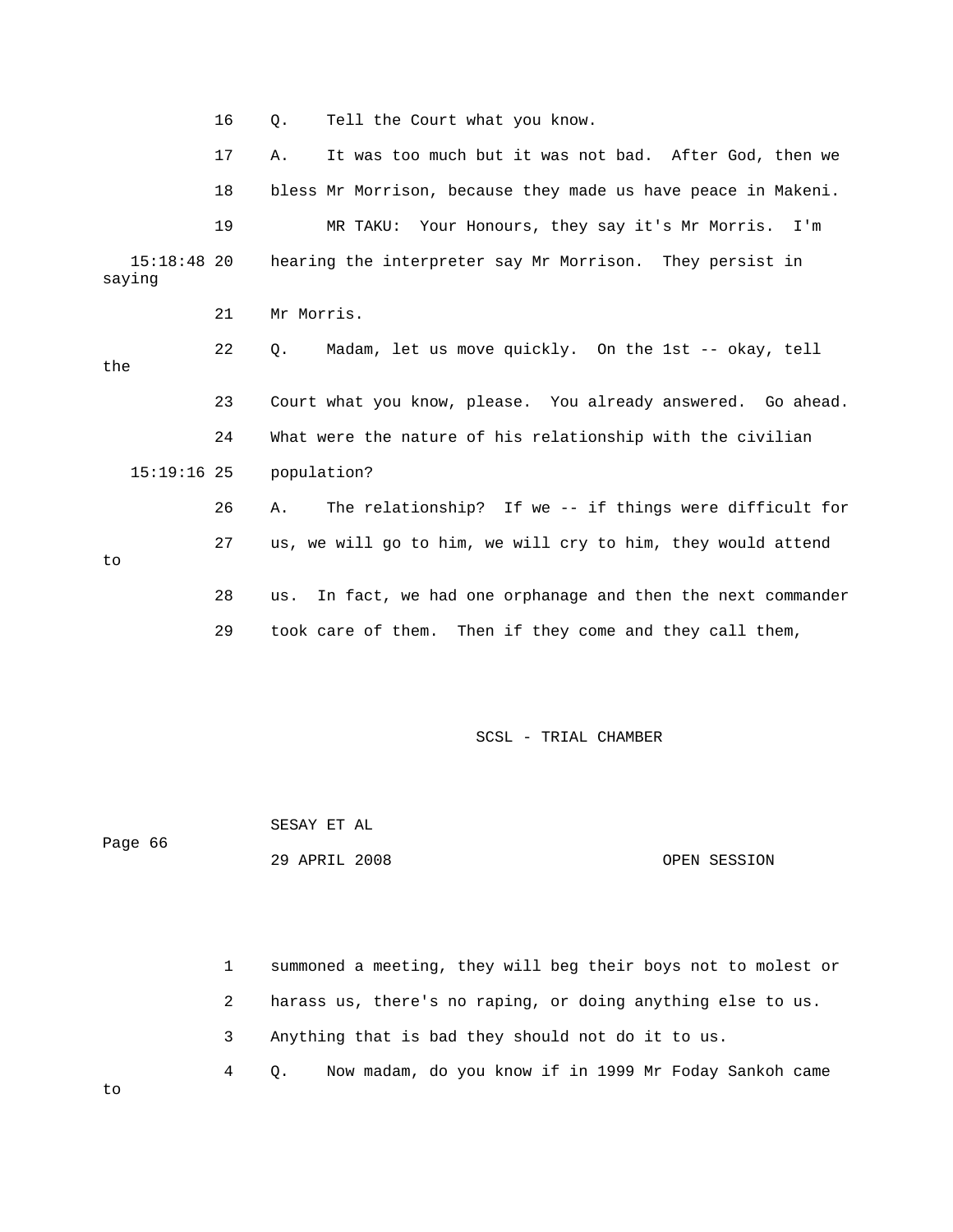|         | 15:20:18      | 5  | Makeni? |                                                               |
|---------|---------------|----|---------|---------------------------------------------------------------|
|         |               | 6  | Α.      | Yes, sir.                                                     |
|         |               | 7  | Q.      | Did you see him?                                              |
|         |               | 8  | Α.      | I saw him, sir.                                               |
|         |               | 9  | Q.      | What did he do when he came to Makeni?                        |
| went    | $15:20:38$ 10 |    | Α.      | He went to Wusum Field with some white people.<br>They        |
|         |               | 11 |         | there and addressed -- he addressed in the meeting. He called |
|         |               | 12 | us.     | He summoned us to a meeting. He spoke to us about his         |
|         |               | 13 |         | children, that they should disarm.                            |
|         |               | 14 | Q.      | Did you find out whom these white people were that were       |
|         | $15:21:26$ 15 |    |         | there also?                                                   |
| But     |               | 16 | Α.      | No, I just saw white people. I was not able to tell.          |
|         |               | 17 |         | they all had -- they all had combatant soldier clothes.       |
| disarm, |               | 18 | Q.      | When you say Mr Foday Sankoh told his children to             |
|         |               | 19 |         | whom are you referring to as his children?                    |
|         | $15:21:49$ 20 |    | Α.      | I think three of them are here.                               |
| On 1    |               | 21 | Q.      | Okay. Madam, let me move to another subject quickly.          |
|         |               | 22 |         | May 2000, where were you?                                     |
|         |               | 23 | Α.      | I was in Makeni.                                              |
|         |               | 24 | Q.      | Do you know where the DDR camp in Makeni is situated?         |
|         | $15:22:49$ 25 |    | Α.      | Yes.                                                          |
|         |               | 26 | Q.      | It was situated where?                                        |
|         |               | 27 | Α.      | It was in Makump.                                             |
|         |               | 28 | Q.      | Did you go to the DDR camp at Makump on 1 May 2000?           |
|         |               | 29 | Α.      | Yes, sir.                                                     |
|         |               |    |         |                                                               |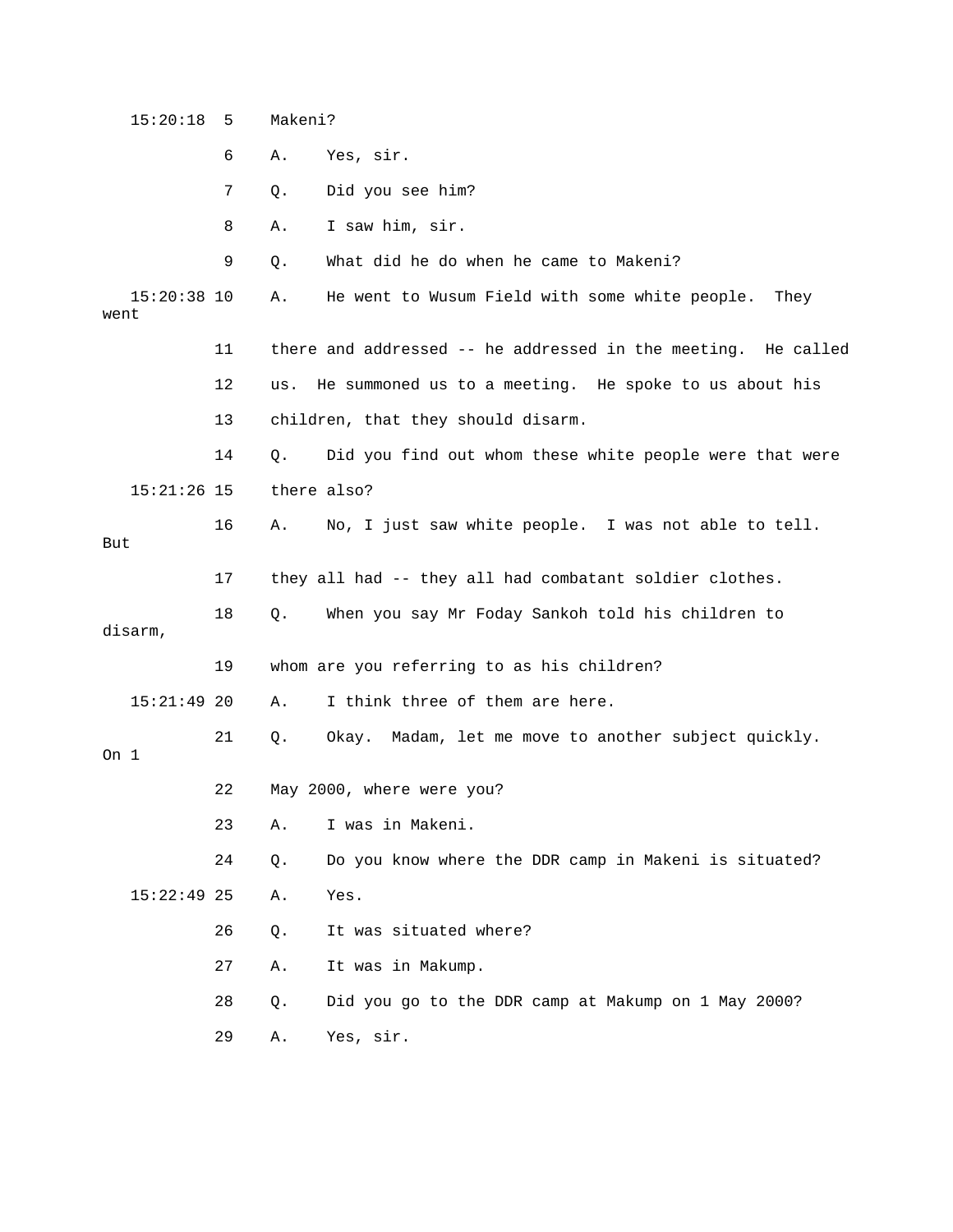|                     |             | SESAY ET AL                                                   |                                      |  |  |
|---------------------|-------------|---------------------------------------------------------------|--------------------------------------|--|--|
| Page 67             |             | 29 APRIL 2008                                                 | OPEN SESSION                         |  |  |
|                     |             |                                                               |                                      |  |  |
|                     |             |                                                               |                                      |  |  |
|                     | $\mathbf 1$ | Did you see Mr Kallon there on that date?<br>Q.               |                                      |  |  |
| come                | 2           | Well, Mr Kallon was coming from Magburaka. He would<br>Α.     |                                      |  |  |
| and                 | 3           | to Makeni. He saw me standing on the juncture with Mr Bokanu  |                                      |  |  |
|                     | 4           | then he stopped to greet us. Mr Kanu -- Mr Kallon came from   |                                      |  |  |
| 15:23:48            | 5           | Magburaka. He was going to Makeni. He met me right on the     |                                      |  |  |
|                     | 6           | junction and he stopped there and greeted us.                 |                                      |  |  |
|                     | 7           | He stopped and greeted you and who?<br>Q.                     |                                      |  |  |
|                     | 8           | Me and Mr Kanu.<br>Α.                                         |                                      |  |  |
|                     | 9           | What time was that?<br>Q.                                     |                                      |  |  |
| $15:24:10$ 10       |             | Your Honours can the witness be<br>THE INTERPRETER:           |                                      |  |  |
|                     | 11          | instructed to wait for the interpretation, otherwise there is |                                      |  |  |
|                     | 12          | going to be some duplication.                                 |                                      |  |  |
|                     | 13          | MR TAKU:                                                      |                                      |  |  |
|                     | 14          | What time was that?<br>Q.                                     |                                      |  |  |
| $15:24:18$ 15<br>on |             | PRESIDING JUDGE:                                              | Can you advise your witness, please, |  |  |
|                     | 16          | what you have heard from the interpretation booth.            |                                      |  |  |
|                     | 17          | MR TAKU:                                                      |                                      |  |  |
| questions           | 18          | Okay. Madam, just wait. Be calm and answer the<br>Q.          |                                      |  |  |
|                     | 19          | On that day where were you?<br>only.                          |                                      |  |  |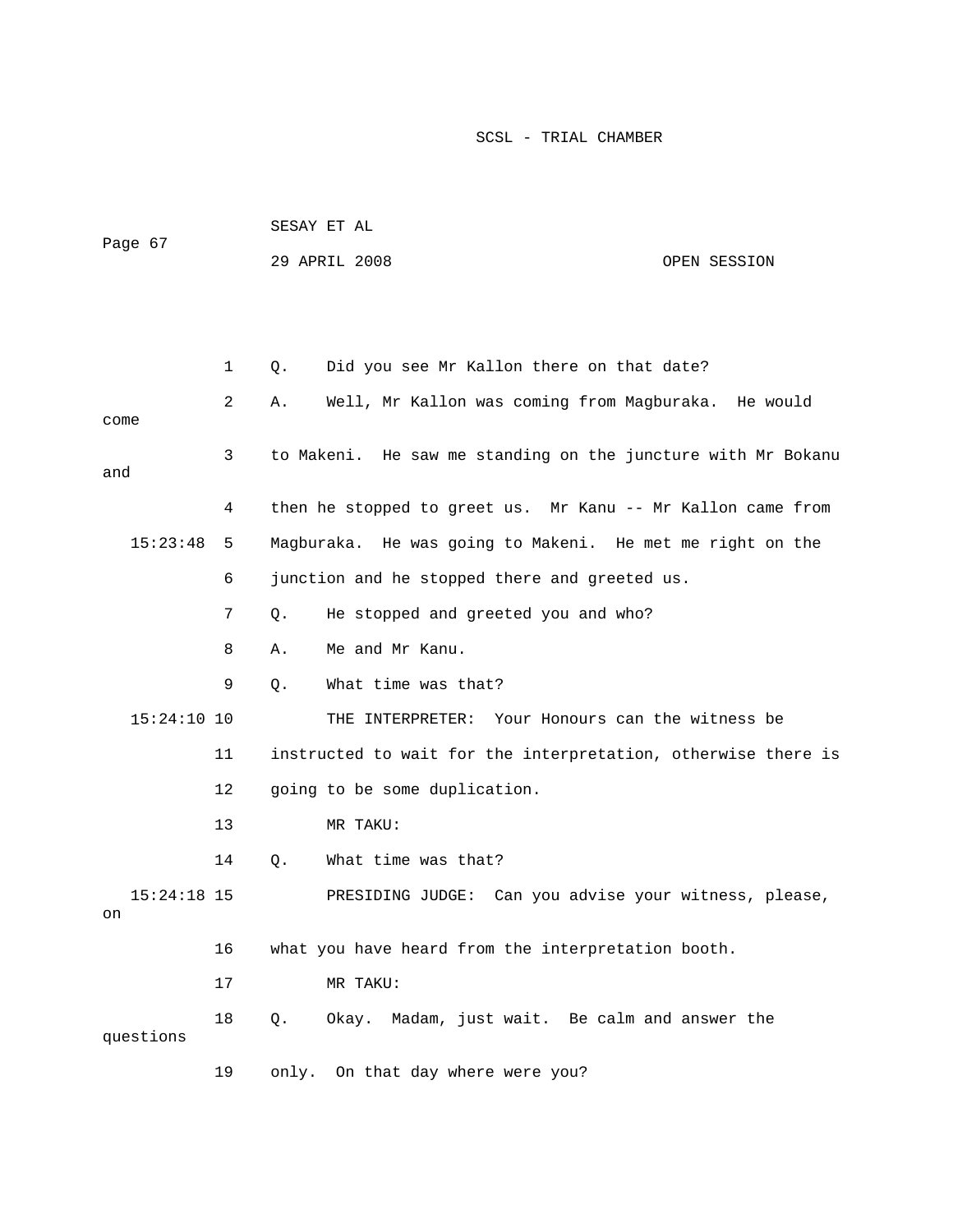15:24:30 20 PRESIDING JUDGE: Let her wait for the interpretation first 22 interpretation comes, otherwise there will be confusion. 24 MR TAKU: 15:24:44 25 Q. You said Mr Kallon was coming from Magburaka and he saw 26 and Mr Kanu. At what place? Which place? 28 Q. At what time? 29 A. It was in the morning hours. 21 before answering. She should not answer before the 23 THE WITNESS: Yes, sir. you 27 A. At the DDR camp at the junction.

|         | SESAY ET AL   |  |              |
|---------|---------------|--|--------------|
| Page 68 |               |  |              |
|         | 29 APRIL 2008 |  | OPEN SESSION |

|       | 1 | What were you doing there?<br>О.                               |
|-------|---|----------------------------------------------------------------|
|       | 2 | Well, the woman who was taken from Freetown to cook, she<br>Α. |
| going | 3 | said she could not be able, so since we were there she was     |
|       | 4 | to hand over the cooking to us, for those who are going to be  |
|       |   | 15:25:27 5 disarmed. She was one Miss Aminata Ajami.           |
|       | 6 | Now this Mr Kanu, what was he doing there?<br>$\circ$ .        |
| there | 7 | Well, we were all there in the G5, so he himself went<br>Α.    |
|       | 8 | to see the base, how it was made, or $-$ -                     |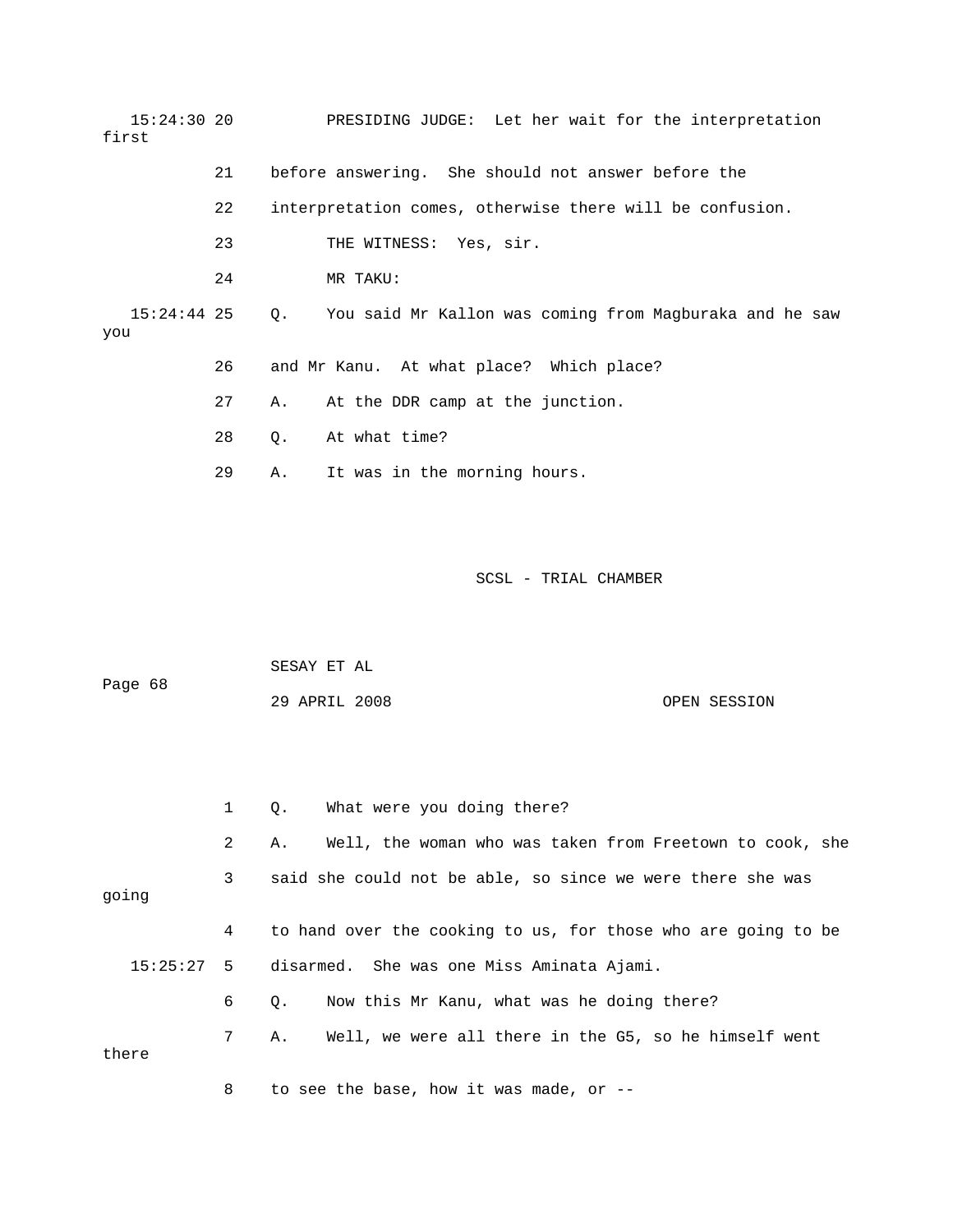9 Q. So when Mr Kallon saw you that morning, what did he say? 15:26:01 10 Did he talk to you? 12 Q. What did you both talk about? 13 A. First, the place where we are to cook, the place was not 14 nice. It was too dirty. Then Mr Kallon turned around the 16 Mr Kanu, he say: What is this? He said: These are the belt 17 those who are coming to disarm. And he said: Oh, a sheep in we moved from the place. He went to Makeni. 15:27:18 25 when you got to Makeni? 26 A. Yes. 11 A. Yes, I came and met him. We spoke. 15:26:32 15 junction and he saw some belts made with some sticks and he asked for 18 fact cannot lie on that bed. Then we said: Mammy, mamma, you 19 see, do you see the place is dirty. And then I said: Okay, so  $15:26:53$  20 21 Q. Now, you say he went to Makeni. Did you accompany him to 22 Makeni? 23 A. Yes, yes, I boarded his vehicle and we all went. 24 Q. Now, you followed him to Makeni. Where did he drop you 27 Q. Mammy, wait a bit. When you hear the question you give

the

Where did he drop you in Makeni? 28 answer.

29 A. He dropped me by PZs.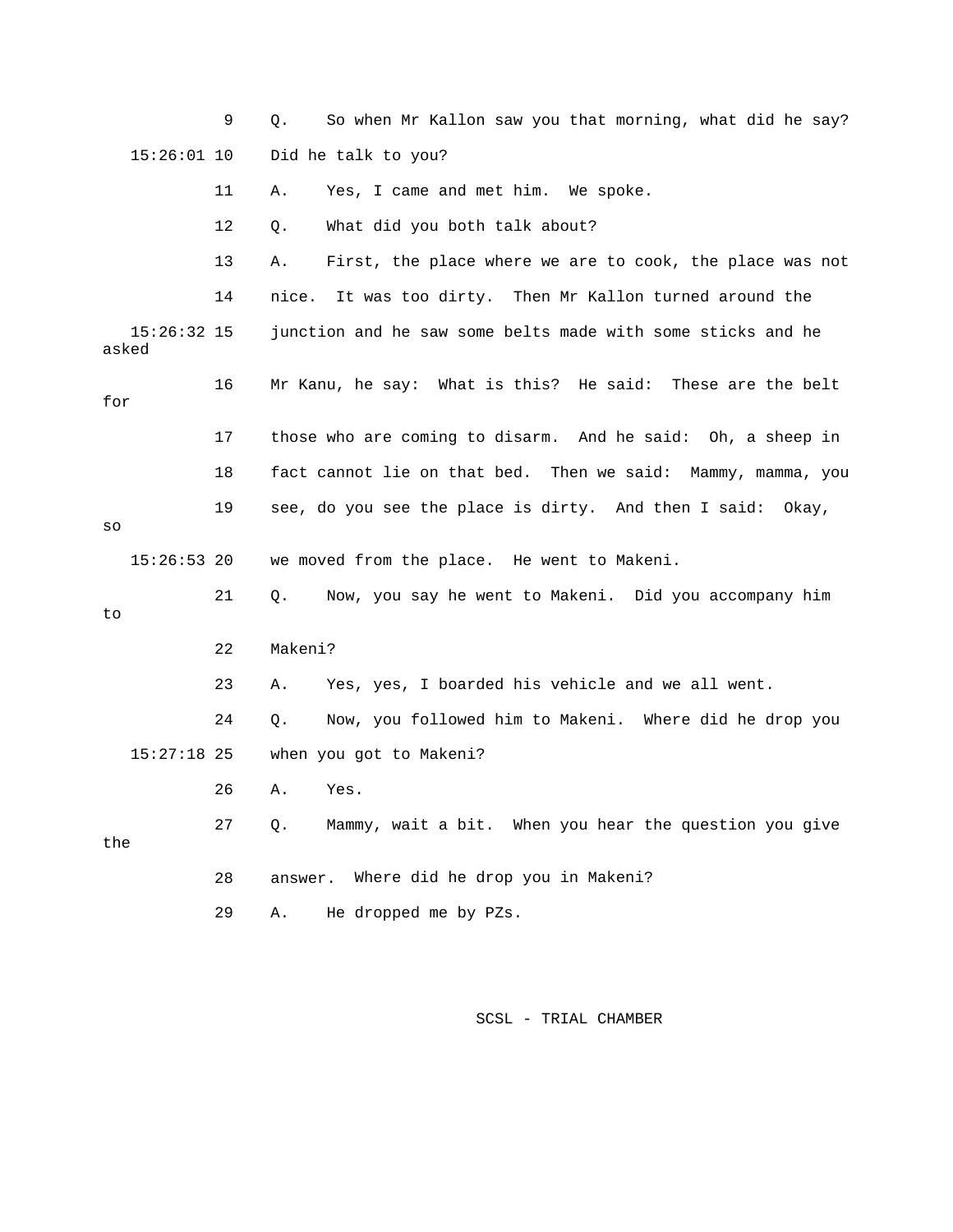| Page 69 |               |    |    | SESAY ET AL                                                  |              |  |  |
|---------|---------------|----|----|--------------------------------------------------------------|--------------|--|--|
|         |               |    |    | 29 APRIL 2008                                                | OPEN SESSION |  |  |
|         |               |    |    |                                                              |              |  |  |
|         |               |    |    |                                                              |              |  |  |
|         |               | 1  | Q. | Now, did you go back to the DDR camp?                        |              |  |  |
|         |               | 2  | Α. | Yes.                                                         |              |  |  |
|         |               | 3  | Q. | At what -- now, how long did you stay in that -- at that     |              |  |  |
|         |               | 4  |    | place before going back to DDR camp?                         |              |  |  |
| said    | 15:28:02      | 5  | Α. | I, it was not long. The person I went to find, they          |              |  |  |
|         |               | 6  |    | they have taken a taxi, so I also took a taxi to chase them. |              |  |  |
|         |               | 7  | Q. | Now, when you got back to the DDR camp, did you see          |              |  |  |
|         |               | 8  |    | Mr Kallon again?                                             |              |  |  |
|         |               | 9  | Α. | No, I did not see him at all.                                |              |  |  |
|         | $15:28:20$ 10 |    | Q. | Did you see his car drive past?                              |              |  |  |
|         |               | 11 | Α. | Yes.                                                         |              |  |  |
|         |               | 12 | Q. | From which direction to which direction?                     |              |  |  |
|         |               | 13 | Α. | From Makeni to Magburaka.                                    |              |  |  |
|         |               | 14 | Q. | Do you know the time -- the approximate time?                |              |  |  |
|         | $15:28:43$ 15 |    | Α. | No, I cannot remember the time.                              |              |  |  |
|         |               | 16 | Q. | Okay. When Mr Kallon went back to Magburaka, is there        |              |  |  |
|         |               | 17 |    | anything that happened in that camp that you know of?        | Did you      |  |  |
| past    |               | 18 |    | remain -- did you remain in that camp when Mr Kallon drove   |              |  |  |
|         |               | 19 |    | and went to Magburaka?                                       |              |  |  |
|         | $15:29:07$ 20 |    | Α. | Yes.                                                         |              |  |  |
|         |               |    |    |                                                              |              |  |  |

21 Q. Is there anything that happened after that -- that you

w sa

- 22 in that camp?
- 23 A. Yes.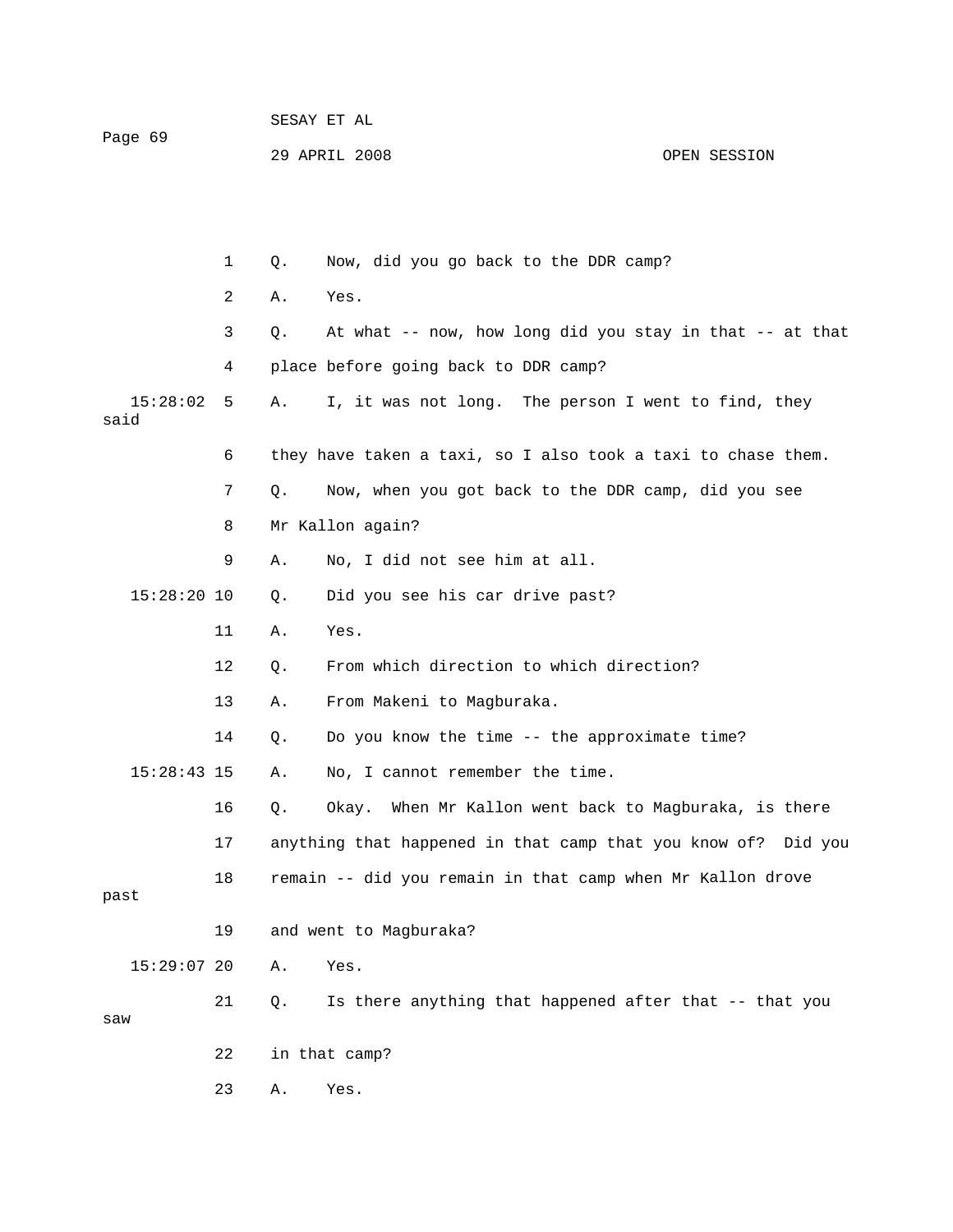24 Q. Tell the Court.  $15:29:17$  25 A. called Yes, sir. Well, we were sitting one afternoon. I 26 out -- I called my -- the woman I took to the camp so that we can 27 do the work, and we saw Mr Kailondo. He came with his troop. 28 then we were just trying to clean the fish and then he shot . up 29 He said: I would not want to see any civilian here. You have By to

SCSL - TRIAL CHAMBER

 SESAY ET AL Page 70 29 APRIL 2008 OPEN SESSION

 1 move. So we also moved. We left there. I told my sisters: Let 3 Q. That time Mr Kailondo came there, when he said all the 4 civilians should leave, did you see Mr Kallon, with Mr Kailondo? 15:30:14 5 A. No, no, no, no, no. I did not see him at all. 7 in the afternoon? 8 A. It was in the afternoon, sir. 9 Q. The time Mr Kallon passed back to Magburaka, was it in the 15:30:34 10 morning or the afternoon? 2 us all go. 6 Q. You know the time Kailondo came, was it in the morning or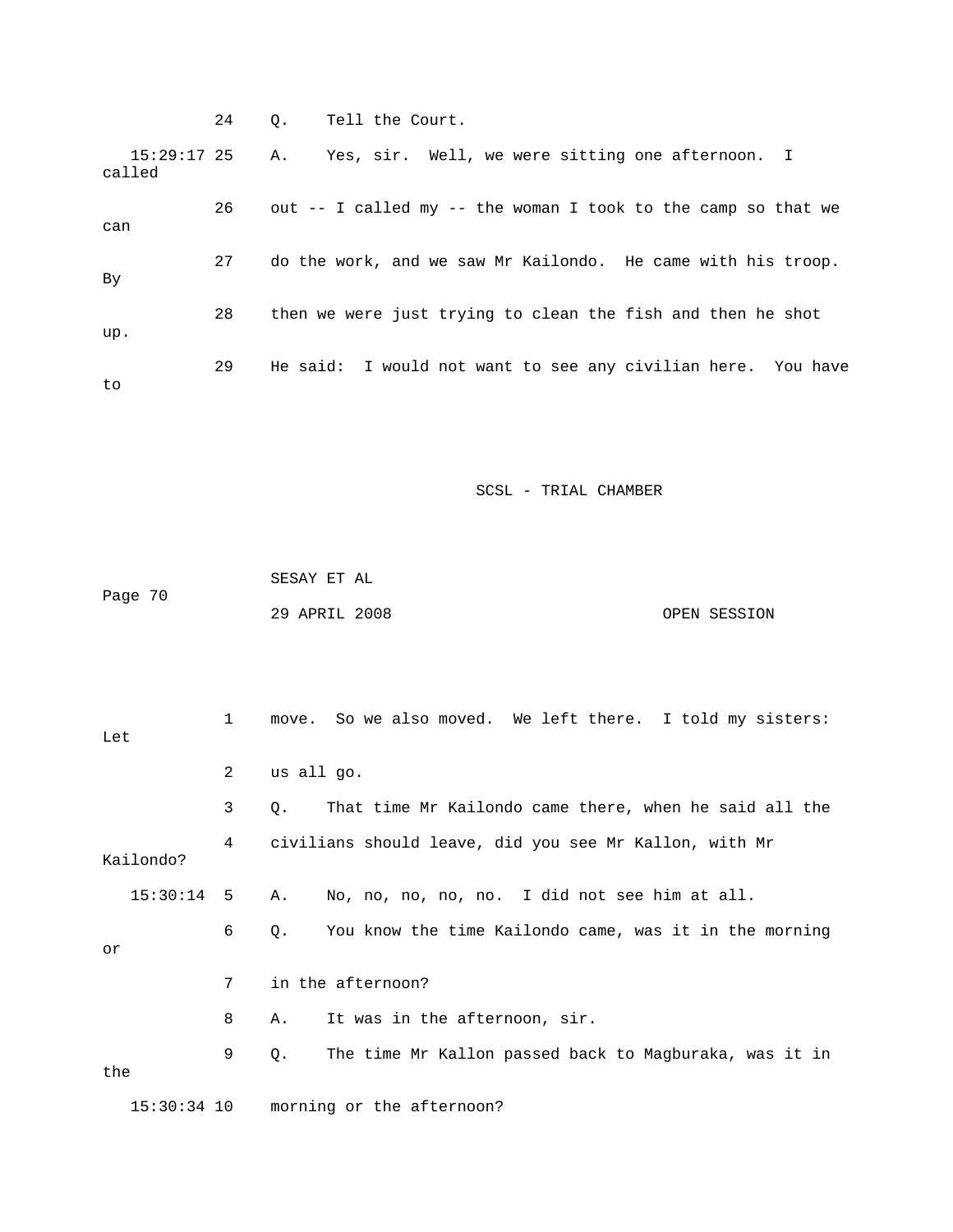|                      | 11 | Α. | It was not too early. It was morning he came to Makeni.       |
|----------------------|----|----|---------------------------------------------------------------|
|                      | 12 |    | But when he was going, it was not too early.                  |
|                      | 13 | Q. | Did you ever see Mr Kallon with Kailondo that day?            |
|                      | 14 |    | JUDGE BOUTET:<br>She just answered to you.                    |
| $15:31:00$ 15        |    |    | PRESIDING JUDGE:<br>She said they weren't together.           |
|                      | 16 |    | THE WITNESS: No, sir.                                         |
|                      | 17 |    | MR TAKU:                                                      |
|                      | 18 | Q. | Now, when Mr Kailondo came and said all the civilians         |
|                      | 19 |    | should leave, how did he come? Did you see him doing anything |
| $15:31:11$ 20        |    |    | when he came?                                                 |
|                      | 21 | Α. | Kailondo, sir?                                                |
|                      | 22 | Q. | Yes, madam.                                                   |
|                      | 23 | Α. | Yes.                                                          |
|                      | 24 | Q. | What did he do?                                               |
| $15:31:27$ 25<br>the |    | Α. | He shot up. When he fired, he said we should all leave        |
|                      | 26 |    | camp, and we left there, so we all went back to Makeni.       |
| alone                | 27 | Q. | Now, was Kailondo -- did you see -- did Kailondo come         |
|                      | 28 |    | or came with some people?                                     |
|                      | 29 | Α. | He came with some people.                                     |
|                      |    |    |                                                               |
|                      |    |    |                                                               |
|                      |    |    | SCSL - TRIAL CHAMBER                                          |

SESAY ET AL

Page 71

29 APRIL 2008 OPEN SESSION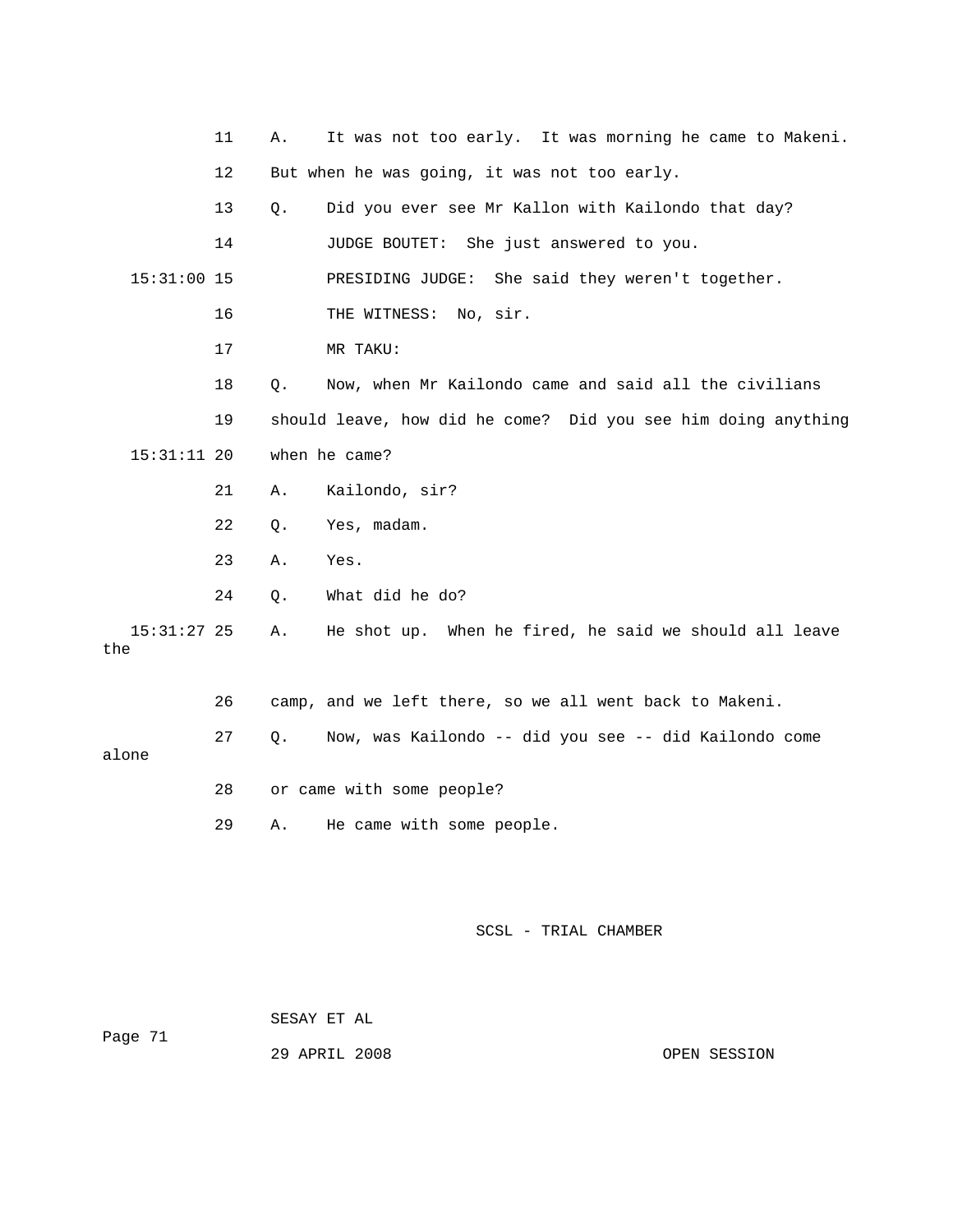1 Q. Now, madam, you said when Mr Kallon stopped to greet you 3 Can you tell the Court if, indeed, the place was dirty? 4 A. The place was dirty, sir. Just as the place where 4,000 15:33:00 5 sheeps do sleep. 7 to the proceedings? 15:33:12 10 -- I mean, I'm not saying you can't ask the question. I mean, 11 just said, I mean, what's the relevance to the proceedings? 12 MR TAKU: Thank you, Your Honours. 13 Q. Now, madam, when you got to Makeni, did you go to any 14 or did you remain in Makeni? 15:33:34 15 A. Well, when I sleep, in the morning I'll go off; I go away. 16 Q. You go to where? 17 A. I'll go where I'm doing my business. Taku? JUDGE BOUTET: What are we talking about now? The next 21 day, or what? t is 22 MR TAKU: The very day, when she got to Makeni. Tha 23 May. 2 and Mr Andrew Kanu he saw the bed, he said the place was dirty. 6 PRESIDING JUDGE: What is the relevance of the bed and - - 8 MR TAKU: Okay, Your Honour. 9 PRESIDING JUDGE: Whether the bed was clean or it was dirty T. place 18 JUDGE BOUTET: So what are we talking about now, Mr 19 MR TAKU: Sir?  $15:33:55$  20 1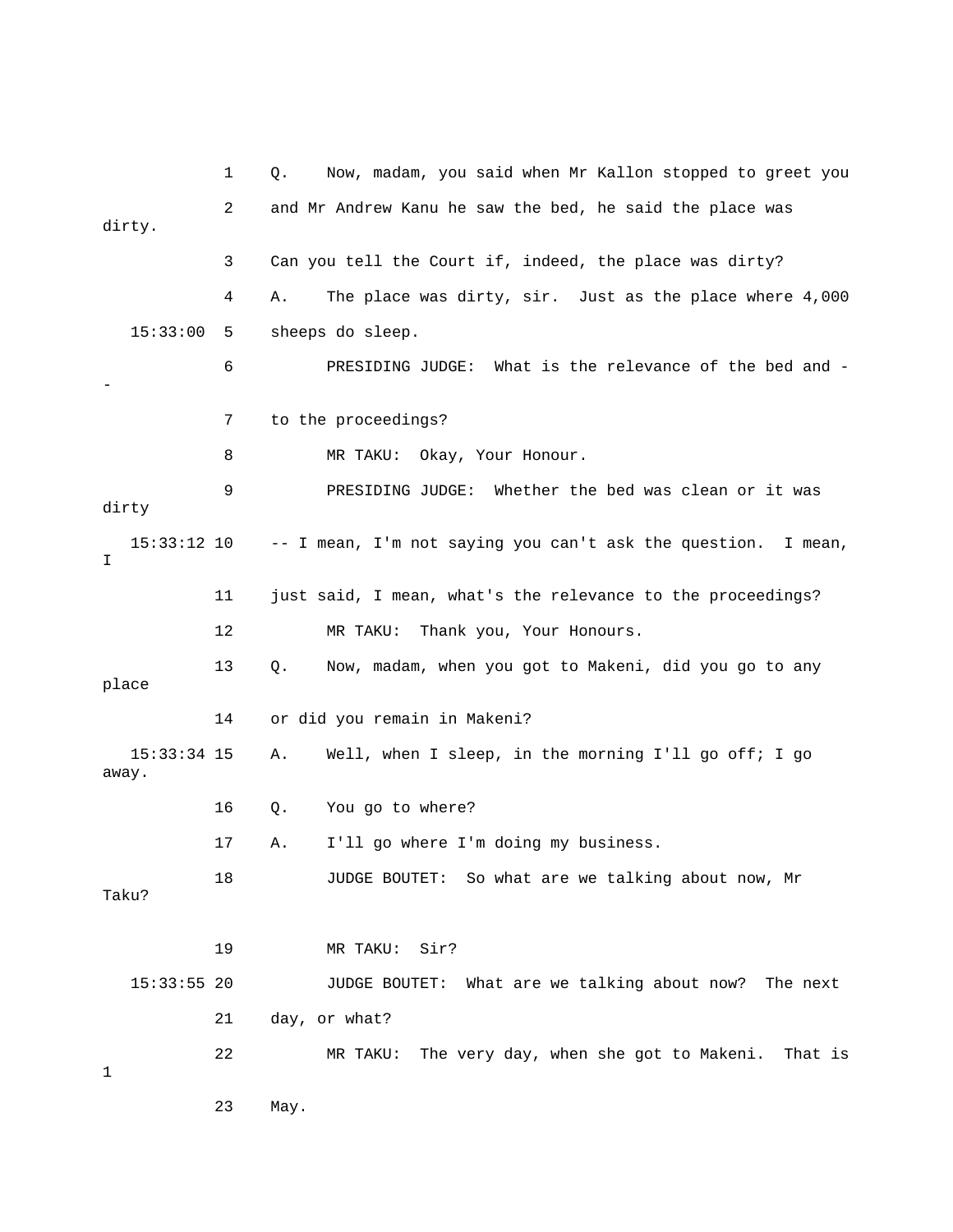24 JUDGE BOUTET: She seemed to be talking in the morning. 15:34:02 25 She goes back in the afternoon, so I'm a bit confused of what it

- 26 is she is talking about.
- 27 MR TAKU:

Yes. Madam, on 1 May, that very day that Kailondo came and 28 Q.

29 drove all the civilians and fired a gun, you say you went to

SCSL - TRIAL CHAMBER

| Page 72 | SESAY ET AL   |  |              |
|---------|---------------|--|--------------|
|         | 29 APRIL 2008 |  | OPEN SESSION |

 1 Makeni. Did you remain in Makeni -- 2 A. Yes, there I stopped. I left Makeni. 3 Q. You left Makeni and went to where? 4 A. I went where I am selling, out of Makeni. 15:34:38 5 Q. Okay. Where? Where? What's the name of that place, 6 Madam? 7 A. It was in Kono. 8 Q. Now, when Morris Kallon stopped in the morning on his 9 to Makeni, that's on 1 May, did you see the people who were with 11 A. Yes. 12 JUDGE BOUTET: Did she say there were people with him? way 15:35:15 10 him?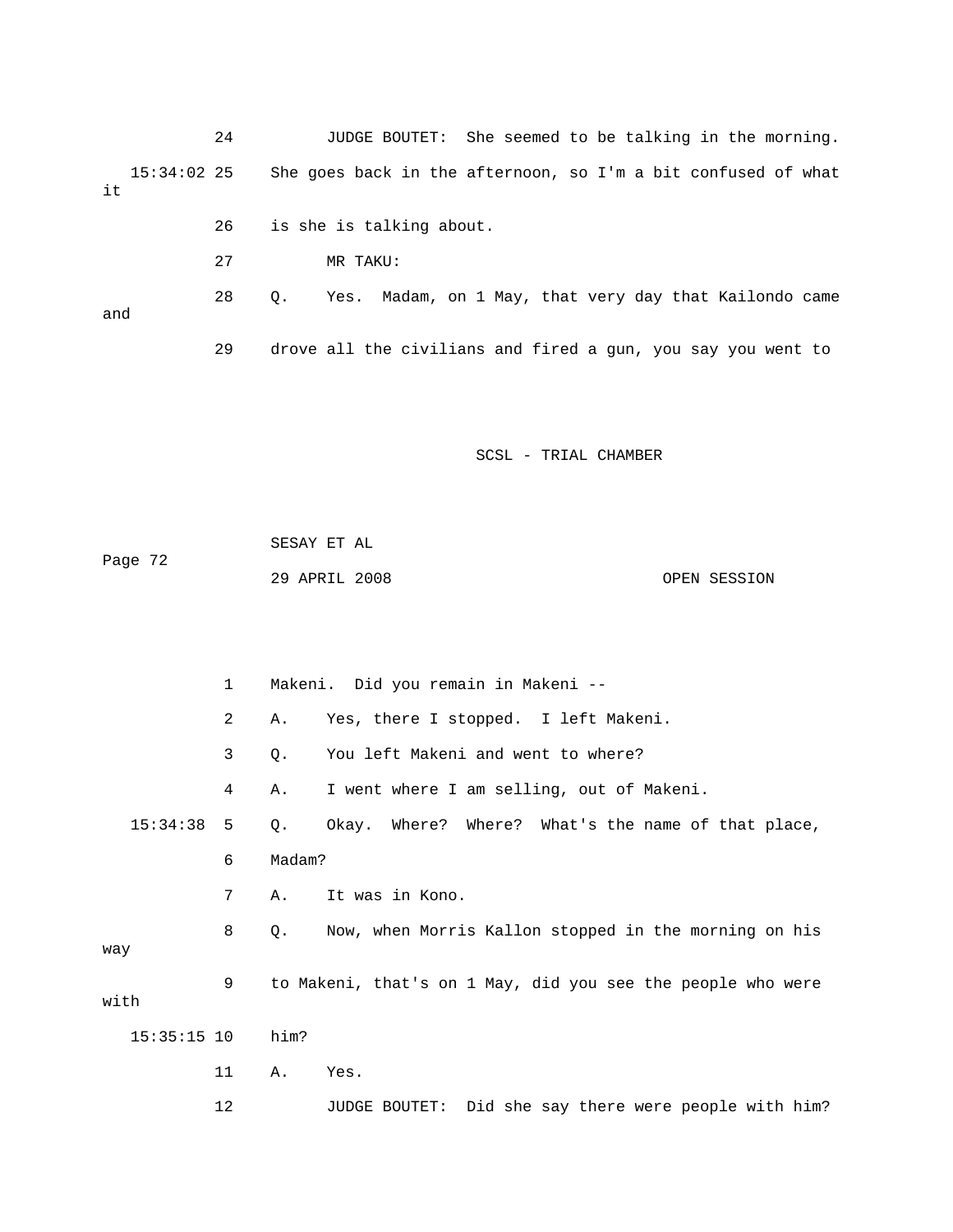13 MR TAKU: 15:35:22 15 JUDGE BOUTET: She is your witness, Mr Taku. 16 MR TAKU: 17 Q. Did you see any persons with him in his car? 18 A. Yes. in a car? 19 PRESIDING JUDGE: Did she say he came 15:35:33 20 MR TAKU: No. Thank you, Your Honours. 21 Q. Now, how did he come? How did he come when he came from 22 Magburaka towards Makeni, when he saw you and stopped, how did 23 come to that spot? 24 A. He came from Magburaka. He came from Magburaka. He 15:35:52 25 stopped at the junction, him, his driver Hindo Koroma, they were 26 all in that vehicle. 28 A. It was a Mercedes. Andrew 14 Q. Were any persons with him in his car? he 27 Q. What sort of car was that, madam? 29 Q. Now, when he came with Hindo Koroma and saw you and

#### SCSL - TRIAL CHAMBER

| Page 73 | SESAY ET AL   |              |
|---------|---------------|--------------|
|         | 29 APRIL 2008 | OPEN SESSION |

1 Kanu and stopped, did you see him with a gun in his hands?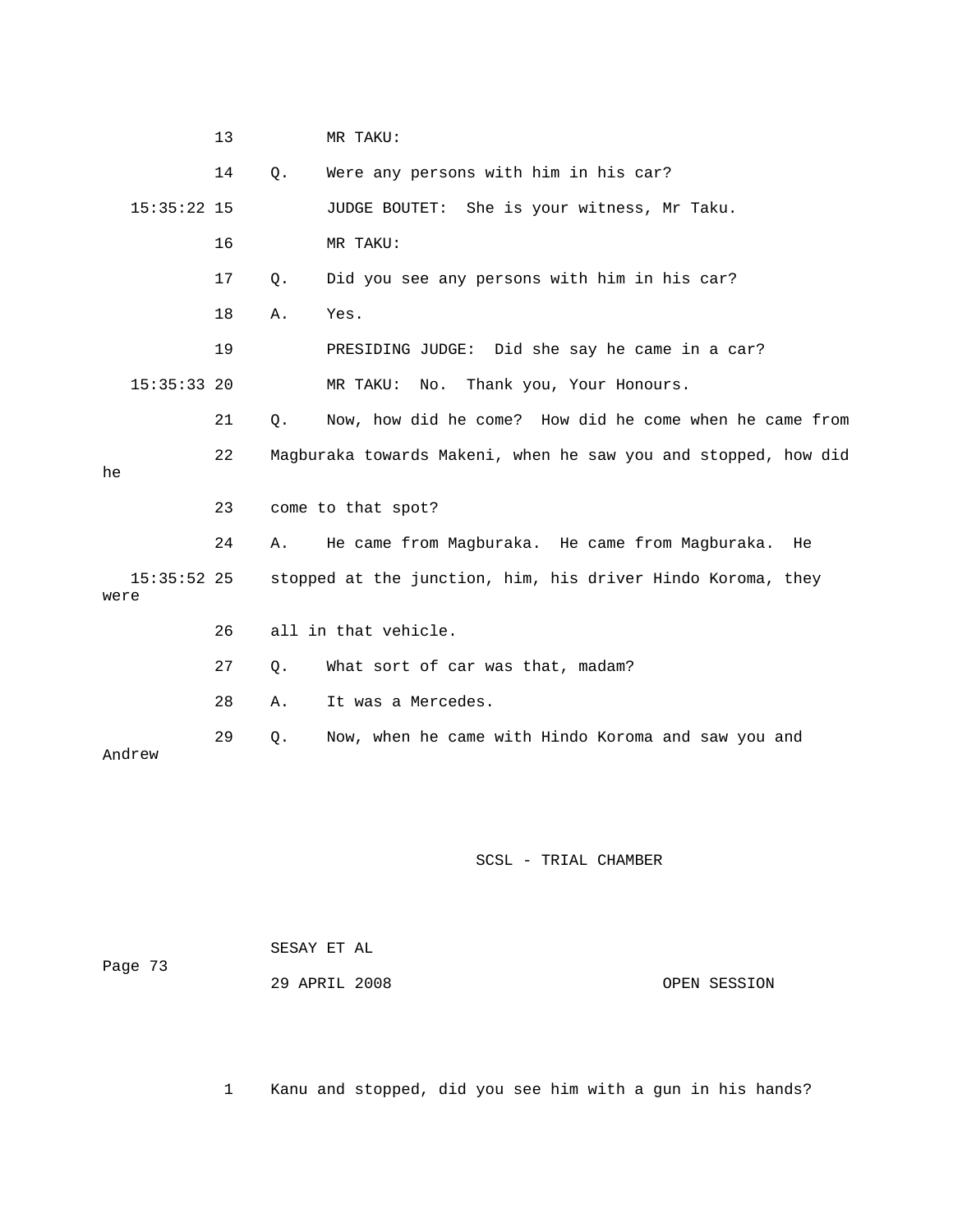|                        | 2  | Α.        | No, sir.                                                   |
|------------------------|----|-----------|------------------------------------------------------------|
|                        | 3  | Q.        | Did Mr Kallon scare you to leave the place?                |
|                        | 4  | Α.        | No, he did not scare us.                                   |
| 15:36:55               | 5  |           | [Indiscernible].<br>JUDGE THOMPSON:                        |
|                        | 6  |           | Sir.<br>MR TAKU:                                           |
|                        | 7  |           | JUDGE THOMPSON: Was that a permissible question?           |
|                        | 8  |           | MR TAKU: Well, I'm just looking at the evidence --         |
|                        | 9  |           | JUDGE THOMPSON: Yes, I know. But it's as if you are        |
| $15:37:07$ 10          |    |           | letting your guards down in terms of the rules governing   |
|                        | 11 |           | examination-in-chief.                                      |
|                        | 12 |           | MR TAKU: I'm sorry, sir.                                   |
|                        | 13 |           | JUDGE THOMPSON: Sort of series of suggestible              |
| questions.             |    |           |                                                            |
|                        | 14 | Go ahead. |                                                            |
| $15:37:22$ 15<br>else. |    |           | MR TAKU: I'm sorry, sir. Let me move to something          |
|                        | 16 | Q.        | Now, madam, on --                                          |
|                        | 17 | Α.        | Sir.                                                       |
| you                    | 18 | Q.        | -- on 8 December -- no, on 8 May -- on 8 May 2000, did     |
|                        | 19 |           | hear anything you know of that happened to Foday Sankoh?   |
| $15:37:52$ 20          |    |           | A. I was in Makeni and we heard that he had -- he had been |
|                        | 21 | captured. |                                                            |
|                        | 22 | Q.        | Where?                                                     |
|                        | 23 | Α.        | In town.                                                   |
|                        | 24 | Q.        | When you say town, where?<br>Town?                         |
| $15:38:18$ 25          |    | Α.        | Freetown.                                                  |
|                        | 26 | Q.        | Now you were [indiscernible] do you know, madam, whether   |
|                        | 27 |           | after the arrest of Foday Sankoh, do you know whether the  |
|                        | 28 |           | disarmament process continued?                             |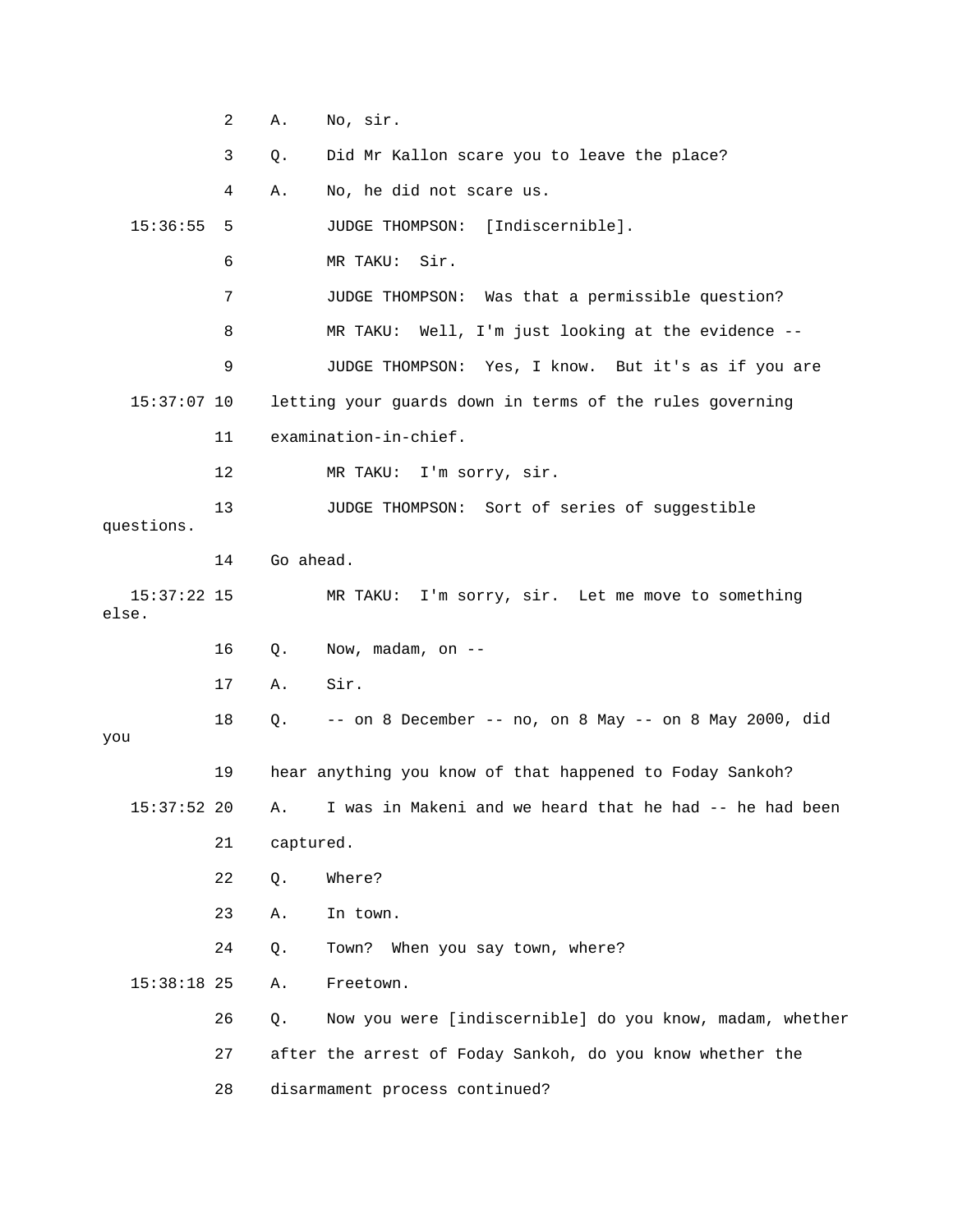29 A. Yes, sir.

|         | SESAY ET AL   |  |              |
|---------|---------------|--|--------------|
| Page 74 |               |  |              |
|         | 29 APRIL 2008 |  | OPEN SESSION |

| Do you know whether Morris Kallon supported the<br>$\mathbf 1$<br>Q.<br>initiative? |    |                                                               |
|-------------------------------------------------------------------------------------|----|---------------------------------------------------------------|
|                                                                                     | 2  | Yes, sir.<br>Α.                                               |
|                                                                                     | 3  | Tell the Court how you know?<br>Q.                            |
| should                                                                              | 4  | Well, he went around and spoke to the boys that they<br>Α.    |
| 15:39:07<br>set                                                                     | -5 | go and disarm and then he went to the Gbethis. They have a    |
| that                                                                                | 6  | of fighters whom they went and collected. They got them so    |
|                                                                                     | 7  | they would all disarm.                                        |
|                                                                                     | 8  | Were you present during the disarmament?<br>Q.                |
|                                                                                     | 9  | Yes, sir.<br>Α.                                               |
| 15:39:36 10                                                                         |    | Tell the Court what happened?<br>Q.                           |
|                                                                                     | 11 | Well, that disarmament. It was too good because we took<br>Α. |
| go                                                                                  | 12 | all our children with the native dance so that they will all  |
|                                                                                     | 13 | and disarm.                                                   |
|                                                                                     | 14 | Did you see Mr Kallon there?<br>Q.                            |
| $15:39:58$ 15<br>It                                                                 |    | They carried them in there so that they could disarm.<br>Α.   |
|                                                                                     | 16 | was at community centre.                                      |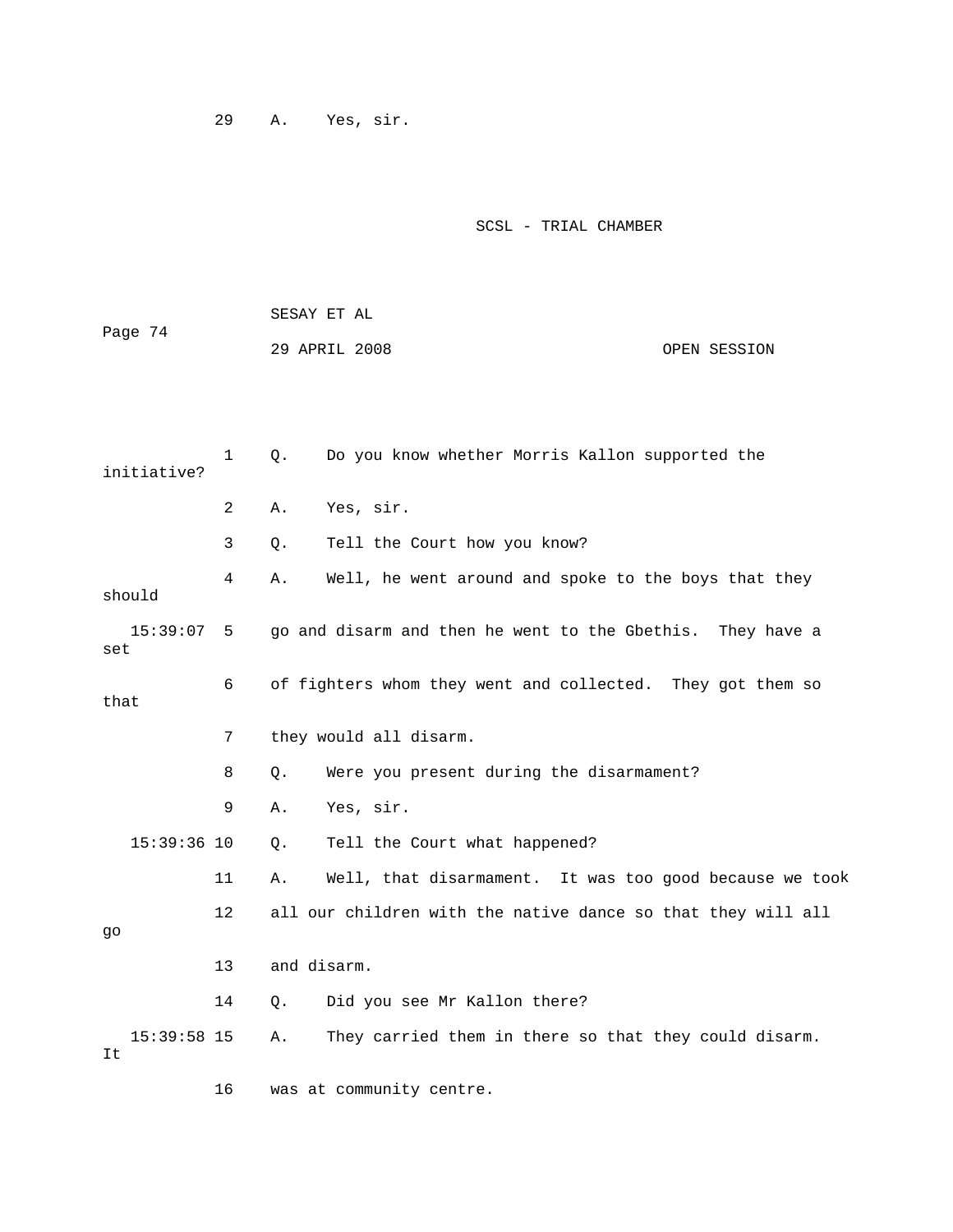| the |                              | 17 |                                                      | JUDGE BOUTET: Madam, you testified that you did go to      |  |
|-----|------------------------------|----|------------------------------------------------------|------------------------------------------------------------|--|
|     |                              | 18 |                                                      | community centre to disarm. So did you yourself proceed to |  |
|     |                              | 19 | disarm?                                              |                                                            |  |
|     | $15:40:44$ 20                |    |                                                      | THE WITNESS: No, I am a civilian.                          |  |
|     |                              | 21 |                                                      | JUDGE BOUTET: Thank you.                                   |  |
|     | client.                      | 22 |                                                      | MR TAKU: One minute, My Lord. Let me consult the           |  |
|     |                              | 23 | My Lord, that is all in chief for the witness.       |                                                            |  |
|     |                              | 24 | О.                                                   | Madam, my colleagues the lawyers, will ask you some        |  |
|     | $15:41:22$ 25<br>understand? |    | questions and the Prosecutor, you understand? Do you |                                                            |  |
|     |                              | 26 | Α.                                                   | I have heard, sir.                                         |  |
|     |                              | 27 | Q.                                                   | All right. Thank you.                                      |  |
|     |                              | 28 |                                                      | PRESIDING JUDGE: Mr Jordash.                               |  |
|     |                              | 29 |                                                      | MR JORDASH: May I just take very brief instructions?       |  |
|     |                              |    |                                                      |                                                            |  |
|     |                              |    |                                                      |                                                            |  |

| Page 75      |   | SESAY ET AL                                                |
|--------------|---|------------------------------------------------------------|
|              |   | 29 APRIL 2008<br>OPEN SESSION                              |
|              |   |                                                            |
|              |   |                                                            |
|              | 1 | PRESIDING JUDGE: Yes, please.                              |
|              | 2 | MR MARTIN: Could I as well, please, Your Honours.          |
| Could I      |   |                                                            |
|              | 3 | take instructions from my client, Your Honours. Thank you. |
|              | 4 | PRESIDING JUDGE: Yes.                                      |
| $15:42:53$ 5 |   | MR JORDASH: No questions, thank you.                       |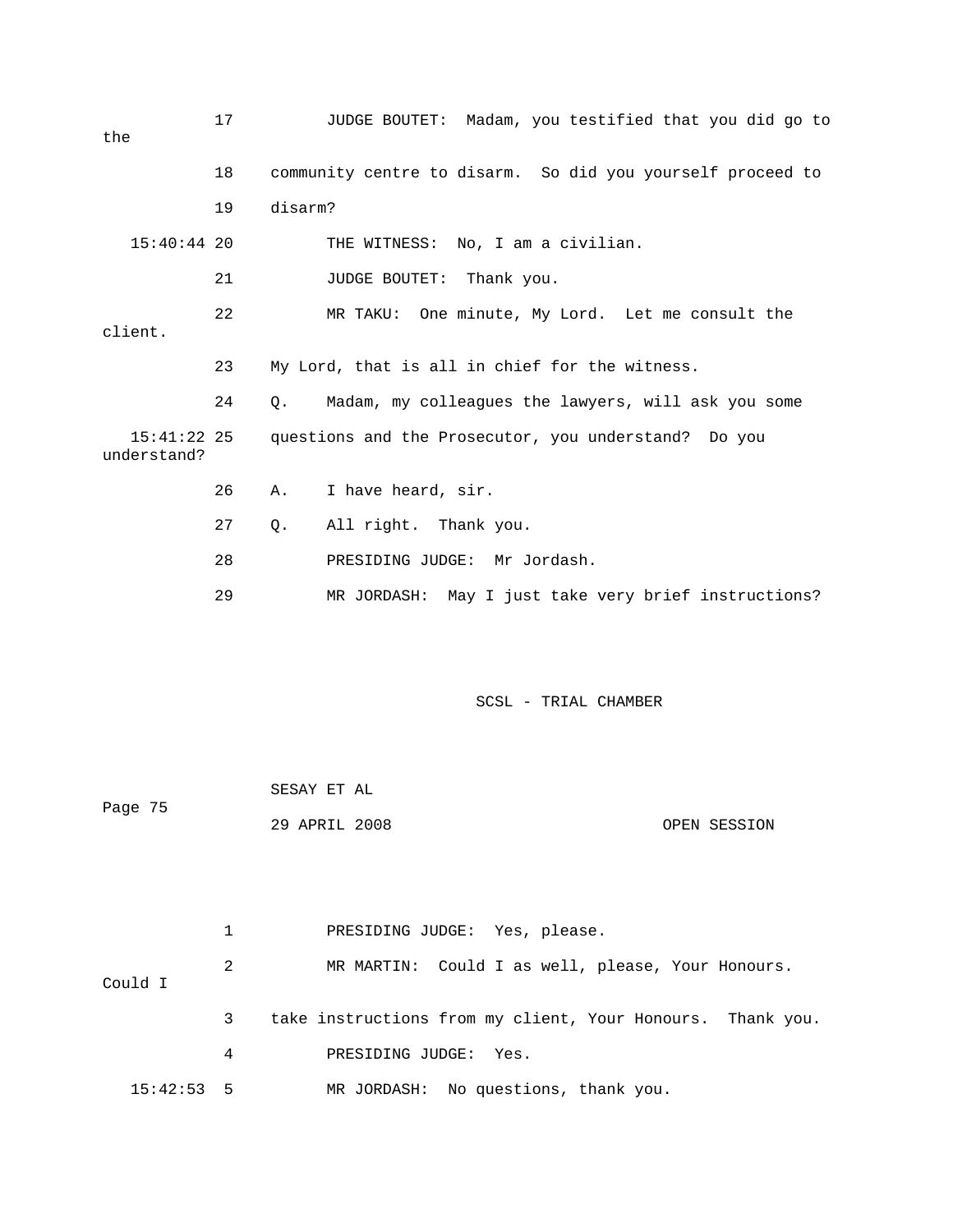|                                                                           | 6                                                          | PRESIDING JUDGE: Yes, Mr Scott Martin, do you have any        |  |
|---------------------------------------------------------------------------|------------------------------------------------------------|---------------------------------------------------------------|--|
|                                                                           | 7                                                          | MR MARTIN: No questions either.                               |  |
|                                                                           | 8                                                          | PRESIDING JUDGE: No questions.                                |  |
|                                                                           | 9                                                          | MR MARTIN:<br>Thank you.                                      |  |
| $15:43:48$ 10                                                             |                                                            | PRESIDING JUDGE: Yes, Mr Fynn.                                |  |
|                                                                           | 11                                                         | CROSS-EXAMINED BY MR FYNN:                                    |  |
|                                                                           | 12                                                         | MR FYNN:                                                      |  |
| behalf                                                                    | 13                                                         | Madam Witness, I will now ask you some questions on<br>Q.     |  |
|                                                                           | 14                                                         | of the Prosecution. Now, it is your testimony that the RUF    |  |
|                                                                           | $15:44:16$ 15<br>invaded Makeni in December 1998, correct? |                                                               |  |
|                                                                           | 16                                                         | Α.<br>Yes.                                                    |  |
| civilians                                                                 | 17                                                         | And you will confirm that during that invasion,<br>Q.         |  |
|                                                                           | 18                                                         | were killed?                                                  |  |
|                                                                           | 19                                                         | Are you asking me, sir?<br>Α.                                 |  |
| $15:44:57$ 20                                                             |                                                            | Yes. Madam Witness, you will confirm -- you would agree<br>Q. |  |
| 21<br>with me that during the invasion of Makeni by the RUF,<br>civilians |                                                            |                                                               |  |
|                                                                           | 22                                                         | were killed?                                                  |  |
|                                                                           | 23                                                         | No, I did not see that with my eyes.<br>Α.                    |  |
|                                                                           | 24                                                         | Is it your evidence that nobody was killed during that<br>Q.  |  |
| $15:45:20$ 25                                                             |                                                            | invasion?                                                     |  |
|                                                                           | 26                                                         | I did not see that with my eyes. The only people whom I<br>Α. |  |
| plane                                                                     | 27                                                         | feel whom they were -- whom they were killing, it was the     |  |
| us                                                                        | 28                                                         | that was coming out from here and it will drop some bombs on  |  |
| was                                                                       | 29                                                         | and it was we, the civilians, who died. It was the jet that   |  |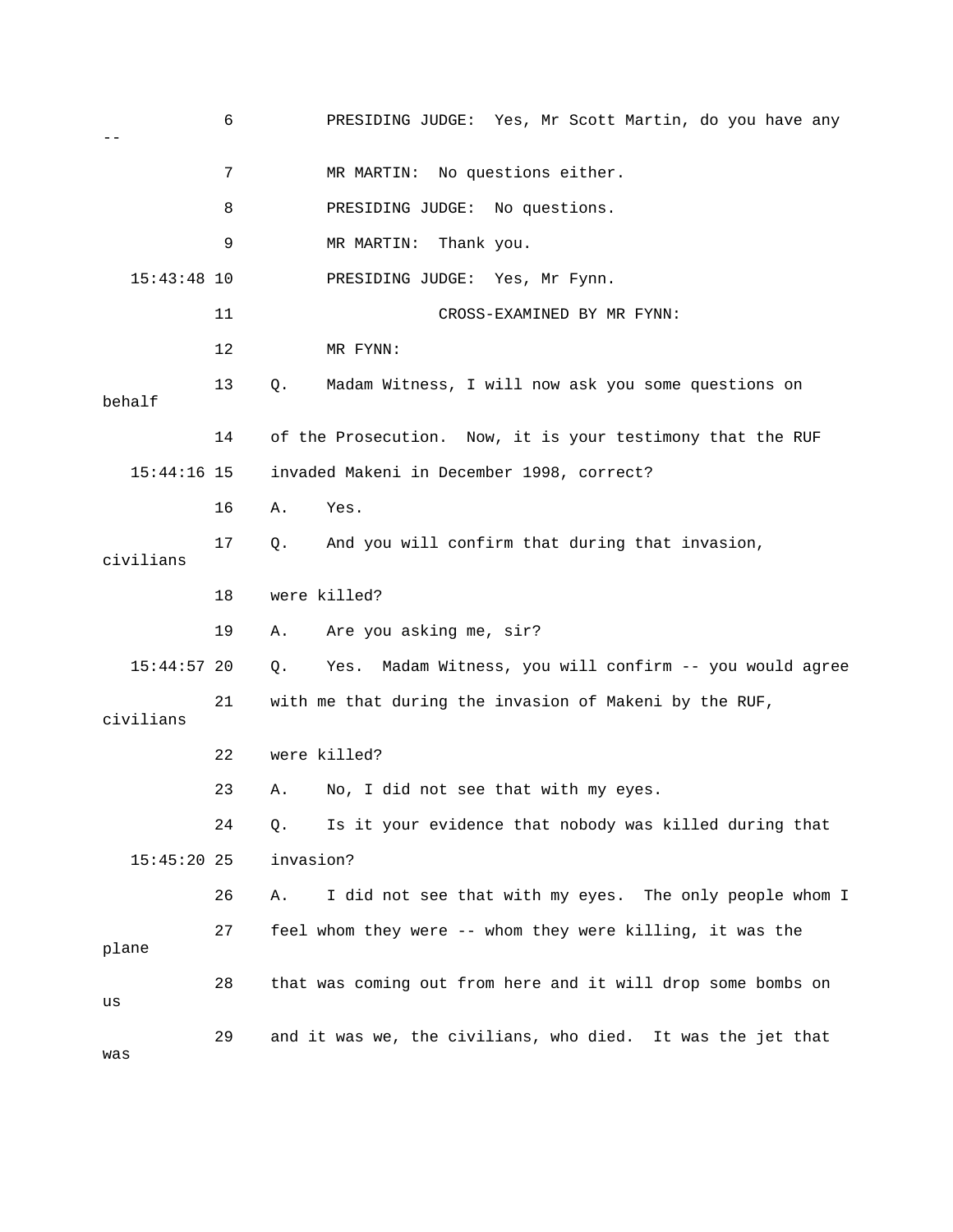| Page 76       |    | SESAY ET AL                                                    |              |
|---------------|----|----------------------------------------------------------------|--------------|
|               |    | 29 APRIL 2008                                                  | OPEN SESSION |
|               |    |                                                                |              |
|               |    |                                                                |              |
|               | 1  | coming from here, that was the one that killed people there.   |              |
| looted        | 2  | Madam Witness, you would agree with me that the RUF<br>Q.      |              |
|               | 3  | civilian property while they invaded Makeni?                   |              |
| it.           | 4  | Well, me, I did not see that. I did not see them doing<br>Α.   |              |
| 15:46:14      | 5  | Because they were all with us. In fact, they made us to have   |              |
|               | 6  | peace. More, we the strangers, it was the RUF who saved us.    |              |
| losing        | 7  | Madam Witness, did you hear at all of any civilians<br>Q.      |              |
|               | 8  | their property during that invasion?                           |              |
| together.     | 9  | I did not see. I did not hear because we are all<br>Α.         |              |
| $15:46:46$ 10 |    | I did not hear that. Because if it did happen, I would have    |              |
| would         | 11 | known because anything that was done to the civilians, we      |              |
| see           | 12 | If they do good to us, we would know. So we did not<br>know.   |              |
|               | 13 | where RUF did any bad to us.                                   |              |
|               | 14 | PRESIDING JUDGE: The question is: Did you hear of any          |              |
| $15:47:08$ 15 |    | civilians, you know, who lost their property during that       |              |
|               | 16 | invasion?<br>It's not whether RUF or so -- they didn't ask you |              |
|               | 17 | that.                                                          |              |

18 THE WITNESS: No. No.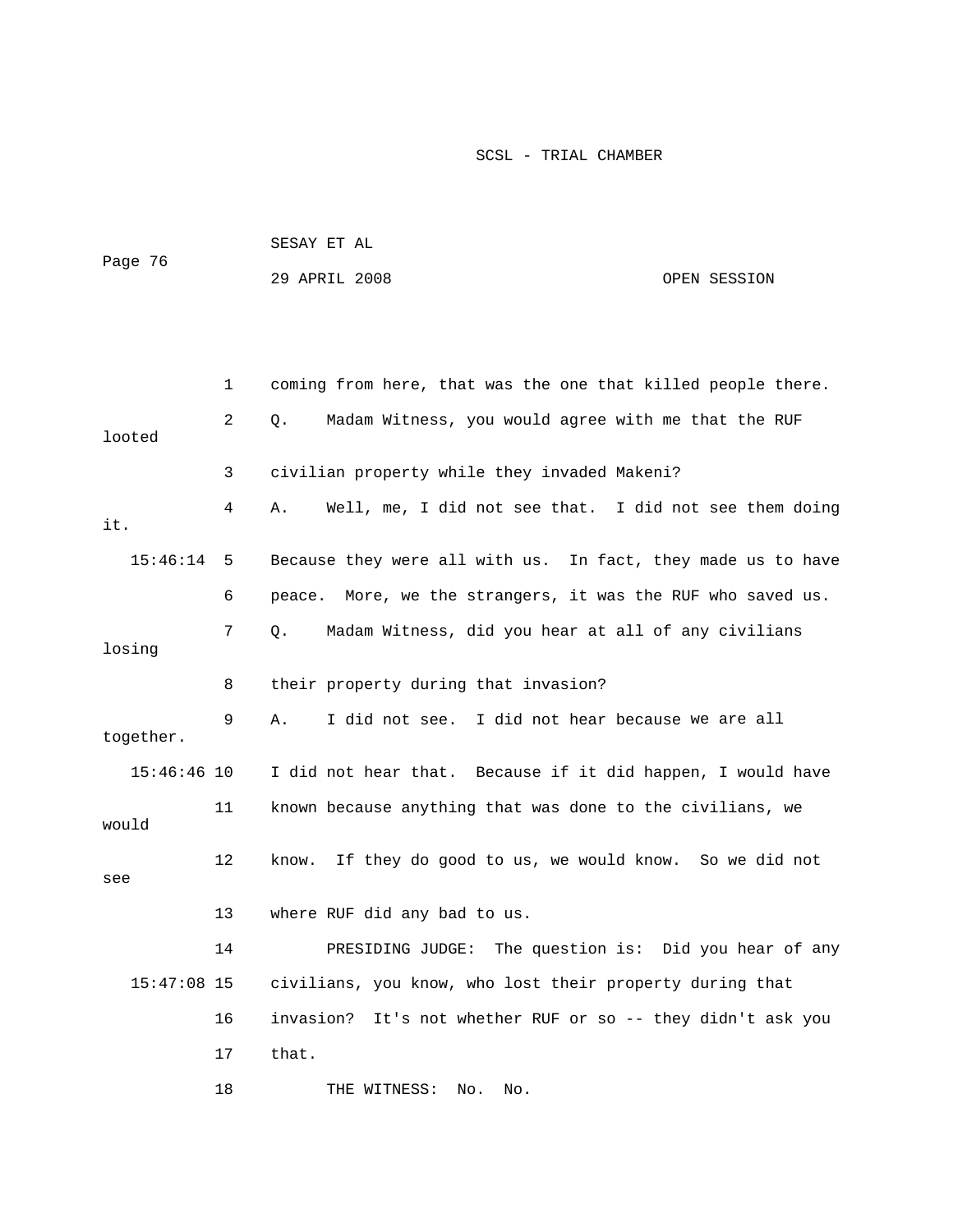|   |                        | 19 |           | MR FYNN:                                                      |
|---|------------------------|----|-----------|---------------------------------------------------------------|
|   | $15:47:21$ 20<br>being |    | Ο.        | Madam Witness, did you hear of any civilian property          |
|   |                        | 21 |           | destroyed during that invasion?                               |
|   |                        | 22 | Α.        | No.                                                           |
|   |                        | 23 | $\circ$ . | Madam Witness, I would suggest to you that during that        |
|   |                        | 24 |           | invasion the RUF burned down houses in Makeni; how do you     |
|   | $15:47:45$ 25          |    | respond?  |                                                               |
| I |                        | 26 | Α.        | Who burned the houses? Who burned the houses? Because         |
|   |                        | 27 |           | did not see houses that were burned.                          |
|   |                        | 28 |           | JUDGE BOUTET: Mr Fynn, I know you are using the word          |
|   |                        | 29 |           | invasion but maybe you could try to be more specific with the |
|   |                        |    |           |                                                               |
|   |                        |    |           |                                                               |

| Page 77 | SESAY ET AL   |              |
|---------|---------------|--------------|
|         | 29 APRIL 2008 | OPEN SESSION |

|              |   | witness. Maybe invasion is confusing to her. I don't know.         |
|--------------|---|--------------------------------------------------------------------|
|              | 2 | MR FYNN: Thank you, My Lord.                                       |
|              | 3 | JUDGE BOUTET: Maybe a time frame rather than the word              |
|              | 4 | invasion.                                                          |
| $15:48:20$ 5 |   | MR FYNN:                                                           |
|              | 6 | Madam Witness, in December 1998 when the RUF attacked<br>$\circ$ . |
|              | 7 | Makeni, they burnt down civilian houses, correct?                  |
|              | 8 | A. It is not correct, sir.                                         |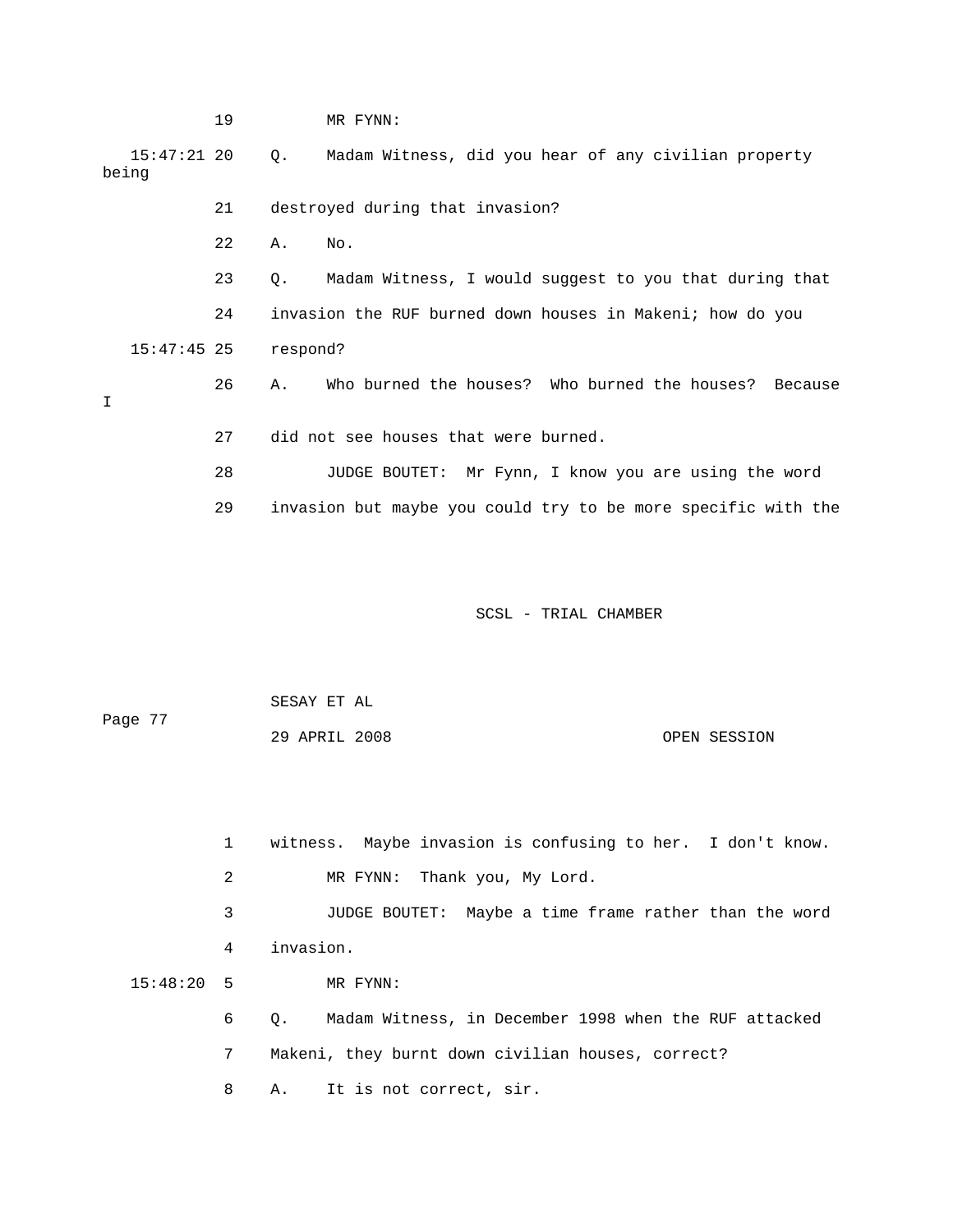| raped               | 9  | Madam Witness, you will agree with me that women were<br>Q.    |
|---------------------|----|----------------------------------------------------------------|
| $15:48:45$ 10       |    | during that invasion -- during that attack?                    |
|                     | 11 | It is -- it was -- it is a lie, sir. No woman was raped<br>Α.  |
|                     | 12 | there.                                                         |
| You                 | 13 | Madam Witness, you testified regarding an orphanage.<br>Q.     |
| included            | 14 | would agree with me that the children in that orphanage        |
| $15:49:18$ 15       |    | former child combatants?                                       |
| the                 | 16 | I never saw any child combatant. For us, it was<br>Α.<br>No.   |
| children            | 17 | children that were left in the street. Those were the          |
| had                 | 18 | we gathered and we heard them. Some of them, their mothers     |
|                     | 19 | left them in the street. There was a crazy woman, she had a    |
| $15:49:56$ 20<br>οf |    | child about four months. We took that child and we took care   |
|                     | 21 | that child.                                                    |
|                     | 22 | But Madam Witness, you will confirm that there were, in<br>Q.  |
|                     | 23 | fact, child soldiers who fought alongside the RUF?             |
|                     | 24 | No.<br>Α.<br>No.                                               |
| $15:50:22$ 25       |    | Madam Witness, is it your evidence that you have never<br>Q.   |
|                     | 26 | heard of child combatants being involved in the Sierra Leone   |
|                     | 27 | civil war?                                                     |
|                     | 28 | No.<br>Α.                                                      |
|                     | 29 | But you would agree with me that before working with the<br>Q. |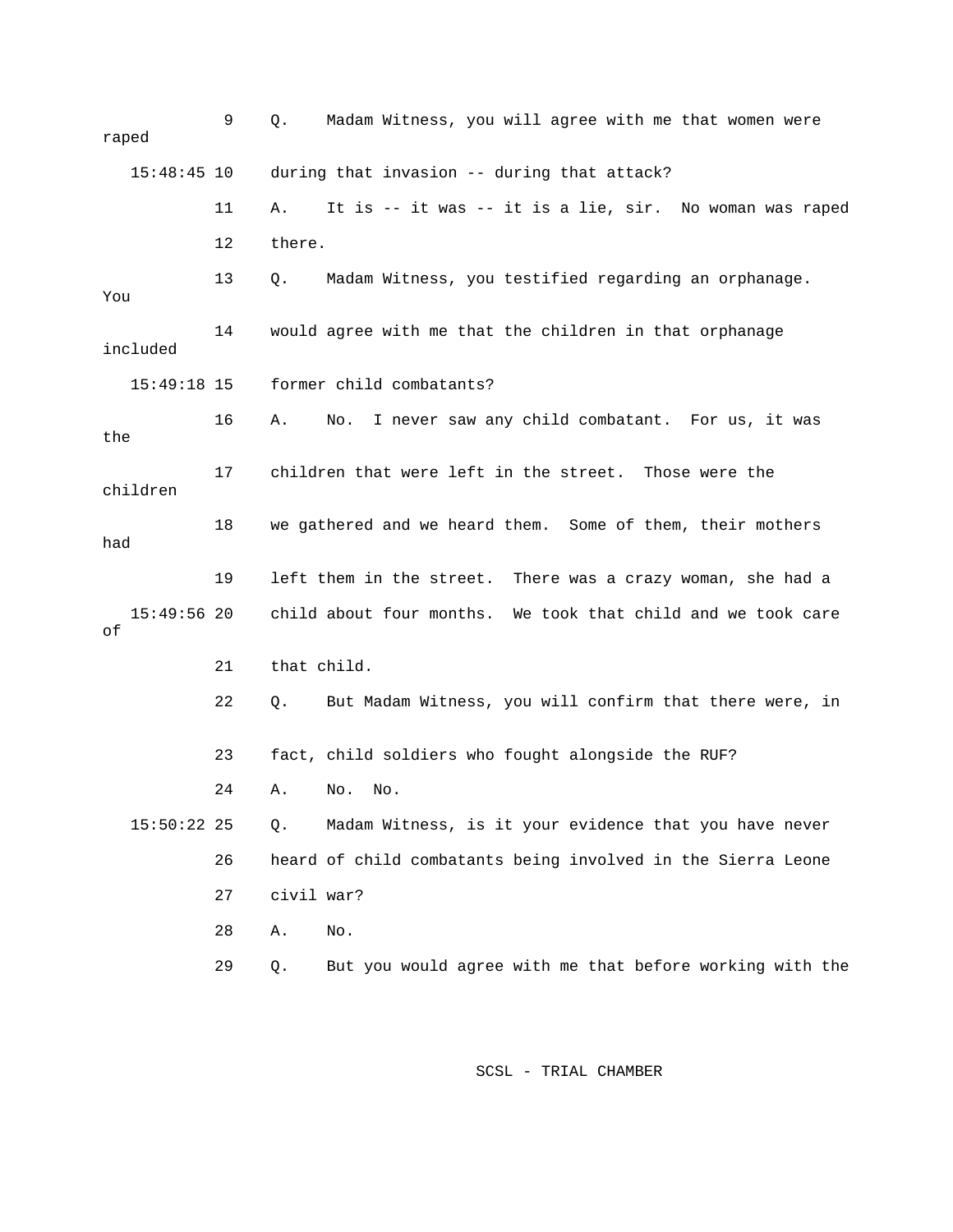|               |    | SESAY ET AL                                                    |              |  |  |
|---------------|----|----------------------------------------------------------------|--------------|--|--|
| Page 78       |    | 29 APRIL 2008                                                  | OPEN SESSION |  |  |
|               |    |                                                                |              |  |  |
|               |    |                                                                |              |  |  |
|               | 1  | orphanage, you had known about the RUF?                        |              |  |  |
|               | 2  | I had known about the RUF, but we had had the children<br>Α.   |              |  |  |
|               | 3  | before that.                                                   |              |  |  |
|               | 4  | And at that time had you heard that the RUF had child<br>Q.    |              |  |  |
| 15:51:11      | 5  | soldiers with them?                                            |              |  |  |
| them          | 6  | I did not see with my eyes and, in fact, I did not see<br>Α.   |              |  |  |
|               | 7  | at all.                                                        |              |  |  |
|               | 8  | But did you hear -- did you hear about them?<br>Q.             |              |  |  |
|               | 9  | No, I did not hear that.<br>Α.                                 |              |  |  |
| $15:51:37$ 10 |    | And as far as you're concerned there were never child<br>Q.    |              |  |  |
|               | 11 | combatants in the war?                                         |              |  |  |
|               | 12 | No, I don't know about other places, but I did not see a<br>Α. |              |  |  |
|               | 13 | child combatant with those in Makeni.                          |              |  |  |
| Makeni        | 14 | Now, it is your evidence that Foday Sankoh came to<br>Q.       |              |  |  |
| $15:51:57$ 15 |    | in 1999 and that he spoke and asked that the children should   |              |  |  |
| fighters      | 16 | I would suggest to you that Foday Sankoh meant<br>disarm.      |              |  |  |
|               | 17 | who were 15 years and below, correct?                          |              |  |  |
|               | 18 | Well, when Foday Sankoh came, the ones I saw disarming,<br>Α.  |              |  |  |
|               | 19 | they were all big men -- big boys.                             |              |  |  |
| $15:52:33$ 20 |    | Did you not see child soldiers with Foday Sankoh when he<br>Q. |              |  |  |
|               | 21 | came to Wusum?                                                 |              |  |  |
| no            | 22 | Not at all. I did not see any child there.<br>Α.               | There was    |  |  |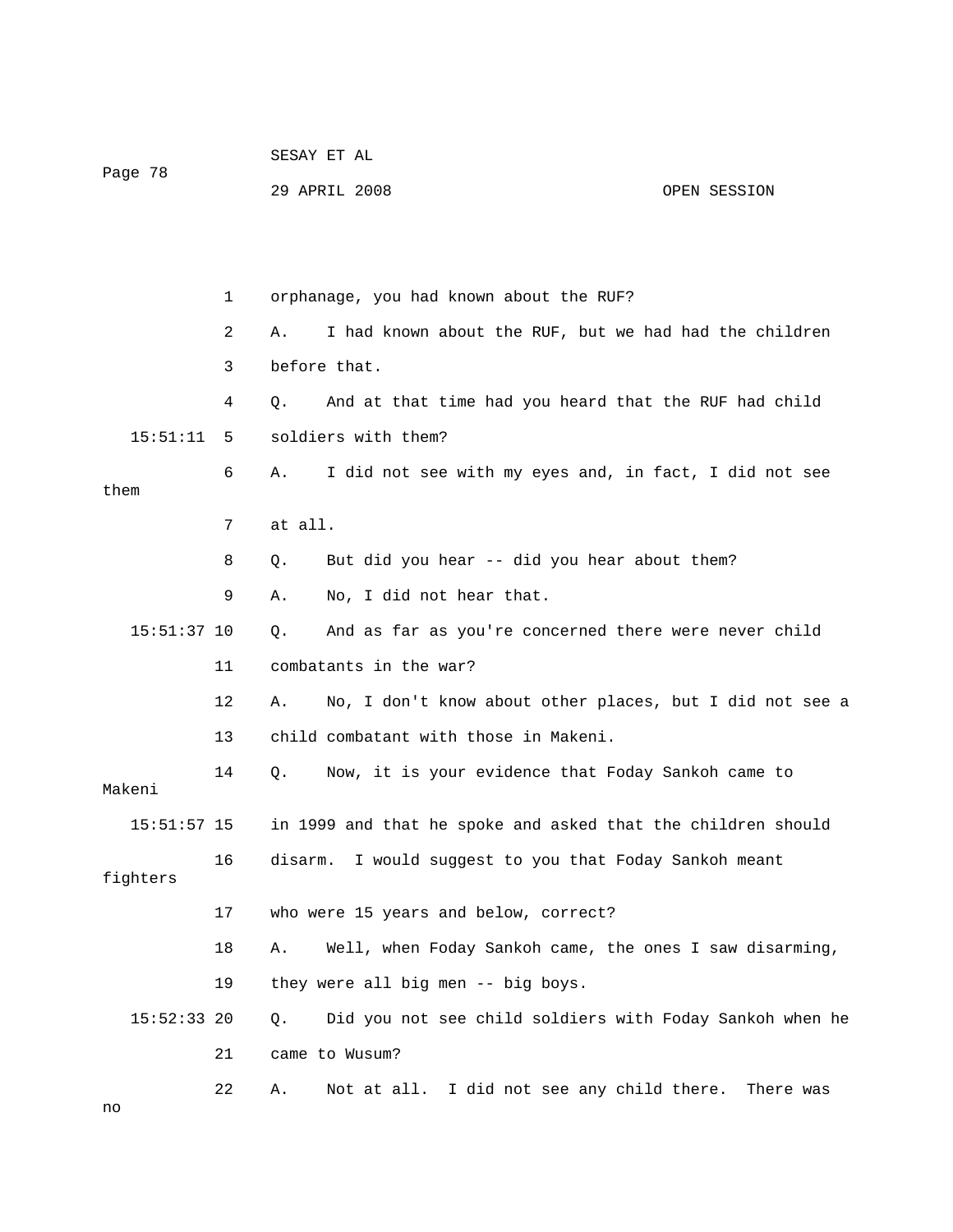|             | 23 | small boy there. I never saw him with my eyes.                        |
|-------------|----|-----------------------------------------------------------------------|
|             | 24 | Madam Witness, I would suggest to you that Mr Kallon had<br>$\circ$ . |
| 15:53:07 25 |    | children -- small boys -- among his bodyquards?                       |
| don't       | 26 | Well, I don't know that. When I go to visit him, I<br>Α.              |
|             | 27 | see them. His mother, his wife's mother, his wife and some            |
| town        | 28 | civilian, those are the people I usually meet there in that           |
| us.         | 29 | Magburaka because he was doing -- he was being very kind to           |

 SESAY ET AL 29 APRIL 2008 OPEN SESSION Page 79

 2 Q. Madam Witness, you never saw any child in Mr Kallon's 3 house, correct? 4 A. I did not see -- I did not see a child in his door when 15:53:59 5 go to visit them. When I generally go to visit him I would only 6 see his mother-in-law, his mother and his own family. 7 Q. But you will confirm that you did, in fact, see armed 8 people with guns, in his house? 1 I did not see any child in his house. I men, 9 A. Well, for me, I don't know whether he had them there. I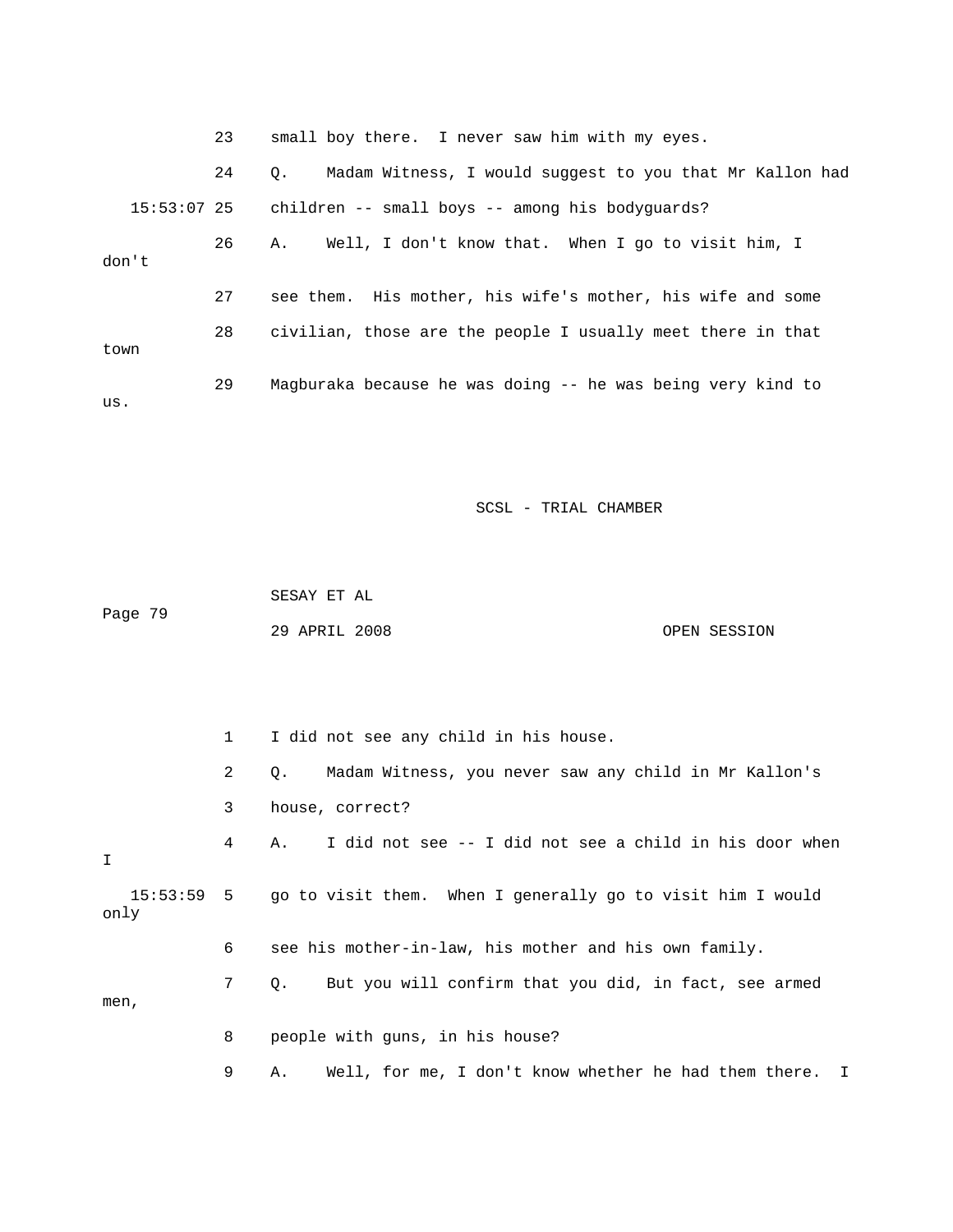| so I | $15:54:23$ 10 |    | will just meet them there. They were all in civilian attire   |
|------|---------------|----|---------------------------------------------------------------|
| big  |               | 11 | would not know whether they were soldier men. They were all   |
|      |               | 12 | men.                                                          |
|      |               | 13 | Madam Witness, is it your evidence that you did not see<br>Q. |
|      |               | 14 | anybody with a gun in Mr Kallon's house?                      |
|      | $15:54:40$ 15 |    | I did not see that with my own eyes.<br>Α.                    |
|      |               | 16 | Madam Witness, I would suggest to you that you are<br>О.      |
|      |               | 17 | misleading this Court and that Mr Kallon did, in fact, have   |
|      |               | 18 | bodyguards with guns all around him?                          |
|      |               | 19 | Α.<br>Well, he knows. But I don't know.                       |
|      | $15:55:05$ 20 |    | Madam Witness, you would agree with me that when<br>Q.        |
|      |               | 21 | Mr Kallon -- we're moving on to the DDR camp now -- when      |
| will |               | 22 | Mr Kallon came to the DDR camp, he suggested that the place   |
|      |               | 23 | not be used by the RUF?                                       |
|      |               | 24 | I don't understand, sir.<br>Α.                                |
|      | $15:55:38$ 25 |    | I'm sorry, Madam Witness. Bad question. When Mr Kallon<br>Q.  |
|      |               | 26 | came to the DDR camp, he said that the RUF would not use that |
|      |               | 27 | place?                                                        |
| has  |               | 28 | No, he did not say so. He did not say anything which<br>Α.    |
| for  |               | 29 | to do about the children should not be disarmed, no, or no -- |

SESAY ET AL

Page 80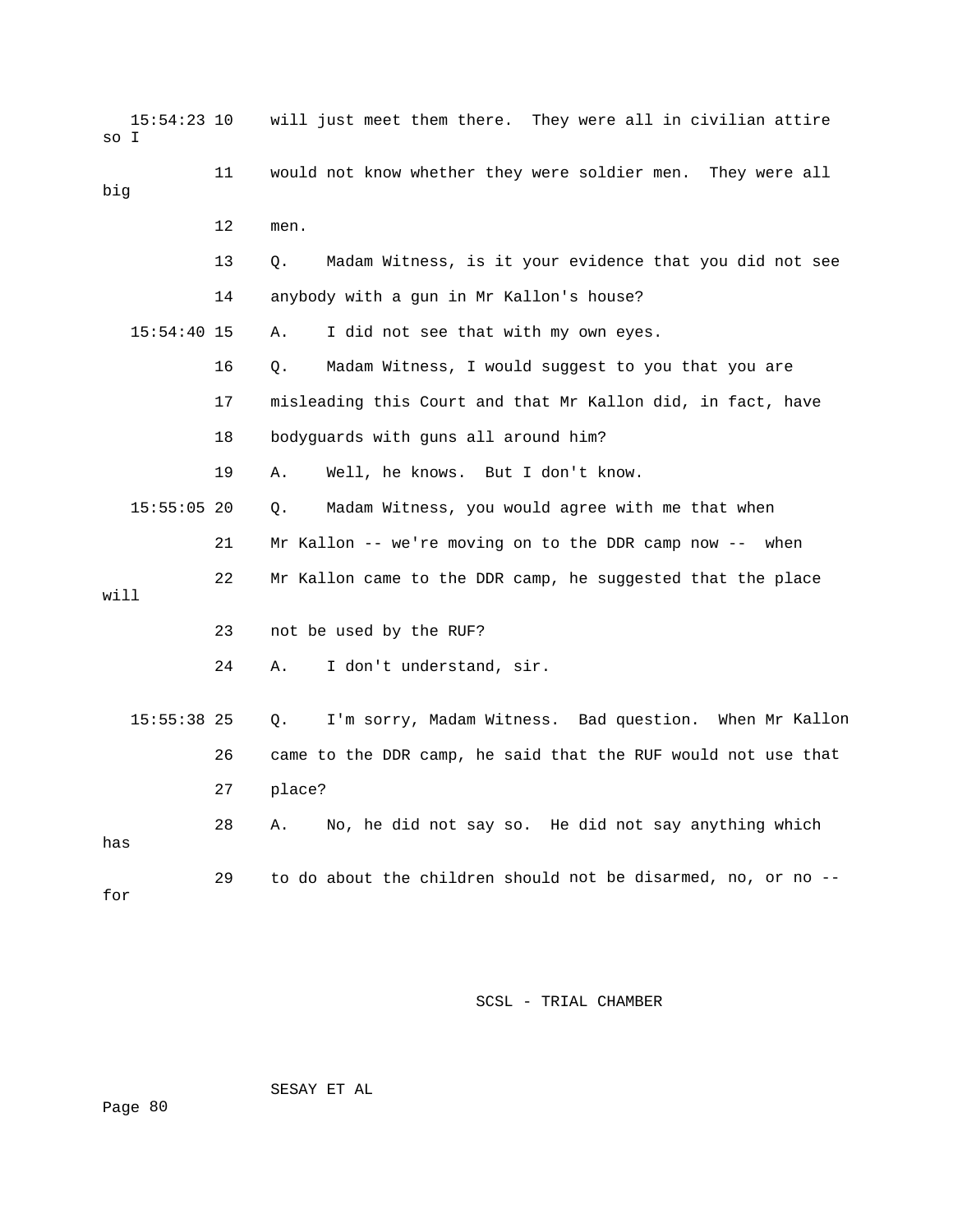|                     | 1  | disarming they should not use that camp, no. He never said    |
|---------------------|----|---------------------------------------------------------------|
|                     | 2  | anything of that nature.                                      |
| beds                | 3  | О.<br>Madam Witness, it is true that Mr Kallon said that the  |
|                     | 4  | which were being made were being made for sheep and animals?  |
| 15:56:39<br>was     | 5  | Even myself, I will not reside there because the camp<br>Α.   |
|                     | 6  | dirty, stinking, the place was not floated. Even we who were  |
|                     | 7  | hired to cook, I refused to cook because the place was dirty  |
|                     | 8  | because if you cook in a filthy environment you are giving    |
|                     | 9  | disease to the people.                                        |
| 15:57:07 10<br>that |    | Madam Witness, the question was that Mr Kallon did say<br>Q.  |
|                     | 11 | the RUF would not stay in that place?                         |
|                     | 12 | I did not hear that, sir.<br>Α.                               |
|                     | 13 | But you did hear him say that the place was meant for<br>Q.   |
|                     | 14 | animals?                                                      |
| $15:57:35$ 15       |    | He showed us the condition of the place and it was not<br>Α.  |
|                     | 16 | good. It was not good at all because we were there. So he     |
|                     | 17 | didn't say anything. I went together with him and boarded his |
|                     | 18 | vehicle and we went to Makeni.                                |
|                     | 19 | Q. Madam Witness, you do know that Mr Kallon, in fact, said   |
| $15:58:06$ 20       |    | that that place was being made for animals?                   |
| pronounce           | 21 | He said this word to us and he didn't make it --<br>Α.        |
| were                | 22 | it publicly because there were no other people except we who  |
|                     | 23 | there.                                                        |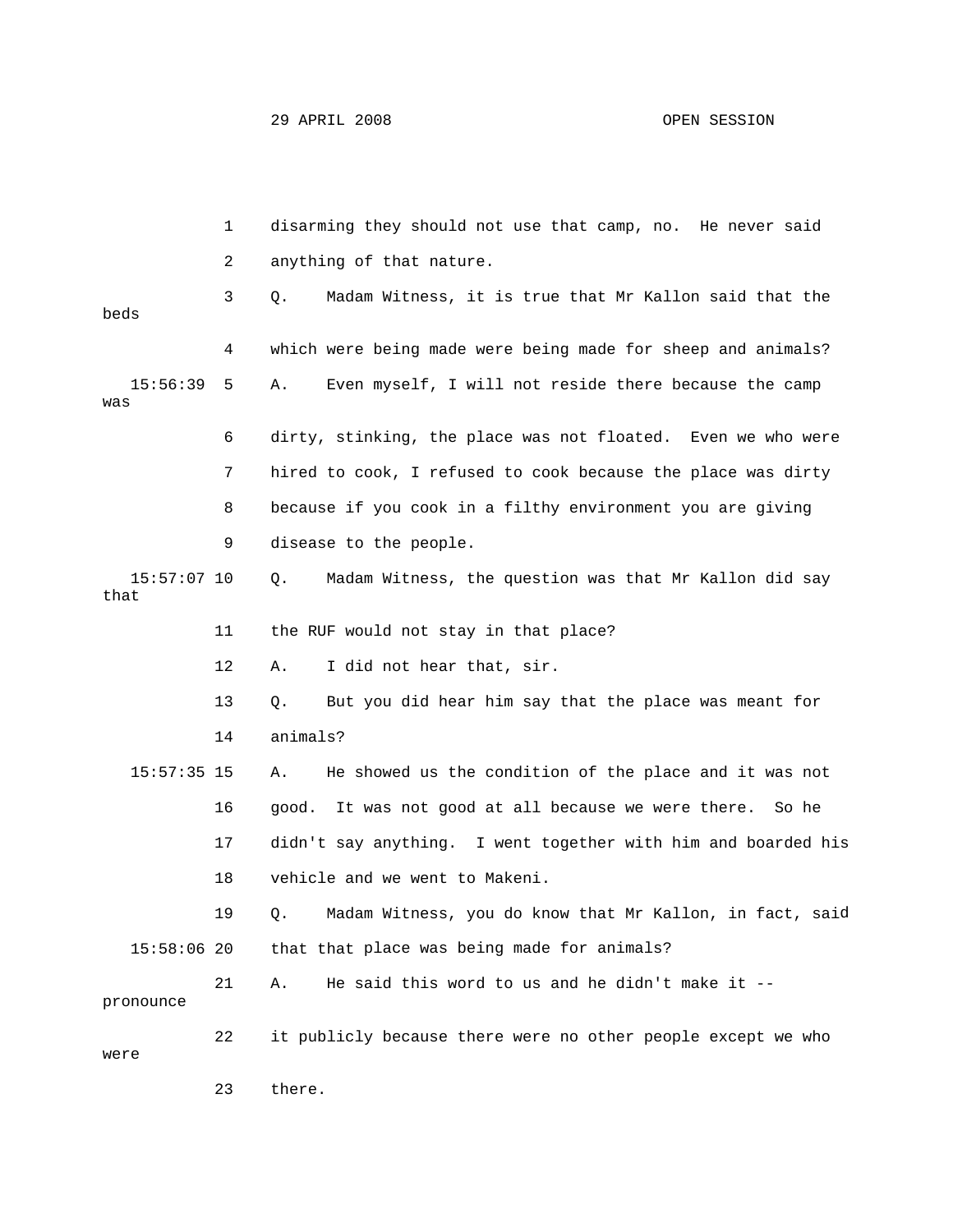|               | 24 | $\circ$ . | But he did say it?                                           |
|---------------|----|-----------|--------------------------------------------------------------|
| $15:58:34$ 25 |    | Α.        | My Lord, all that I knew is what I have testified.           |
|               | 26 | $\circ$ . | Madam Witness, Mr Kallon having said that the place was      |
| came          | 27 |           | meant for animals, you would not have been surprised when he |
|               |    |           |                                                              |
|               | 28 | hack --   |                                                              |

29 PRESIDING JUDGE: Yes.

```
 29 APRIL 2008 OPEN SESSION 
            SESAY ET AL 
Page 81
```

|               | 1  | MR TAKU: Your Honours, I wanted to -- my colleague to         |
|---------------|----|---------------------------------------------------------------|
| say<br>not    | 2  | exactly what the witness said. She said that this place is    |
|               | 3  | fit, but she didn't say that this place meant for animal. She |
|               | 4  | say it's not fit.                                             |
| 15:59:20      | 5  | PRESIDING JUDGE: But there again, you know, when she          |
| that          | 6  | was -- when the question was followed, she said, you know,    |
| amongst       | 7  | he did not even say it upon -- he only said it, you know,     |
|               | 8  | themselves there.                                             |
|               | 9  | MR TAKU: Thank you, Your Honours.                             |
| $15:59:37$ 10 |    | MR FYNN:                                                      |
|               | 11 | Madam Witness, Mr Kallon returned to the DDR camp with<br>Q.  |
|               | 12 | other soldiers; am I correct?                                 |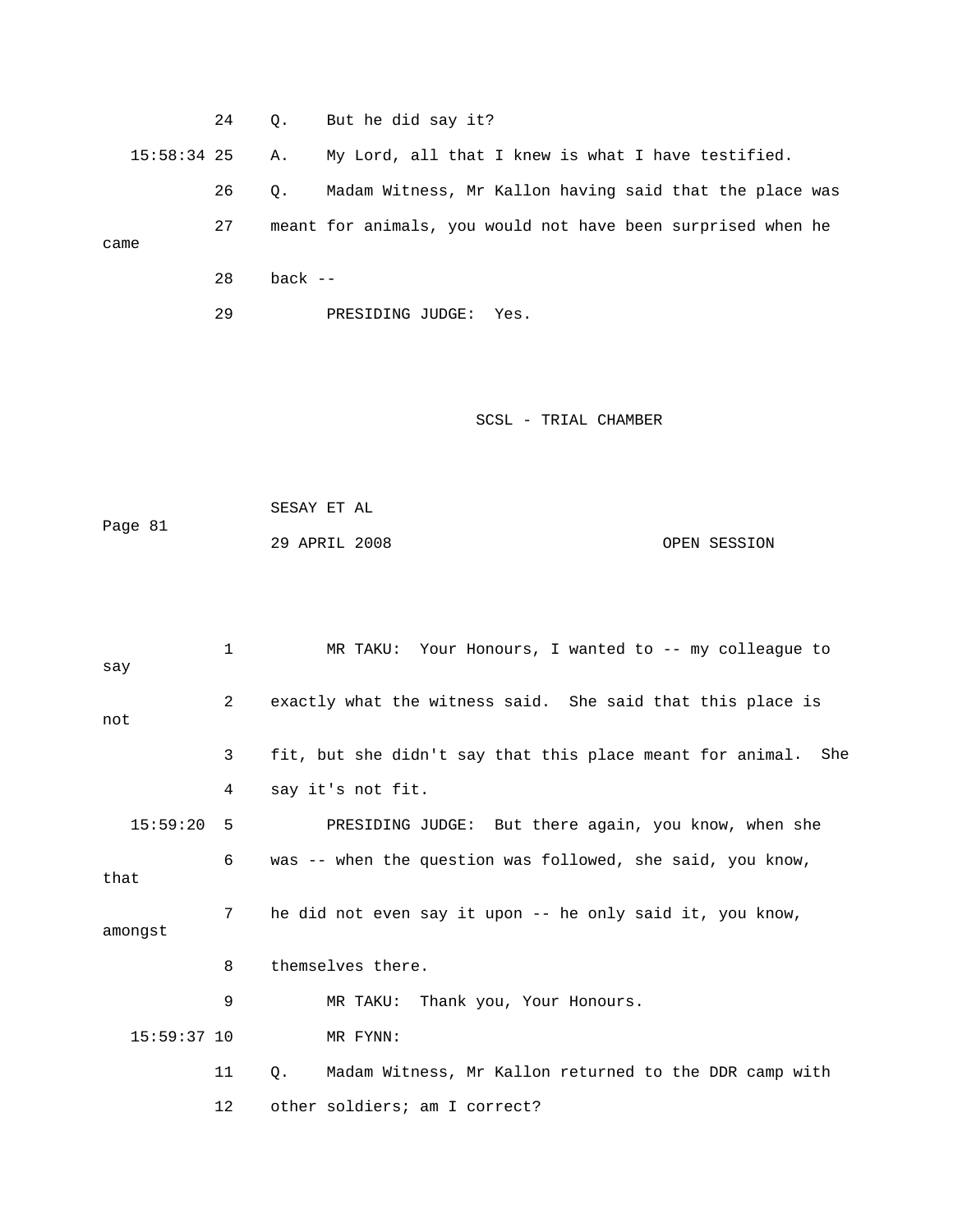|       |               | 13 | No, he never went back there. I didn't see him there.<br>Α.      |
|-------|---------------|----|------------------------------------------------------------------|
| at    |               | 14 | Madam Witness, I would suggest to you that you were not<br>$Q$ . |
|       | $16:00:08$ 15 |    | the camp at the time of the incident?                            |
|       |               | 16 | Well, I know that I was at the camp. What transpired is<br>Α.    |
|       |               | 17 | what I have testified.                                           |
|       |               | 18 | Madam Witness, you returned to Makeni with Mr Kallon<br>Q.       |
|       |               | 19 | according to you, correct?                                       |
| at    | $16:00:29$ 20 |    | In the morning. It was in the morning. When he left me<br>Α.     |
|       |               | 21 | the roundabout, the person that I was going to meet had gone     |
|       |               | 22 | ahead so I chased him to the camp. So because both of us were    |
| our   |               | 23 | cooking, so I went and met them so that we can proceed with      |
|       |               | 24 | work.                                                            |
| to    | $16:00:54$ 25 |    | So Madam Witness, you are suggesting that you returned<br>$Q$ .  |
|       |               | 26 | the camp. Did you return with Mr Kallon?                         |
|       |               | 27 | No, I took a taxi cab.<br>Α.                                     |
|       | Kallon        | 28 | Madam Witness, I would suggest to you that it was Mr<br>Q.       |
| camp? |               | 29 | who led Hindolo, Kailondo, and others, to destruct the DDR       |

| Page 82 | SESAY ET AL   |              |
|---------|---------------|--------------|
|         | 29 APRIL 2008 | OPEN SESSION |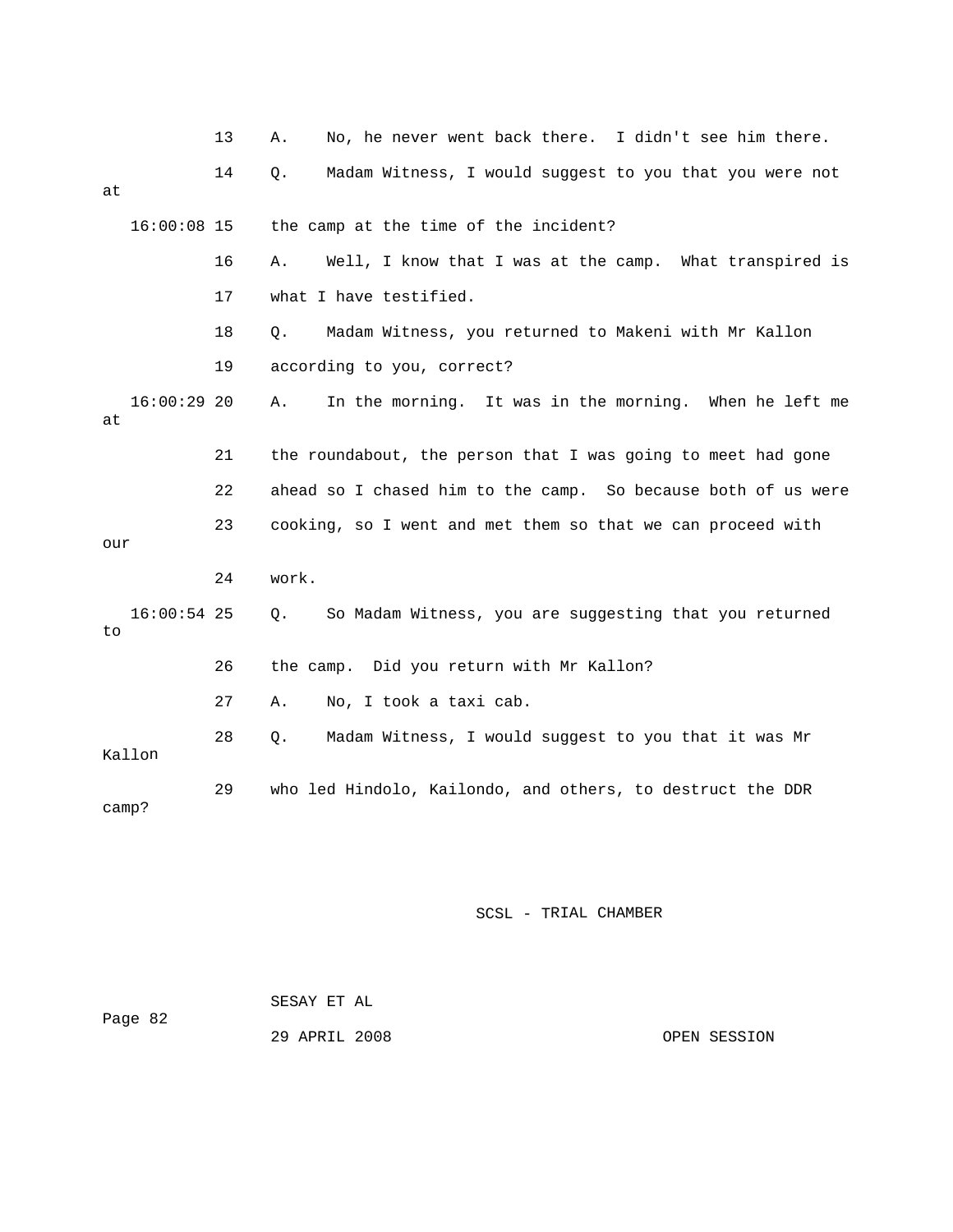|                       | 1  | Α.          | That was not how it happened, sir.                           |
|-----------------------|----|-------------|--------------------------------------------------------------|
|                       | 2  | Q.          | Madam Witness, you are an RUF member, correct, not so?       |
| treated               | 3  | Α.          | I am a civilian. But when they came, the way they            |
|                       | 4  |             | us, that was why we too welcomed them.                       |
| 16:02:05<br>you       | 5  | Q.          | Madam Witness, albeit you are a civilian, nonetheless,       |
|                       | 6  |             | worked for the RUF; not true?                                |
|                       | 7  | Α.          | Yes, because I was fighting for peace.                       |
| become                | 8  | Q.          | And during the time you worked for the RUF, you had          |
|                       | 9  |             | loyal to Mr Kallon, correct?                                 |
| $16:02:27$ 10         |    | Α.          | I worked for the RUF even at meetings -- we'll attend        |
| Colonel               | 11 |             | meetings together with General Opande, Adeniji, Oladipo,     |
| them                  | 12 |             | Hassan, all of them knew me. I was with them to encourage    |
| 50                    | 13 |             | so that we can have peace. I am not alone. We were more than |
|                       | 14 |             | who normally went along with them.                           |
| $16:03:05$ 15<br>that |    | Q.          | And during all of that, Madam Witness, my question is        |
|                       | 16 |             | you had become quite loyal to Mr Kallon?                     |
| me                    | 17 |             | A. Not Kallon per se. Not just Kallon. All of them.<br>Let   |
|                       | 18 | just say -- |                                                              |
|                       | 19 |             | PRESIDING JUDGE: [Overlapping speakers] Kallon first         |
| $16:03:32$ 20         |    |             | before you go elsewhere.                                     |
|                       | 21 |             | THE WITNESS: Yes, sir.                                       |
|                       | 22 |             | MR FYNN:                                                     |
|                       | 23 | Q.          | You had become loyal with Mr Kallon and, in fact, that's     |
|                       | 24 |             | why you are here to assist him, correct?                     |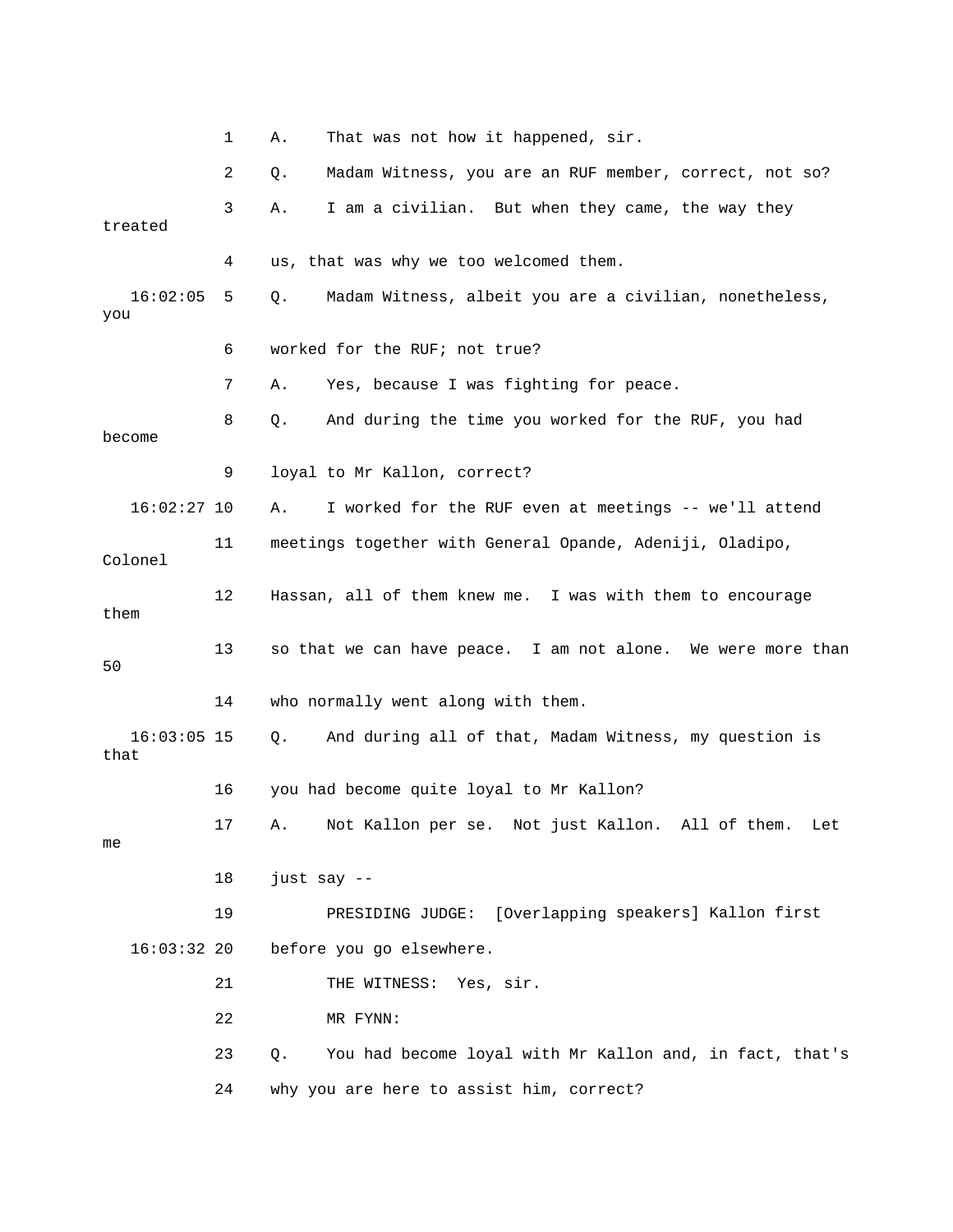16:03:45 25 A. Yes. 26 Q. Thank you very much, Madam Witness. That will be all for 27 her, My Lord? 29 PRESIDING JUDGE: Yes, Mr Taku, any re-examination. 28 A. Thank you too.

SCSL - TRIAL CHAMBER

 SESAY ET AL 29 APRIL 2008 OPEN SESSION Page 83

1 MR TAKU: Just one questions, Your Honours. 2 PRESIDING JUDGE: If it is permissible. 16:05:04 5 RE-EXAMINED BY MR TAKU: 6 MR TAKU: 7 Q. The Prosecutor has asked you that you have become loyal 8 Mr Kallon. That's why you have come to assist him and you 11 Q. Can you tell the Court why you have come to testify for 13 MR FYNN: My Lords, if I may I would wish to take an 14 objection. I do not know under which leave -- 3 MR TAKU: Yes, sir. 4 PRESIDING JUDGE: Yes, go ahead. to said 9 yes. Do you remember that? 16:05:20 10 A. Yes. 12 Mr Kallon?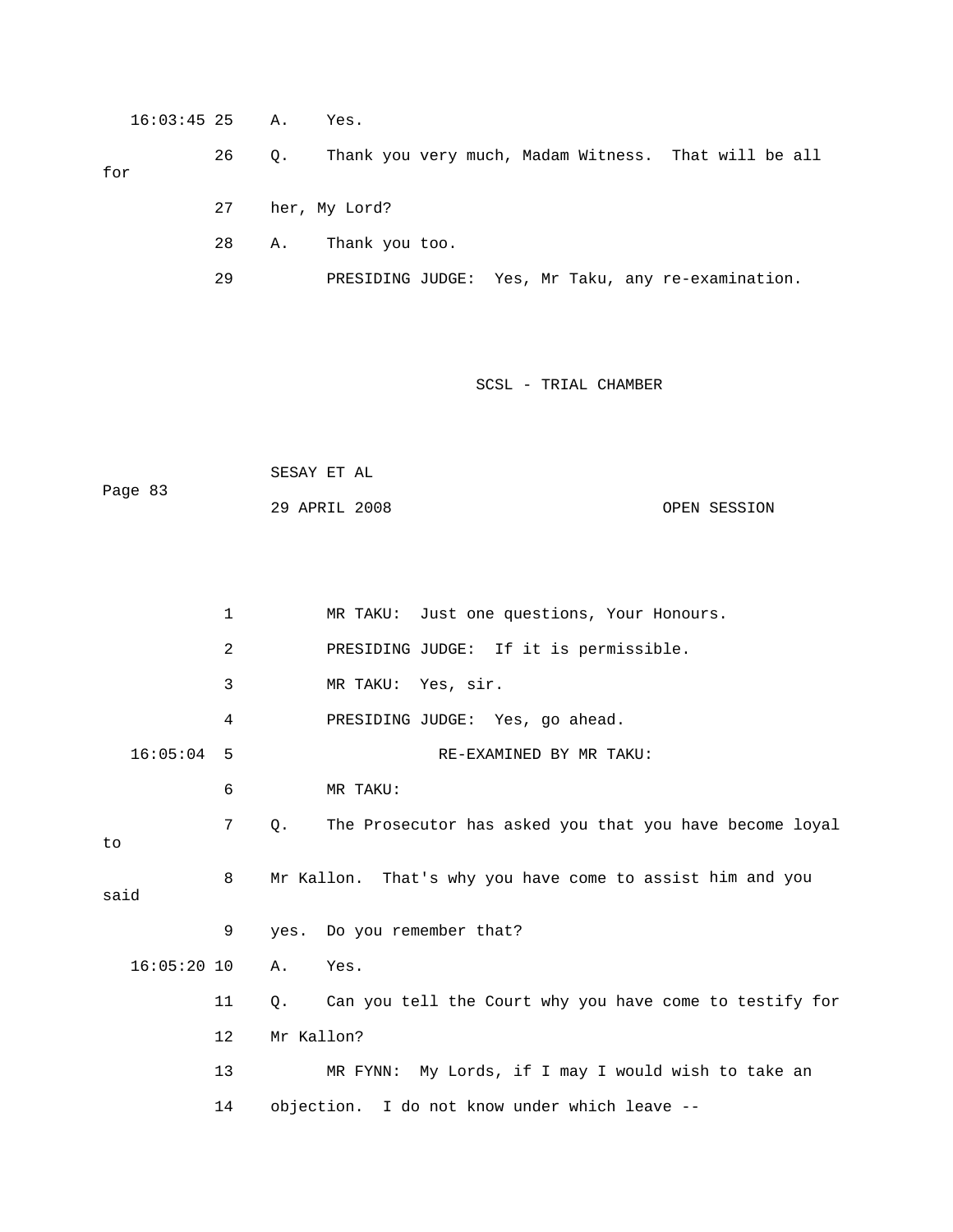16:05:36 15 PRESIDING JUDGE: But you raised it in crossexamination.

|    |               | 16 | My Lord it was --<br>MR FYNN:                                  |
|----|---------------|----|----------------------------------------------------------------|
|    |               | 17 | PRESIDING JUDGE: [Indiscernible], you know, you have           |
|    |               | 18 | raised it, you know, because you said she has come here to     |
|    |               | 19 | testify because of her loyalty to Kallon and that she has come |
|    | $16:05:50$ 20 |    | here to help him and she said yes. So it's a permissible       |
|    |               | 21 | question you know during -- in re-examination.                 |
| to |               | 22 | MR FYNN: Unless, My Lord, there is some -- in addition         |
|    |               | 23 | having a reason under cross-examination, it was answered, I    |
|    |               | 24 | believe, with sufficient clarity, My Lord.                     |
|    | $16:06:10$ 25 |    | PRESIDING JUDGE: Well, whether it was, that is why, you        |
|    |               | 26 | know, it should be raised because the issue of loyalty and her |
|    | issue         | 27 | specifically coming here to help him out, you know, is in      |
|    |               | 28 | so it's a permissible question.                                |
|    |               | 29 | JUDGE BOUTET: But if I may, Mr Presiding Judge, I fail         |

to

SCSL - TRIAL CHAMBER

|         | SESAY ET AL   |  |              |
|---------|---------------|--|--------------|
| Page 84 |               |  |              |
|         | 29 APRIL 2008 |  | OPEN SESSION |

1 understand the question. Your asking the very same question the 2 Prosecution has asked so what is it you want to do in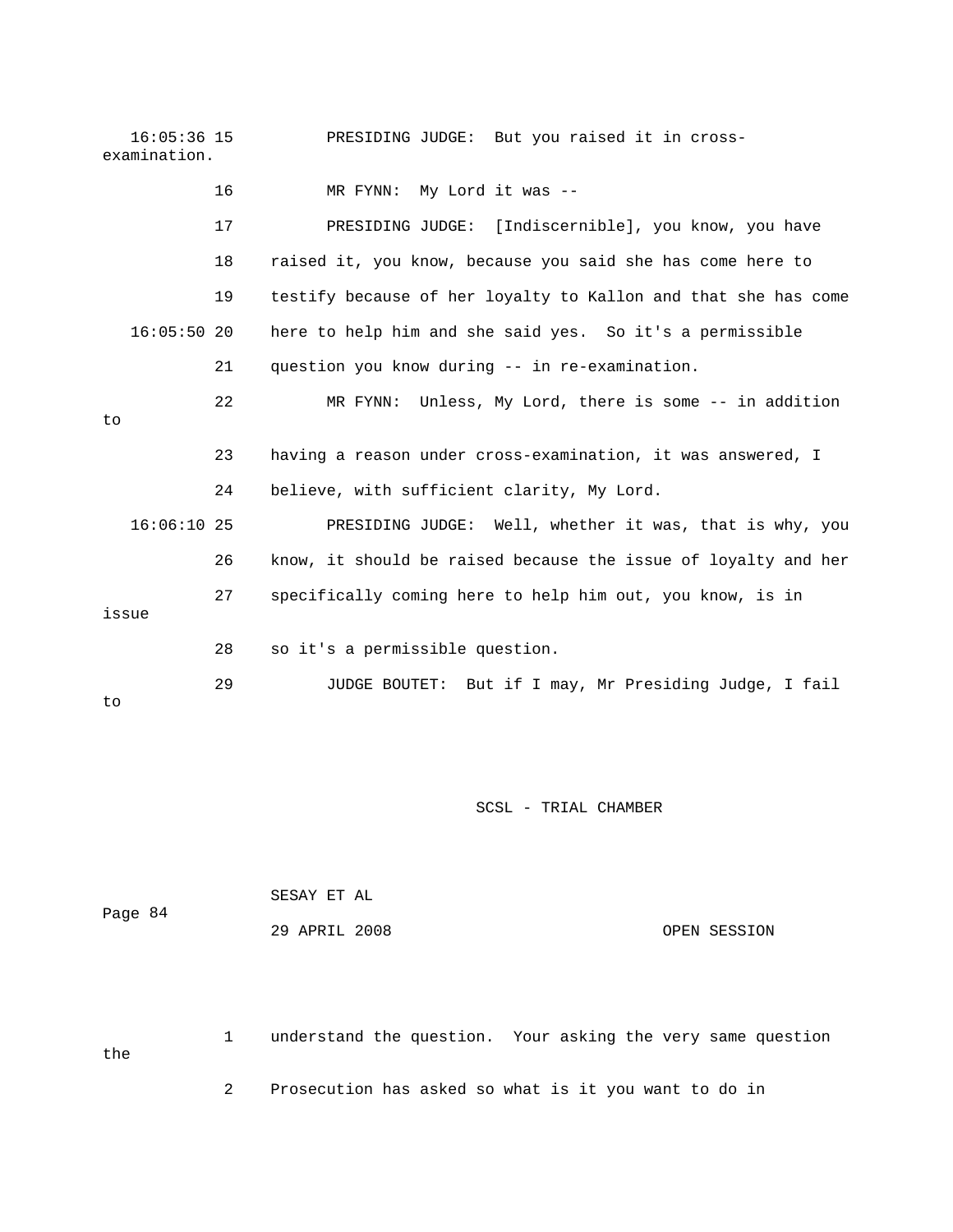3 re-examination.

 4 PRESIDING JUDGE: That is the relevance, you know, it is 16:06:38 5 reason, so. 7 Kallon. He said to help him. We do not know what help him 8 means. 9 JUDGE BOUTET: Yeah, but this is [overlapping speakers] 16:06:45 10 PRESIDING JUDGE: I think if we, if we follow debate in 11 this, you know, the witness, you know, will be triggered off, 14 it mean? That's why one. the 18 witness I don't see what help and assistance you giving to the 19 Court. I'm not saying you may not ask a related question but 16:07:23 20 that question has already been answered. So, I mean, she said 22 MR TAKU: But your question is what, what assistance. 23 does she mean by assistance. We want to know -- let her explain, 24 she can explain, Your Honours. 16:07:36 25 JUDGE BOUTET: Then ask that question. 27 Q. Yes. Madam, they ask you that you are loyal to Mr a 6 MR TAKU: Your Honour, why has she come here to testify for 12 you know, and that will be it. So. 13 MR TAKU: That's why I [indiscernible] help him, what does 16:07:16 15 Your Honours, I wonder if I can ask the question, Your 16 Honours. 17 JUDGE BOUTET: Well, if that's the question you pose to 21 why she came here. What 26 MR TAKU: Kallon,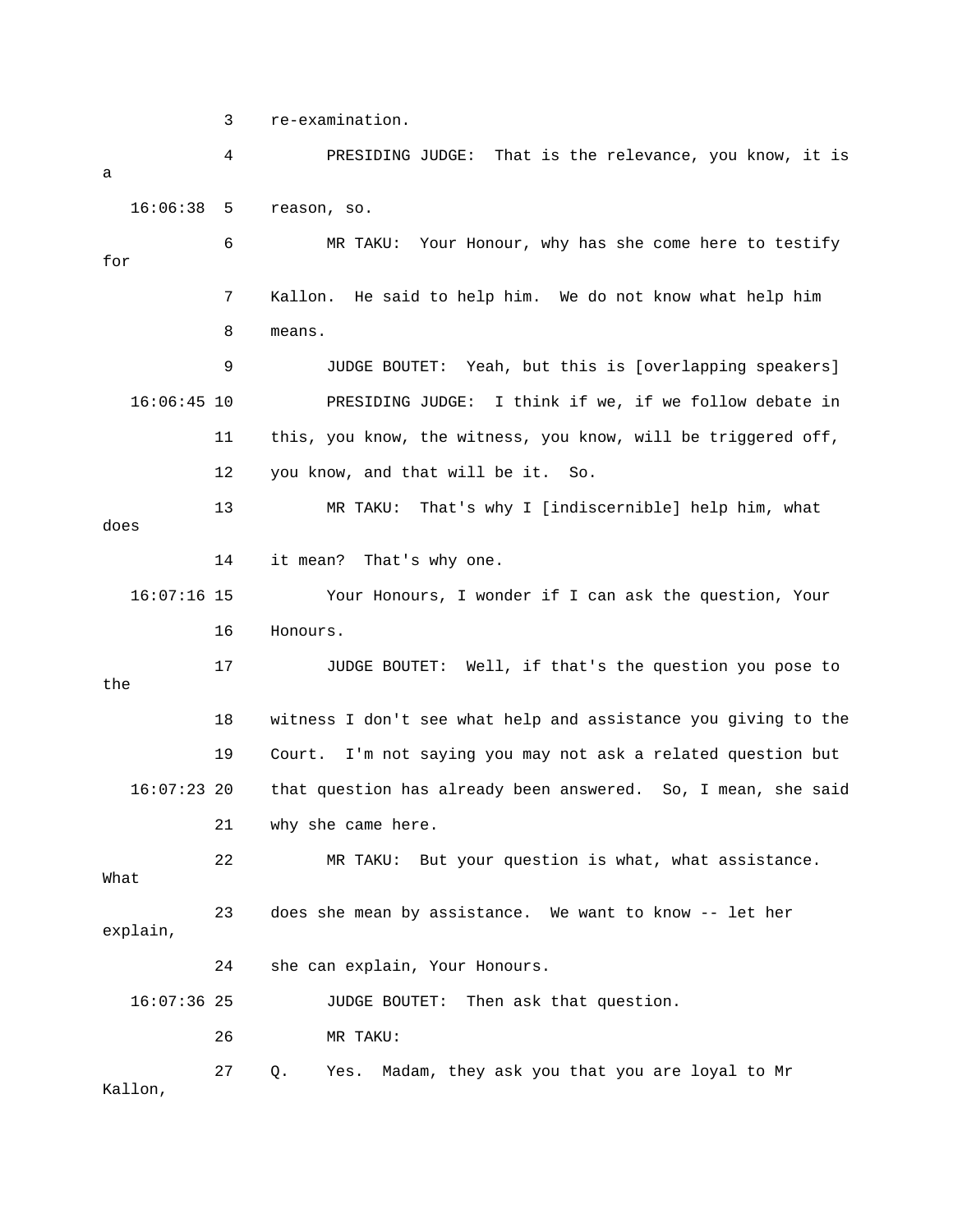SESAY ET AL Page 85 29 APRIL 2008 OPEN SESSION

you

 2 A. Well, Mr Kallon never treated us badly, so whosoever has 3 treated you well, if he is having a problem, and you are asked come 4 come and testify, I think it is what's right for you to and 16:08:15 5 testify. He normally treated us as civilians well. In fact, you r 200 people who are ready to come and testify on his 6 have ove 16:09:16 10 PRESIDING JUDGE: Yes, Madam witness, we've come to the 11 of your testimony. We thank you for coming and for assisting 12 Tribunal with your testimony. You are released and we wish you a 13 safe journey back to your place of abode. Can she be escorted 14 out of Court, please. Sit down, sit down there first. 1 Court? to 7 behalf. 8 MR TAKU: Thank you, Your Honours. No further question and 9 that will be all for this witness. end the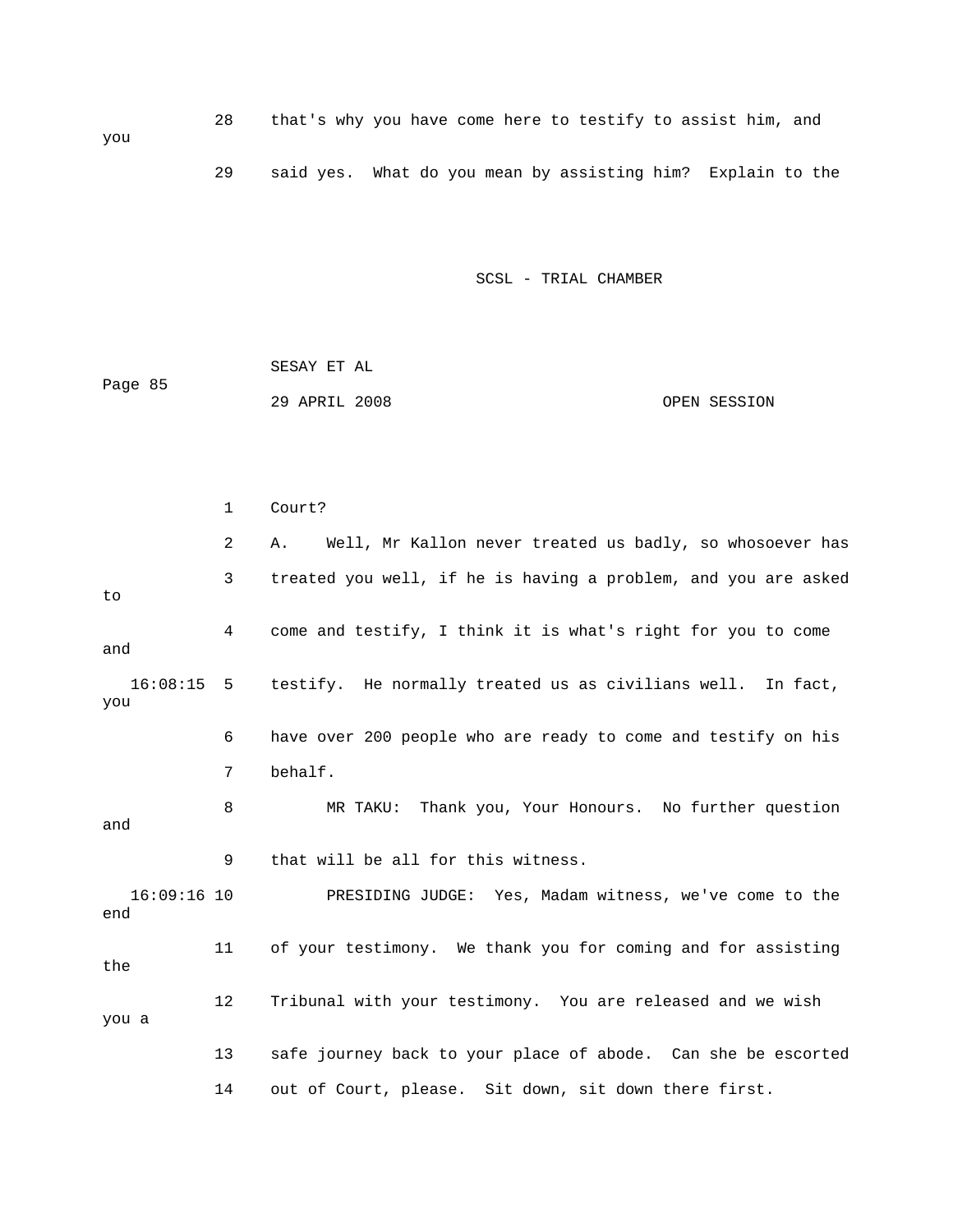| $16:09:47$ 15 |    | [The witness withdrew]                               |
|---------------|----|------------------------------------------------------|
| please.       | 16 | PRESIDING JUDGE: Can we bring in the next witness,   |
|               | 17 | This will be the tenth witness?                      |
|               | 18 | MR OGETO: Yes, My Lords. And that's witness DMK-162. |
|               | 19 | PRESIDING JUDGE: DMK-162?                            |
| $16:11:34$ 20 |    | MR OGETO: Yes, My Lord.                              |
| language,     | 21 | PRESIDING JUDGE: He will be testifying in what       |
|               |    |                                                      |
|               | 22 | please?                                              |
|               | 23 | MR OGETO: In Krio, My Lords.                         |
|               | 24 | PRESIDING JUDGE: Yes, can you swear him in, please.  |
| $16:14:27$ 25 |    | WITNESS: DMK-162 [Sworn]                             |
|               | 26 | EXAMINED BY MR OGETO:                                |
| Koran?        | 27 | PRESIDING JUDGE: He is sworn on the Koran? On the    |
|               | 28 | MS KAMUZORA: Yes, My Lord, he is sworn on the Koran. |

| Page 86 | SESAY ET AL   |  |              |
|---------|---------------|--|--------------|
|         | 29 APRIL 2008 |  | OPEN SESSION |

1 MR OGETO: My Lords, with the permission of the Court, 2 the witness can be given a piece of paper to write certain 3 background information in order to avoid going into a closed if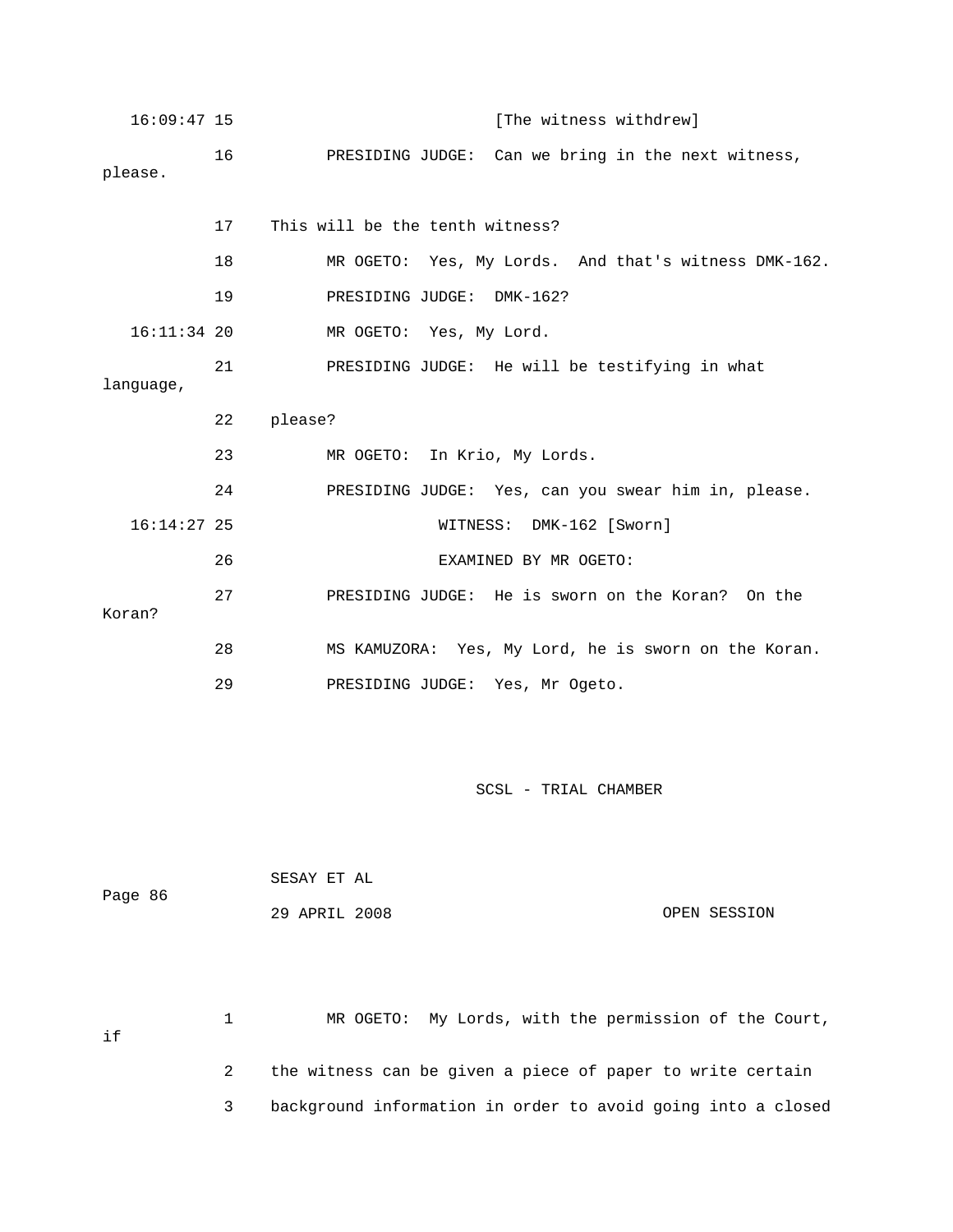4 session.

 16:15:27 5 PRESIDING JUDGE: Yes, please. Can Court Management take 6 care of that, please. Yes, can you give him -- what 7 do you want him to - please. I have not started. dy 11 PRESIDING JUDGE: Yes, because I saw him writing alrea 12 and he has not received any directive from his counsel. 3 MR OGETO: Can you give him another piece of paper, 14 I haven't started. Please give him another piece of paper. 16:16:34 15 Let's start afresh, please. 18 next write your age. Next, please write your current place of occupation -- your current occupation. That's all, I think. 21 Thank you, Mr Witness. 22 MR OGETO: My Lords, if Mr Kallon can use the bathroom? seeking 27 don't know. Maybe it's a civilian witness, but if you were in some information 8 MR OGETO: 9 Q. What are you writing, Mr Witness? I have not started,  $16:16:22$  10 1 please. 16 Q. Mr Witness, can you write down your full names at the top 17 of that paper. Next, can you write where you were born. Then 19 abode -- where you live currently. Then finally write your 16:18:10 20 23 PRESIDING JUDGE: Yes, he may, please. You'll be 24 to tender this document, would you? 16:19:34 25 MR OGETO: Yes, My Lord. 26 PRESIDING JUDGE: Just looking at the paper -- well, I 28 the forces, I don't know. Would it not be necessary to have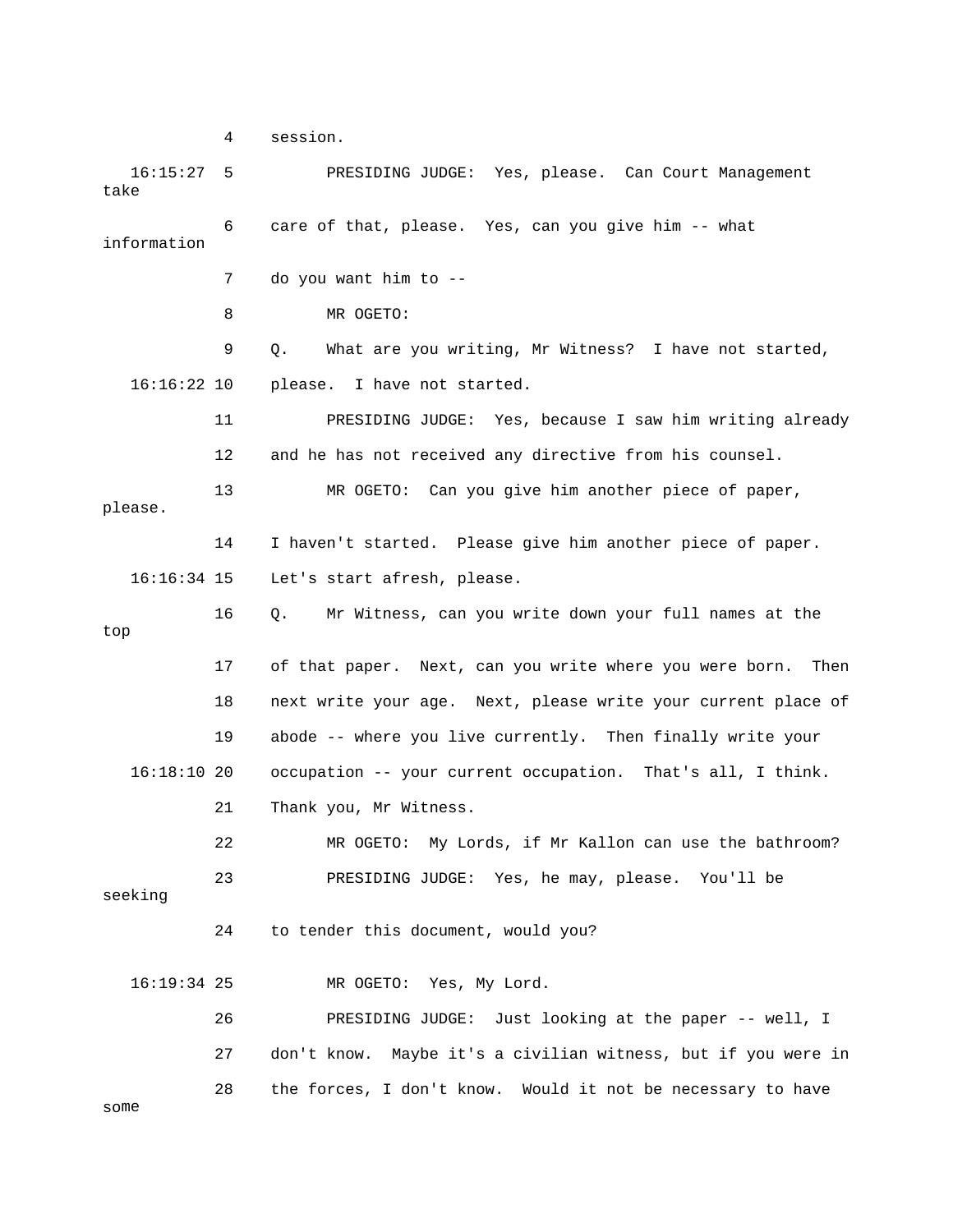|         | SESAY ET AL   |              |
|---------|---------------|--------------|
| Page 87 |               |              |
|         | 29 APRIL 2008 | OPEN SESSION |

|                | $\mathbf{1}$ | on and so forth?                                              |
|----------------|--------------|---------------------------------------------------------------|
|                | 2            | MR OGETO: Yes, My Lords, but I thought I could leave          |
|                | 3            | that $--$                                                     |
|                | 4            | PRESIDING JUDGE: No, all right. It just depends on --         |
| 16:20:47       | 5            | MR OGETO: Yes, I understand, My Lords.                        |
|                | 6            | PRESIDING JUDGE: This piece of paper containing               |
| the            | 7            | information relating to the age, the place -- the full names, |
| occupation     | 8            | place of birth, the age and the place of business and         |
| confidentially | 9            | of this witness is admitted in evidence and marked            |
| $16:22:20$ 10  |              | as Exhibit 356.                                               |
|                | 11           | MS KAMUZORA: Yes, My Lord.                                    |
|                | 12           | [Exhibit No. 356 was admitted]                                |
| Ogeto,         | 13           | PRESIDING JUDGE: Can you have it, please?<br>Yes, Mr          |
|                | 14           | you may proceed, please.                                      |
| $16:22:41$ 15  |              | Thank you, My Lords.<br>MR OGETO:                             |

Q. Mr Witness, good afternoon. Can you please try and move 16

so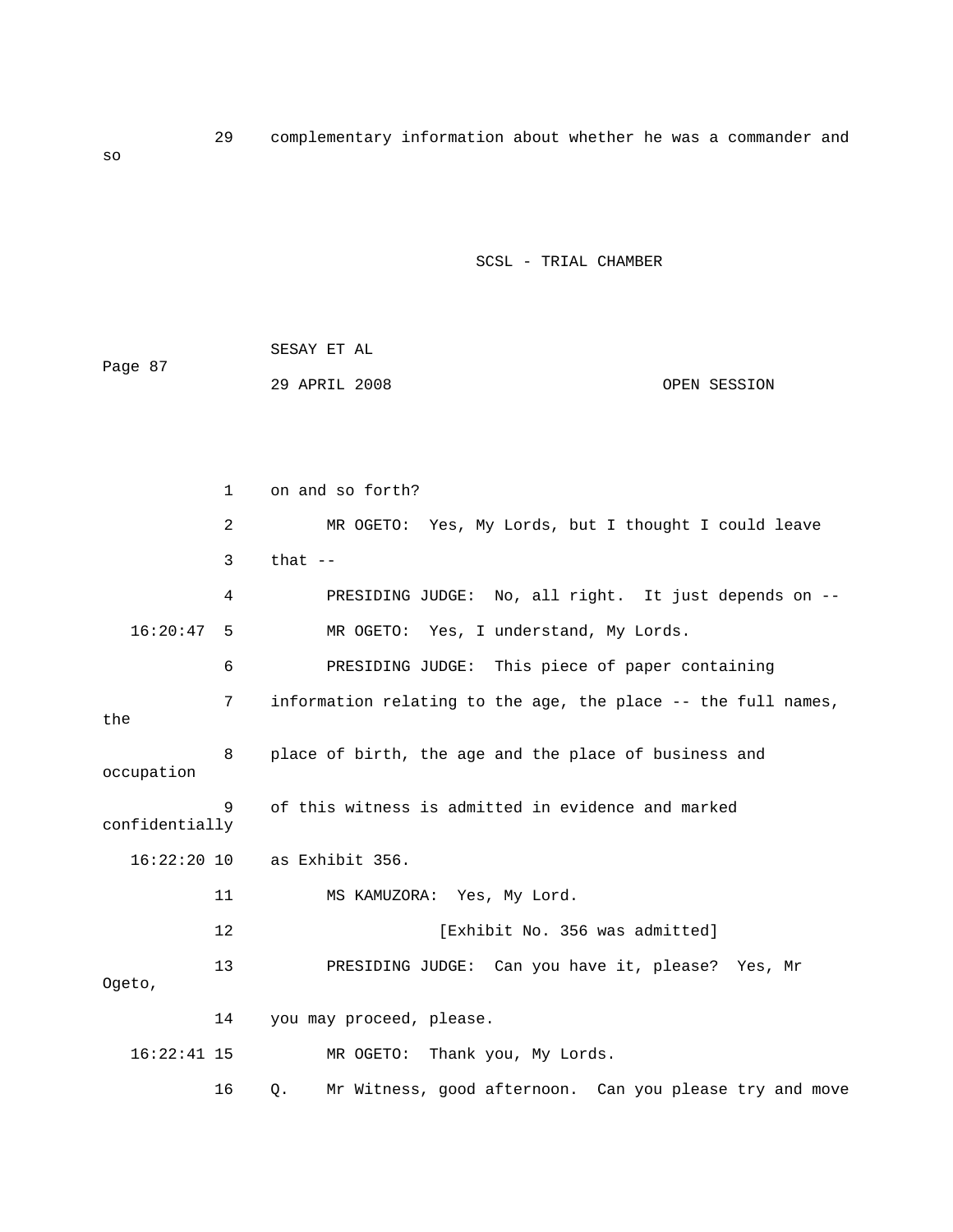17 closer to the microphone?

18 A. Yeah, good afternoon, sir.

| my              |               | 19 | I'm going to ask you a couple of questions, after which<br>О. |
|-----------------|---------------|----|---------------------------------------------------------------|
|                 | $16:23:09$ 20 |    | colleagues, both Defence and Prosecution, may also have some  |
| be              |               | 21 | questions for you. Please speak slowly. Everything that I'll  |
|                 |               | 22 | discussing with you is being interpreted and recorded; you    |
|                 |               | 23 | understand?                                                   |
|                 |               | 24 | Yes, sir, I understand what you are saying, sir.<br>Α.        |
|                 | $16:23:36$ 25 |    | And where you do not understand any question that I'm<br>Q.   |
| me <sub>i</sub> |               | 26 | asking you, please do not hesitate to seek clarification from |
|                 |               | 27 | understand?                                                   |
|                 |               | 28 | No problem. I've got your comment.<br>Α.                      |
|                 |               | 29 | When did you join the RUF?<br>Q.                              |

| Page 88 | SESAY ET AL   |              |
|---------|---------------|--------------|
|         | 29 APRIL 2008 | OPEN SESSION |

|     |  | 1 A. April 1991.                                                    |
|-----|--|---------------------------------------------------------------------|
|     |  | 2 0. Did you undergo any training?                                  |
|     |  | A. Yes, we undergone some training.                                 |
|     |  | 4 Q. Where did you undergo your training?                           |
| the |  | 16:24:26 5 A. Well, my first training was at Gissiwo, that was, and |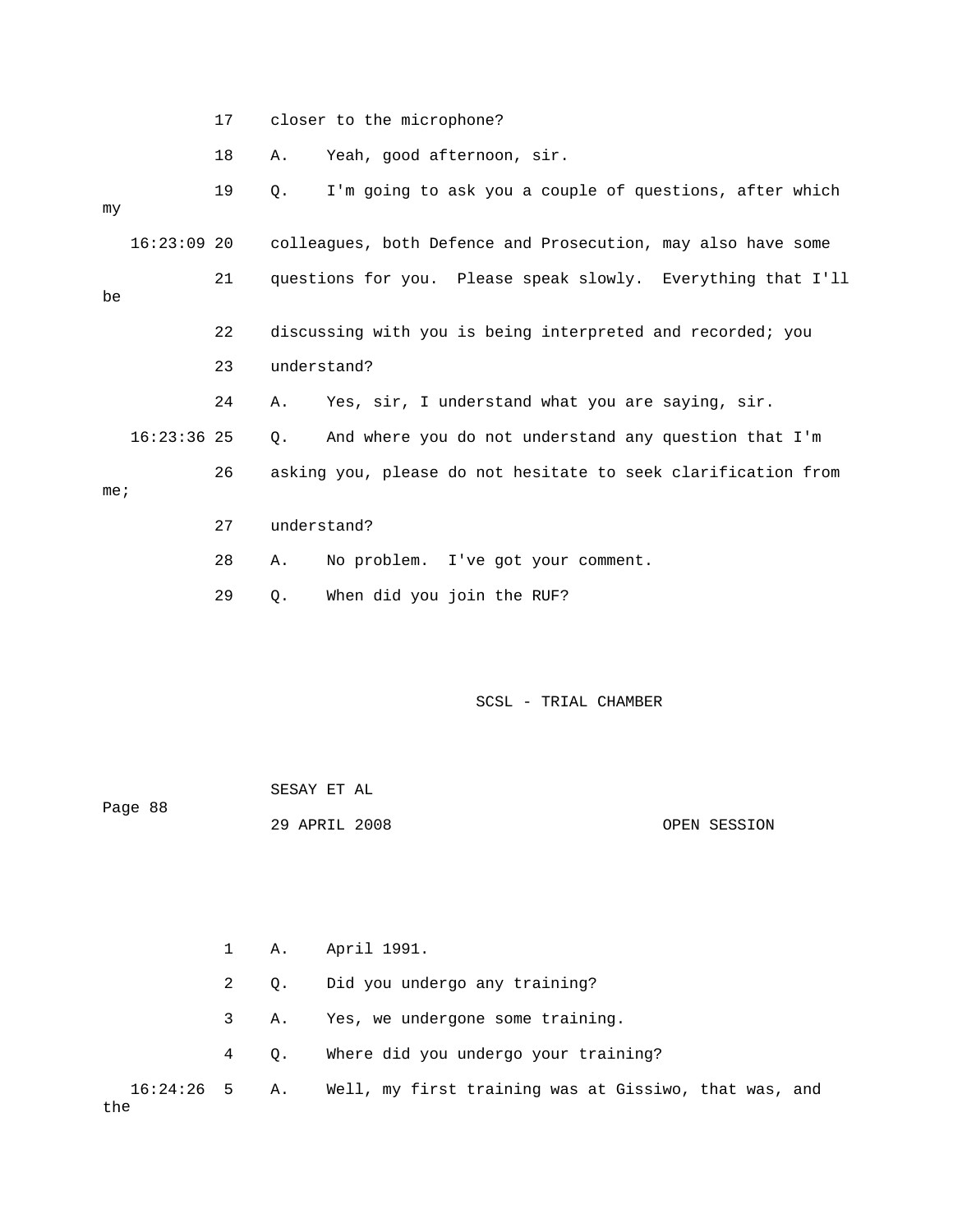|               | 6  |           | second was in Zimmi and the last was at Zogoda.            |
|---------------|----|-----------|------------------------------------------------------------|
|               | 7  | Q.        | Let's take it one-by-one. Gissiwo, My Lords, is<br>Okay.   |
|               | 8  |           | $G-I-S-S-I-W-O?$                                           |
|               | 9  | Α.        | Yes, that's correct.                                       |
| $16:25:05$ 10 |    | Q.        | Where is Gissiwo?                                          |
|               | 11 | Α.        | Pujehun District.                                          |
|               | 12 | Q.        | What kind of training did you undergo at Gissiwo?          |
| secondly,     | 13 | Α.        | At first we went through guerrilla training and,           |
|               | 14 |           | went through strike force training, and the last was radio |
| $16:25:41$ 15 |    |           | communication training.                                    |
|               | 16 | Q.        | What do you mean by "strike force training"?               |
|               | 17 | Α.        | That was a special security guards.                        |
|               | 18 | Q.        | And when is this you underwent this training at Gissiwo?   |
|               | 19 | Α.        | The same year; it was in April 1991.                       |
| $16:26:19$ 20 |    | Q.        | How long was that training?                                |
| weeks.        | 21 | Α.        | Well, I was in the training base for a month and two       |
|               | 22 | Q.        | You mentioned another place -- a second place where you    |
| was?          | 23 |           | underwent some training. Can you remind me which place it  |
|               | 24 | Α.        | Yes, that was Zimmi Magbeh.<br>Magbeh.                     |
| $16:26:56$ 25 |    | $Q$ .     | Where is that?                                             |
|               | 26 | Α.        | It is in the same Pujehun District.                        |
|               | 27 | Q.        | When did you undergo this training at Zimmi?               |
|               | 28 | Α.        | The same 1991 was the time I went through all this         |
|               | 29 | training. | Immediately after graduation from the guerrilla            |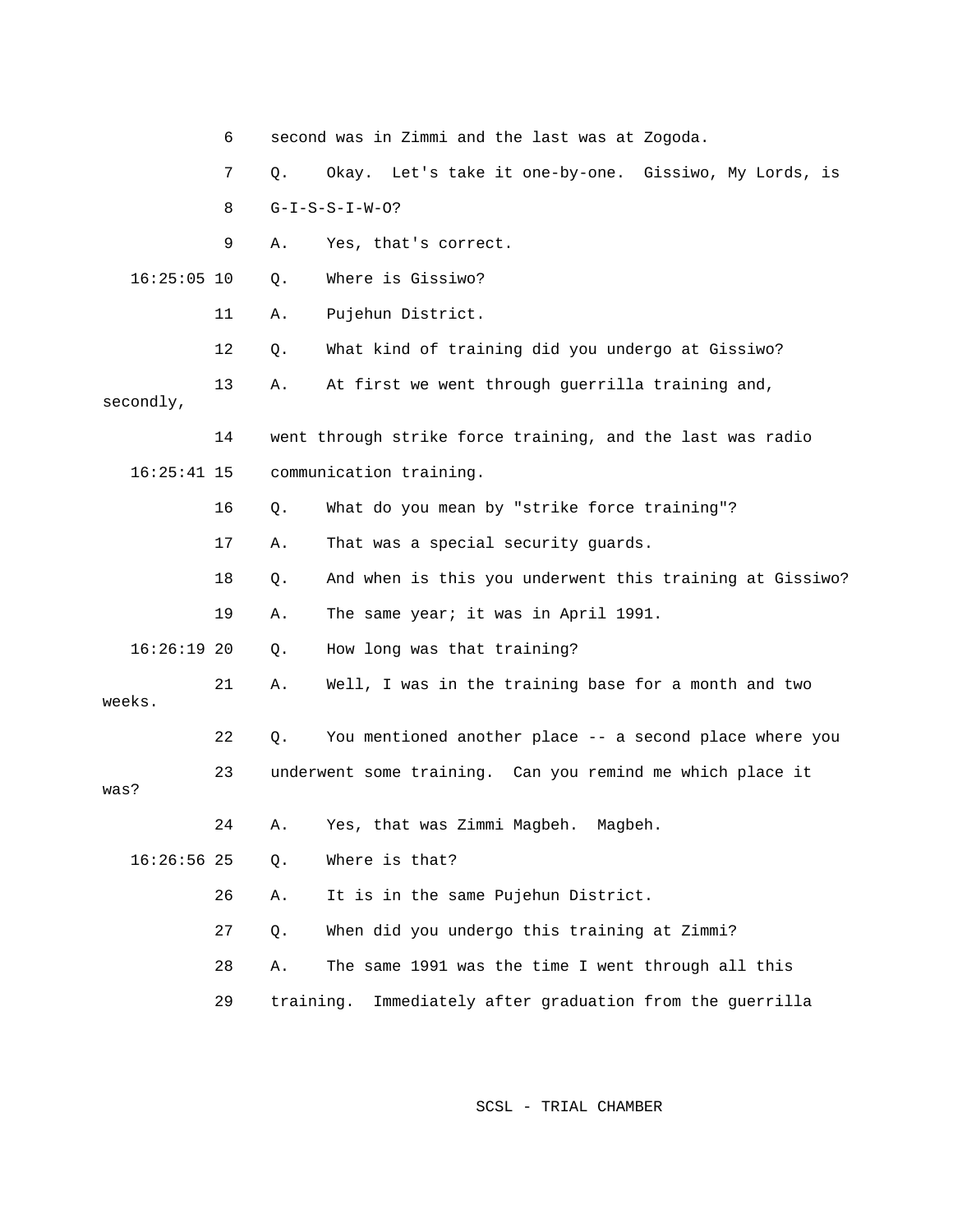|           |  |  | SESAY ET AL |  |  |
|-----------|--|--|-------------|--|--|
| $\sim$ 00 |  |  |             |  |  |

Page 89

#### 29 APRIL 2008 OPEN SESSION

 1 training. 2 Q. What kind of training did you undergo at Zimmi? 3 A. Strike force training. 6 A. Yes, you are correct. I was also trained at Zogoda under a 7 signal course. 8 Q. So at Zogoda you were trained as a radio operator; is 11 Q. And that will be in '91 as well? 13 Q. Do you recall where you were in late 1994, early 1995? 14 A. Yeah, 1994 I was at Zogoda, and '94 to '95 I left Zogoda for the Western Jungle. was your assignment at the Western Jungle? 16 Q. What 18 Q. Under who did you work at the Western Jungle as a radio 4 Q. The third place you mentioned I think was Zogoda; am I 16:27:47 5 correct? that 9 correct? 16:28:15 10 A. Yes, I was trained there as a radio operator. 12 A. No, it was during 1994.  $16:29:07$  15 17 A. I was there as an operator; radio operator. 19 operator? 16:29:35 20 A. I was working with CO Mohamed Tarawallie, alias Zino. 21 Q. Did you work under any other person as a radio operator in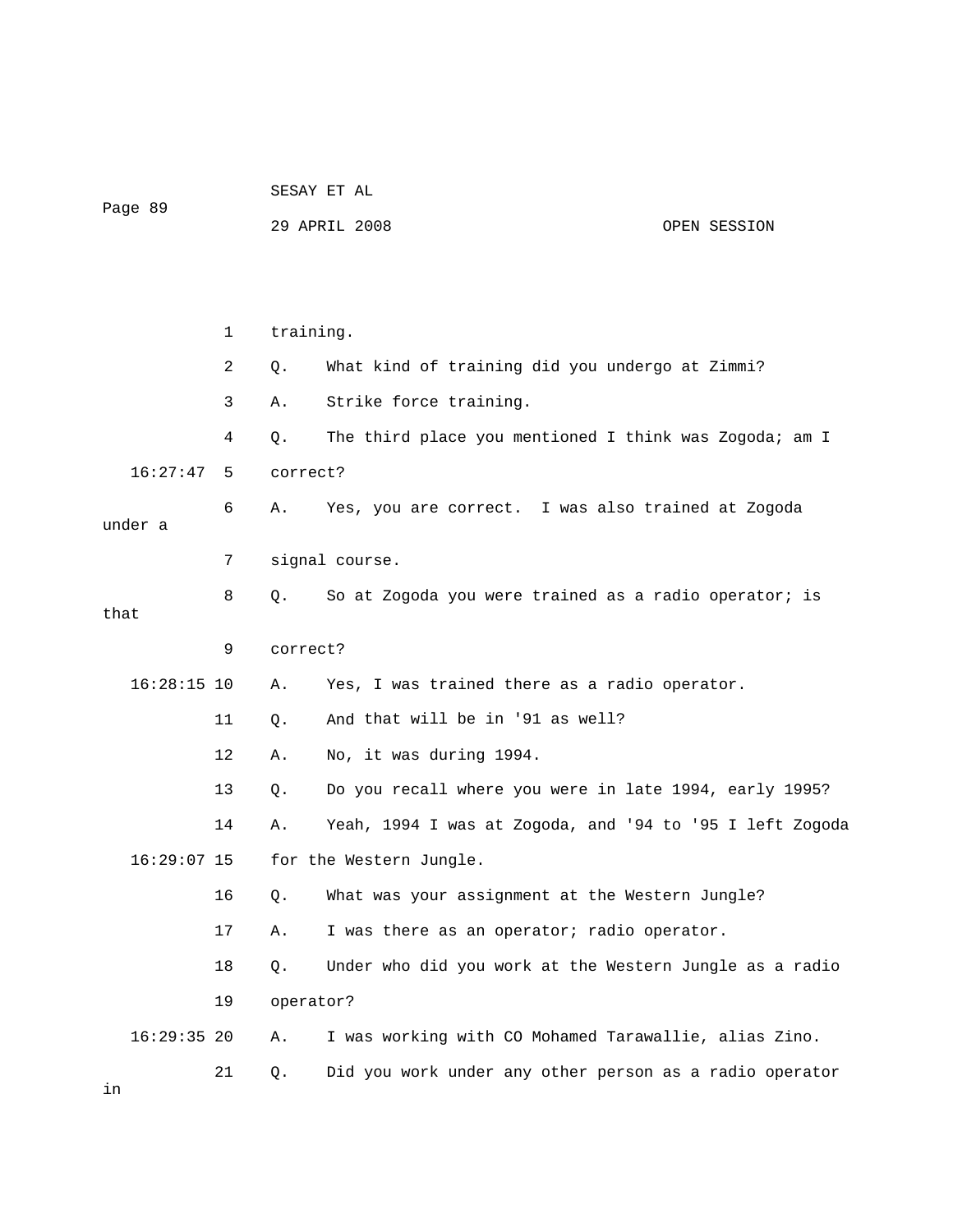22 the Western Jungle?

23 A. Oh, yes. I worked with a lot of commanders.

 24 Q. For how long was Mohamed Tarawallie at the Western Jungle

16:30:20 25 during your presence there?

 27 1995 when he left us for Zogoda. 26 A. Mohamed Tarawallie was with us at the Western Jungle up

28 Q. So who did you work under after the departure of Mohamed 29 Tarawallie?

### SCSL - TRIAL CHAMBER

 SESAY ET AL Page 90

to

29 APRIL 2008 OPEN SESSION

|    |              | $\mathbf{1}$ | A.,         | I worked with Superman.                                      |
|----|--------------|--------------|-------------|--------------------------------------------------------------|
|    |              | 2            | Q.          | What were your duties as a radio operator at that time?      |
|    |              | 3            | Α.          | My duties were to receive messages and transmit messages     |
|    |              | 4            |             | and also monitor official messages; those were my duties.    |
|    | $16:31:16$ 5 |              |             | Q. How many other operators were with you at the Western     |
|    |              | 6            |             | Jungle under Superman?                                       |
|    |              | 7            | Α.          | We were up to five.                                          |
| or |              | 8            | $Q_{\star}$ | Now, during that period, do you recall how many soldiers     |
|    |              | 9            |             | how many fighters -- RUF fighters were under Superman at the |
|    |              |              |             | 16:31:47 10 Western Jungle?                                  |
|    |              | 11           | Α.          | Oh, yes. There were over 1,000.                              |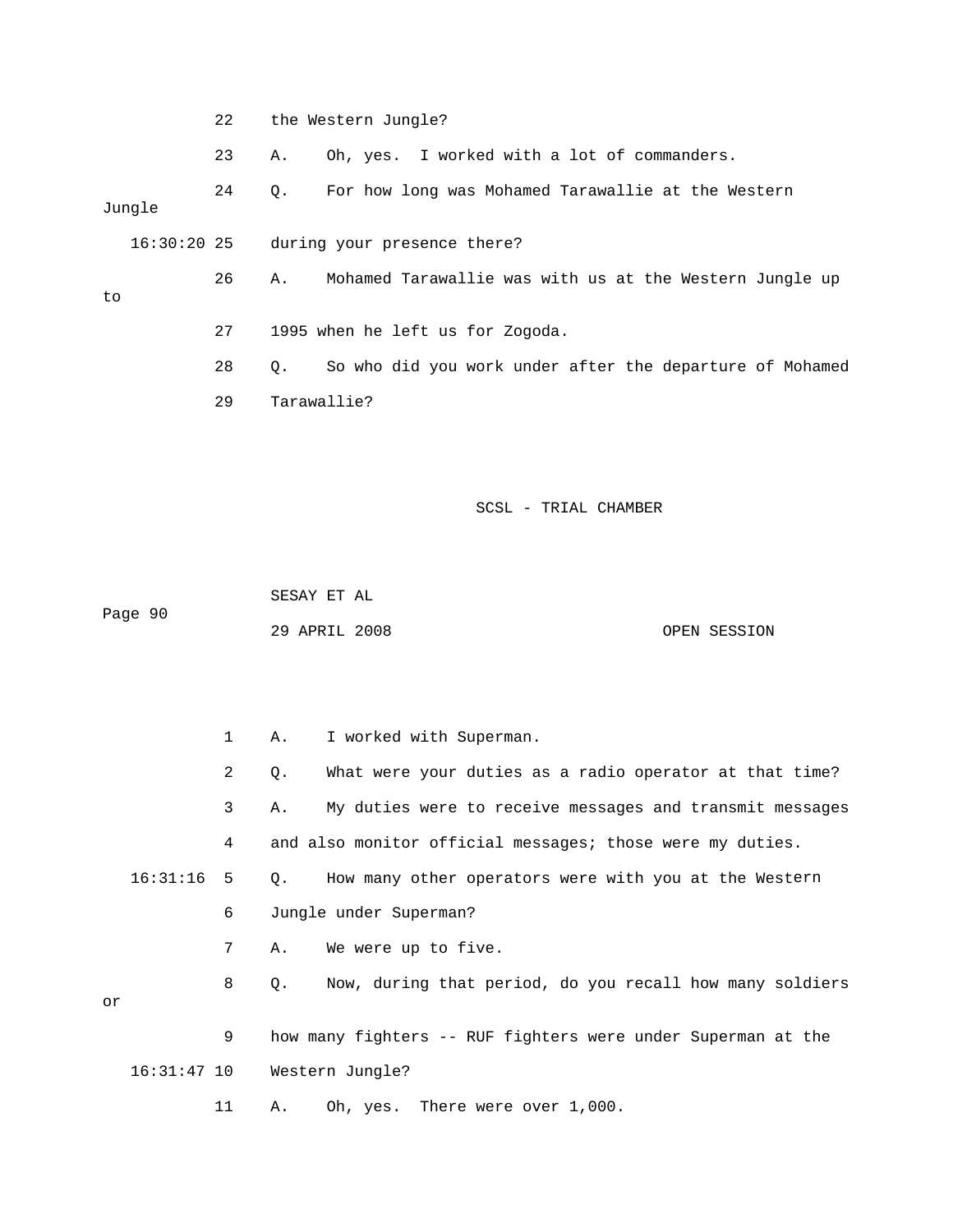| the           | 12 | $Q$ .       | How would you classify the Western Jungle in terms of      |
|---------------|----|-------------|------------------------------------------------------------|
|               | 13 |             | RUF bases in Sierra Leone at the time?                     |
| RUF           | 14 | Α.          | Oh, the Western Area was one of the strongest based for    |
| $16:32:25$ 15 |    | in general. |                                                            |
|               | 16 | Q.          | Where were you during the coup of May 1997?                |
| Western       | 17 | Α.          | I was still with Superman at Zogoda -- oh, sorry.          |
|               | 18 | Area.       |                                                            |
| Superman      | 19 | О.          | Did you continue being at the Western Jungle with          |
| $16:32:57$ 20 |    |             | after the coup?                                            |
|               | 21 | Α.          | Oh, no, no. We -- we departed the Western Jungle.          |
|               | 22 | Q.          | Where did you depart for?                                  |
|               | 23 | Α.          | We came to Freetown to join the AFRC.                      |
|               | 24 | $Q$ .       | You came to Freetown with who?                             |
| $16:33:26$ 25 |    | Α.          | Together with Superman and other officials.                |
|               | 26 | Q.          | How many other fighters came with Superman to Freetown?    |
| AFRC.         | 27 | Α.          | Over 400 fighters joined us and came over to join the      |
| there?        | 28 | $Q$ .       | Where were you based in Freetown, upon your arrival        |
|               | 29 |             | When you are saying over 400 fighters,<br>PRESIDING JUDGE: |

 SESAY ET AL Page 91

29 APRIL 2008 OPEN SESSION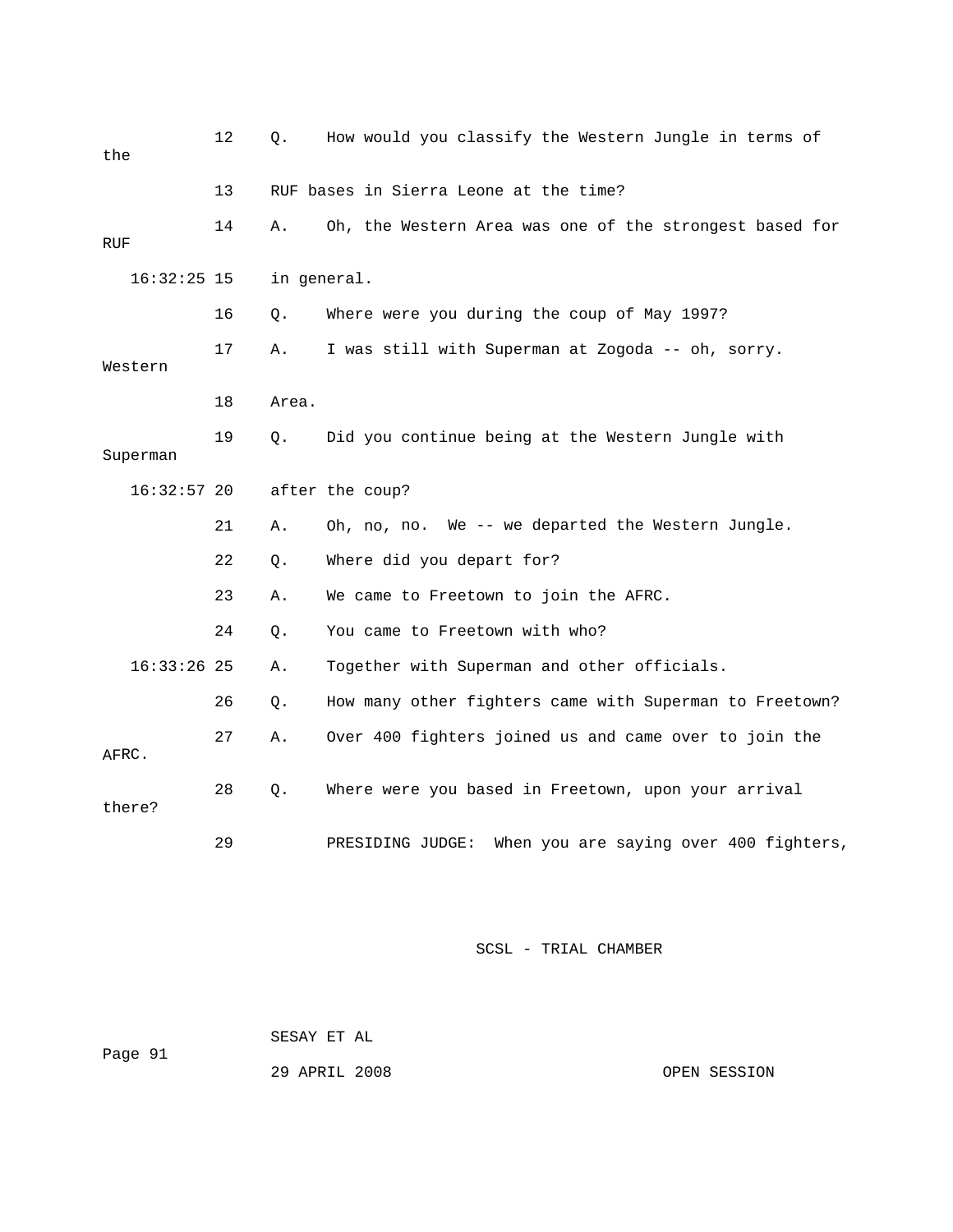1 you mean over 400 -- you mean over 400 RUF fighters? 2 THE WITNESS: Oh, yes. Over 400 RUF fighters. That was 3 what I meant. 6 PRESIDING JUDGE: Yes, Mr Ogeto. 7 MR OGETO: Thank you, My Lords. 8 Q. Upon your arrival in Freetown, do you recall where you were 9 based? 16:34:41 10 A. Yeah, initially when we came to Freetown we were based 12 Q. For how long were you at Hastings before you were 13 by ECOMOG? 14 A. About a week. Did you move out of Hastings after this attack? 19 A. Just between two to three days. We returned and we took 16:35:51 20 Hastings from ECOMOG. 21 Q. So did you continue staying in Hastings after you retook 23 A. Not all of us stayed at Hastings. The group was 24 I, for one, was with Komba Gbundema at Grafton. 4 PRESIDING JUDGE: Came to Freetown to join the AFRC? 16:34:30 5 THE WITNESS: Yes, you are correct, sir. at 11 Hastings, until we were attacked by ECOMOG. attacked 16:35:13 15 Q. 16 A. Yes, because we were unable to stand the attack so we moved 17 to Waterloo. 18 Q. For how long were you at Waterloo? it 22 from ECOMOG? divided.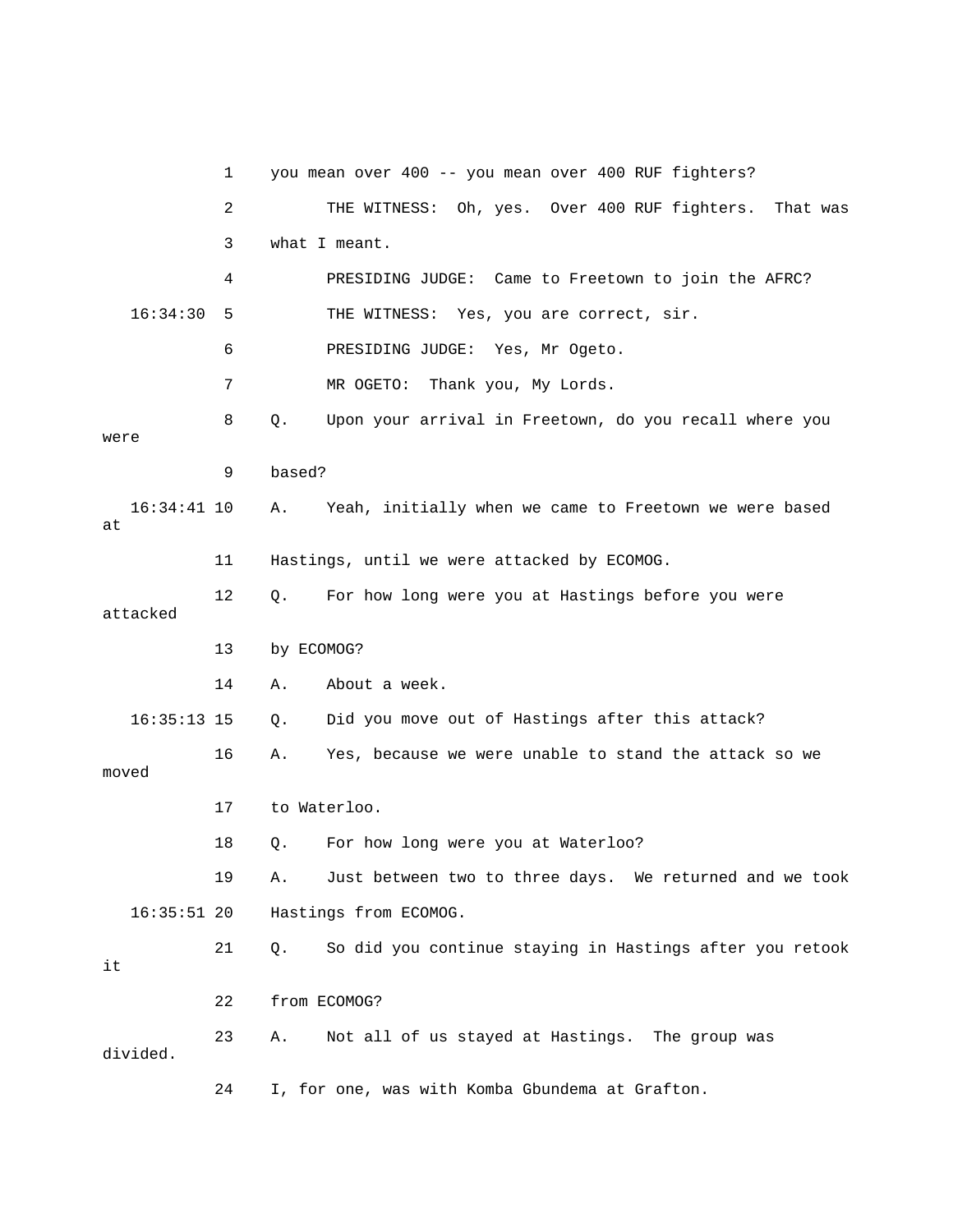16:36:20 25 Q. How many of you were with Komba Gbundema at Grafton? 26 A. We were up to hundred. 28 A. By then, Komba Gbundema was reporting directly to 27 Q. Who was Komba Gbundema reporting to at that time? Superman. 29 Q. What were your duties at Grafton, if any?

SCSL - TRIAL CHAMBER

| Page 92 | SESAY ET AL   |  |              |
|---------|---------------|--|--------------|
|         | 29 APRIL 2008 |  | OPEN SESSION |

|                      | 1              | Α. | Yeah, as for me, my duties were receiving messages,    |
|----------------------|----------------|----|--------------------------------------------------------|
| messages.            | $\overline{2}$ |    | transmit messages, and also monitor military operation |
|                      | 3              | Q. | From who were you receiving messages?                  |
| Gbundema,            | 4              | Α. | I used to receive messages from Superman, Komba        |
| $16:37:44$ 5         |                |    | and from Komba Gbundema to Superman.                   |
| who                  | 6              | О. | Let's be clear. Let's deal with one at a time.<br>From |
|                      | 7              |    | were you receiving messages?                           |
|                      | 8              | Α. | I used to receive messages from Superman.              |
|                      | 9              | Ο. | And these messages were meant for who?                 |
| $16:38:15$ 10<br>was |                | Α. | These messages were specifically for my commander, who |
|                      | 11             |    | Komba Gbundema.                                        |

12 Q. And what kind of messages were you sending and to who?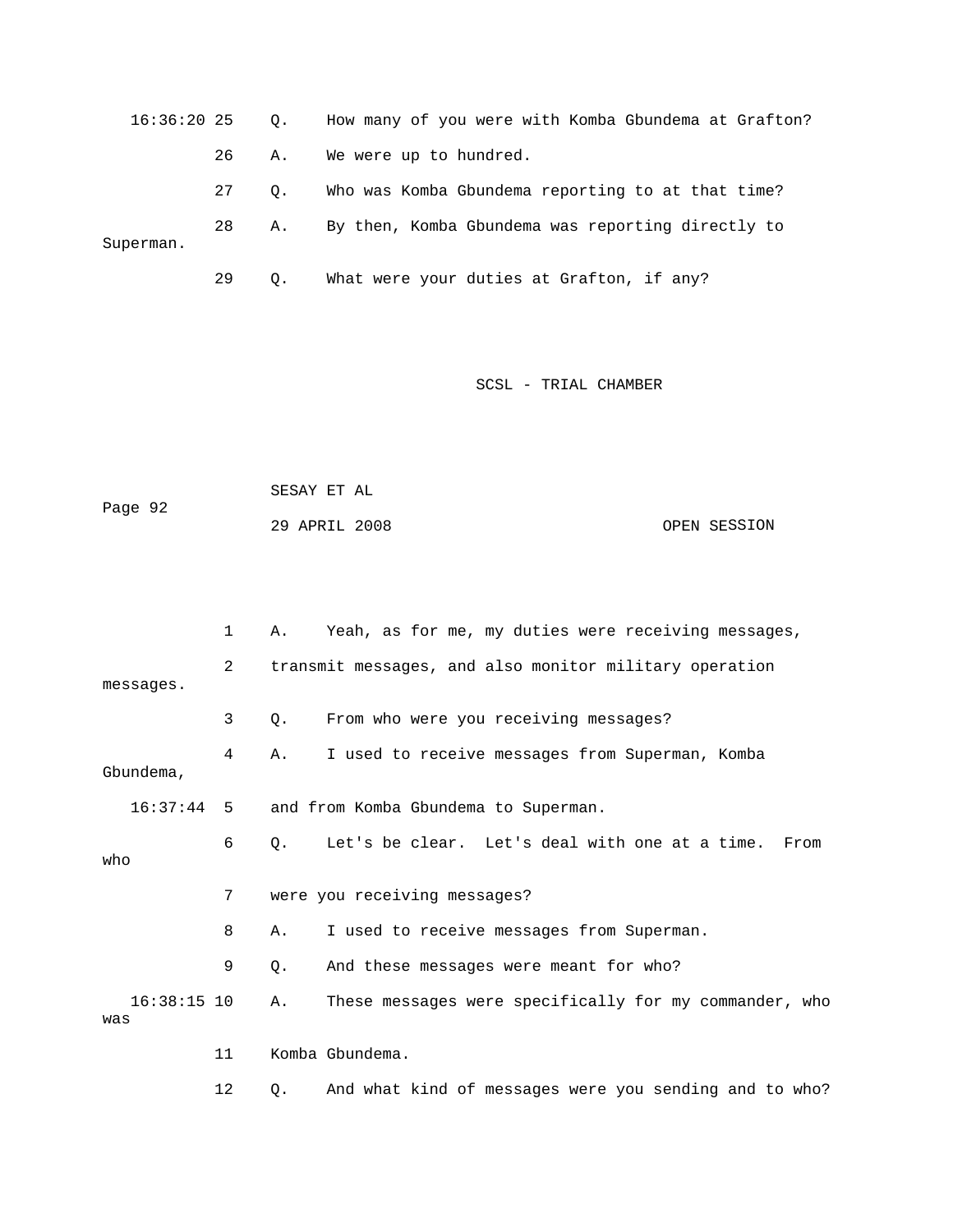|      |               | 13 | Α.         | These are military messages I always receive and I pass        |
|------|---------------|----|------------|----------------------------------------------------------------|
|      |               | 14 | them over. |                                                                |
|      | $16:38:52$ 15 |    | Q.         | Who gave you messages to send?                                 |
|      |               | 16 | Α.         | Yeah, the commander with whom I was, he normally passed        |
|      |               | 17 |            | messages to me to send to Superman.                            |
|      | Kallon?       | 18 | Q.         | At that time did you know the accused person Morris            |
|      |               | 19 | Α.         | Yes, I used to know Morris Kallon.                             |
|      | $16:39:28$ 20 |    | Q.         | How did you know him?                                          |
|      |               | 21 | Α.         | I knew him as a good man and I also knew him since I was       |
|      |               | 22 |            | trying to go through my signal course.                         |
|      |               | 23 | Q.         | Did you see him in Freetown when you were at Grafton?          |
| time |               | 24 | Α.         | Not Grafton that I saw Morris Kallon. I saw him the            |
| I.   | $16:40:12$ 25 |    |            | we were based at OAU village but in fact it was only once that |
|      |               | 26 | saw him.   |                                                                |
| to   |               | 27 | Q.         | Do you recall if Komba Gbundema ever gave you messages         |
|      |               | 28 |            | send to Morris Kallon at that time?                            |
|      | transmit      | 29 | Α.         | I never received a message from Komba Gbundema to              |

| Page 93 | SESAY ET AL   |              |  |
|---------|---------------|--------------|--|
|         | 29 APRIL 2008 | OPEN SESSION |  |

1 to Morris Kallon in those days. Not at all.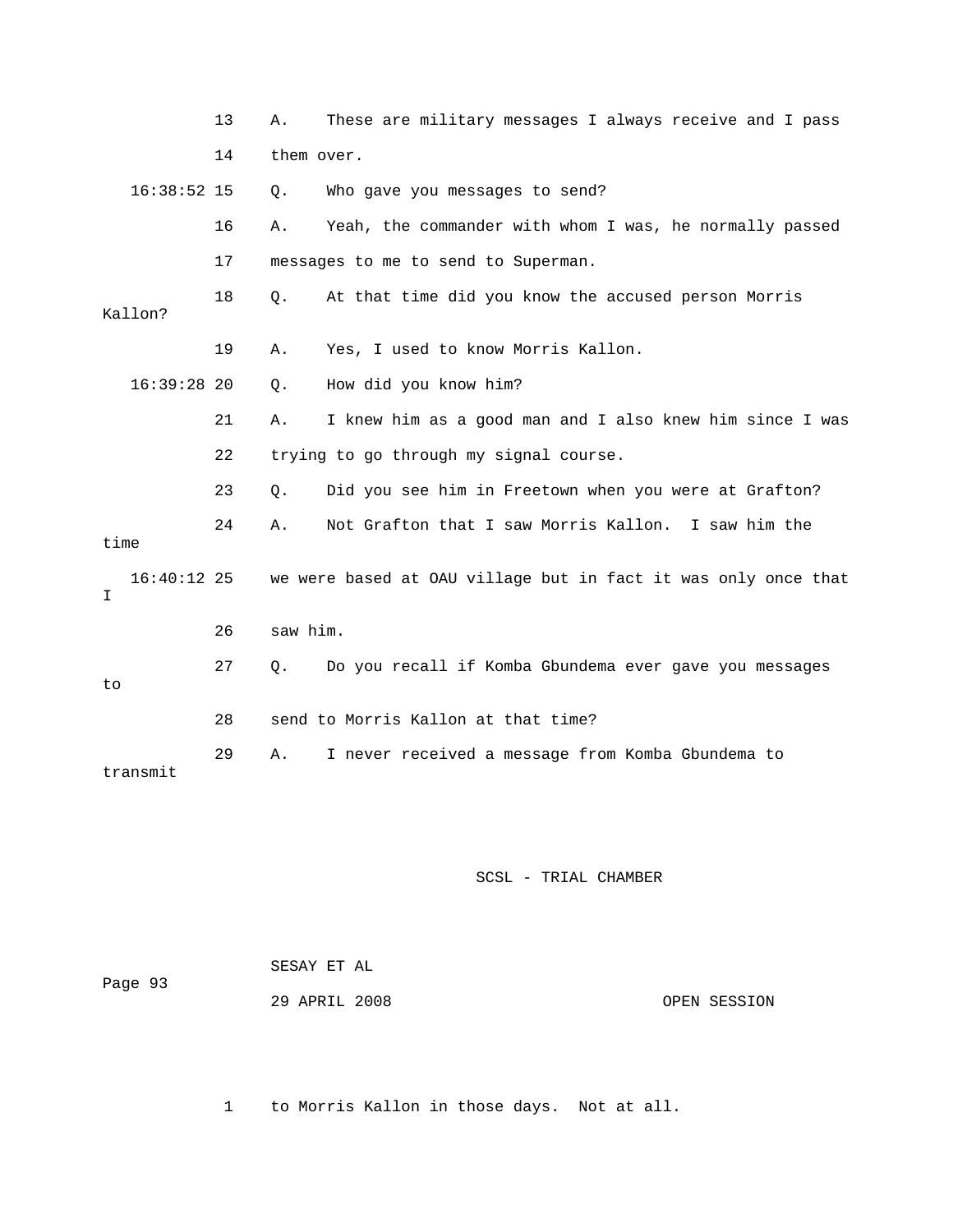|                     | through       | 2  | Q.       | Do you recall if Morris Kallon ever sent a message             |
|---------------------|---------------|----|----------|----------------------------------------------------------------|
|                     |               | 3  |          | your radio meant for Komba Gbundema?                           |
|                     |               | 4  | Α.       | No, no, no. I never received any message from Morris           |
|                     | 16:41:07      | 5  |          | Kallon to Komba Gbundema.<br>Not at all.                       |
| know                |               | 6  | Q.       | Now, during your stay in Freetown at that time, do you         |
|                     |               | 7  |          | if Morris Kallon had any soldiers under him in Freetown?       |
|                     |               | 8  | Α.       | No, no, no, no. In fact, Morris Kallon was not based in        |
| any                 |               | 9  |          | Freetown. I said I saw him only once. I never saw him with     |
|                     | $16:41:46$ 10 |    | soldier. |                                                                |
| asked               |               | 11 |          | PRESIDING JUDGE: Answer the question which has been            |
|                     |               | 12 | you.     |                                                                |
|                     |               | 13 |          | MR OGETO:                                                      |
|                     |               | 14 | О.       | So, Mr Witness, do you know if Morris Kallon had any           |
|                     | $16:41:56$ 15 |    |          | soldiers under him in Freetown during the time you were there? |
|                     |               | 16 | Α.       | I never saw him.                                               |
|                     |               | 17 | $Q$ .    | So what did you say about his whereabouts at that time?        |
|                     |               | 18 |          | Can you explain?                                               |
|                     |               | 19 | Α.       | Where he was located at that time? Well, it's difficult        |
|                     | $16:42:28$ 20 |    |          | for me to confirm because we were not together. I was in the   |
|                     |               | 21 |          | Western Area. From there I came to Freetown. So it was         |
|                     |               | 22 |          | difficult for me to locate his whereabouts.                    |
|                     |               | 23 | Q.       | For how long were you in Freetown?                             |
|                     |               | 24 | Α.       | I was in Freetown up to seven months.                          |
| in                  | $16:42:55$ 25 |    | Q.       | How did you retreat from Freetown after the intervention       |
| 26<br>February '98? |               |    |          |                                                                |
|                     |               | 27 | Α.       | I passed through the peninsula.                                |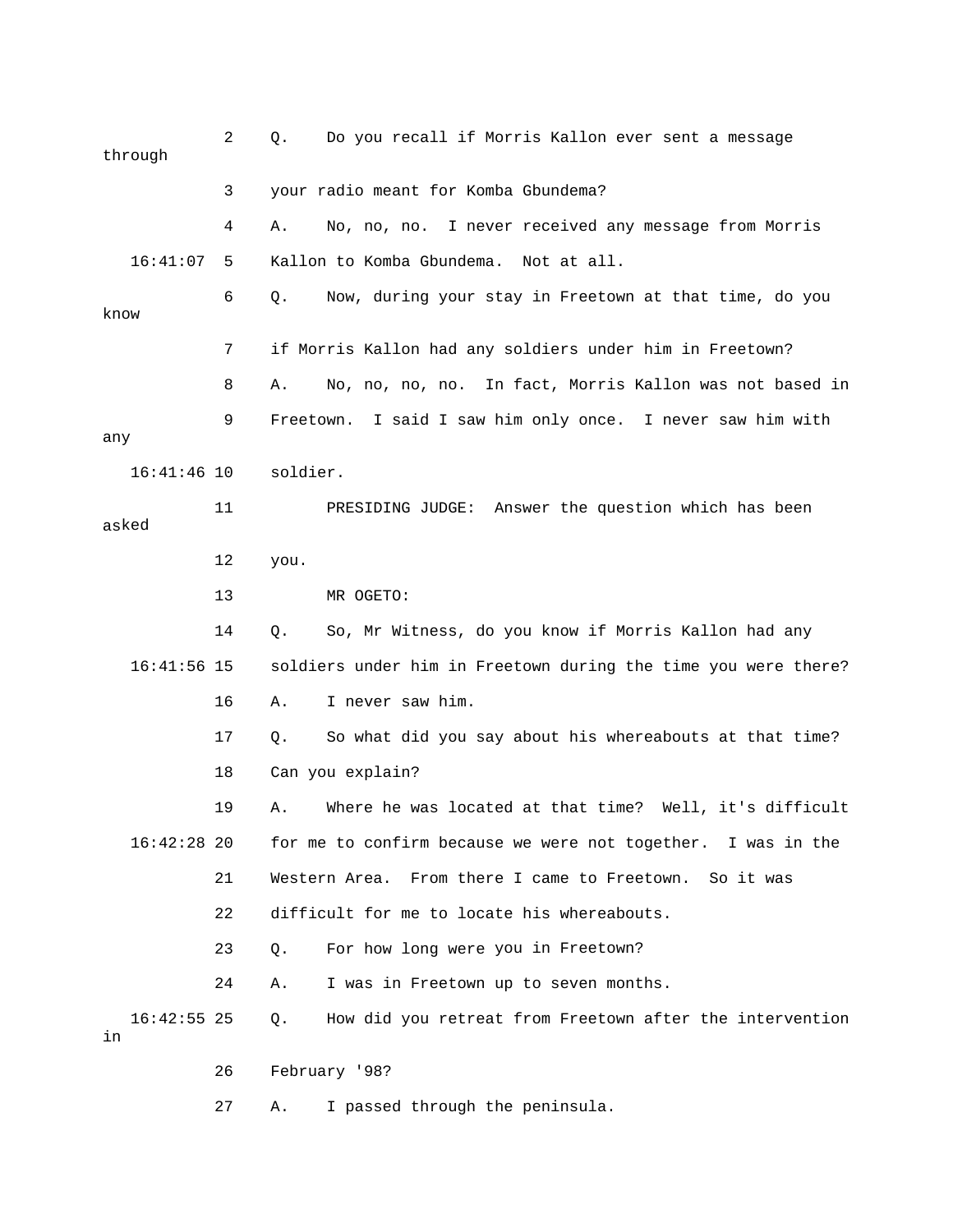28 Q. And then you moved to where?

 29 A. Then I crossed the river. I found myself between Waterloo

| Page 94                |                | SESAY ET AL<br>29 APRIL 2008<br>OPEN SESSION                   |  |  |  |  |
|------------------------|----------------|----------------------------------------------------------------|--|--|--|--|
|                        | $\mathbf{1}$   | and Masiaka, then I headed for Masiaka.                        |  |  |  |  |
|                        | $\overline{2}$ | Were you alone?<br>О.                                          |  |  |  |  |
|                        | 3              | No, no, no, no, no. I travelled together with my family<br>Α.  |  |  |  |  |
|                        | 4              | and colleagues.                                                |  |  |  |  |
| 16:43:47               | 5              | Can you recall some of the colleagues that you travelled<br>Q. |  |  |  |  |
|                        | 6              | with?                                                          |  |  |  |  |
| we                     | 7              | Yes. By then Reverend Komba Gbundema was with me when<br>Α.    |  |  |  |  |
|                        | 8              | pulled out and also his bodyguards, CO Coco were all with us   |  |  |  |  |
|                        | 9              | during that time. A lot of people. We were many.               |  |  |  |  |
| $16:44:15$ 10          |                | О.<br>Did you say Reverend Komba Gbundema?                     |  |  |  |  |
|                        | 11             | No, no, no. I did not call Reverend Komba Gbundema,<br>Α.      |  |  |  |  |
|                        | 12             | My Lord.                                                       |  |  |  |  |
|                        | 13             | PRESIDING JUDGE: Did you call him bretheren? Because I         |  |  |  |  |
|                        | 14             | heard something about that. Just like what learned counsel     |  |  |  |  |
| $16:44:39$ 15<br>Komba |                | Anyway, what did you call him? You just called him<br>heard.   |  |  |  |  |
|                        | 16             | Gbundema?                                                      |  |  |  |  |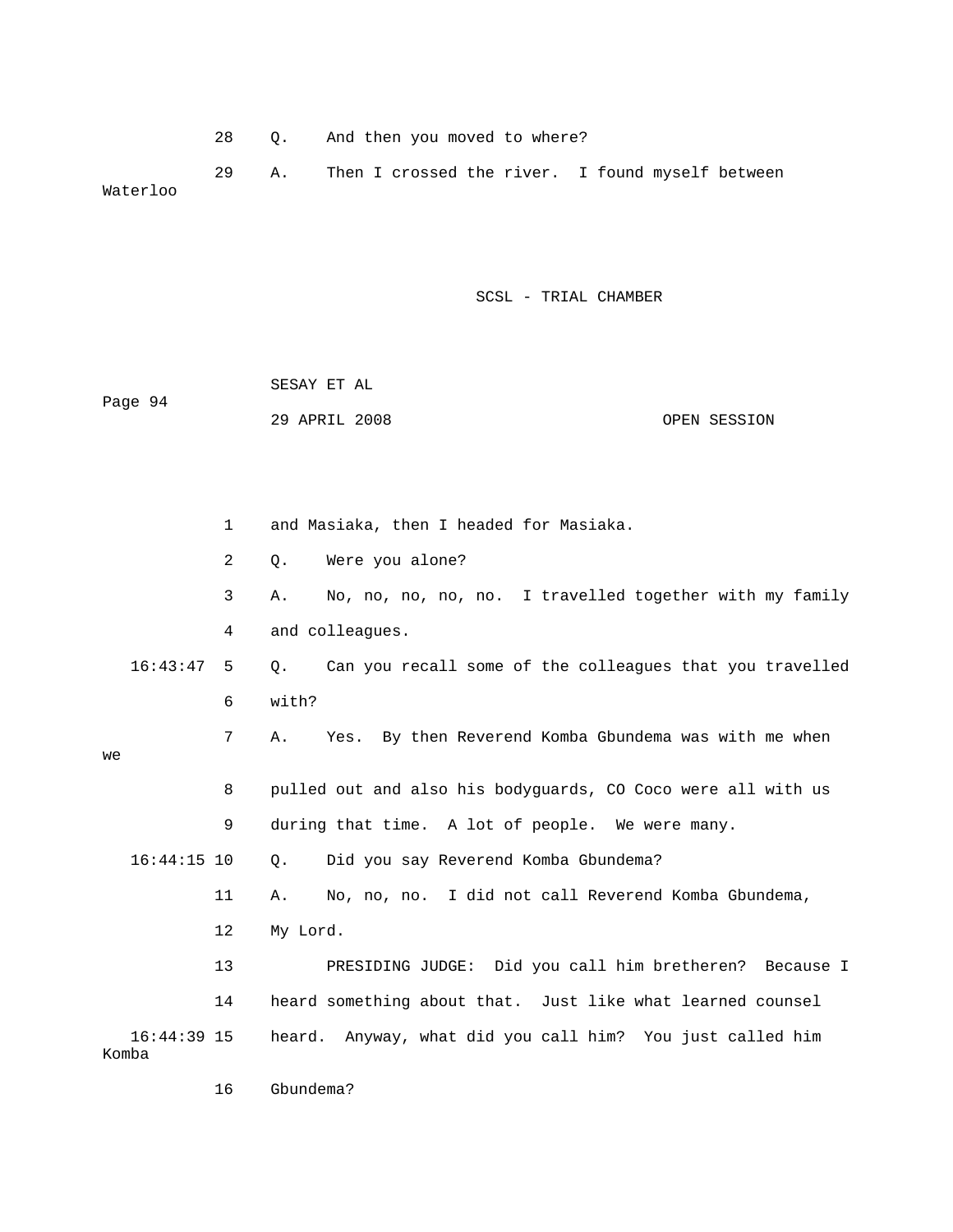| Gbundema.     | 17 |    | THE WITNESS: By then he was major. Major Komba         |
|---------------|----|----|--------------------------------------------------------|
|               | 18 |    | MR OGETO:                                              |
|               | 19 | Ο. | And this was your commander?                           |
| $16:45:10$ 20 |    | Α. | Yes, he was my commander throughout.                   |
|               | 21 | Q. | For how long were you at Masiaka?                      |
|               | 22 | Α. | I didn't spend a night in Masiaka. No sooner I arrived |
|               | 23 |    | than I passed.                                         |
|               | 24 | 0. | From Masiaka, where did you proceed to?                |
| $16:45:34$ 25 |    | Α. | I went to Makeni.                                      |
|               | 26 | 0. | For how long were you in Makeni?                       |
|               | 27 | Α. | I was in Makeni for a week before I left.              |
| Makeni?       | 28 | 0. | Do you know where JPK was at the time you were in      |
|               | 29 | Α. | Yes, we were together in Makeni.                       |

|         | SESAY ET AL   |              |
|---------|---------------|--------------|
| Page 95 |               |              |
|         | 29 APRIL 2008 | OPEN SESSION |

1 Q. Did you meet him in Makeni or did you --

- 2 A. Yes.
- 3 Q. He met you in Makeni?
- 4 A. No. No, no, no. I met him in Makeni.
- 16:46:35 5 Q. Now, during the time you were in Makeni, can you recall 6 some of the senior RUF officers who were present?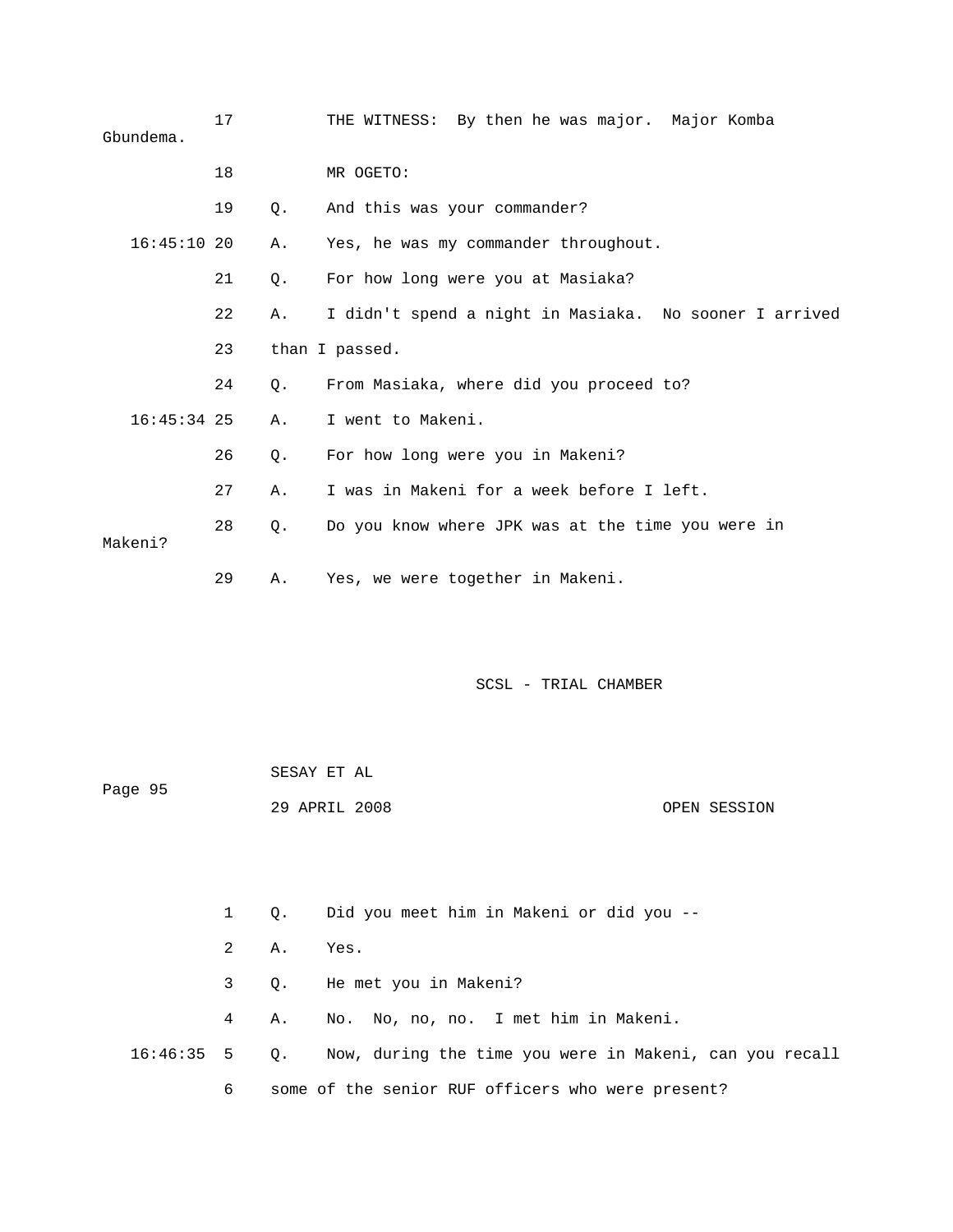|               | 7  | Α.     | Oh, yes, yes, yes.                                          |
|---------------|----|--------|-------------------------------------------------------------|
| their         | 8  | Q.     | Can you please name them, if you are able to recall         |
|               |    |        |                                                             |
|               | 9  | names? |                                                             |
| $16:46:57$ 10 |    | Α.     | I can recall a few that I can call right now.<br>Yes.       |
|               | 11 | Q.     | Proceed, please, and name them.                             |
|               | 12 | Α.     | Number one, Komba Gbundema was there. Number two, Abdul     |
|               | 13 |        | Kanu was there. And number three, Denis Lansana was there.  |
| that          | 14 |        | Number four, CO Coco was there. So these are the four names |
| $16:47:33$ 15 |    |        | I can recall.                                               |
|               | 16 | Q.     | Who was Abdul Kanu?                                         |
|               | 17 | Α.     | Abdul Kanu is one of the bodyguards to the leader.          |
|               | 18 | Q.     | And by "the leader," you mean Foday Sankoh; am I right?     |
|               | 19 | Α.     | Yes, sir, Foday Sankoh.                                     |
| $16:47:59$ 20 |    | Q.     | What about CO Coco? Who was he?                             |
|               | 21 | Α.     | CO Coco was a friend to Abdul Kanu. In fact, they were      |
|               | 22 |        | doing everything in common.                                 |
|               | 23 |        | PRESIDING JUDGE: So what was he, CO Coco? Abdul Kanu        |
| was           |    |        |                                                             |
|               | 24 |        | the leader's bodyguard. CO Coco was what?                   |
| $16:48:28$ 25 |    |        | THE WITNESS: He was ordinary friend of Abdul Kanu that      |
|               | 26 |        | I've mentioned.                                             |
|               | 27 |        | PRESIDING JUDGE: Was he an RUF fighter?                     |
|               | 28 |        | THE WITNESS: Yes, he was an RUF fighter.                    |
|               | 29 |        | MR OGETO:                                                   |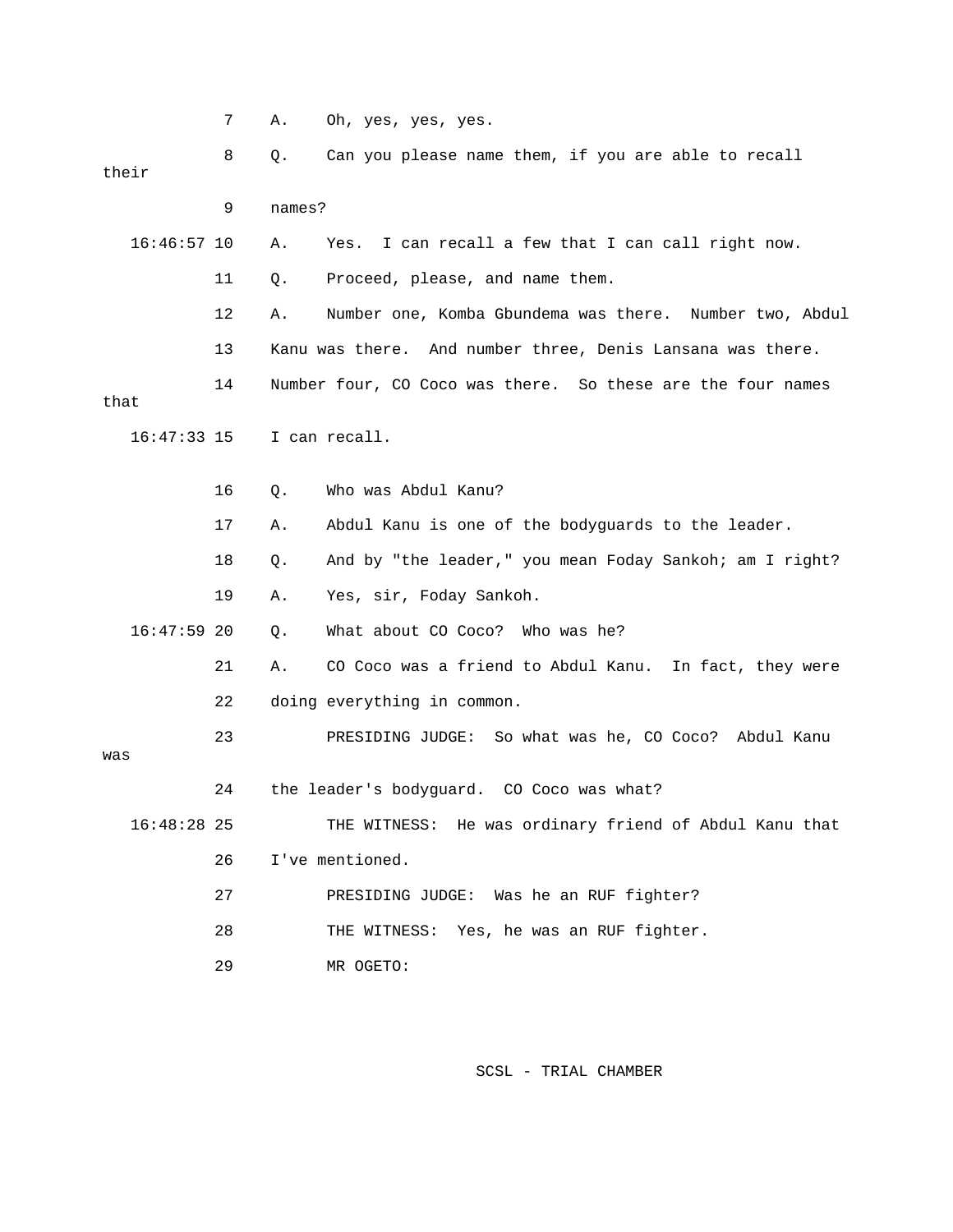| Page 96 |               |              |
|---------|---------------|--------------|
|         | 29 APRIL 2008 | OPEN SESSION |
|         |               |              |
|         |               |              |
|         |               |              |
|         |               |              |
|         |               |              |

1 0. What was his rank at the time?

SESAY ET AL

 3 Q. During the time you were in Makeni, do you know where PRESIDING JUDGE: Who was a major? Was it Abdul Kanu? 6 THE WITNESS: Yes, yes. Abdul Kanu -- Abdul Kanu was a 7 major. 8 MR OGETO: 9 Q. What about CO Coco?  $16:49:25$   $10$  A.  $\circ$  CO Coco had the same rank. 11 Q. By "same rank," you mean major? 12 A. Yes, sir, major. He had the major rank. 14 Superman was? 16:49:49 15 A. When we arrived in Makeni, by then, Superman had already 17 Q. Did you see Morris Kallon, the accused person in this 18 in Makeni during the period you were there? 19 A. During the time when I was there, I never came across 21 Q. Did you hear of him in Makeni during the time you were 23 A. Yes, I heard about him. 2 A. He was major. 4 Superman was? 16:49:02 5 13 Q. During the time you were in Makeni, do you recall where 16 left for Kono. case, 16:50:28 20 Morris Kallon in Makeni. 22 there?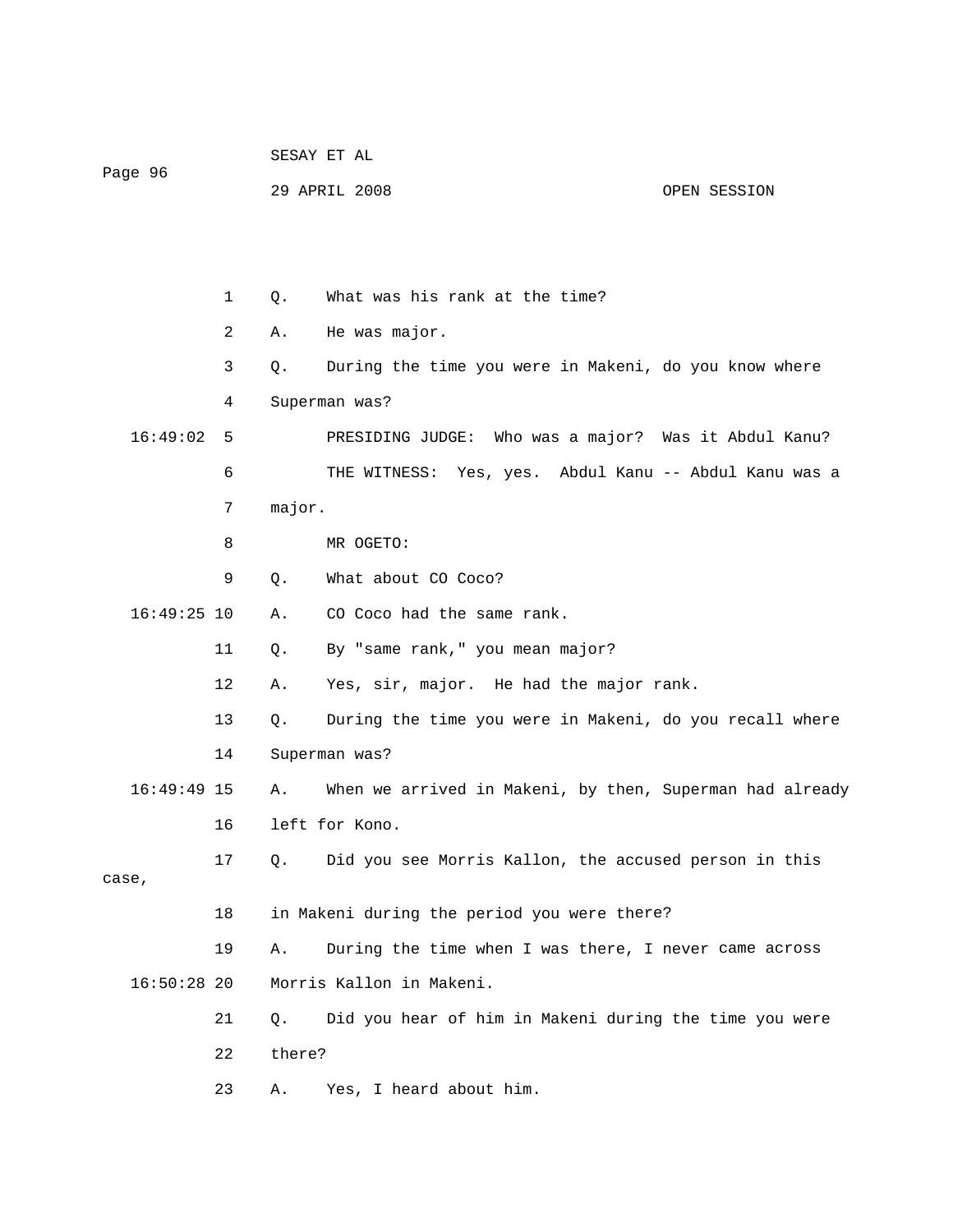|     | 24 | What did you hear about him?<br>0.                                     |
|-----|----|------------------------------------------------------------------------|
|     |    | 16:50:48 25 A. I received series of information from my colleagues who |
|     | 26 | were going up to Magburaka. They said they met Kallon in               |
| met | 27 | Magburaka and that he was there. I myself went there and I             |
|     | 28 | him there.                                                             |
|     | 29 | Do you recall when you got to Kono?<br>Ο.                              |

| Page 97 | SESAY ET AL   |              |
|---------|---------------|--------------|
|         | 29 APRIL 2008 | OPEN SESSION |

| to           |               | $\mathbf{1}$  | Α.                                                 | Oh, yes. The same 1998. That was the same time we went |
|--------------|---------------|---------------|----------------------------------------------------|--------------------------------------------------------|
|              |               | $\mathcal{L}$ | Kono.                                              |                                                        |
|              |               | 3             |                                                    | PRESIDING JUDGE: I think we can recess here.           |
|              |               | 4             |                                                    | MR OGETO: Yes, My Lords.                               |
| $16:51:49$ 5 |               |               | PRESIDING JUDGE: Before you travel to Kono.        |                                                        |
|              | 6             |               | MR OGETO: Yes, My Lords.                           |                                                        |
|              | 7             |               | PRESIDING JUDGE: The Chamber will recess for a few |                                                        |
|              |               | 8             |                                                    | minutes, please. We will rise.                         |
|              |               | 9             |                                                    | [Break taken at 4.43 p.m.]                             |
|              | $17:11:36$ 10 |               |                                                    | $[RUF29APR08D-BP]$                                     |
|              |               | 11            |                                                    | [Upon resuming at 5.10 p.m.]                           |
| please.      |               | 12            |                                                    | PRESIDING JUDGE: Yes, we're resuming the session,      |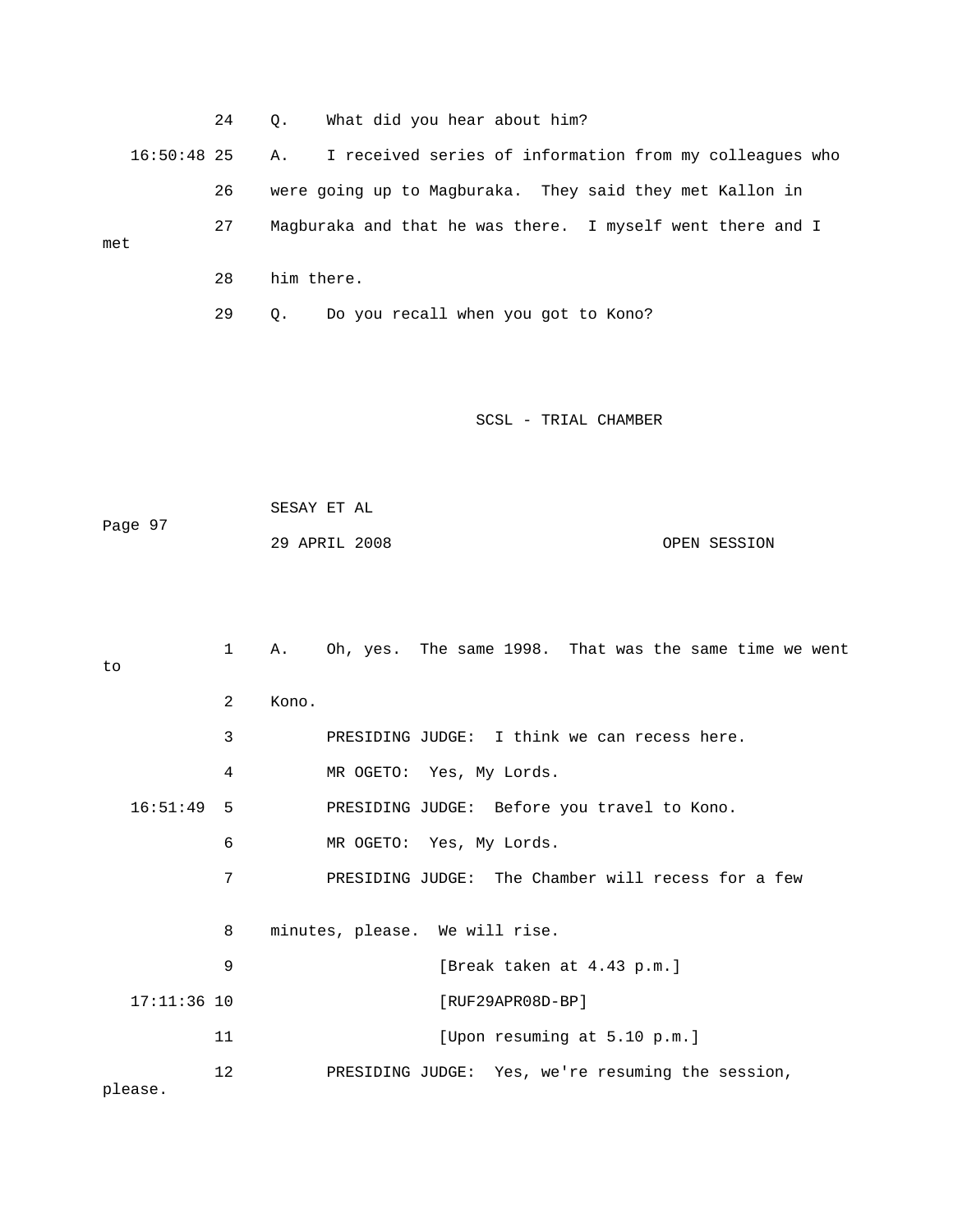|      |               | 13 |    | MR OGETO:<br>Thank you, My Lords.                            |
|------|---------------|----|----|--------------------------------------------------------------|
|      | Kono;         | 14 | Q. | Mr Witness, you stated that you, from Makeni, went to        |
|      | 17:22:22 15   |    |    | is that correct?                                             |
|      |               | 16 | Α. | Yes, sir, you are correct.                                   |
|      |               | 17 | Q. | Where was JPK when you got to Kono?                          |
|      |               | 18 | Α. | At the centre of Koidu Town, there he was.                   |
|      |               | 19 | Q. | Did you have any assignment in Koidu Town when you got       |
|      | $17:23:01$ 20 |    |    | there from Makeni?                                           |
|      |               | 21 | Α. | I was working with Superman.<br>Yes.                         |
|      |               | 22 | Q. | In what capacity were you working with Superman?             |
|      |               | 23 | Α. | I was working with him as a radio operator.                  |
|      |               | 24 | Q. | Who assigned you to work with Superman?                      |
| from | $17:23:28$ 25 |    | Α. | He himself assigned me because by then, I was with him       |
| SO   |               | 26 |    | Western Area. So he said I should continue working with him, |
|      |               | 27 |    | I was with him.                                              |
|      |               | 28 | Q. | For how long were you in Koidu Town?                         |
|      |               | 29 | Α. | I was there about a week.                                    |
|      |               |    |    |                                                              |
|      |               |    |    |                                                              |
|      |               |    |    | SCSL - TRIAL CHAMBER                                         |

1 Q. During that one week, where were you working from? Did

|         |  | SESAY ET AL |               |
|---------|--|-------------|---------------|
| Page 98 |  |             |               |
|         |  |             | 29 APRIL 2008 |

OPEN SESSION

you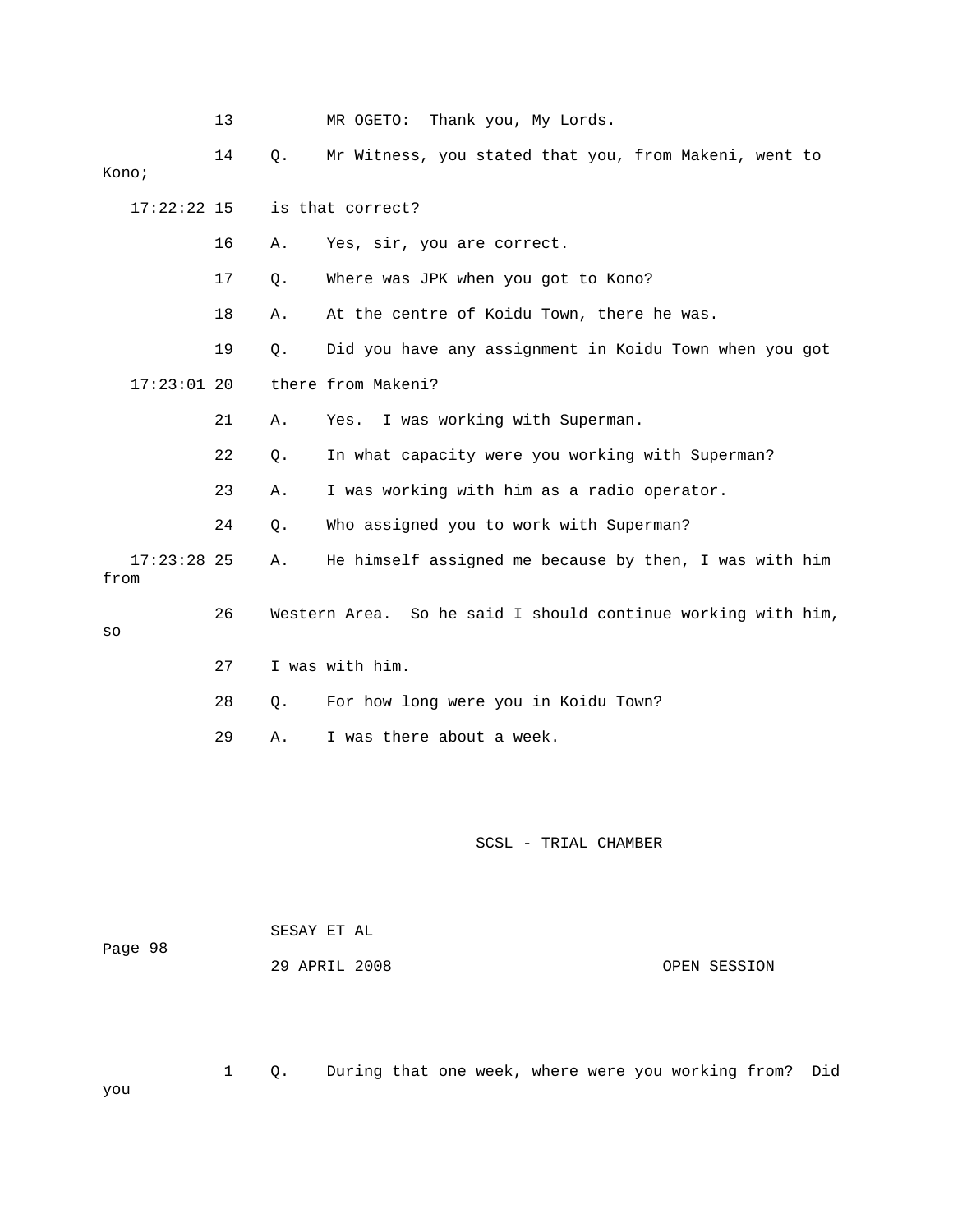2 have an office? 3 A. I didn't have an office directly. I was working at 6 Q. Now, within Koidu Town during that one week that you were 7 there, do you recall how many radios there were for the RUF? 8 A. It was only one radio station that was available the time 9 that I was there. It was only a single radio station that was 17:25:04 10 available. 11 Q. Under whose control was this radio station? 13 Q. Who was the commander of Kono during that one week that 14 were in Koidu Town? A. Superman was the commander. He was the general commander 16 of the area. 17 Q. Did you know how Superman became the commander of the 18 A. Oh, yes. Superman -- it was Johnny Paul Koroma who 17:26:21 20 Q. Was there a difference between the command for Koidu 21 and that for Kono as a whole? 22 A. Please repeat once more. 24 a difference between the RUF command for Koidu Town and that 4 Superman's residence. It was at his residence that we were 17:24:30 5 working. 12 A. It was under Superman's control. you  $17:25:31$  15 area? 19 appointed him to take over the entire Koidu Town as overall boss. Town 23 Q. During that one week that you were in Koidu Town, was there for 17:27:00 25 the entire Kono?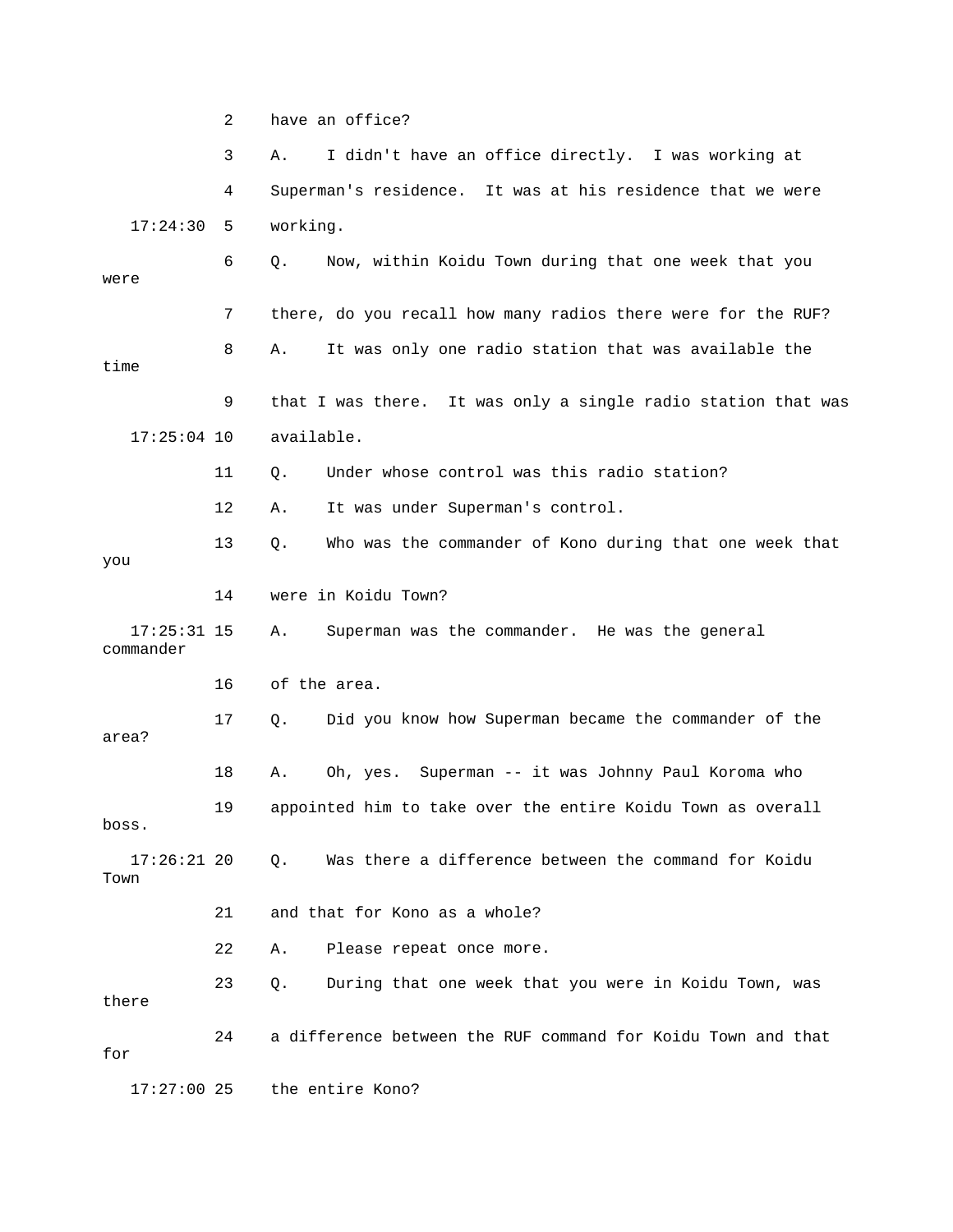|  |  |  |  |  |  | Yes, there were differences. There were differences |
|--|--|--|--|--|--|-----------------------------------------------------|
|--|--|--|--|--|--|-----------------------------------------------------|

27 anyway.

28 Q. Who was the commander of Kono as a whole?

29 A. It was Superman.

SCSL - TRIAL CHAMBER

SESAY ET AL Page 99 OPEN SESSION 29 APRIL 2008

| one           | $\mathbf{1}$ | О.       | Where did you go to after your stay in Koidu Town for  |
|---------------|--------------|----------|--------------------------------------------------------|
|               | 2            | week?    |                                                        |
|               | 3            | Α.       | After that, Superman sent me and Komba Gbundema for    |
|               | 4            | Yomandu. |                                                        |
| 17:27:56      | 5            | Q.       | Where is Yomandu?                                      |
| from          | 6            | Α.       | On the route leading to Kubula. It's about 12 miles    |
|               | 7            |          | Koidu Town.                                            |
|               | 8            | 0.       | For how long were you in Yomandu?                      |
|               | 9            | Α.       | I was in the Yomandu for over -- between four and five |
| $17:28:29$ 10 |              |          | months anyway.                                         |
|               | 11           | $Q$ .    | For how long was Komba Gbundema with you at Yomandu?   |
| after         | $12 \,$      | Α.       | Komba Gbundema was with me after August. Immediately   |
|               |              |          |                                                        |
|               | 13           |          | August, then he left me there.                         |
| you           | 14           | Q.       | So what you are saying is that Komba Gbundema was with |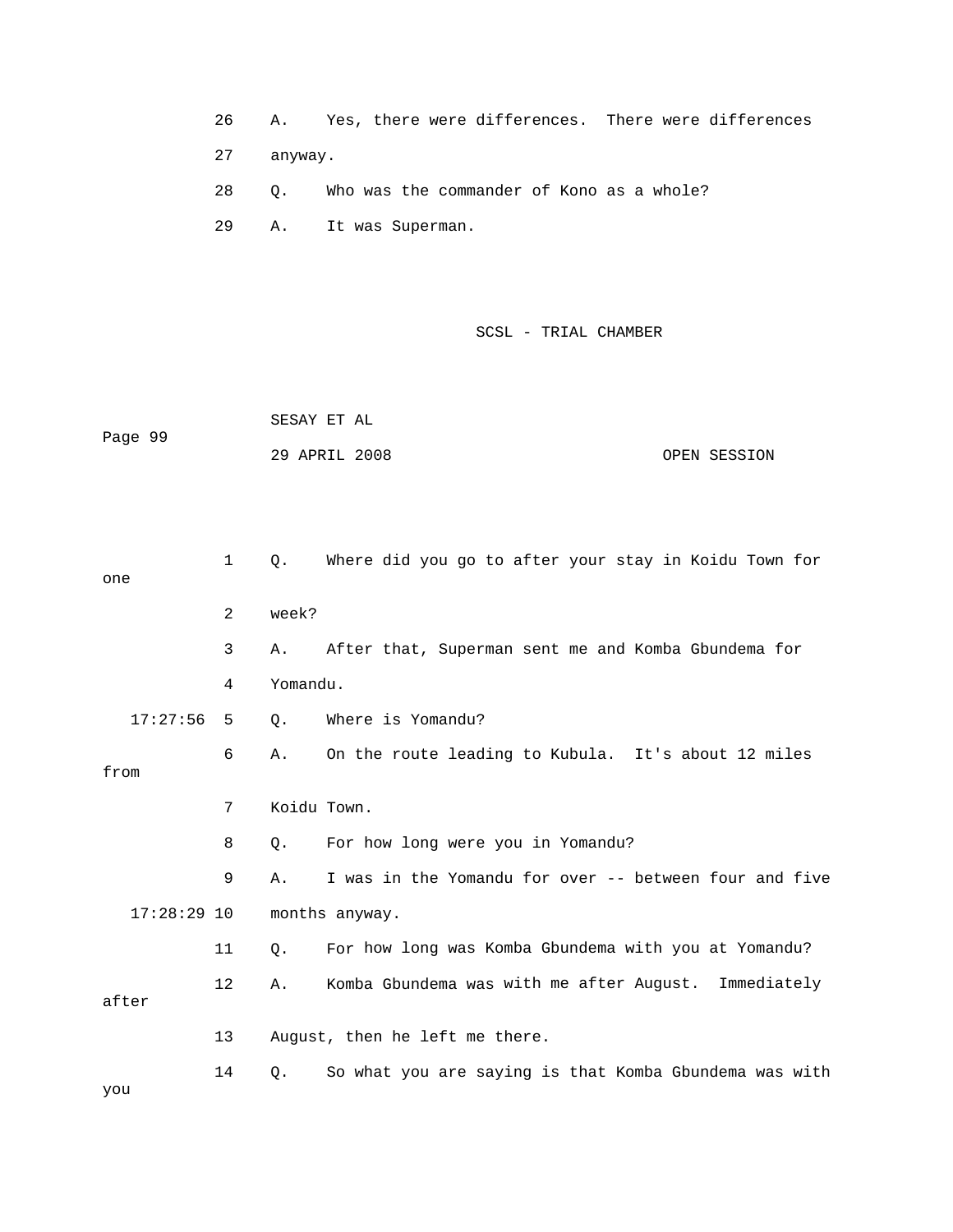| $17:29:09$ 15         |    |           | up to August when he left you there; is that correct? |
|-----------------------|----|-----------|-------------------------------------------------------|
|                       | 16 | Α.        | Yes, My Lord, you are correct.                        |
|                       | 17 |           | PRESIDING JUDGE: August of what year?                 |
|                       | 18 |           | THE WITNESS:<br>1998.                                 |
|                       | 19 |           | MR OGETO:                                             |
| $17:29:34$ 20<br>were |    | Q.        | Who were you reporting to during this period when you |
|                       | 21 |           | with Komba Gbundema?                                  |
|                       | 22 | Α.        | I was reporting directly to Superman.                 |
|                       | 23 | $\circ$ . | And do you know who Komba Gbundema was reporting to?  |
|                       | 24 | Α.        | Yes, Komba Gbundema was also reporting to Superman.   |
| $17:30:13$ 25         |    | $Q$ .     | Do you know if Komba Gbundema also reported to Morris |
|                       | 26 |           | Kallon, the accused person in this case?              |
| that.                 | 27 | Α.        | No, I never had that experience. I never experienced  |
|                       | 28 | Q.        | You never experienced what, Mr Witness?               |
|                       | 29 | Α.        | I never experienced Kallon, the accused, transmitting |
|                       |    |           |                                                       |

 SESAY ET AL ge 100 OPEN SESSION Pa 29 APRIL 2008

 1 messages to Superman, neither sending messages directly to Komba 3 Q. Please, Mr Witness, listen carefully to my questions. 2 Gbundema. My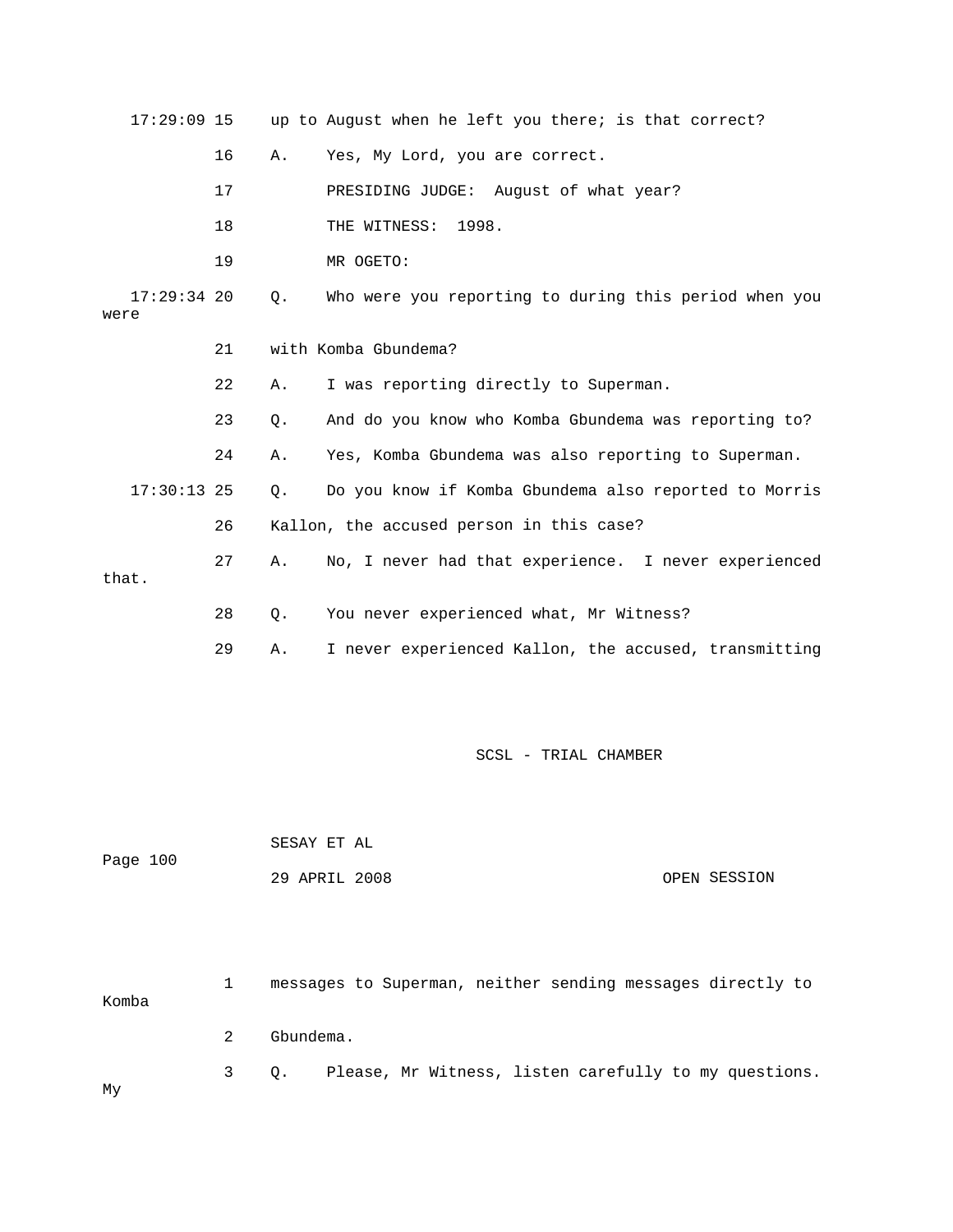| to                          | 4  |           | question was: Do you recall if Komba Gbundema also reported |
|-----------------------------|----|-----------|-------------------------------------------------------------|
| 17:31:16                    | 5  |           | the accused person Morris Kallon? It has nothing to do with |
|                             | 6  | messages. |                                                             |
|                             | 7  | Α.        | No, he was not reporting directly to Morris Kallon.         |
| Morris                      | 8  | Q.        | What do you mean, "He was not reporting directly to         |
|                             | 9  | Kallon"?  |                                                             |
| $17:31:38$ 10               |    | Α.        | He was not passing information to Morris Kallon.<br>I have  |
|                             | 11 |           | never experienced that, and I did not have it in my message |
| book.                       |    |           |                                                             |
| period                      | 12 | Q.        | Did you report to Morris Kallon yourself during that        |
|                             | 13 |           | when you were in Yomandu?                                   |
|                             | 14 | Α.        | No, I never reported to Kallon while I was in Yomandu.      |
| $17:32:19$ 15               |    | Q.        | Was Komba Gbundema replaced after he left Yomandu in        |
|                             | 16 | August?   |                                                             |
|                             | 17 | Α.        | Yes, he was replaced.                                       |
|                             | 18 | Q.        | Who was his replacement?                                    |
| the                         | 19 | Α.        | The time Superman was leaving, the commander he left on     |
| $17:32:59$ 20<br>commander. |    |           | ground changed Komba Gbundema and brought in another        |
| the                         | 21 |           | INTERPRETER: Your Honours, can the witness please call      |
|                             | 22 |           | name of the commander.                                      |
|                             | 23 |           | MR OGETO:                                                   |
| the                         | 24 | Q.        | Can you please repeat your answer, Mr Witness. Who was      |
| $17:33:16$ 25               |    |           | replacement for Komba Gbundema?                             |
|                             | 26 | Α.        | It was Short Bai Bureh was brought in to replace Komba      |
|                             | 27 | Gbundema. |                                                             |
|                             | 28 | Q.        | And who assigned Short Bai Bureh to Yomandu?                |
|                             |    |           |                                                             |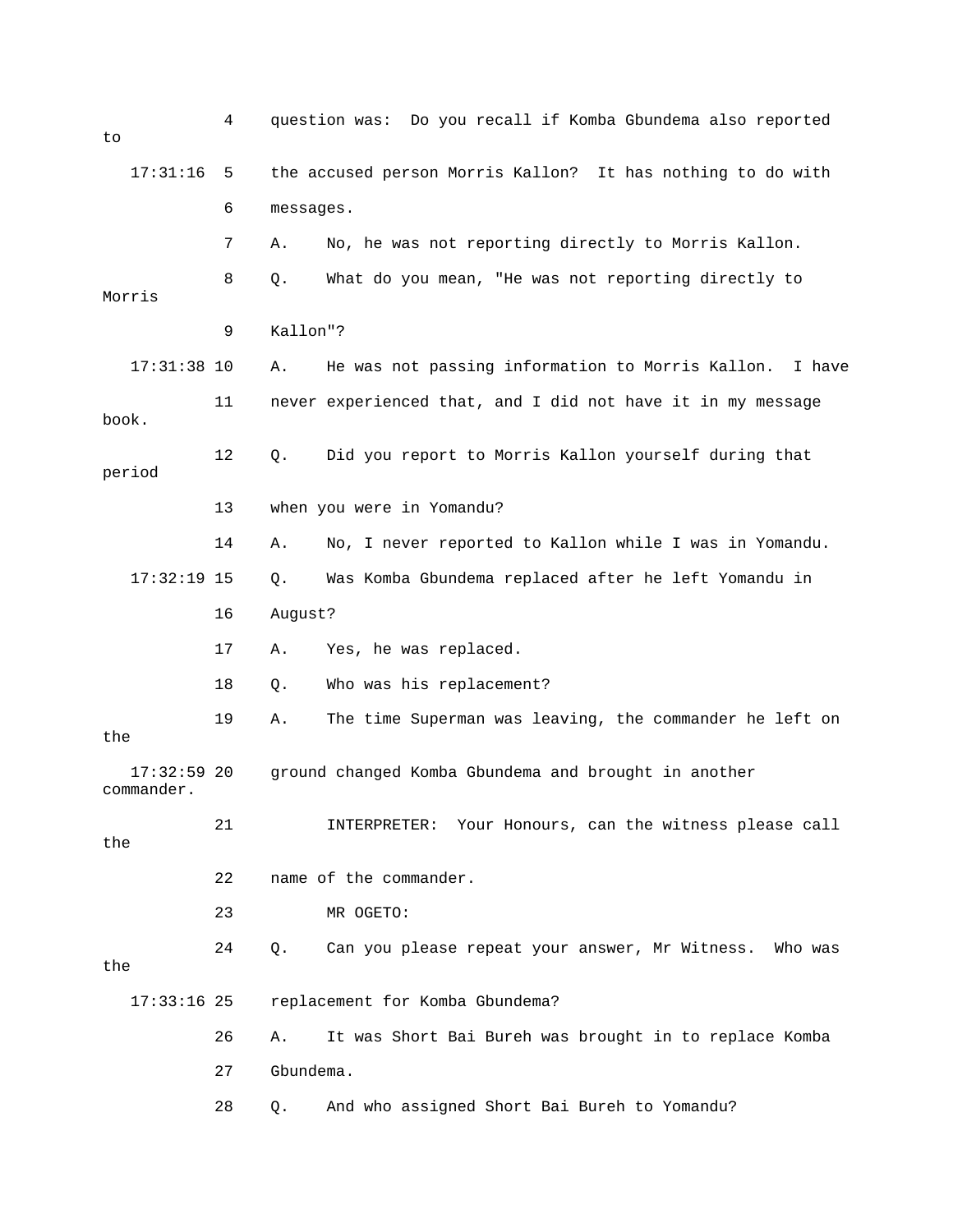29 A. It was Colonel Rambo, alias Van Dam.

|          | SESAY ET AL   |  |              |
|----------|---------------|--|--------------|
| Page 101 |               |  |              |
|          | 29 APRIL 2008 |  | OPEN SESSION |

|                            | 1  | Q.         | Do you know where Superman was at that time?           |
|----------------------------|----|------------|--------------------------------------------------------|
|                            | 2  | Α.         | By then he has left for Kubula.                        |
| Superman                   | 3  | $\circ$ .  | And what was Rambo's assignment at that time when      |
|                            | 4  |            | left for Kubula?                                       |
| 17:34:16                   | 5  | Α.         | Rambo's assignment, he was serving as 2nd Brigade      |
|                            | 6  | Commander. |                                                        |
|                            | 7  | Q.         | So who was the commander of Kono at that time?         |
|                            | 8  | Α.         | It was CO Rambo who was the commander. He was the      |
|                            | 9  |            | commander for everybody in that area by then.          |
| $17:35:02$ 10<br>Superman? |    | $\circ$ .  | Who did you report to after Rambo came to replace      |
| we                         | 11 | Α.         | We reported straight to Rambo. Whatever report we had, |
|                            | 12 |            | pass it over to Rambo.                                 |
| time?                      | 13 | О.         | Do you know who Short Bai Bureh reported to at that    |
| Colonel                    | 14 | Α.         | Yes, Short Bai Bureh was also reporting directly to    |
| $17:35:40$ 15              |    | Rambo.     |                                                        |
|                            | 16 | Q.         | During this period did you ever report to the accused  |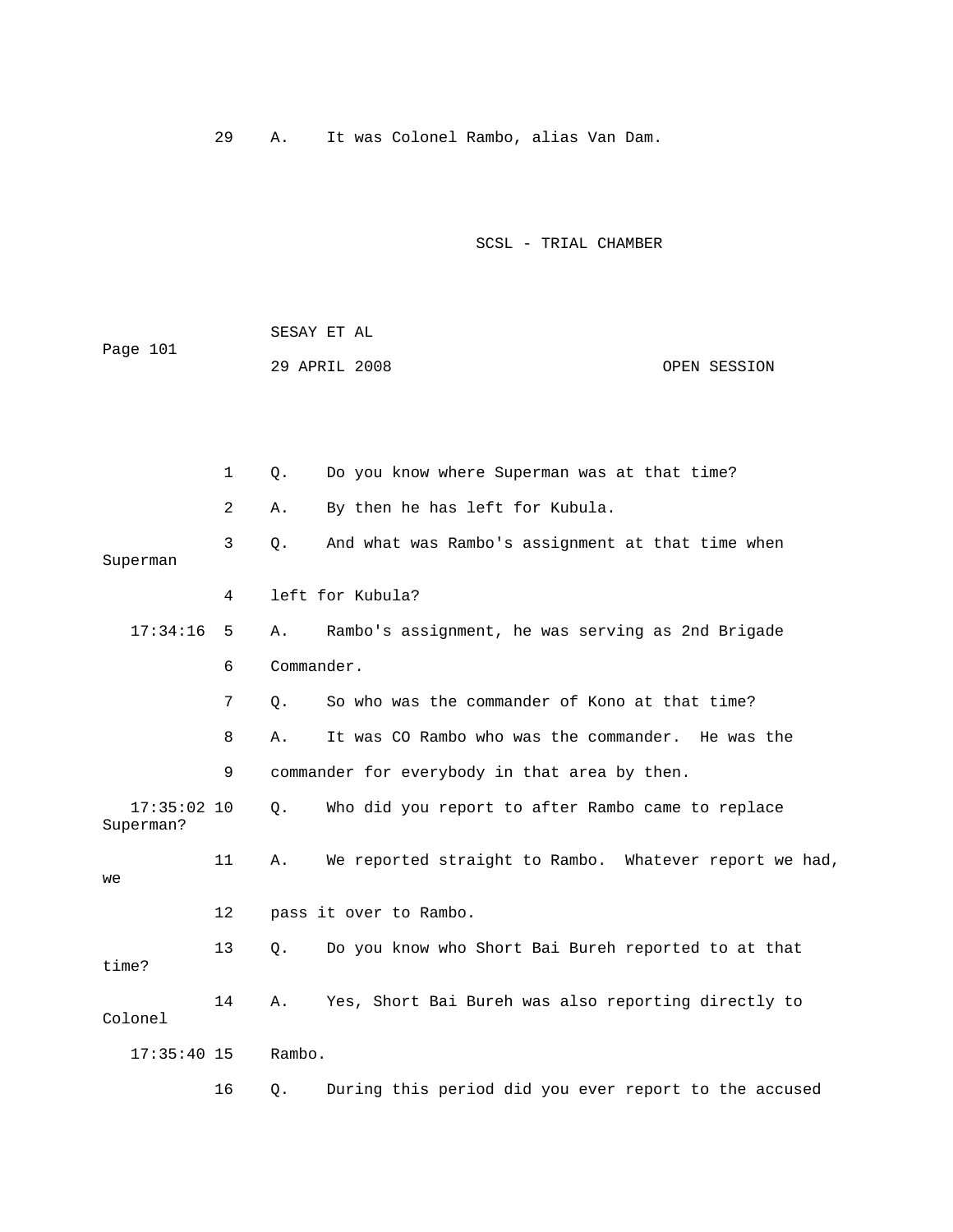17 person, Morris Kallon?

18 A. No, I never reported to Morris Kallon.

19 Q. Do you recall the rank that Morris Kallon, the accused

17:36:12 20 person in this case, held at that time?

- 21 A. You mean 1998?
- 22 Q. Yes, Mr Witness.
- 23 A. Yeah, 1998 Kallon was a major by then. In '98 he was a 24 major.
- 17:36:45 25 Q. Do you recall where you were in 1999?
- 26 A. Yes, I was still in Kono.
	- 27 Q. Did you ever leave Kono?
	- 28 A. Yes, I left Kono. I left Kono.
	- 29 Q. When did you leave Kono?

SCSL - TRIAL CHAMBER

| Page 102 | SESAY ET AL   |  |              |
|----------|---------------|--|--------------|
|          | 29 APRIL 2008 |  | OPEN SESSION |

|         |              | 1 A. After disarmament.                                             |
|---------|--------------|---------------------------------------------------------------------|
|         | $\mathbf{2}$ | 0. Where in Kono were you in 1999?                                  |
|         |              | 3 A. I was at Gieya.                                                |
|         |              | 4 Q. What were your duties at Gieya?                                |
|         |              | 17:37:45 5 A. I was at Gieya as an operator. I'll send messages and |
| officer | 6            | receive messages, monitor military operation messages and           |

7 messages.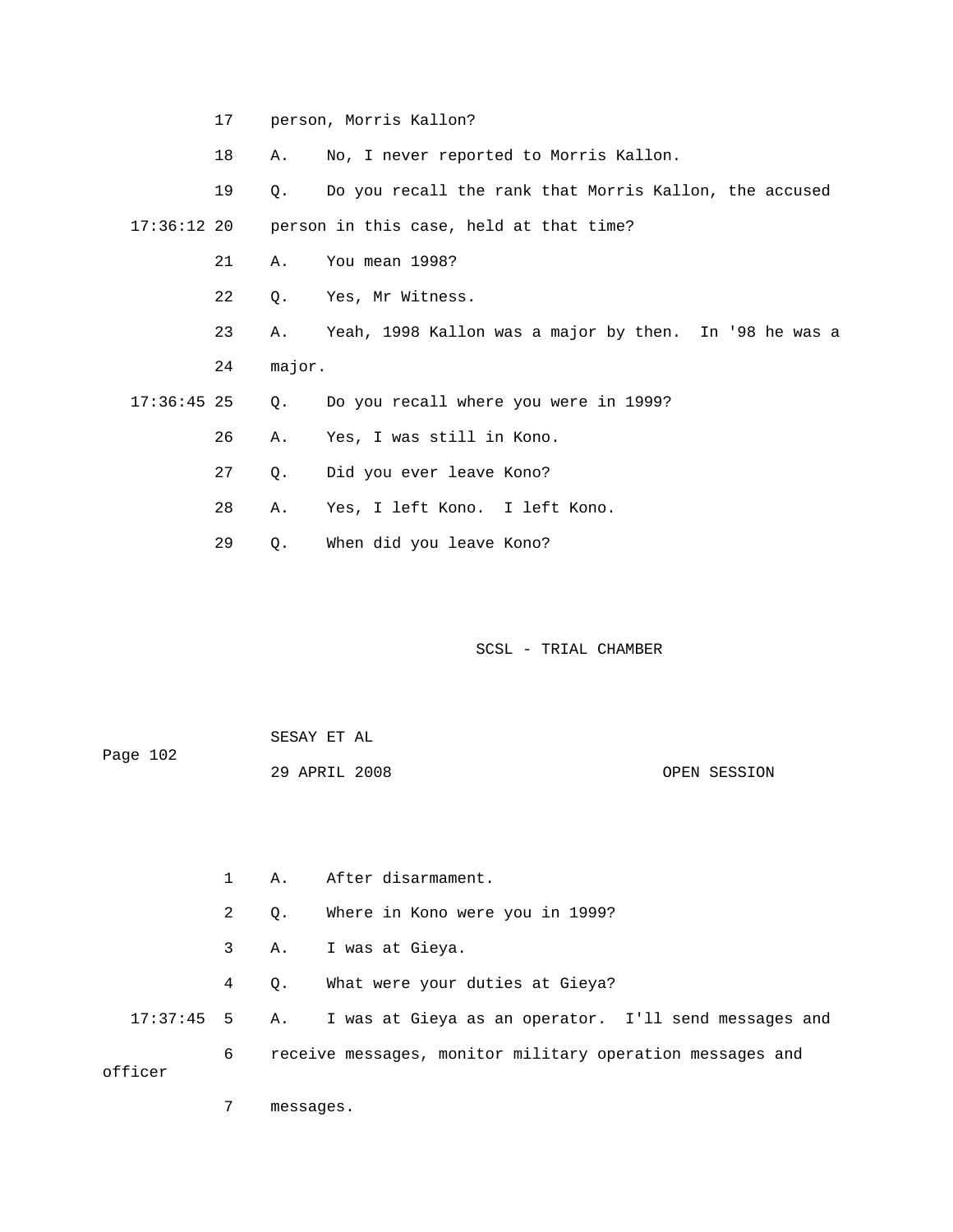|         |               | 8  | Q.    | Do you recall the local area commander in Gieya at that       |
|---------|---------------|----|-------|---------------------------------------------------------------|
|         |               | 9  | time? |                                                               |
| local   | $17:38:16$ 10 |    | Α.    | You mean the LUC? I cannot recall anyway if we had a          |
|         |               | 11 |       | unit commander. I can't recall.                               |
|         |               | 12 | Q.    | Who was your commander at Gieya at that time?                 |
|         |               | 13 | Α.    | By then when I came to Gieya --                               |
| go      |               | 14 |       | THE INTERPRETER: Your Honours, can the witness please         |
|         | $17:38:49$ 15 |    |       | over the last segment of his testimony?                       |
|         |               | 16 |       | MR OGETO:                                                     |
|         |               | 17 | Q.    | Can you please repeat your answer, Mr Witness: Who was        |
|         |               | 18 |       | your commander at Gieya at that time?                         |
|         |               | 19 | Α.    | It was Lansana Conteh, alias Big Rebel.                       |
| witness | $17:39:16$ 20 |    |       | MR OGETO: My Lords, with your permission, if the              |
|         |               | 21 |       | can be shown a document which I have already disclosed to the |
| Мy      |               | 22 |       | parties and the Chamber. I have enough copies with me here.   |
|         |               | 23 |       | Lords, do you have sufficient copies?                         |
|         |               | 24 |       | PRESIDING JUDGE: Yes.<br>Yes.                                 |
|         | $17:40:29$ 25 |    |       | MR OGETO:                                                     |
|         |               | 26 | Q.    | Mr Witness, do you have that document with a title --         |
|         |               | 27 | Α.    | Yes, I have one with me.                                      |
|         |               | 28 | Q.    | It's indicated to be from the leader to all commander         |
|         |               | 29 |       | $RUF/SLi$ is that correct?                                    |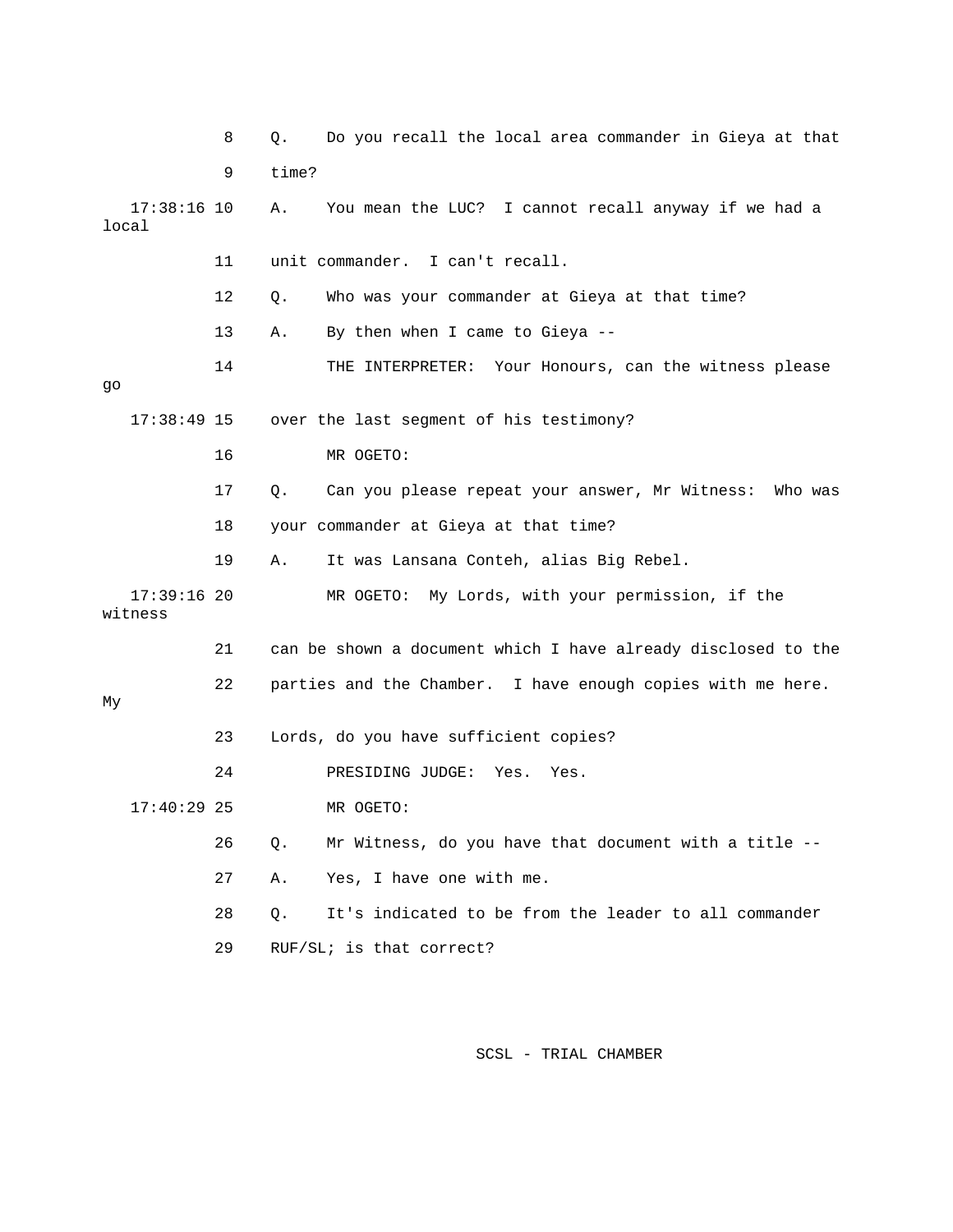| Page 103      |    |          | 29 APRIL 2008                                                | OPEN SESSION |
|---------------|----|----------|--------------------------------------------------------------|--------------|
|               |    |          |                                                              |              |
|               | 1  | Α.       | Yes, you are correct.                                        |              |
|               | 2  | Q.       | And it's dated 7 August 1999; is that correct as well?       |              |
|               | 3  | Α.       | Yes, sir, you are correct.                                   |              |
|               | 4  | Q.       | Where were you on this date?                                 |              |
| 17:41:23      | 5  | Α.       | I was in Gieya by then.                                      |              |
|               | 6  | Q.       | Are you able to identify the writing on this document?       |              |
|               | 7  | Α.       | Yes, I can. I can identify it.                               |              |
|               | 8  | Q.       | Please proceed to identify it to the Court.                  |              |
| who           | 9  | Α.       | Number one, this is my handwriting, and I was the one        |              |
| $17:42:08$ 10 |    |          | received this message.                                       |              |
| are           | 11 | Q.       | So when you talk about "this message" -- because there       |              |
| 1999;         | 12 |          | two messages on this document: There's one dated 7 August    |              |
| are           | 13 |          | then there's another one dated 6 December '99. Which message |              |
|               | 14 |          | you referring to?                                            |              |
| 17:42:39 15   |    |          | A. I'm referring to the entire messages, the two messages.   |              |
|               | 16 | Q.       | In what context did you receive these two messages?          |              |
|               | 17 | Α.       | I monitored this message, and the message was addressed      |              |
|               | 18 |          | directly to all commanders within the RUF. So when I saw the |              |
| took          | 19 |          | ending, I thought it's very important. Then I monitored and  |              |
| $17:43:14$ 20 |    | it down. |                                                              |              |
|               | 21 | Q.       | So what did you do with the messages after you took them     |              |

SESAY ET AL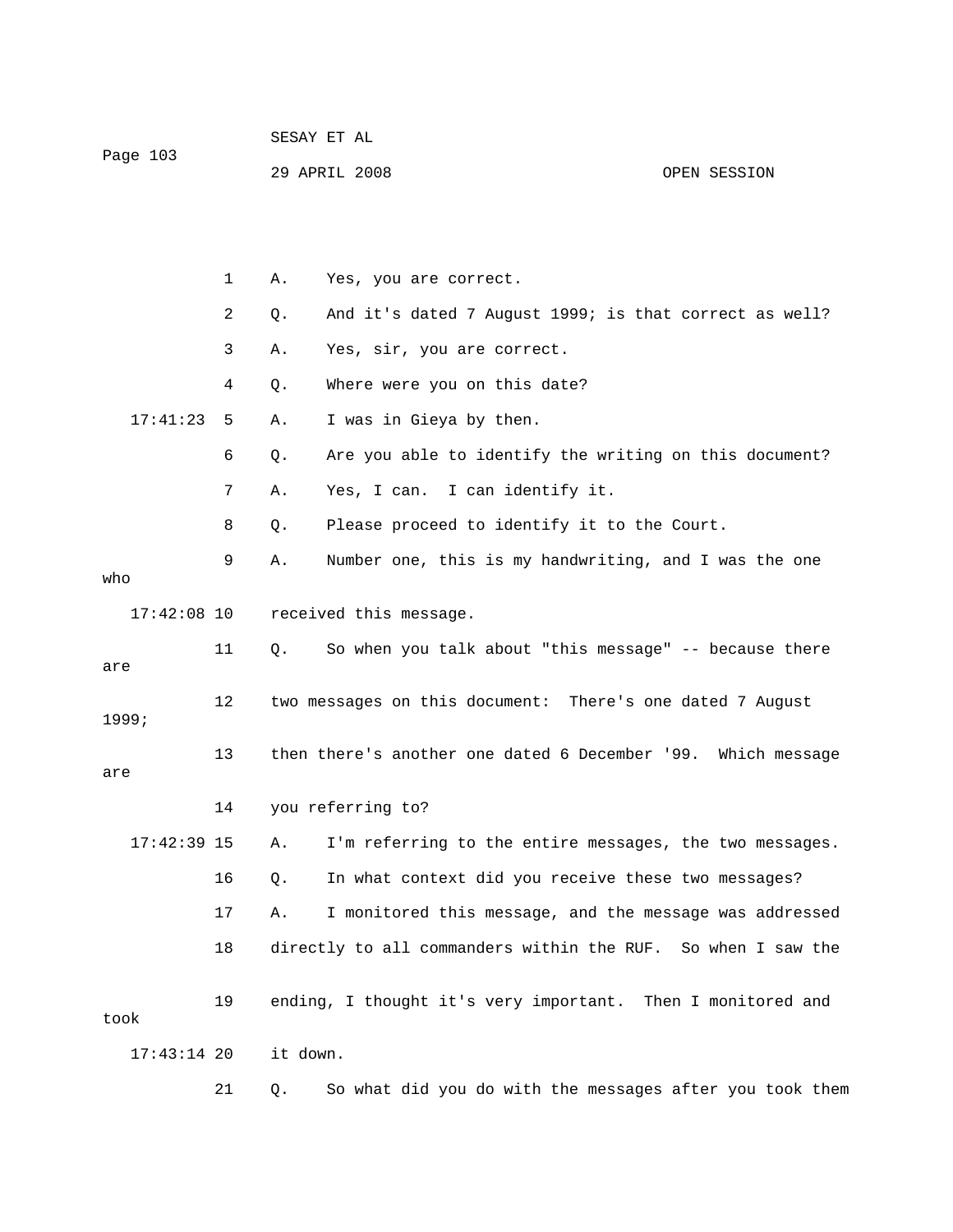22 down?

 23 A. After that, I called my immediate commander, who was 24 Lansana Conteh, Big Rebel. Then I pass on this message to him.

 26 tender this document as the next exhibit. 17:43:49 25 MR OGETO: My Lords, I apply that the Court allows me to

28 sent this message? 27 PRESIDING JUDGE: And who was sending this message? Who

29 THE WITNESS: This message was sent by the RUF leader,

SCSL - TRIAL CHAMBER

 SESAY ET AL OPEN SESSION Page 104 29 APRIL 2008

 2 PRESIDING JUDGE: The two messages? 3 THE WITNESS: Yes, sir. You are correct, sir. 4 PRESIDING JUDGE: Did you -- you took down the two 17:44:43 5 messages? 7 The PRESIDING JUDGE: And after taking them down you --8 THE WITNESS: Yes, you are correct, sir. 9 PRESIDING JUDGE: -- handed them over to Lansana Conteh, 1 Foday Sankoh. He was the one who sent this message. 6 THE WITNESS: Yes, you are correct sir. 17:44:53 10 the Big Rebel? 11 THE WITNESS: Oh, yes. Yes.

12 PRESIDING JUDGE: You passed them on to Big Rebel -- is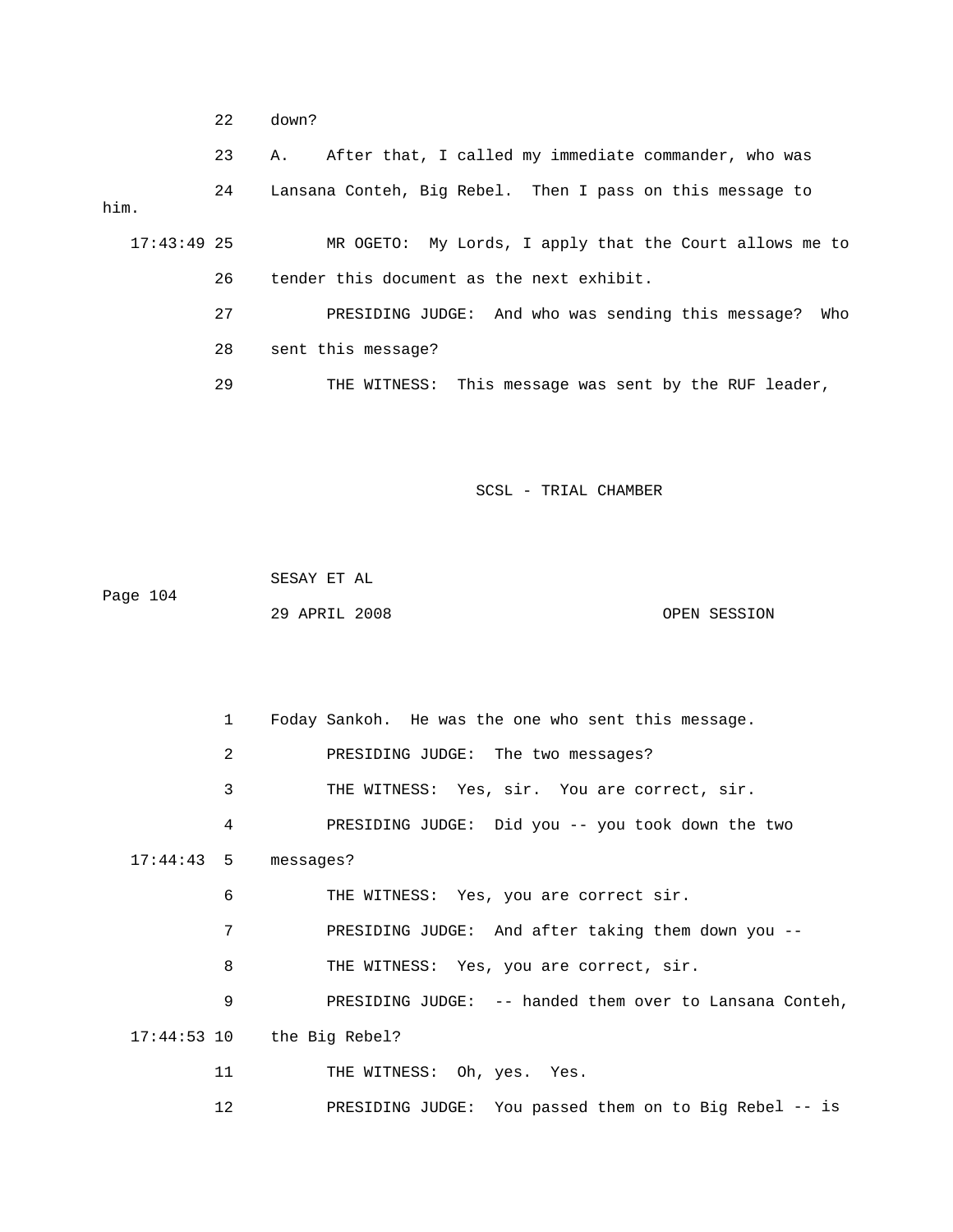13 that what you said -- the two messages?

 14 THE WITNESS: Yes, sir. Both messages, I showed them to 17:45:08 15 the Commander Lansana. I showed the two messages to him. 16 JUDGE BOUTET: Was this Lansana still your commander in disarmament. 19 JUDGE BOUTET: But where are these messages coming from? 21 a bit -- they are on the same page, and I don't know whether it's 22 because of photocopy. How -- where do they come from; do you 23 know? 24 THE WITNESS: Yes. In fact, if you go through the 17:45:53 25 messages, you will discover that it was purely during the time when the RUF leader went for the Lome Peace Accord, so he was 27 there and he was trying to transmit messages. He was also 17 December of '99? 18 THE WITNESS: Oh, yes. I was with him up to 17:45:36 20 They seem to be -- they are from different dates. That's why I'm 26 trying 28 to send messages to Freetown, so during that time I monitor the 29 messages, took them down, and showed my commander.

SCSL - TRIAL CHAMBER

 SESAY ET AL Page 105 29 APRIL 2008 OPEN SESSION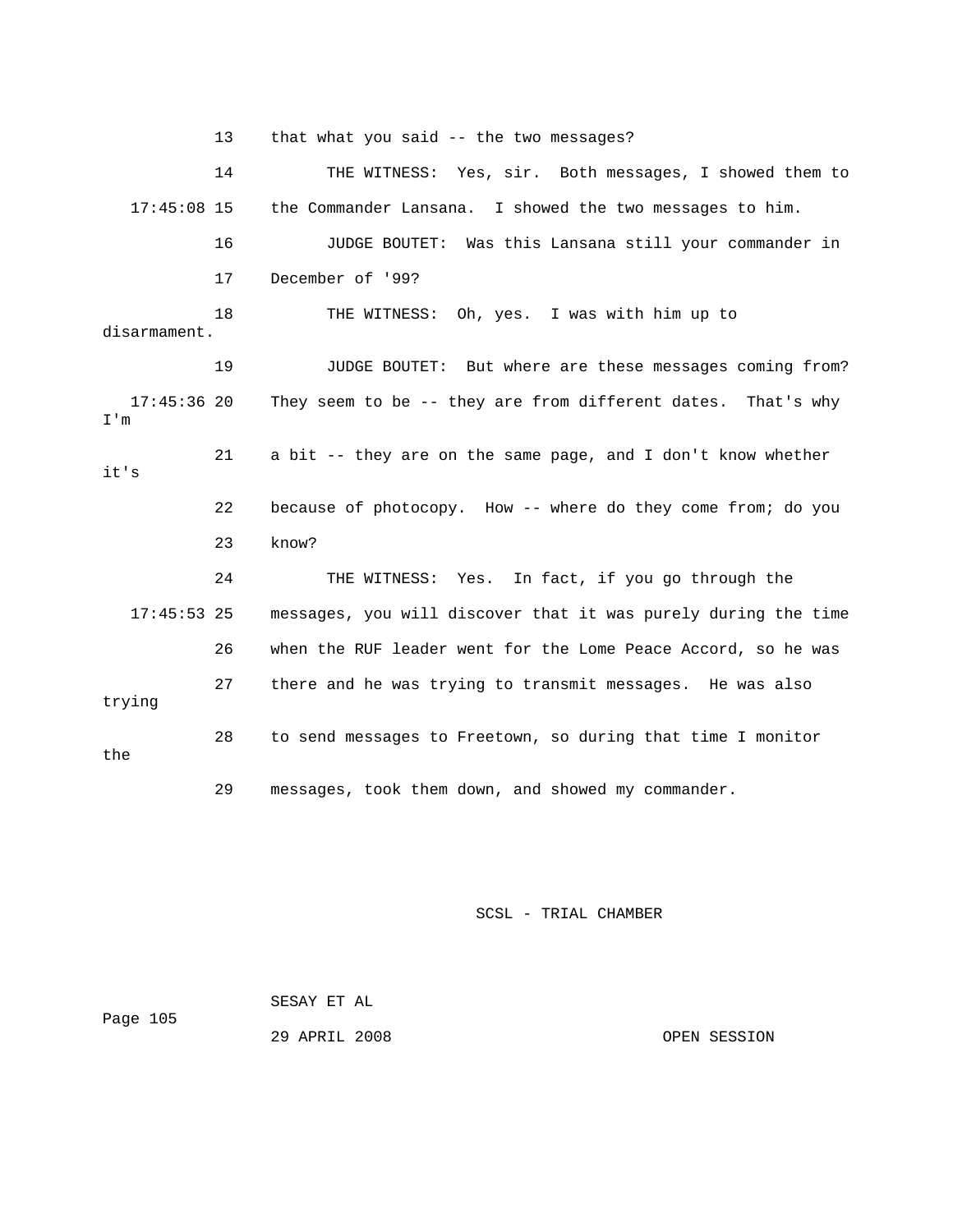1 JUDGE BOUTET: Yeah, but is this part of a logbook? What 2 is this? Because, I mean, these are two messages at different 3 dates; one in August and one in December. Were they copied in 4 whatever place in this particular format that way by you? 17:46:42 5 THE WITNESS: You see, these messages, sometimes when we 7 the logbook. Then the duplicate will be left with you, the 8 operator, so that you can always refer to it. But it is included tendering 14 it. 17 MR OGETO: Yes, My Lords. 18 MR HARRISON: Yes, Prosecution is objecting. There's 19 points the Prosecution wants to make. 17:47:40 20 The first point is this is another example -- or this is 21 example of where the Defence must show good cause, because 22 is the first time -- today is the first time this document has 23 been shown or made its existence known to the Prosecution. And 24 the order from this Court was that if a deadline had not been 6 receive them, we have a logbook. We will enter the messages in 9 in the message book. 17:47:18 10 PRESIDING JUDGE: Yes, any objections to the admission of 11 this document, Mr Harrison? You have tendered it, have you? 12 MR OGETO: Yes, My Lords. 13 PRESIDING JUDGE: You did indicate that you were 17:47:32 15 MR OGETO: Yes, My Lords, I did. 16 PRESIDING JUDGE: The two messages? three an this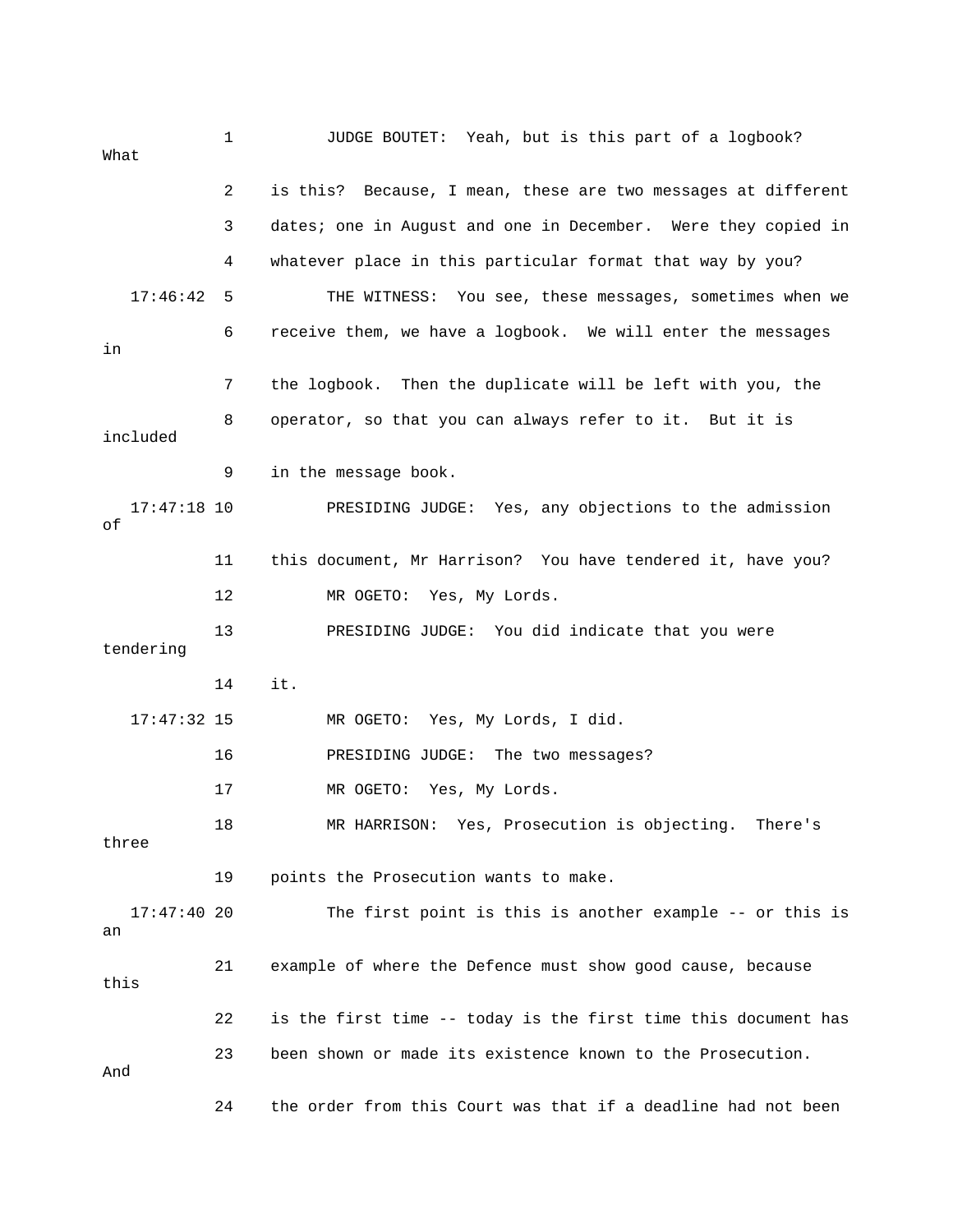17:48:02 25 met, which was back in March of 2007, then the Defence had t o 26 show good cause for any subsequent exhibits to become 27 The second point is that the Court also made an order 28 any exhibit that the Defence proposed to attempt to tender had 29 be disclosed two days beforehand: This was disclosed this admissible. that to

SCSL - TRIAL CHAMBER

 SESAY ET AL Page 106 29 APRIL 2008 OPEN SESSION

 2 And the third point is that the Prosecution says that 3 basically for the questions put by Mr Justice Boutet, it's 4 incumbent upon the Defence to lead further evidence, if not 17:48:42 5 present the original, because we have before you what appears 7 time, and there's no explanation as to how that could have taken 8 place. And it just seems highly unlikely that such notes could 9 have been recorded and there would have been absolutely no , 17:49:09 10 intervening note between one, which takes place on 7 August 11 the next one, which takes place on 6 December. 1 morning. to 6 be two documents -- two notes that are four months separated in and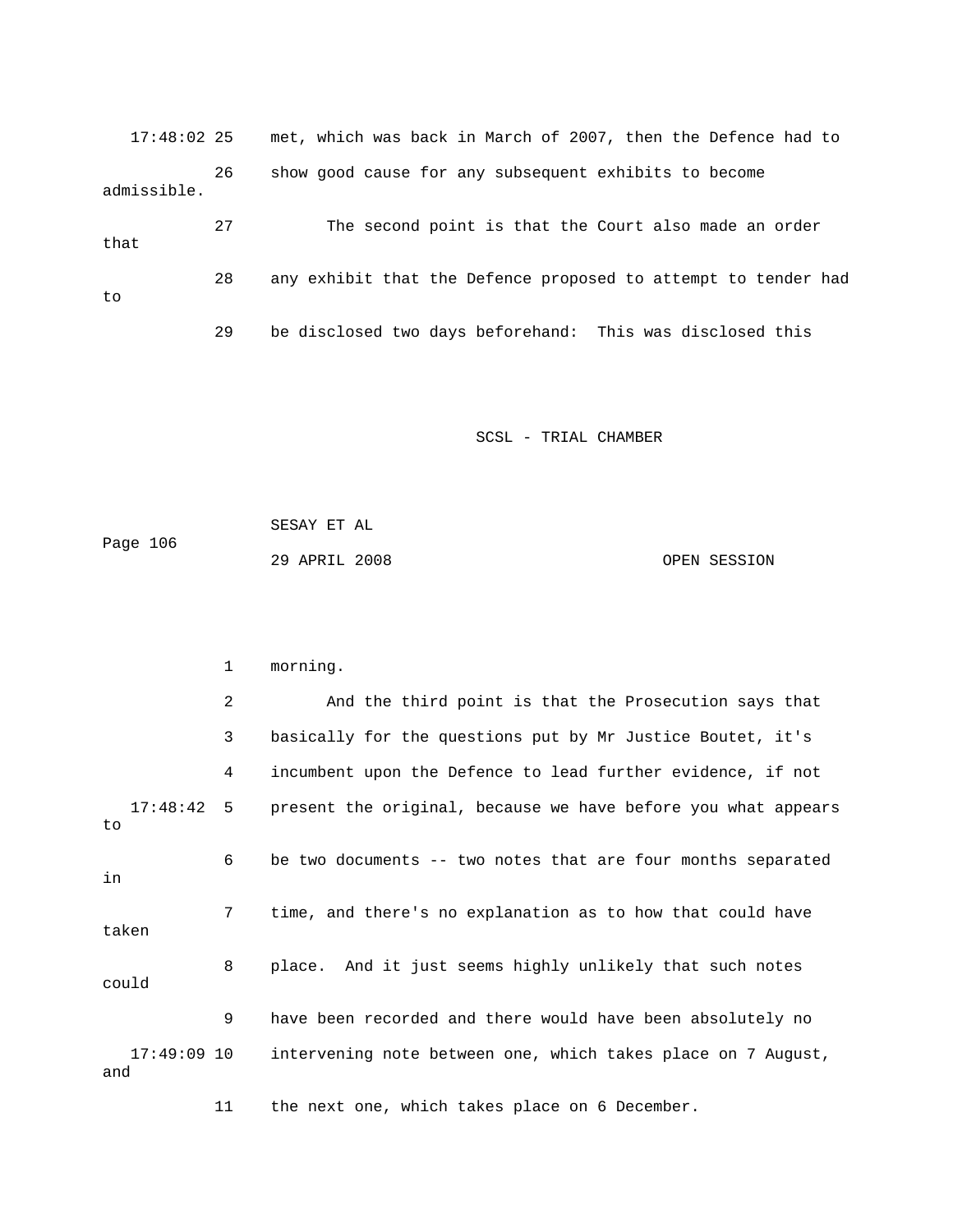|                          | 12 | And on that basis the Prosecution's objection, slightly        |
|--------------------------|----|----------------------------------------------------------------|
| not                      | 13 | different from the first two, where we're saying it's simply   |
|                          | 14 | admissible, period, the spinal point is one where it is not    |
| $17:49:29$ 15<br>further |    | admissible at this point in time; the Defence must tender      |
| not                      | 16 | evidence, including the original if they should have it.<br>Ιf |
|                          | 17 | to be tendered, at least to be inspected.                      |
|                          | 18 | My Lords, regarding the first --<br>MR OGETO:                  |
|                          | 19 | Just a minute, please.<br>PRESIDING JUDGE:                     |
| $17:49:55$ 20            |    | MR OGETO:<br>Sorry, My Lords.                                  |
|                          | 21 | PRESIDING JUDGE: Yes -- yes, Mr Ogeto.                         |
| points                   | 22 | MR OGETO: My Lords, regarding the first and second             |
|                          | 23 | by my learned colleague, now, this document, together with     |
| yesterday.               | 24 | another document, were received from the witness only          |
| $17:50:25$ 25            |    | We did not know that this witness had in his possession this   |
| two                      | 26 | I met this witness for the first time in the last<br>document. |
|                          | 27 | days, and I did not know at all that he was in possession of   |
| I                        | 28 | these documents until he revealed himself. So there is no way  |
| earlier                  | 29 | could have disclosed these documents to the Prosecution        |

SESAY ET AL

Page 107

29 APRIL 2008 OPEN SESSION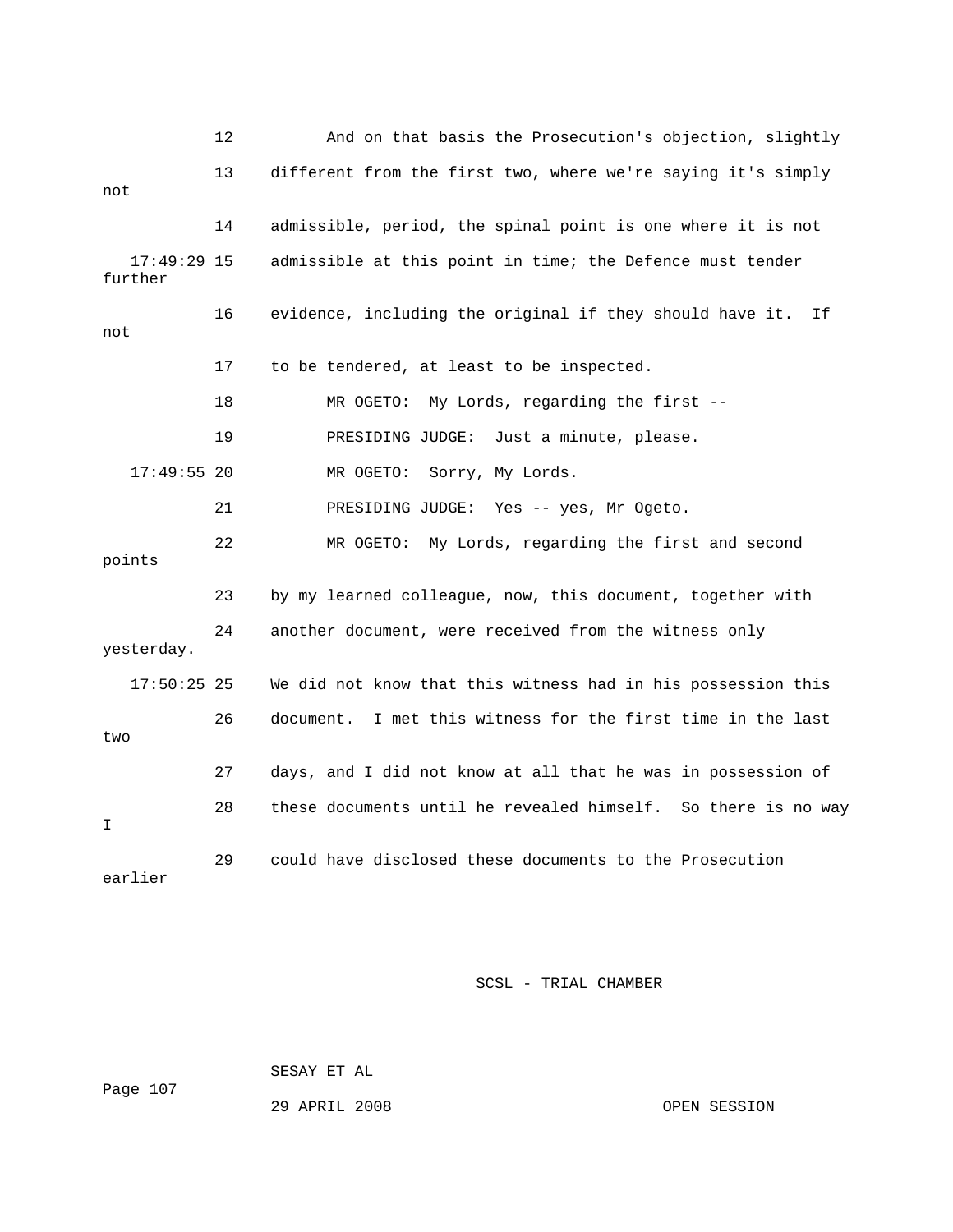1 than this morning. Regarding the third point -- 2 PRESIDING JUDGE: You say you got the documents only 3 yesterday? 4 MR OGETO: Only yesterday, My Lords, given to me by the 6 JUDGE BOUTET: When was the witness first interviewed? 7 MR OGETO: Some other people in the Defence team 8 interviewed this witness some time back. I do not recall when 9 was the first time that he was interviewed. 17:51:33 10 JUDGE BOUTET: It may have been your first interview 11 him, but it was not the first interview he was having with 16 value of this document and not to admissibility. 17 PRESIDING JUDGE: Was there production of the original 19 MR OGETO: As a matter of fact, we do have the original 21 original, he is at liberty to do so. But having said that, 22 rest of the submissions by my colleague on the third point 17:51:09 5 witness during my interview of the witness. it with your 12 team. 13 MR OGETO: Certainly not, My Lords, yes. 14 PRESIDING JUDGE: Yes. 17:51:47 15 MR OGETO: The third point, My Lords, goes to the probative 18 also? of 17:52:03 20 that document and if the Prosecution wants to have a look at that the really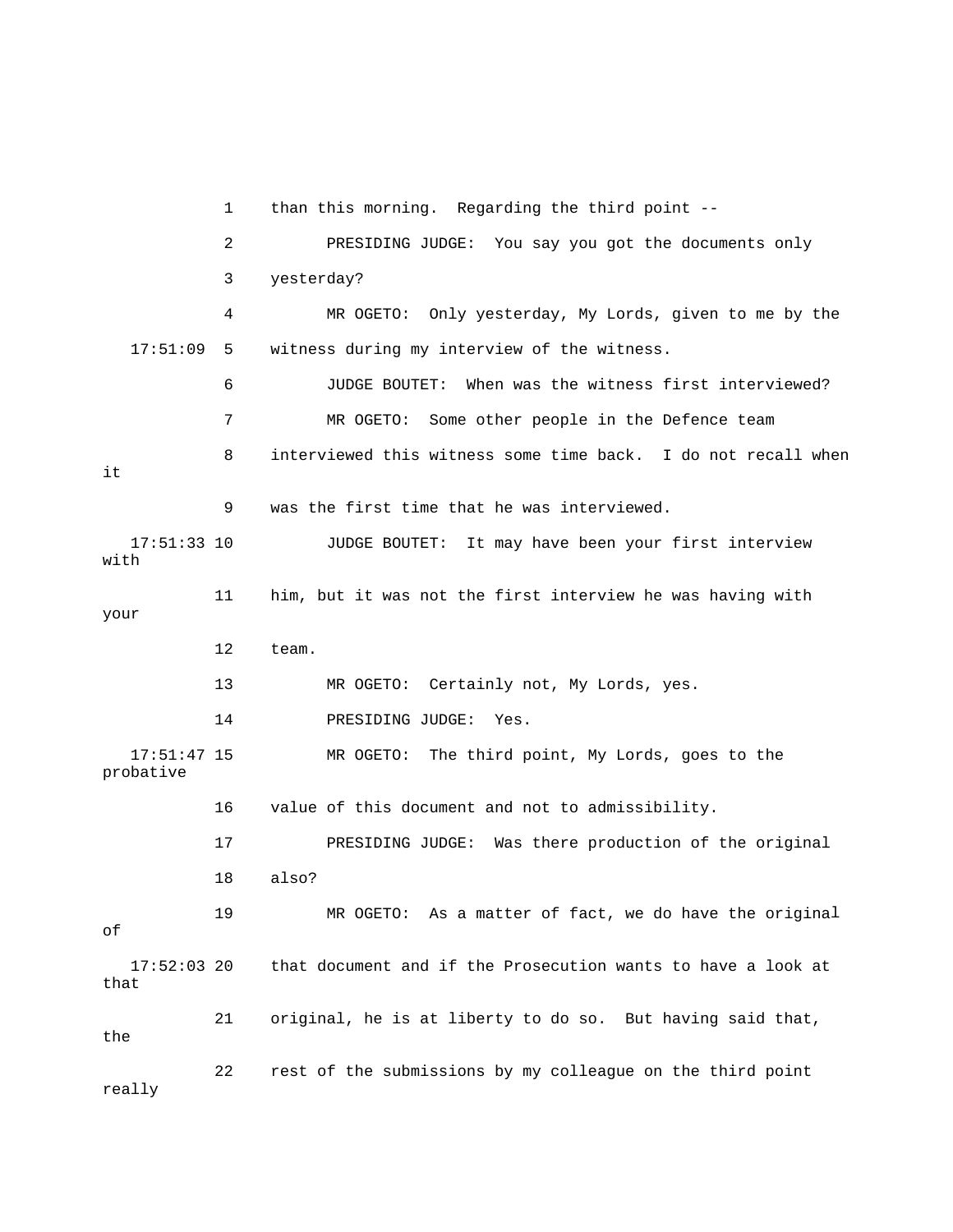|                      | 23 | go to the question of probative value as opposed to           |
|----------------------|----|---------------------------------------------------------------|
| probative            | 24 | admissibility. They can make submissions regarding the        |
| $17:52:29$ 25<br>but |    | value of this document later on in their final submissions,   |
| That                 | 26 | that does not affect admissibility at this point in time.     |
|                      | 27 | will be my response to the Prosecution's submissions.         |
| you                  | 28 | JUDGE THOMPSON: Mr Harrison, did we -- in our decision        |
|                      | 29 | said there was an order which we made that an exhibit that -- |

|          | SESAY ET AL   |  |              |
|----------|---------------|--|--------------|
| Page 108 |               |  |              |
|          | 29 APRIL 2008 |  | OPEN SESSION |

| we           | 1             | providing for the two days' limit. What was the legal effect |
|--------------|---------------|--------------------------------------------------------------|
|              | $\mathcal{L}$ | said in case that rule was breached?                         |
| order        | 3             | MR HARRISON: There was no proviso. It was simply an          |
| to           | 4             | arising from one of the status conferences. I'm just trying  |
| $17:53:21$ 5 |               | find it now, but the order --                                |
|              | 6             | JUDGE THOMPSON: Because I just wanted to know what we        |
| within       | 7             | said, if anything, as to the legal effect of nondisclosure   |
|              | 8             | the time limit prescribed.                                   |
|              | 9             | JUDGE BOUTET: I don't think we -- Justice Thompson, I        |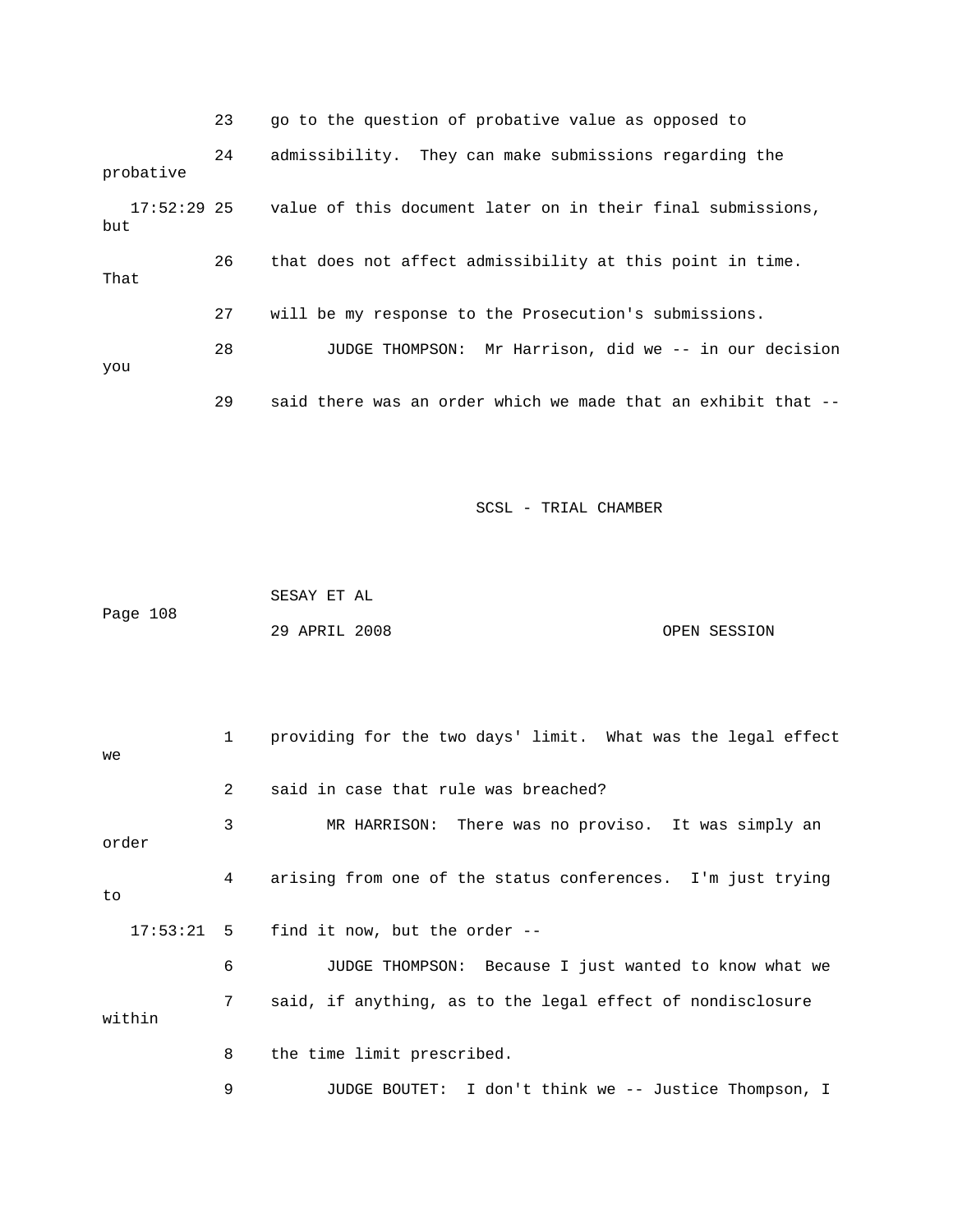17:53:35 10 don't think we did say any effect. We only said that after this, 11 good cause must be shown as to [overlapping speakers] -pronouncement 14 that it necessarily meant that the document was automatically 17 PRESIDING JUDGE: Or that it can be excluded. 19 failure to disclose within the prescribed two days may also be 17:54:02 20 factor to be considered when we come to evaluate the probative 21 value of the document. I'm just trying to put this in the 22 context of our general philosophy of flexible admissibility of 23 evidence and that where certain very pertinent points are taken, 17:54:30 25 admissibility, because of Rule 89, which says once the 26 is relevant it could be admissible, then whether all these 27 alleged irregularities, meritorious as they are, may not be 28 factors which we'll consider when we come to assess the 12 JUDGE THOMPSON: Yes, that's what I'm trying to -- I'm just 13 trying to find out whether we have actually made a 17:53:51 15 inadmissible. 16 MR HARRISON: No, and if I gave that impression -- 18 JUDGE THOMPSON: Or that maybe -- maybe the question of a entire 24 even though they can, in fact, be points that should affect evidence other probative 29 value. I'm just trying to seek some enlightenment as to --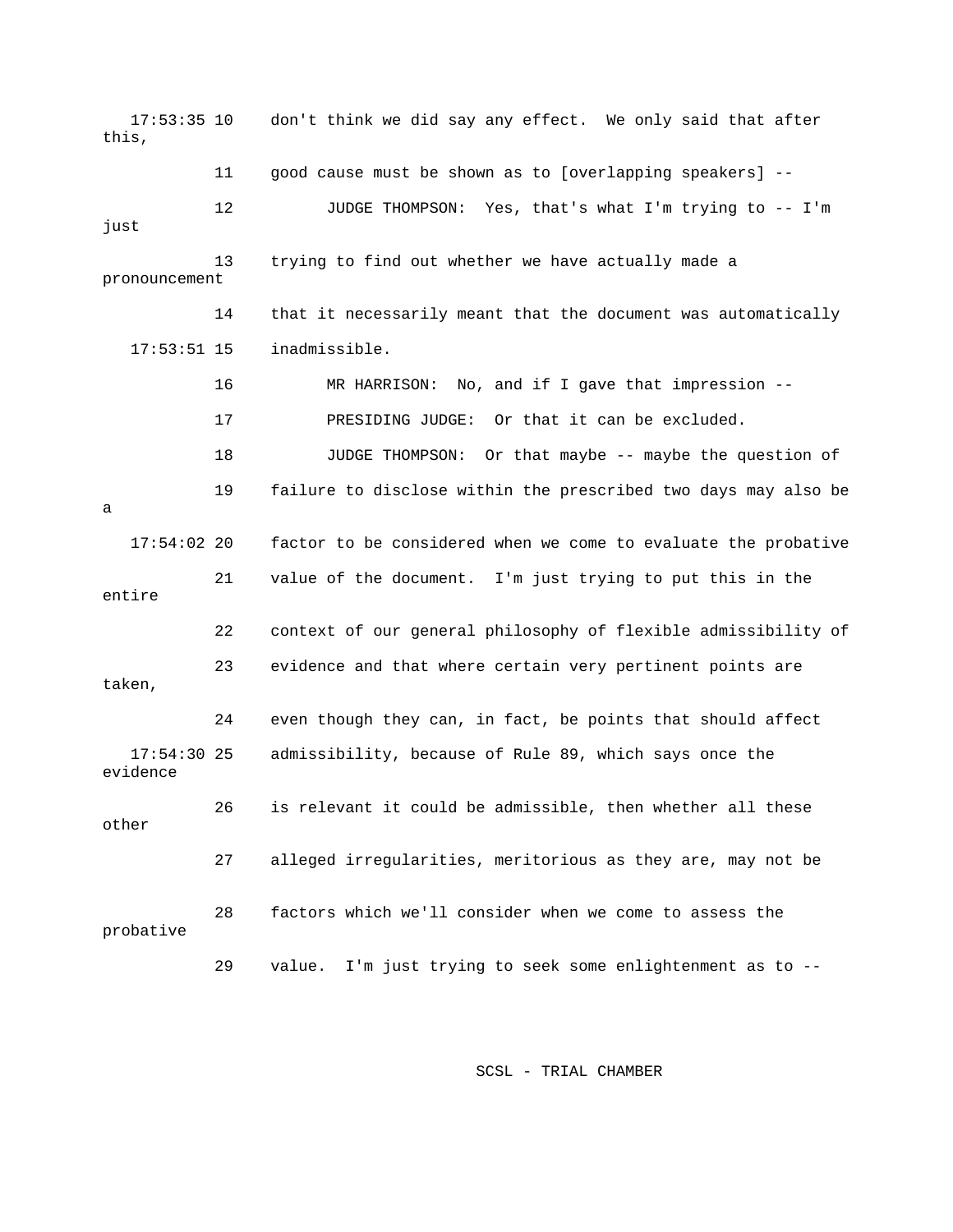| Page 109 | SESAY ET AL   |  |              |
|----------|---------------|--|--------------|
|          | 29 APRIL 2008 |  | OPEN SESSION |

 2 PRESIDING JUDGE: And if I may -- if I may -- you may 3 respond at the same time -- Mr Ogeto says that this document was 4 disclosed to him during his interview with this witness 17:55:11 5 yesterday. He admits, of course, following some questioning from 6 Honourable Justice Boutet, that that may not have been the first 8 Would you -- what would you say? Would you say that just 9 cause has not been shown for nondisclosure in time in order to 17:55:42 10 meet up with the objections which you are making, considering 11 that this matter is -- the evidence is being presented today shown, stance, 16 MR HARRISON: I think to be helpful to both your 17 and to that of Mr Justice Thompson -- 1 MR HARRISON: Yes, and -- 7 time he was interviewed. and 12 it was presented to the -- to learned counsel only as lately as 13 yesterday? Would you think that just cause has not been 14 you know, for his presenting it today notwithstanding our 17:56:18 15 you know, on this? question 18 PRESIDING JUDGE: Yes. 19 MR HARRISON: -- the Prosecution does want to make some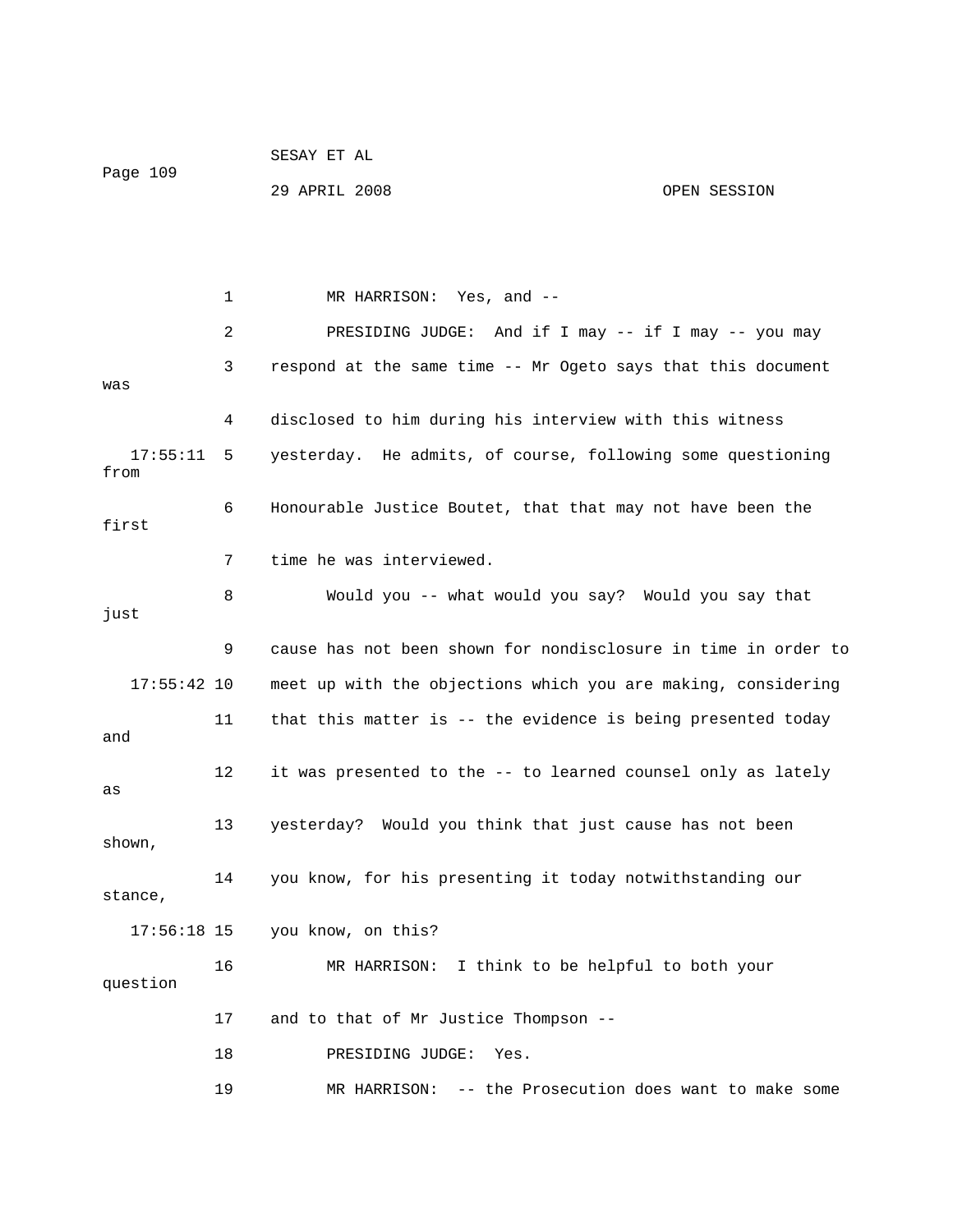17:56:28 20 concessions. Answering your question first: The Prosecution 21 feels it incumbent upon it to advise the Court that in the 22 there has been, included within the notion of just cause, the 23 test of due diligence. And the test of due diligence may suggest 24 in these circumstances that there has not been due diligence; 17:56:51 25 that attaining, the day before, a person testifies 26 document, that you are proposing to tender, would not, 27 Prosecution suggests, normally be an indication of a party past, information, a 28 exercising due diligence. 29 And so with respect to the question of good cause, we say:

SCSL - TRIAL CHAMBER

OPEN SESSION 1 No. It was not fulfilled and cannot be fulfilled in these 3 With respect to the questions posed by Mr Justice Thompson, 4 the Prosecution concedes that its understanding of those prior 17:57:27 5 orders -- and if I can refer you to the first one. That is an 6 order of 30 October 2006, and it's a generic order. It's titled, 7 "Scheduling Order Concerning The Preparation And The Page 110 29 APRIL 2008 2 circumstances.

SESAY ET AL

Commencement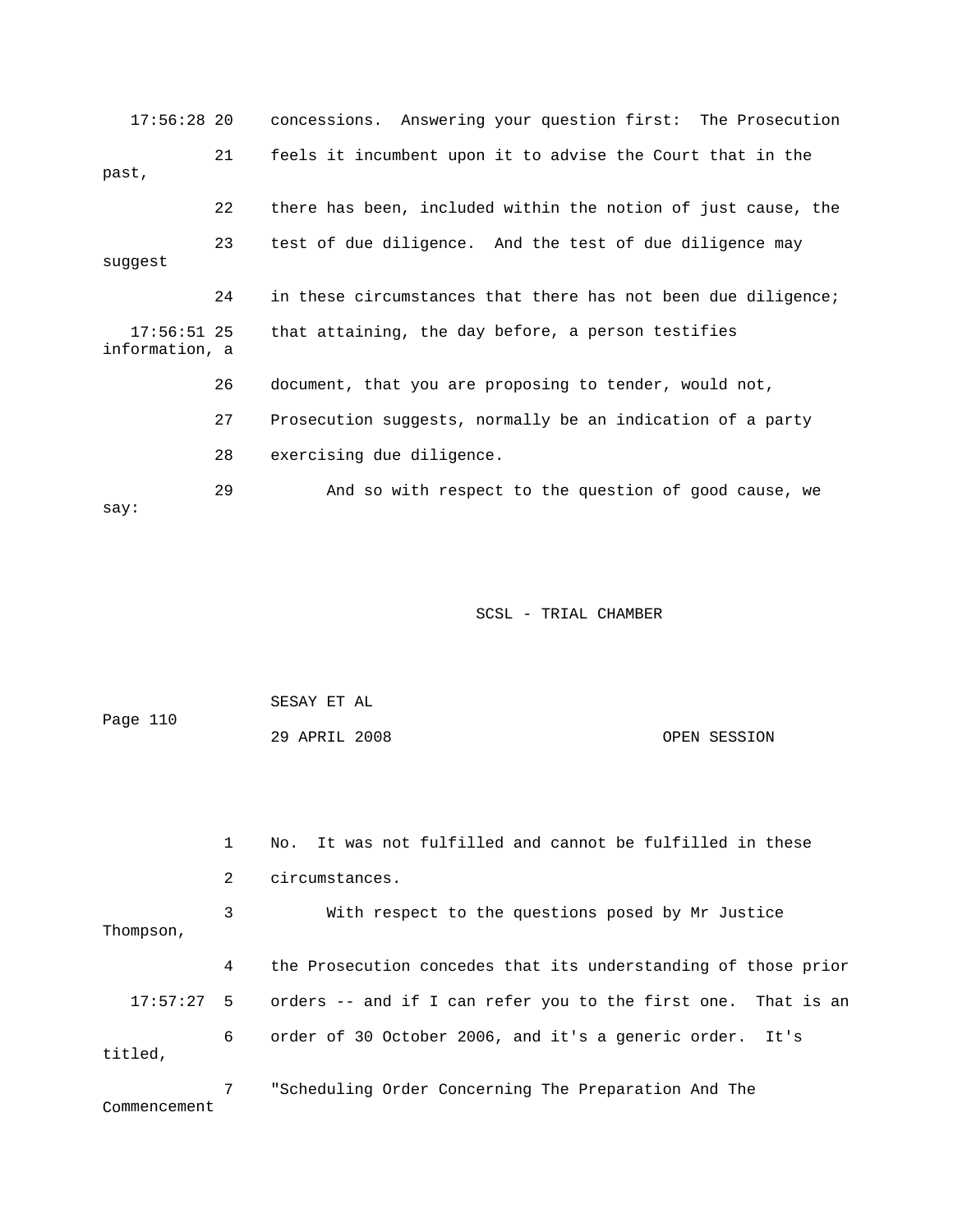8 Of The Defence Case," and it's on page 3 of that order. And 9 unfortunately, the number is just slightly out -- the numbering 17:58:00 10 of the paragraphs, but it's seven lines up from the bottom. ny 11 And what it says is, "Should the Defence seek to add a 12 witness or to modify its list after 16 February, it may be 17:58:30 15 page, "Should the Defence seek to add any exhibit to this list 16 after 16 February 2007, it may be permitted to do so only upon 18 And that was subsequently amended, the timing of it, 19 because there was an application for an extension of time by 17:58:53 20 parties to file their Defence witness lists and their exhibit 23 The other order that I was looking for I haven't been 17:59:10 25 PRESIDING JUDGE: I think we're clearly situated on that 27 good cause for additional witnesses and good cause for exhibits 29 MR HARRISON: But the second point that Mr Justice Thompson 13 permitted to do so upon showing good cause." Then with respect 14 to exhibits, it says essentially the same thing on the following 17 good cause being shown." all 21 lists, and that was granted, and I think the dates actually got 22 pushed back until March. able 24 to locate just now, but the Prosecution concedes that -- 26 scheduling order which [indiscernible] what you are saying about 28 as well.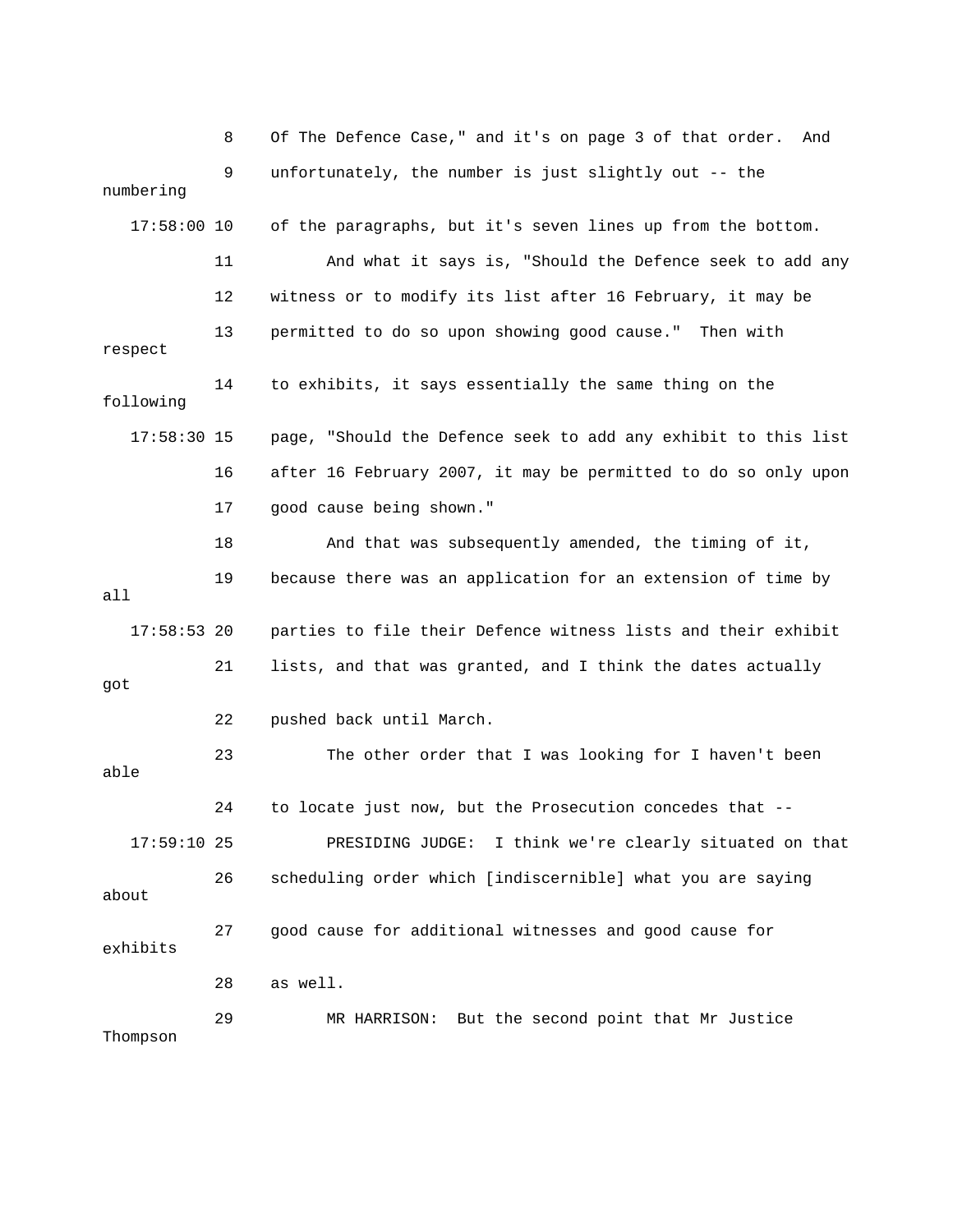1 was asking about -- 2 PRESIDING JUDGE: Yes. Prosecution 4 referred to, and that was a simple order saying that a party had 17:59:30 5 to disclose, two days in advance, any document it sought to -- 6 it was going to rely upon -- 7 PRESIDING JUDGE: I don't think we have any doubts, I 8 that it exists. I mean, if you say -- if you say that, we take 9 you for your word. We have no doubts. 17:59:44 10 MR HARRISON: But the concession was -- I think Mr 11 Thompson was asking -- is that this positive -- 13 noncompliance with that order? 14 MR HARRISON: And I think the Prosecution has to concede 16 which the Court could consider whether or not the matter is 18 JUDGE THOMPSON: Right. SESAY ET AL Page 111 29 APRIL 2008 OPEN SESSION 3 MR HARRISON: -- was the second order that the or mean, Justice 12 JUDGE THOMPSON: But what's the legal effect of 17:59:56 15 that that would not be dispositive; that would be a factor in 17 admissible or not.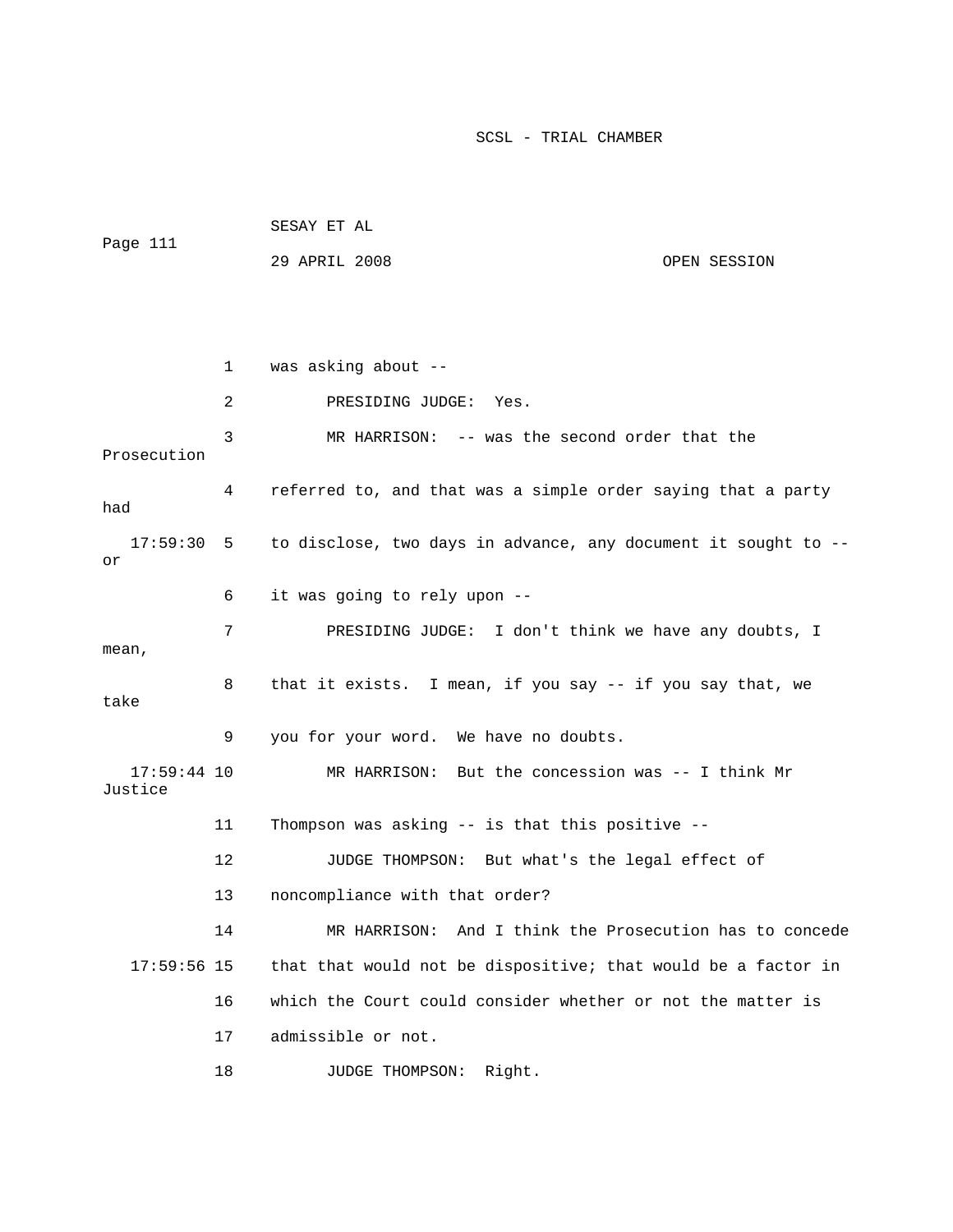19 PRESIDING JUDGE: Learned counsel, we -- Mr Jordash, d o you 18:05:33 20 have any -- any submissions on this -- this contention about 21 admissibility of this document which has been objected to by 22 Prosecution -- by Mr Harrison for the Prosecution? 23 MR JORDASH: I think I would simply say what I have said putting 26 in exhibits after the allotted time; they simply had to apply 27 did not have to establish good cause, and thereby -- I think this 28 is right -- were able to tender exhibits after the time and did the the 24 before when similar objections have been taken, which is that the 18:05:58 25 Prosecution did not have the same threshold to cross when and 29 so successfully each and every time.

SCSL - TRIAL CHAMBER

 SESAY ET AL 29 APRIL 2008 OPEN SESSION Page 112

1 PRESIDING JUDGE: But they complied. 3 PRESIDING JUDGE: I know that in those circumstances, 4 know, they complied with at least -- because they are complaining 2 MR JORDASH: But they didn't comply. you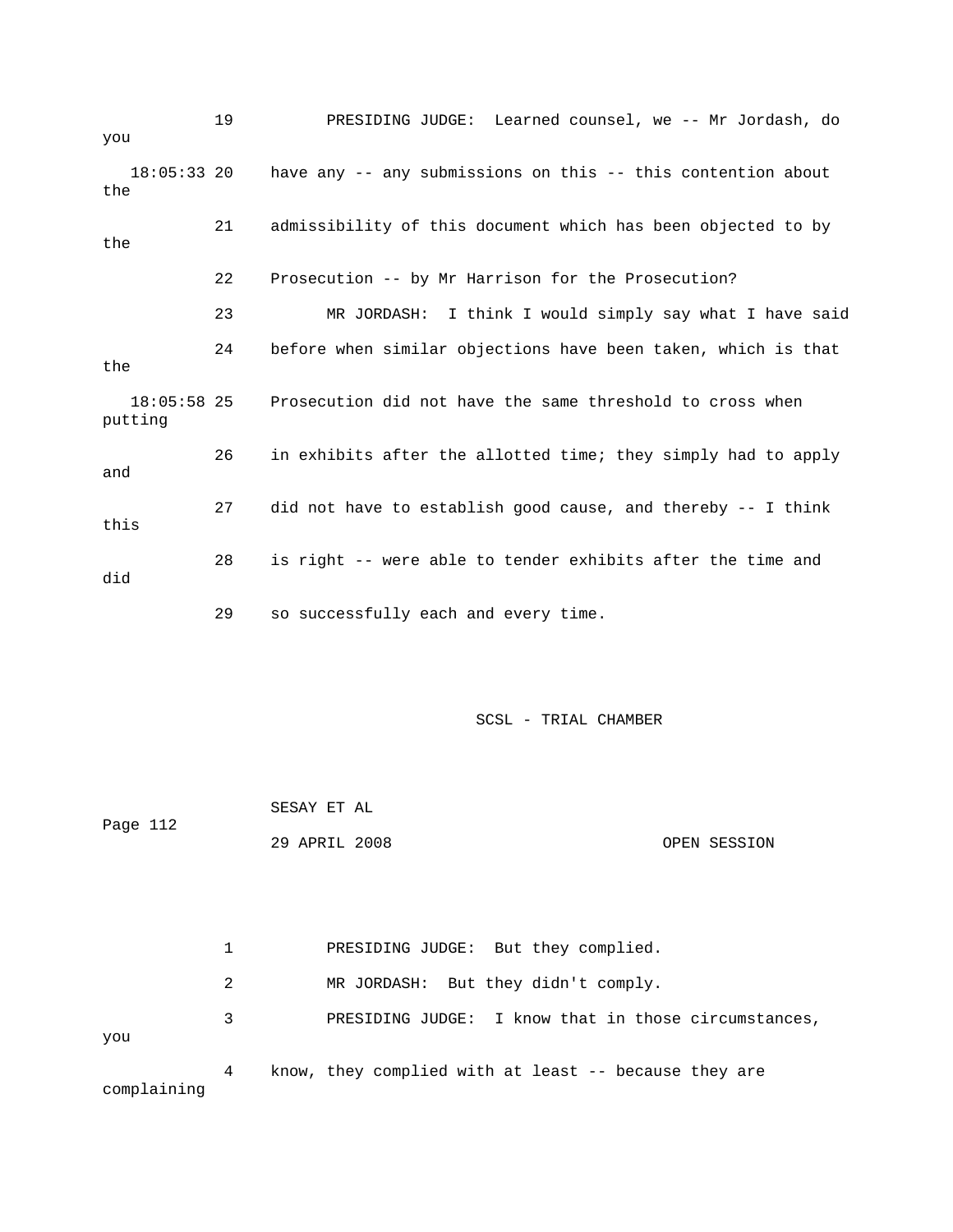18:06:33 5 here, you know, that there has been no compliance with the 6 scheduling orders, you know, that we've made and -- yes. 7 Anyway -- 18:06:45 10 PRESIDING JUDGE: You mean we -- we winked at you at some 12 MR JORDASH: I think you did. 13 PRESIDING JUDGE: Well, okay, we've heard you. Mr 14 MR CAMMEGH: Nothing of great significance to say, 5 Your Honour, other than as a point of principle I would suggest 16 it would be unfortunate if any team is disadvantaged by the 17 that they fall into possession of a document in short order in s a question of -- of due diligence 19 PRESIDING JUDGE: It' 18:07:24 20 well. 21 MR CAMMEGH: I was about to say due diligence -- [indiscernible]. 22 PRESIDING JUDGE: Due diligence 23 MR CAMMEGH: I think Mr Ogeto said he only received the 24 document in the last 48 hours. 18:07:34 25 PRESIDING JUDGE: If -- if -- if this -- yes, that's 26 raised, you know. 27 MR CAMMEGH: Yes. 29 I don't think we would go too far, you know. But it comes out of 8 MR JORDASH: I would submit that they didn't in all 9 instances comply in fact. 11 instances, did we? Cammegh? 18:06:59 1 fact 18 circumstances beyond their control. as what I 28 PRESIDING JUDGE: If this document were part of a logbook,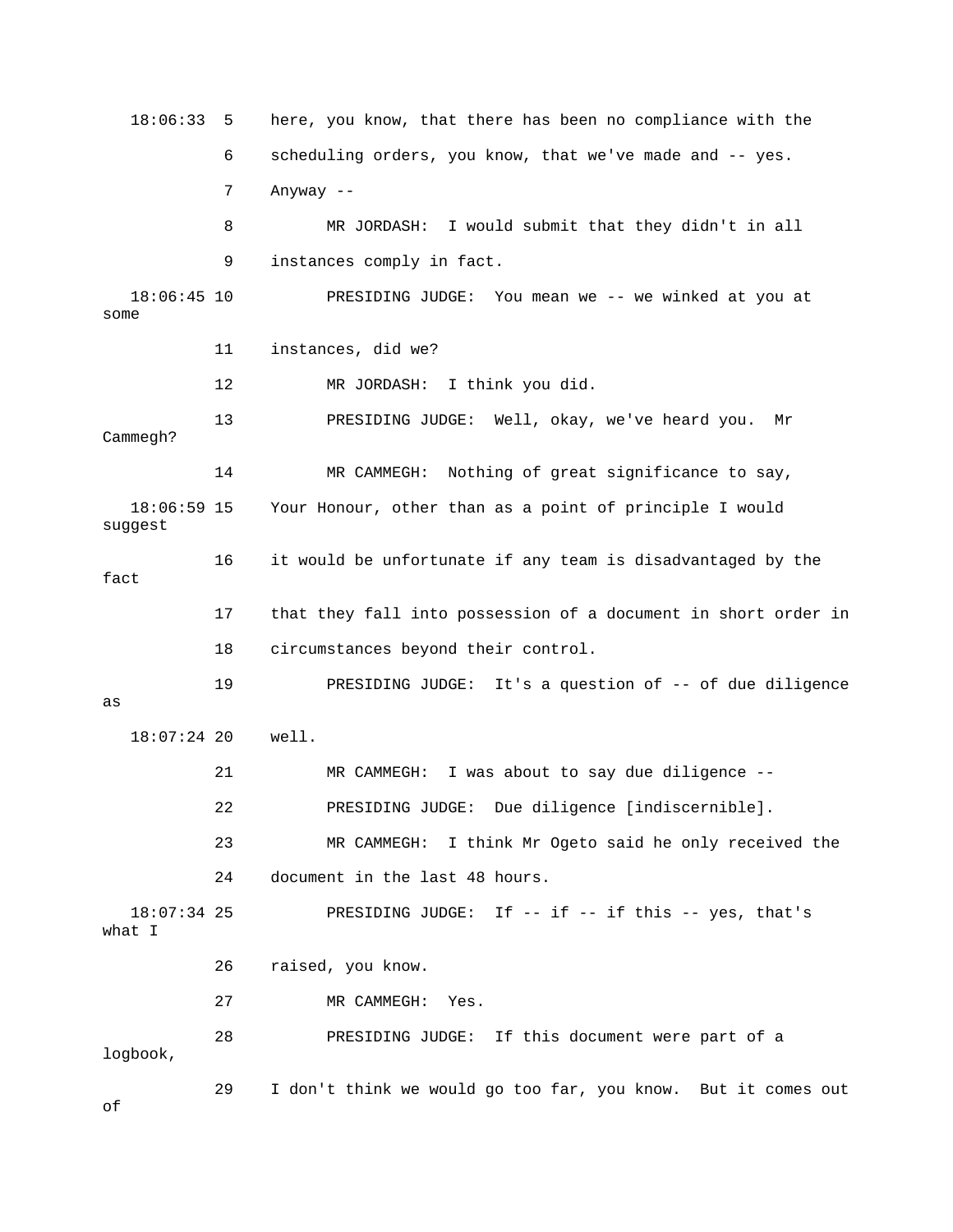SESAY ET AL

Page 113

29 APRIL 2008 OPEN SESSION

1 the blues and -- well, there we are, and we would invite the 2 parties to very scrupulously adhere to the directives given in 4 whatever form, and maybe what the Kallon Defence team should have 18:08:26 5 done was to call this witness maybe later in order to give the 6 two days' notice to the Prosecution, which deserved the notice 8 This said, however, we would say that in view of our e 9 principle of extensive admissibility of documents, as we hav 18:09:02 10 always taken the stand under Rule 89(C), we would admit this 11 document in evidence, and, of course, at a later stage we would 12 know what probative value we're going to attach to it during 14 case. So the document is accordingly  $-$ - there are two  $-$ - there 3 our scheduling orders -- in our Court decisions and orders in 7 anyway that this exhibit was coming. the 13 analysis of the entire evidence that has been presented in this 18:09:31 15 16 are two messages. The two messages are accordingly admitted in 17 evidence. The message dated 7 August 1999 -- 7 August '99 is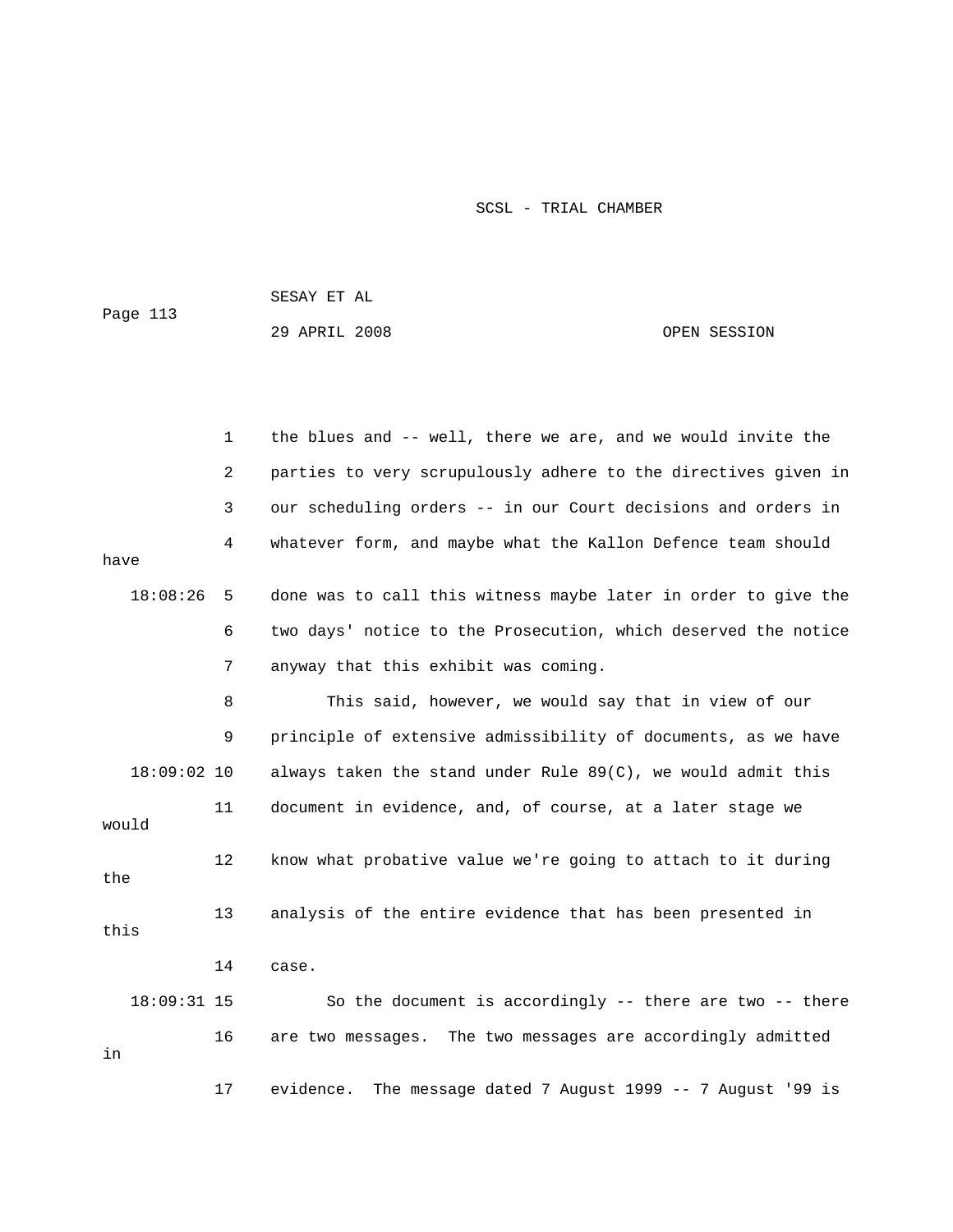|    |               | 18 | admitted in evidence and marked as Exhibit 357A.                       |
|----|---------------|----|------------------------------------------------------------------------|
|    |               | 19 | MS KAMUZORA: Yes, My Lords.                                            |
|    | $18:10:33$ 20 |    | [Exhibit No. 357A was admitted]                                        |
| is |               | 21 | PRESIDING JUDGE: And the message dated 6 December 1999                 |
|    |               | 22 | admitted and marked as Exhibit 357B.                                   |
|    |               | 23 | [Exhibit No. 357B was admitted]                                        |
|    |               | 24 | PRESIDING JUDGE: We would -- it is six o'clock, and I                  |
|    |               |    | 18:11:05 25 think that this is a convenient time for us to wrap up the |
|    | exhibit,      | 26 | proceedings for today. Can Court Management take this                  |
|    |               | 27 | please.                                                                |
|    |               | 28 | Mr Ogeto, did you have -- did you have an observation to               |
|    |               | 29 | make?                                                                  |

|          | SESAY ET AL   |  |              |
|----------|---------------|--|--------------|
| Page 114 |               |  |              |
|          | 29 APRIL 2008 |  | OPEN SESSION |

| given        |   | MR OGETO: My Lords, I just wanted to say that if I'm         |
|--------------|---|--------------------------------------------------------------|
|              | 2 | five minutes, I'll be able to wrap up my direct examination. |
| along.       | 3 | PRESIDING JUDGE: Well, let's get along. Let's get            |
|              | 4 | Five minutes $-$ qo ahead if it's five minutes $-$           |
| $18:11:44$ 5 |   | MR OGETO: Yes, five minutes.                                 |
|              | 6 | PRESIDING JUDGE: Let's get along.                            |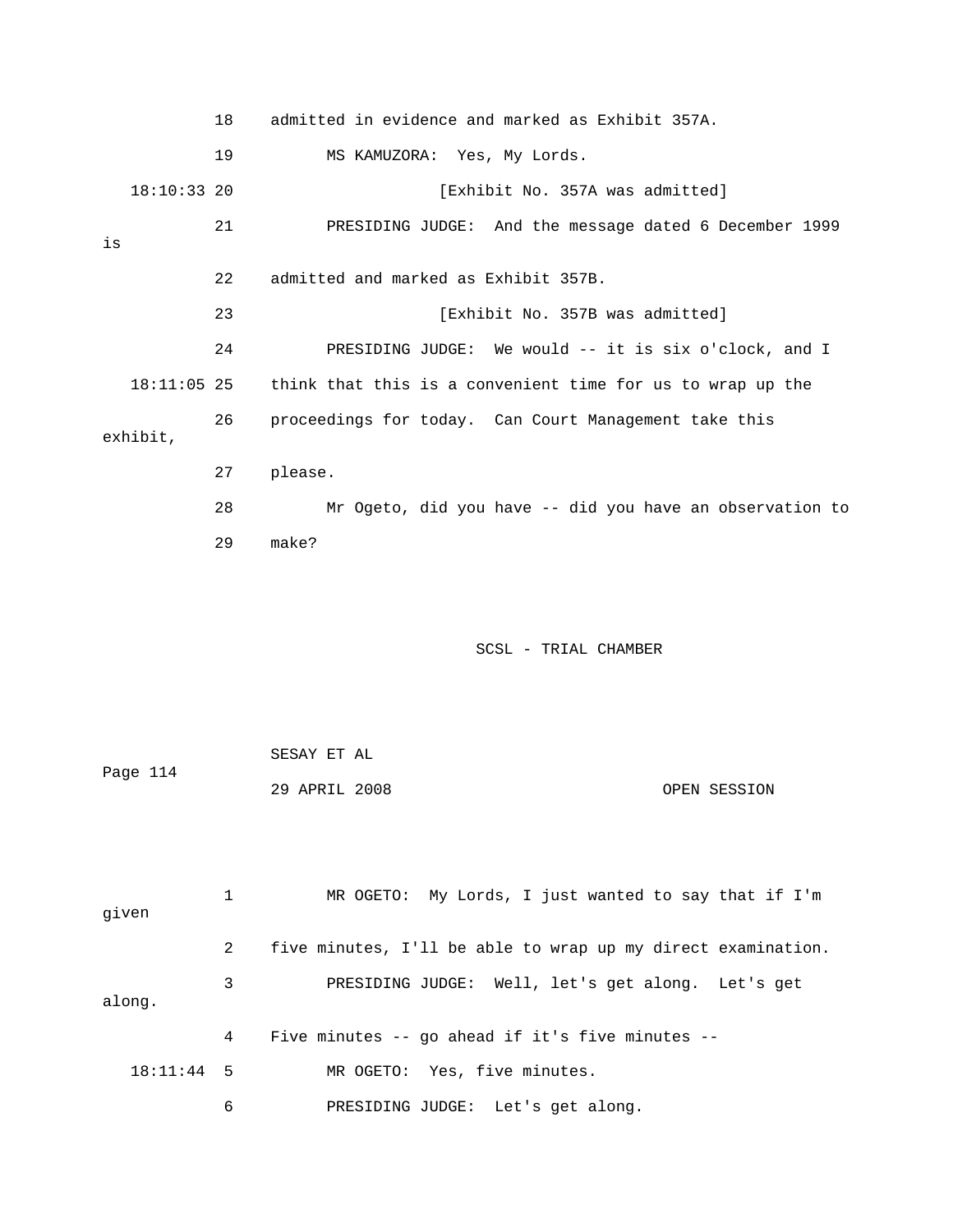7 JUSTICE BOUTET: It's six o'clock. Normally -- normally 8 stop at 5.30. It's 6 o'clock. I don't think we should push that 18:11:55 10 MR OGETO: No, I can do it on Thursday, My Lords. 11 PRESIDING JUDGE: Maybe Mr Ogeto's five minutes are not 12 trusted. They are like somebody's whose name I don't like to 13 mention. 18:12:15 15 JUDGE BOUTET: Anyhow, if it is a majority I will have 17 PRESIDING JUDGE: There, there, there, there, I don't 18 I want to press their Lordships beyond -- Mr Ogeto, you will 19 up your examination on Thursday -- MR OGETO: As Your Lordships please. PRESIDING JUDGE: -- at 9.30. then. 24 PRESIDING JUDGE: Of course, yes. If not two, depending 27 PRESIDING JUDGE: That's right. When we hear two or we 9 far. 14 MR OGETO: Yes, My Lords. It must be Mr Jordash. to 16 go along, so I will go along. think wrap  $18:12:56$  20 21 22 MR OGETO: Thank you, My Lords. 23 JUDGE BOUTET: And have another witness on standby by on 18:13:08 25 the length. 26 MR OGETO: There will be two or three. three, 28 we know that they are short. 29 MR OGETO: We will just hope that by that time we would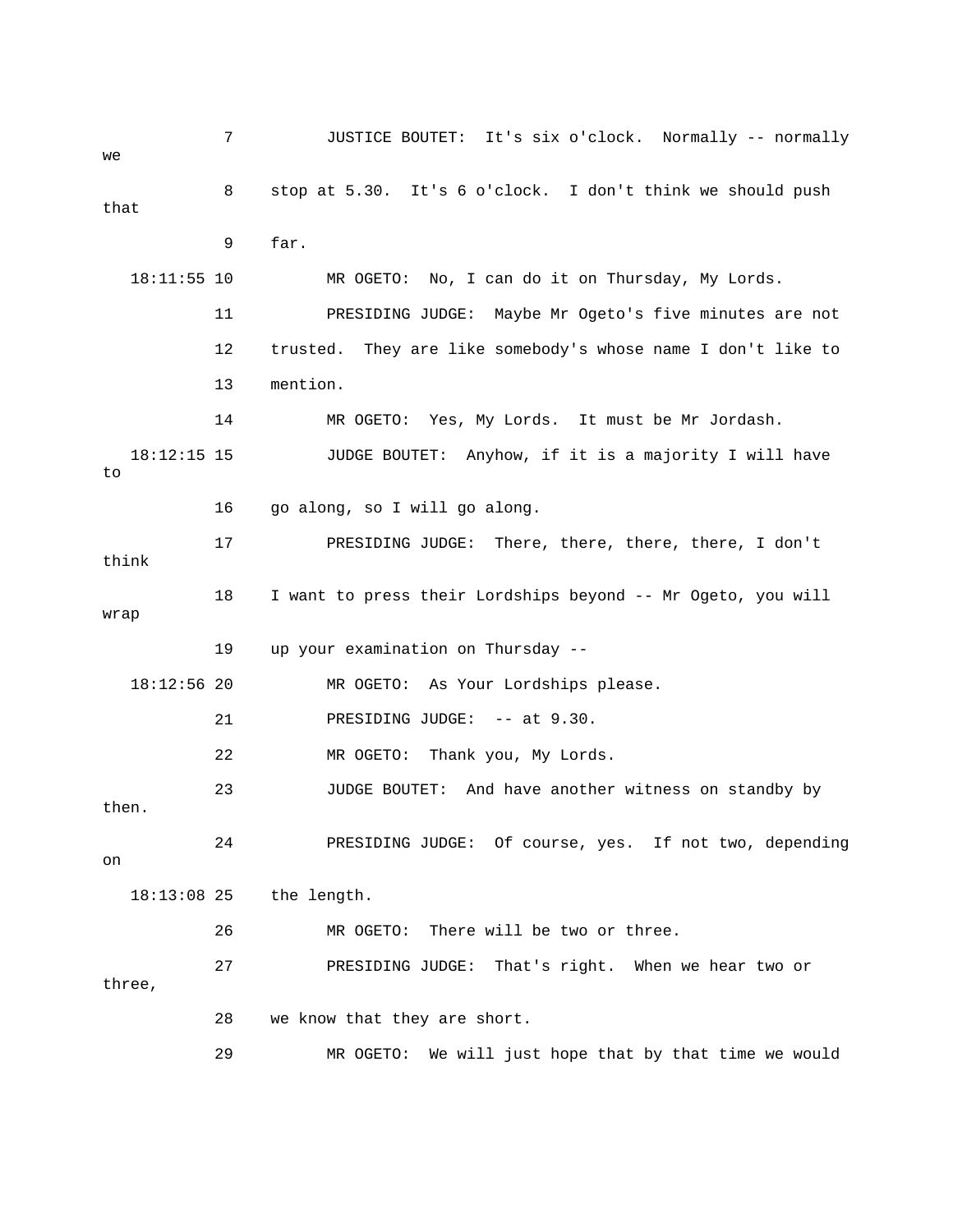| Page 115         |    | SESAY ET AL                                         |                                                              |
|------------------|----|-----------------------------------------------------|--------------------------------------------------------------|
|                  |    | 29 APRIL 2008                                       | OPEN SESSION                                                 |
|                  |    |                                                     |                                                              |
|                  |    |                                                     |                                                              |
|                  | 1  | have received the waivers.                          |                                                              |
|                  | 2  | PRESIDING JUDGE: You would have done what?          |                                                              |
| have<br>18:13:27 | 3  |                                                     | MR OGETO: Received the waivers from the UN so that we        |
|                  | 4  | a steady flow of witnesses.                         |                                                              |
|                  | 5  |                                                     | PRESIDING JUDGE: Well, that's quite a nut to crack.<br>We    |
|                  | 6  | will see how it $-$                                 |                                                              |
|                  | 7  | JUDGE BOUTET: Do you have it now?                   |                                                              |
|                  | 8  | MR OGETO: No, we don't have it.                     |                                                              |
|                  | 9  | JUDGE BOUTET: Oh, you don't?                        |                                                              |
| $18:13:36$ 10    |    | MR OGETO: I just hope --                            |                                                              |
| minutes          | 11 |                                                     | PRESIDING JUDGE: Justice Thompson says your five             |
|                  | 12 | cannot be trusted. I'm quoting what the judge said. |                                                              |
|                  | 13 | MR OGETO: I'll stop there.                          |                                                              |
|                  | 14 |                                                     | PRESIDING JUDGE: Right. We will rise and resume the          |
| 18:14:12 15      |    |                                                     | session at on Thursday at 9.30. The Court will rise, please. |
|                  | 16 |                                                     | [Whereupon the hearing adjourned at 6.04                     |
| p.m.             |    |                                                     |                                                              |
|                  | 17 |                                                     | to be reconvened on Thursday, the 1st day of                 |
|                  | 18 | May 2008 at 9.30 a.m.]                              |                                                              |
|                  | 19 |                                                     |                                                              |
|                  | 20 |                                                     |                                                              |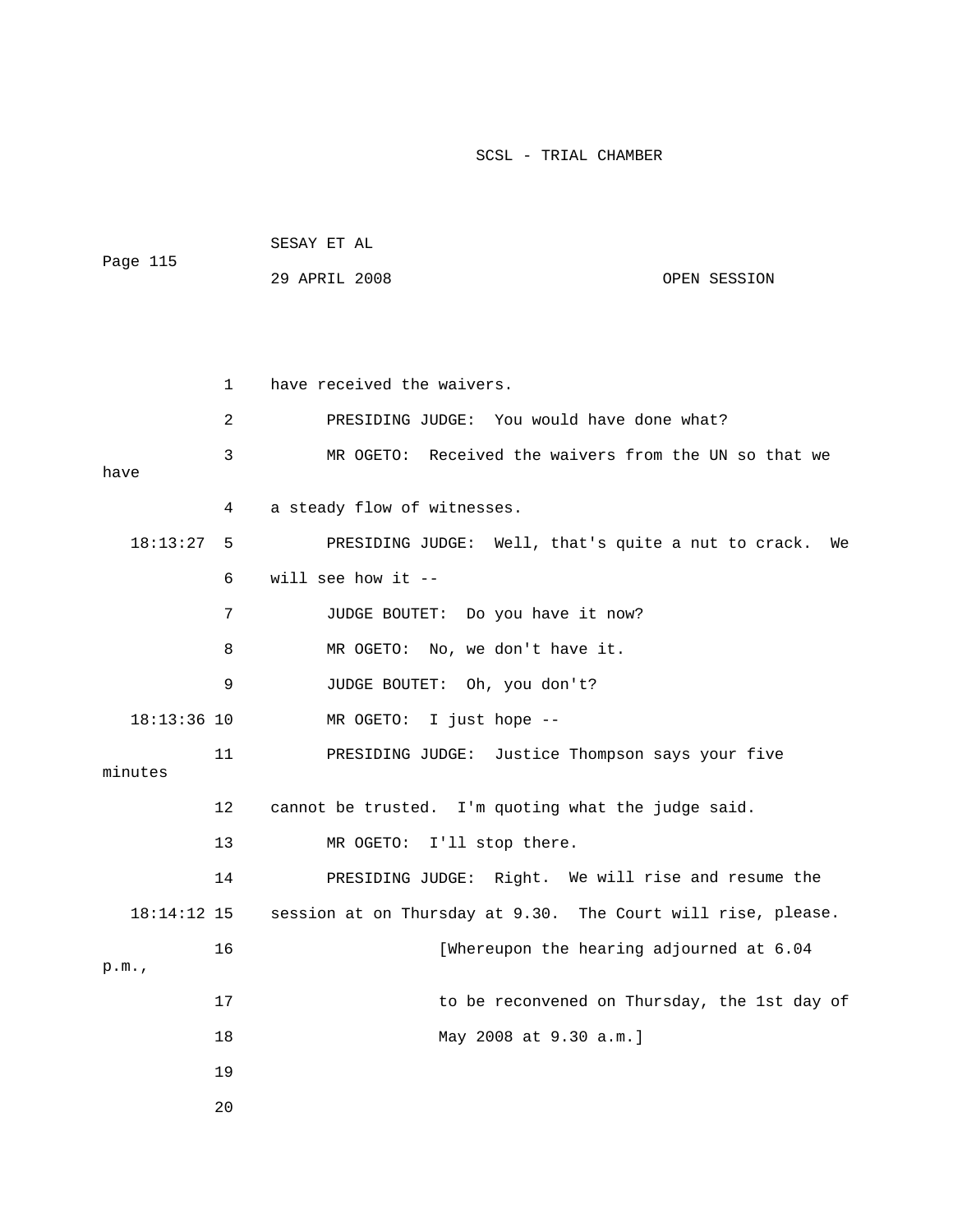- 
- 
- 
- 
- 
- 
- 
- 
- 

EXHIBITS:

|     | Exhibit No. 353  | 5 |
|-----|------------------|---|
| 27  | Exhibit No. 354  |   |
| 57  | Exhibit No. 355  |   |
| 87  | Exhibit No. 356  |   |
| 113 | Exhibit No. 357A |   |
| 113 | Exhibit No. 357B |   |